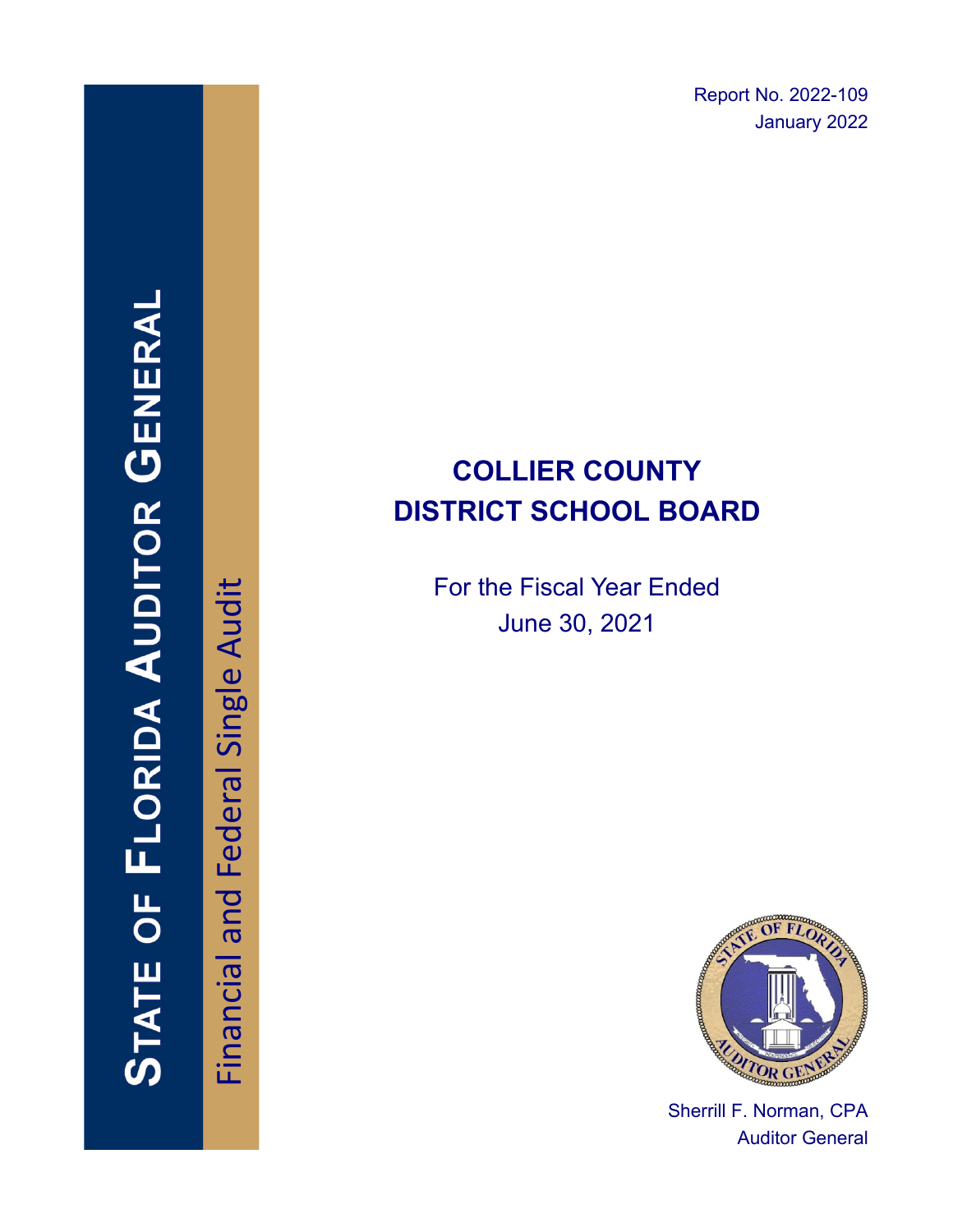#### **Board Members and Superintendent**

During the 2020-21 fiscal year, Dr. Kamela Patton served as Superintendent of the Collier County Schools and the following individuals served as School Board Members:

|                                                                   | District No. |  |
|-------------------------------------------------------------------|--------------|--|
| Dr. Jory Westberry                                                |              |  |
| Stephanie Lucarelli, Chair through 11-16-20                       | 2            |  |
| Jen Mitchell, Vice Chair from 11-17-20                            | З            |  |
| Erick Carter, Chair from 11-17-20,<br>Vice Chair through 11-16-20 |              |  |
| Roy M. Terry                                                      | 5            |  |

The Auditor General conducts audits of governmental entities to provide the Legislature, Florida's citizens, public entity management, and other stakeholders unbiased, timely, and relevant information for use in promoting government accountability and stewardship and improving government operations.

The team leader was Cesar A. Mayorga, and the audit was supervised by Ramon L. Bover, CPA.

Please address inquiries regarding this report to Edward A. Waller, CPA, Audit Manager, by e-mail at tedwaller@aud.state.fl.us or by telephone at (850) 412-2887.

This report and other reports prepared by the Auditor General are available at:

[FLAuditor.gov](http://flauditor.gov/)

Printed copies of our reports may be requested by contacting us at:

**State of Florida Auditor General** 

**Claude Pepper Building, Suite G74** ∙ **111 West Madison Street** ∙ **Tallahassee, FL 32399-1450** ∙ **(850) 412-2722**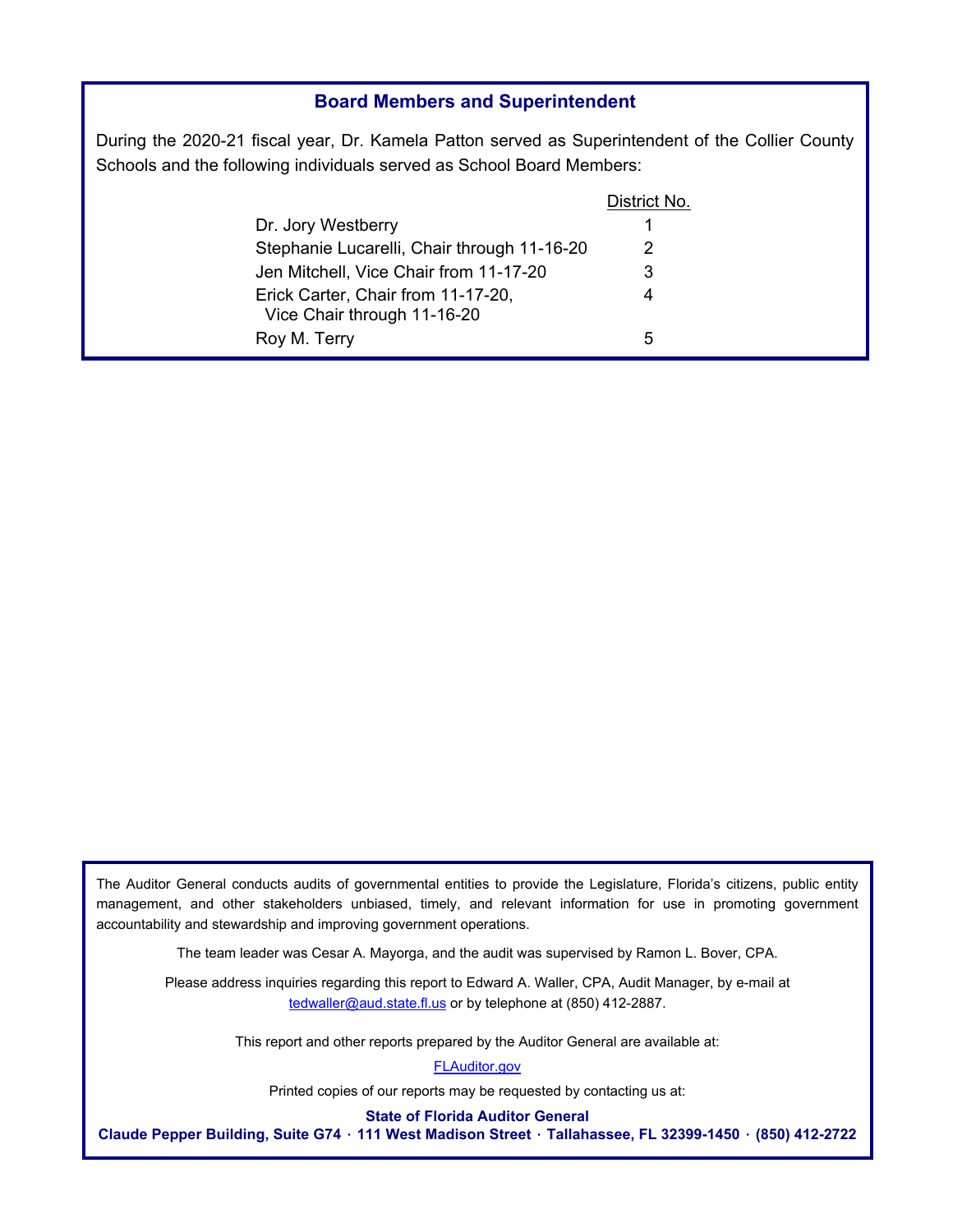## **COLLIER COUNTY DISTRICT SCHOOL BOARD TABLE OF CONTENTS**

|                                                                                                                                                                         | Page<br>No.    |
|-------------------------------------------------------------------------------------------------------------------------------------------------------------------------|----------------|
|                                                                                                                                                                         | Ť              |
| <b>INDEPENDENT AUDITOR'S REPORT</b>                                                                                                                                     |                |
|                                                                                                                                                                         | $\mathbf 1$    |
|                                                                                                                                                                         | 3              |
|                                                                                                                                                                         | $\overline{4}$ |
| <b>BASIC FINANCIAL STATEMENTS</b>                                                                                                                                       |                |
|                                                                                                                                                                         | 13             |
|                                                                                                                                                                         | 14             |
|                                                                                                                                                                         | 16             |
| Reconciliation of the Governmental Funds Balance Sheet                                                                                                                  | 18             |
| Statement of Revenues, Expenditures, and Changes in                                                                                                                     | 20             |
| Reconciliation of the Governmental Funds Statement of<br>Revenues, Expenditures, and Changes in Fund Balances                                                           | 22             |
|                                                                                                                                                                         | 23             |
| Statement of Revenues, Expenses, and Changes in Fund                                                                                                                    | 24             |
|                                                                                                                                                                         | 25             |
|                                                                                                                                                                         | 26             |
| OTHER REQUIRED SUPPLEMENTARY INFORMATION                                                                                                                                |                |
| Budgetary Comparison Schedule – General and Major Special Revenue Funds                                                                                                 | 60             |
| Schedule of Changes in the District's Total OPEB Liability and Related Ratios                                                                                           | 62             |
| Schedule of the District's Proportionate Share of the Net Pension Liability - Florida                                                                                   | 63             |
| Schedule of District Contributions - Florida Retirement System Pension Plan                                                                                             | 63             |
| Schedule of the District's Proportionate Share of the Net Pension Liability - Health                                                                                    | 64             |
| Schedule of District Contributions - Health Insurance Subsidy Pension Plan                                                                                              | 64             |
|                                                                                                                                                                         | 65             |
|                                                                                                                                                                         | 66             |
| INDEPENDENT AUDITOR'S REPORT ON INTERNAL CONTROL OVER<br>FINANCIAL REPORTING AND ON COMPLIANCE AND OTHER MATTERS<br>BASED ON AN AUDIT OF FINANCIAL STATEMENTS PERFORMED | 68             |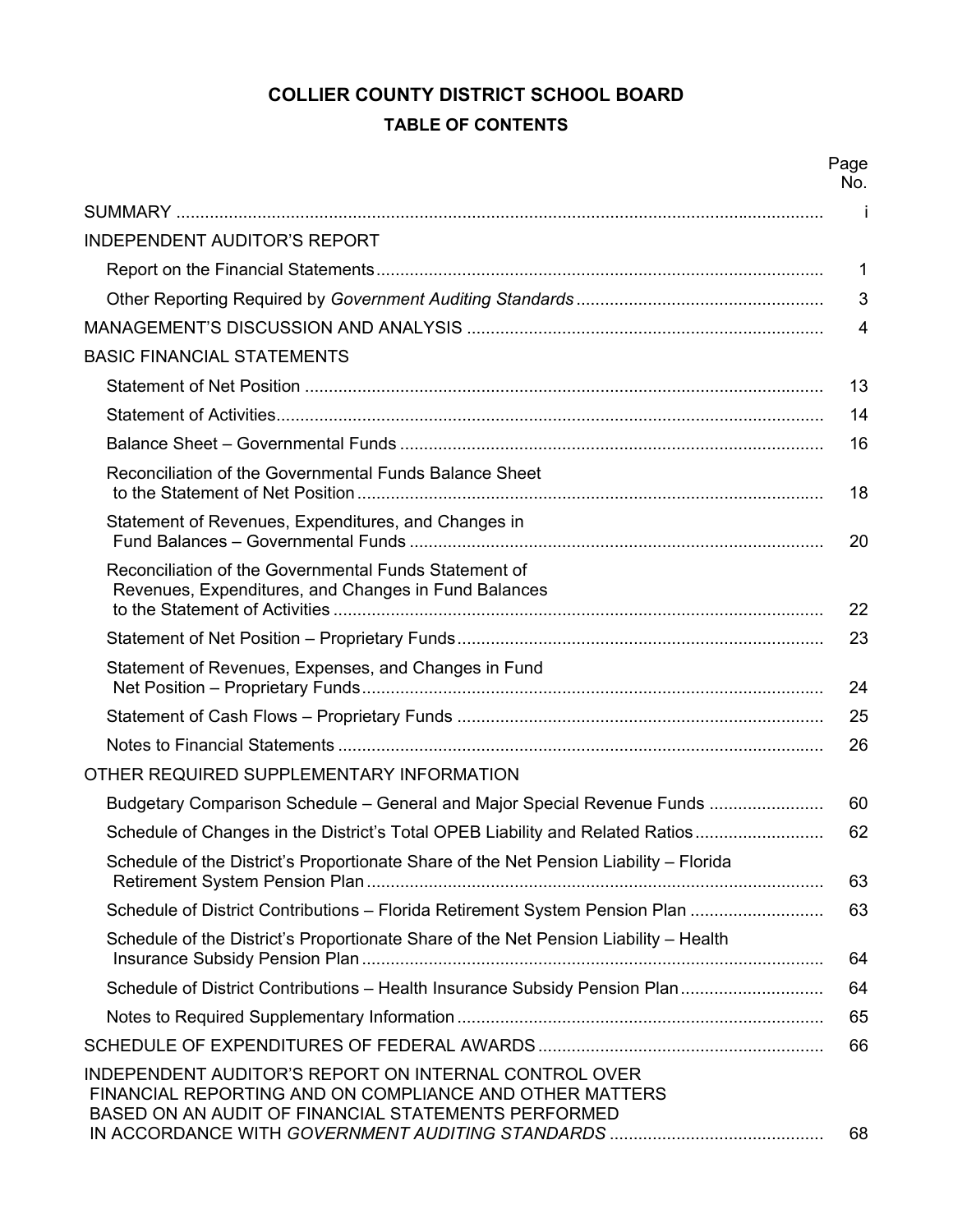## **COLLIER COUNTY DISTRICT SCHOOL BOARD TABLE OF CONTENTS (CONTINUED)**

|                                                                                                                             | Page<br>No. |
|-----------------------------------------------------------------------------------------------------------------------------|-------------|
| INDEPENDENT AUDITOR'S REPORT ON COMPLIANCE FOR EACH MAJOR<br>FEDERAL PROGRAM AND REPORT ON INTERNAL CONTROL OVER COMPLIANCE |             |
|                                                                                                                             | 70.         |
|                                                                                                                             | 73          |
|                                                                                                                             | 74          |
|                                                                                                                             | 74          |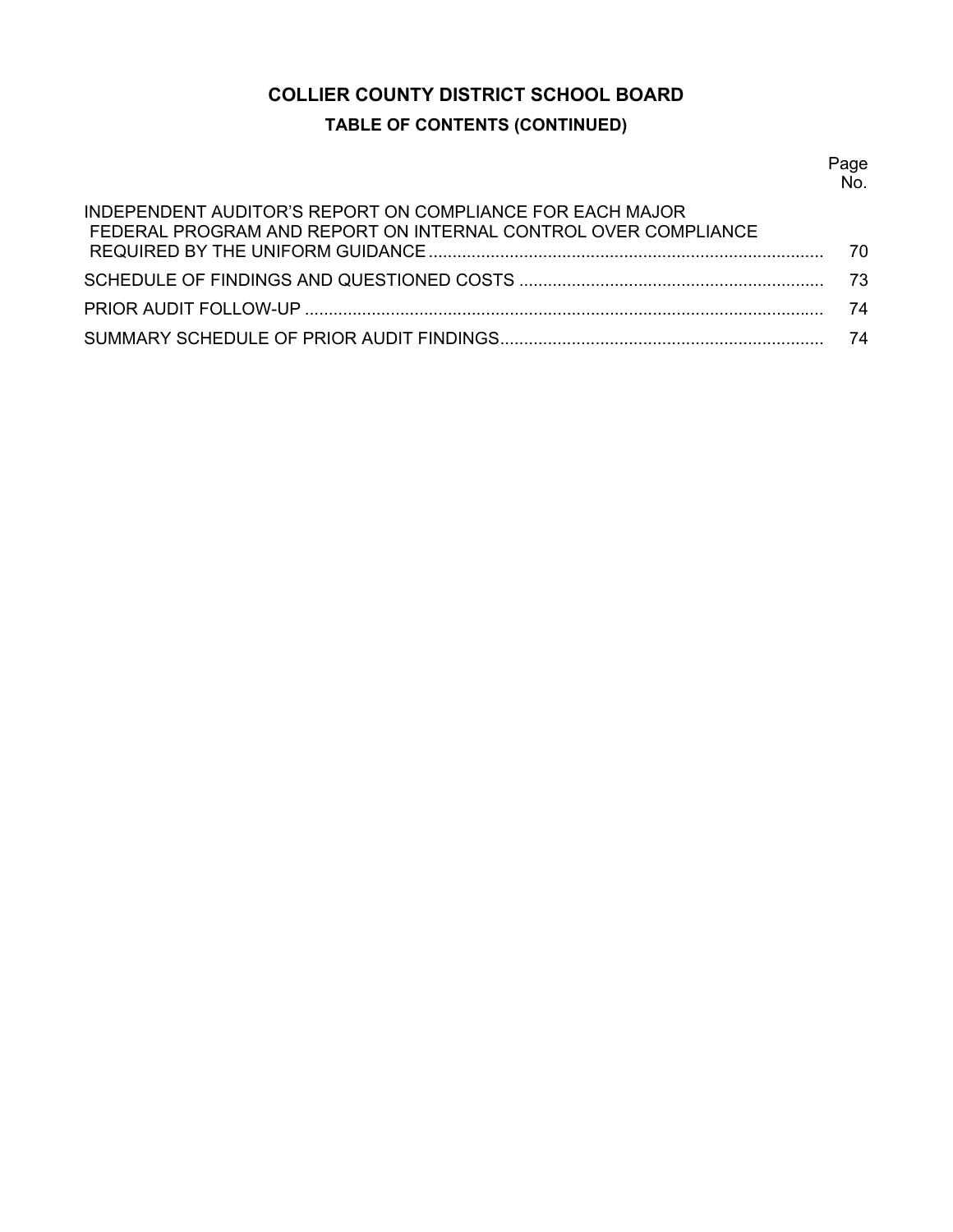#### SUMMARY OF REPORT ON FINANCIAL STATEMENTS

<span id="page-4-0"></span>Our audit disclosed that the basic financial statements of the Collier County District School Board (District) were presented fairly, in all material respects, in accordance with prescribed financial reporting standards.

#### SUMMARY OF REPORT ON INTERNAL CONTROL AND COMPLIANCE

Our audit did not identify any deficiencies in internal control over financial reporting that we consider to be material weaknesses.

The results of our tests disclosed no instances of noncompliance or other matters that are required to be reported under *Government Auditing Standards* issued by the Comptroller General of the United States*.* 

#### SUMMARY OF REPORT ON FEDERAL AWARDS

We audited the District's compliance with applicable Federal awards requirements. The Child Nutrition Cluster, Migrant Education program, and Education Stabilization Fund were audited as major Federal programs. The results of our audit indicated that the District materially complied with the requirements that could have a direct and material effect on each of its major Federal programs.

#### AUDIT OBJECTIVES AND SCOPE

Our audit objectives were to determine whether the School Board and its officers with administrative and stewardship responsibilities for District operations:

- Presented the District's basic financial statements in accordance with generally accepted accounting principles;
- Established and implemented internal control over financial reporting and compliance with requirements that could have a direct and material effect on the financial statements or on the District's major Federal programs; and
- Complied with the various provisions of laws, rules, regulations, contracts, and grant agreements that are material to the financial statements, and those applicable to the District's major Federal programs.

The scope of this audit included an examination of the District's basic financial statements and the accompanying Schedule of Expenditures of Federal Awards, as of and for the fiscal year ended June 30, 2021. We obtained an understanding of the District's environment, including its internal control, and assessed the risk of material misstatement necessary to plan the audit of the basic financial statements and Federal awards. We also examined various transactions to determine whether they were executed, in both manner and substance, in accordance with governing provisions of laws, rules, regulations, contracts, and grant agreements.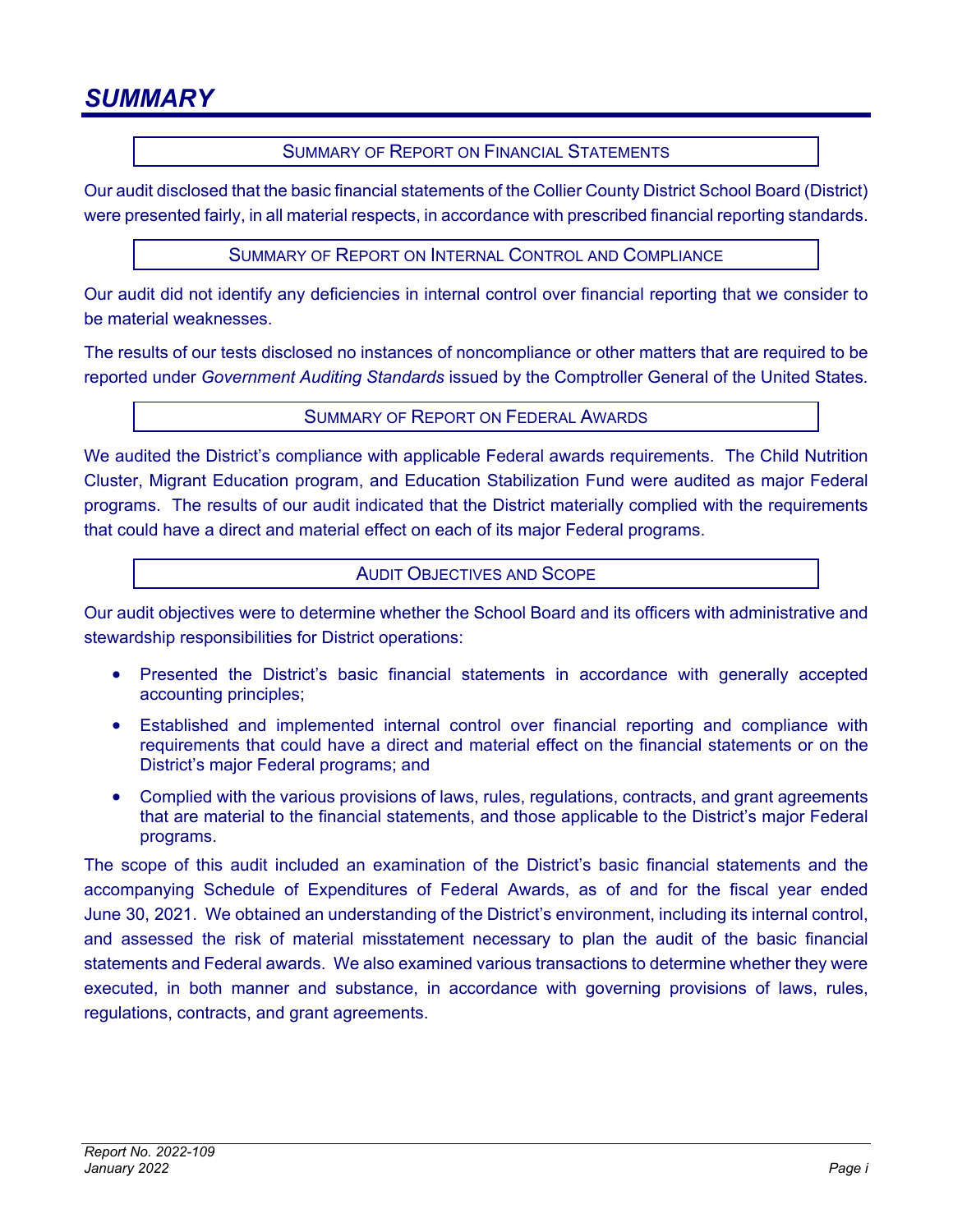#### AUDIT METHODOLOGY

We conducted our audit in accordance with auditing standards generally accepted in the United States of America; applicable standards contained in *Government Auditing Standards*, issued by the Comptroller General of the United States; and Title 2 U.S. *Code of Federal Regulations* Part 200, *Uniform Administrative Requirements, Cost Principles, and Audit Requirements for Federal Awards*.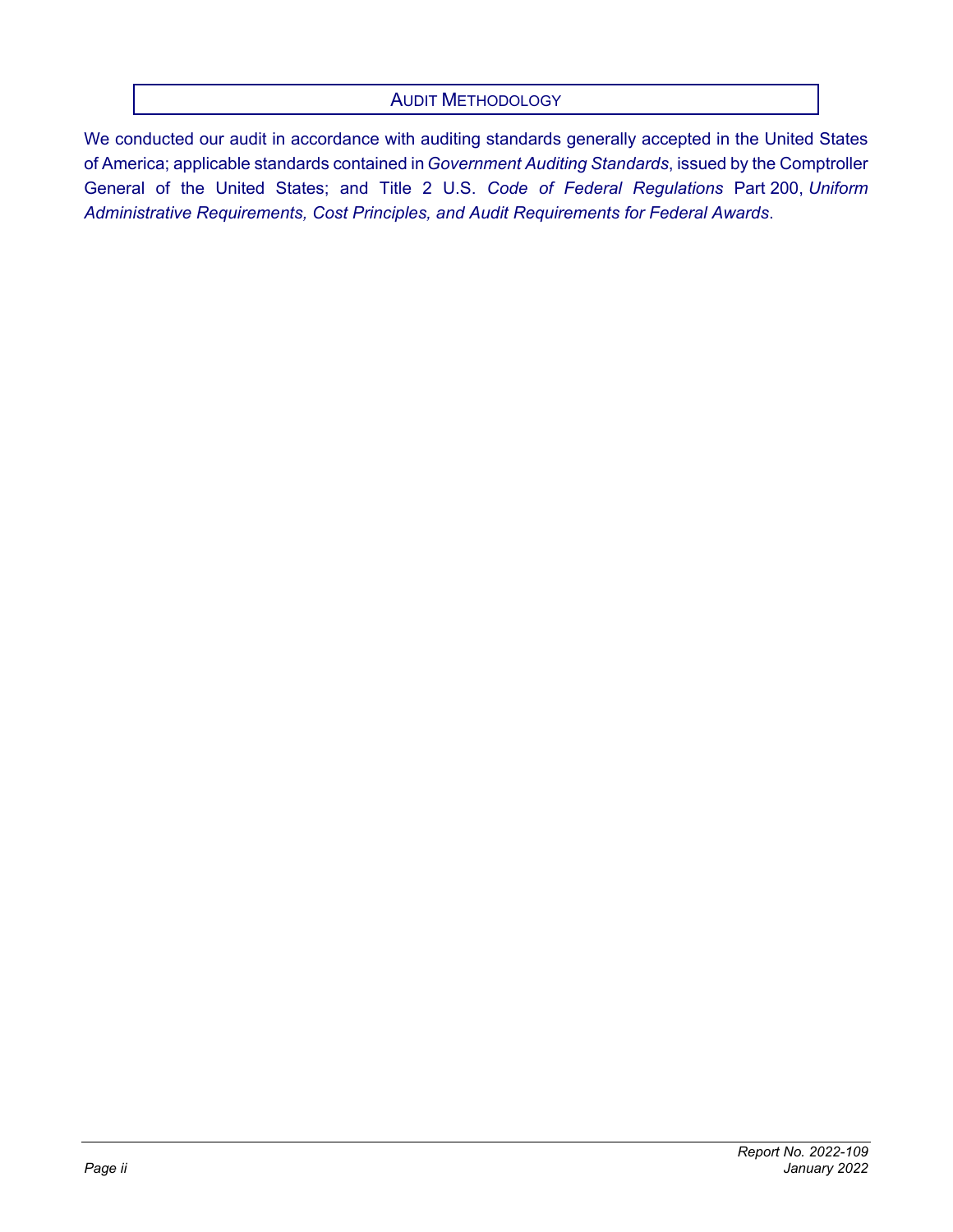<span id="page-6-0"></span>

Sherrill F. Norman, CPA Auditor General

# **AUDITOR GENERAL STATE OF FLORIDA**

Claude Denson Pepper Building, Suite G74 111 West Madison Street Tallahassee, Florida 32399-1450



Phone: (850) 412-2722 Fax: (850) 488-6975

The President of the Senate, the Speaker of the House of Representatives, and the Legislative Auditing Committee

### **INDEPENDENT AUDITOR'S REPORT**

#### **Report on the Financial Statements**

We have audited the accompanying financial statements of the governmental activities, the aggregate discretely presented component units, each major fund, and the aggregate remaining fund information of the Collier County District School Board, as of and for the fiscal year ended June 30, 2021, and the related notes to the financial statements, which collectively comprise the District's basic financial statements as listed in the table of contents.

#### *Management's Responsibility for the Financial Statements*

Management is responsible for the preparation and fair presentation of these financial statements in accordance with accounting principles generally accepted in the United States of America; this includes the design, implementation, and maintenance of internal control relevant to the preparation and fair presentation of financial statements that are free from material misstatement, whether due to fraud or error.

#### *Auditor's Responsibility*

Our responsibility is to express opinions on these financial statements based on our audit. We did not audit the financial statements of the school internal funds, which represent 9 percent, 0 percent, 10 percent, 8 percent, and 6 percent, respectively, of the assets, liabilities, fund balance, revenues, and expenditures of the aggregate remaining fund information. In addition, we did not audit the financial statements of the aggregate discretely presented component units, which represent 100 percent of the transactions and account balances of the aggregate discretely presented component units columns. The financial statements of the school internal funds and the aggregate discretely presented component units were audited by other auditors whose reports have been furnished to us, and our opinions, insofar as they relate to the amounts included for those financial statements, are based solely on the reports of the other auditors. We conducted our audit in accordance with auditing standards generally accepted in the United States of America and the standards applicable to financial audits contained in *Government*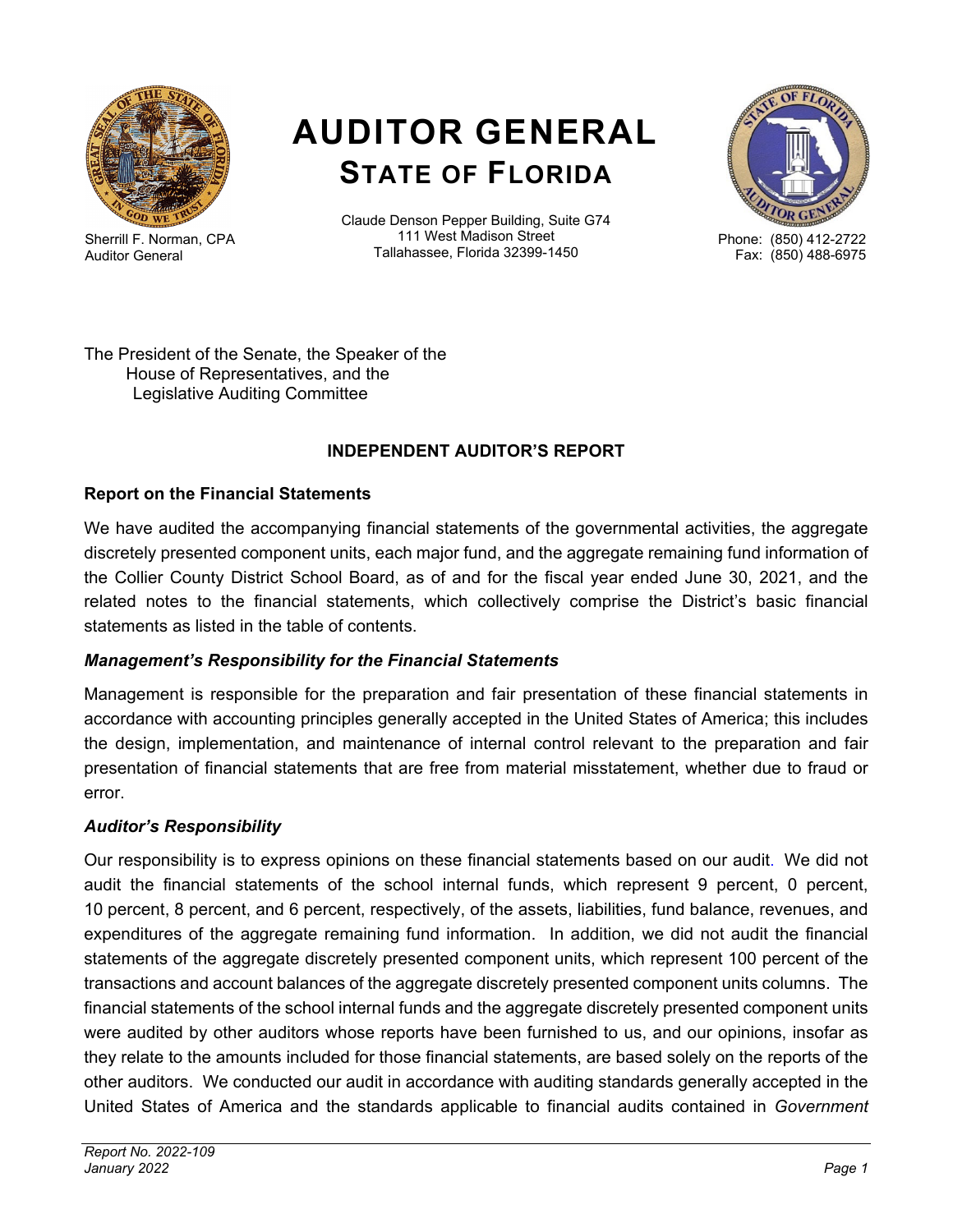*Auditing Standards*, issued by the Comptroller General of the United States. Those standards require that we plan and perform the audit to obtain reasonable assurance about whether the financial statements are free from material misstatement.

An audit involves performing procedures to obtain audit evidence about the amounts and disclosures in the financial statements. The procedures selected depend on the auditor's judgment, including the assessment of the risks of material misstatement of the financial statements, whether due to fraud or error. In making those risk assessments, the auditor considers internal control relevant to the entity's preparation and fair presentation of the financial statements in order to design audit procedures that are appropriate in the circumstances, but not for the purpose of expressing an opinion on the effectiveness of the entity's internal control. Accordingly, we express no such opinion. An audit also includes evaluating the appropriateness of accounting policies used and the reasonableness of significant accounting estimates made by management, as well as evaluating the overall presentation of the financial statements.

We believe that the audit evidence we have obtained is sufficient and appropriate to provide a basis for our audit opinions.

#### *Opinions*

In our opinion, based on our audit and the reports of other auditors, the financial statements referred to above present fairly, in all material respects, the respective financial position of the governmental activities, the aggregate discretely presented component units, each major fund, and the aggregate remaining fund information of the Collier County District School Board, as of June 30, 2021, and the respective changes in financial position and, where applicable, cash flows thereof for the fiscal year then ended in accordance with accounting principles generally accepted in the United States of America.

#### *Other Matters*

#### *Required Supplementary Information*

Accounting principles generally accepted in the United States of America require that **MANAGEMENT'S DISCUSSION AND ANALYSIS**, the **Budgetary Comparison Schedule – General and Major Special Revenue Funds**, **Schedule of Changes in the District's Total OPEB Liability and Related Ratios**, **Schedule of the District's Proportionate Share of the Net Pension Liability – Florida Retirement System Pension Plan**, **Schedule of District Contributions – Florida Retirement System Pension Plan**, **Schedule of the District's Proportionate Share of the Net Pension Liability – Health Insurance Subsidy Pension Plan**, **Schedule of District Contributions – Health Insurance Subsidy Pension Plan**, and **Notes to Required Supplementary Information**, as listed in the table of contents, be presented to supplement the basic financial statements. Such information, although not a part of the basic financial statements, is required by the Governmental Accounting Standards Board who considers it to be an essential part of financial reporting for placing the basic financial statements in an appropriate operational, economic, or historical context. We have applied certain limited procedures to the required supplementary information in accordance with auditing standards generally accepted in the United States of America, which consisted of inquiries of management about the methods of preparing the information and comparing the information for consistency with management's responses to our inquiries, the basic financial statements, and other knowledge we obtained during our audit of the basic financial statements.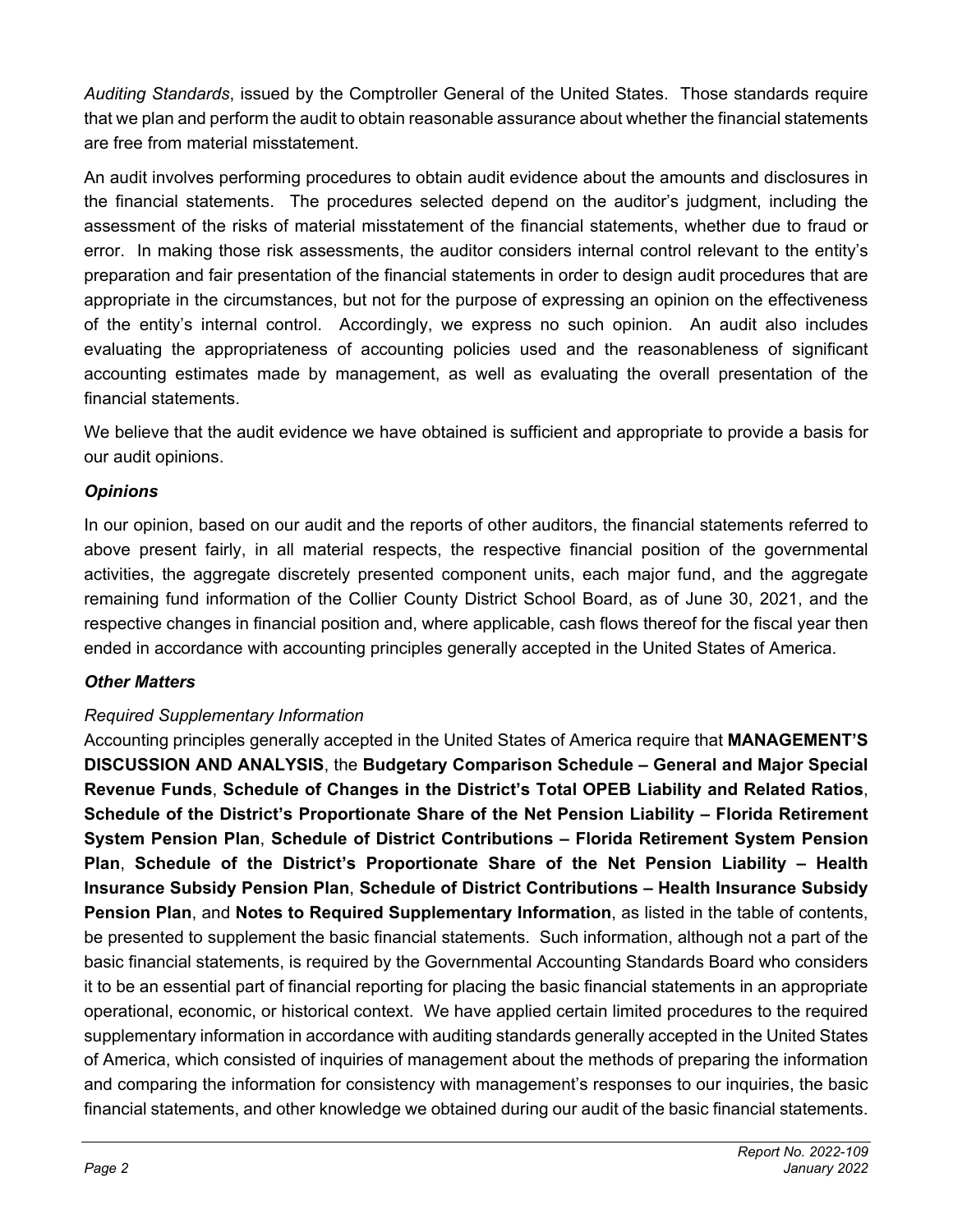<span id="page-8-0"></span>We do not express an opinion or provide any assurance on the information because the limited procedures do not provide us with sufficient evidence to express an opinion or provide any assurance.

#### *Supplementary Information*

Our audit was conducted for the purpose of forming opinions on the financial statements that collectively comprise the District's basic financial statements. The accompanying **SCHEDULE OF EXPENDITURES OF FEDERAL AWARDS**, as required by Title 2 U.S. *Code of Federal Regulations* Part 200, *Uniform Administrative Requirements, Cost Principles, and Audit Requirements for Federal Awards*, is presented for purposes of additional analysis and is not a required part of the basic financial statements.

The accompanying **SCHEDULE OF EXPENDITURES OF FEDERAL AWARDS** is the responsibility of management and was derived from and relates directly to the underlying accounting and other records used to prepare the basic financial statements. Such information has been subjected to the auditing procedures applied in the audit of the basic financial statements and certain additional procedures, including comparing and reconciling such information directly to the underlying accounting and other records used to prepare the basic financial statements or to the basic financial statements themselves, and other additional procedures in accordance with auditing standards generally accepted in the United States of America. In our opinion, the accompanying **SCHEDULE OF EXPENDITURES OF FEDERAL AWARDS** is fairly stated, in all material respects, in relation to the basic financial statements as a whole.

#### **Other Reporting Required by** *Government Auditing Standards*

In accordance with *Government Auditing Standards*, we have also issued our report dated January 27, 2022, on our consideration of the District's internal control over financial reporting and on our tests of its compliance with certain provisions of laws, rules, regulations, contracts, and grant agreements and other matters included under the heading **INDEPENDENT AUDITOR'S REPORT ON INTERNAL CONTROL OVER FINANCIAL REPORTING AND ON COMPLIANCE AND OTHER MATTERS BASED ON AN AUDIT OF FINANCIAL STATEMENTS PERFORMED IN ACCORDANCE WITH** *GOVERNMENT AUDITING STANDARDS*. The purpose of that report is solely to describe the scope of our testing of internal control over financial reporting and compliance and the results of that testing, and not to provide an opinion on the effectiveness of the District's internal control over financial reporting or on compliance. That report is an integral part of an audit performed in accordance with *Government Auditing Standards* in considering the District's internal control over financial reporting and compliance.

Respectfully submitted,

Sherrill F. Norman, CPA Tallahassee, Florida January 27, 2022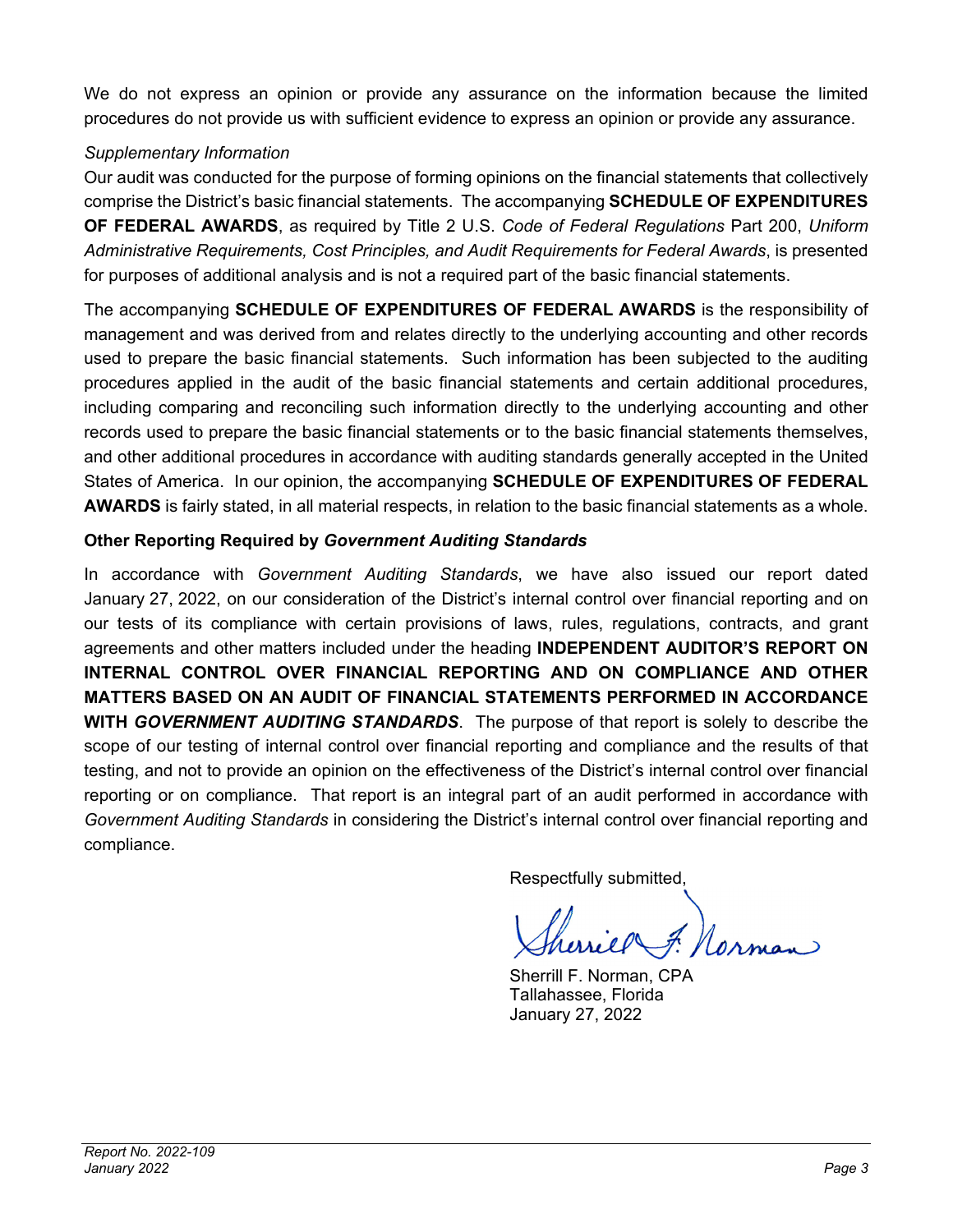## <span id="page-9-0"></span>*MANAGEMENT'S DISCUSSION AND ANALYSIS*

The management of the Collier County District School Board has prepared the following discussion and analysis to provide an overview of the District's financial activities for the fiscal year ended June 30, 2021. The information contained in the Management's Discussion and Analysis (MD&A) is intended to highlight significant transactions, events, and conditions and should be considered in conjunction with the District's financial statements and notes to financial statements found immediately following the MD&A.

#### FINANCIAL HIGHLIGHTS

Key financial highlights for the 2020-21 fiscal year are as follows:

- As of June 30, 2021, the assets and deferred outflows of resources exceed the liabilities and deferred inflows of resources by \$815.1 million.
- In total, net position decreased \$1 million, which represents a 0.1 percent decrease from the 2019-20 fiscal year.
- General revenues total \$683.7 million, or 96.1 percent of all revenues. Program specific revenues in the form of charges for services, operating grants and contributions, and capital grants and contributions total \$27.5 million, or 3.9 percent of all revenues.
- On the government-wide financial statements, expenses total \$712.2 million. Only \$27.5 million of these expenses were offset by program revenues.
- During the current fiscal year, General Fund expenditures exceeded revenues and transfers in by \$10.5 million. This may be compared to last fiscal year's results, in which General Fund expenditures exceeded revenues and transfers in by \$6.6 million.
- At the end of the current fiscal year, the fund balance of the General Fund totals \$77.7 million, which is \$10.5 million less than the prior fiscal year balance. The General Fund assigned and unassigned fund balances total \$69 million, or 15.1 percent of total General Fund revenues.

#### OVERVIEW OF FINANCIAL STATEMENTS

The basic financial statements consist of three components: (1) government-wide financial statements; (2) fund financial statements; and (3) notes to financial statements. This report also includes supplementary information intended to furnish additional details to support the basic financial statements.

#### **Government-Wide Financial Statements**

The government-wide financial statements provide both short-term and long-term information about the District's overall financial condition in a manner similar to those of a private-sector business. The statements include a statement of net position and a statement of activities that are designed to provide consolidated financial information about the governmental activities of the District presented on the accrual basis of accounting. The statement of net position provides information about the District's financial position, its assets, liabilities, and deferred inflows/outflows of resources, using an economic resources measurement focus. Assets plus deferred outflows of resources, less liabilities and deferred inflows of resources, equals net position, which is a measure of the District's financial health. The statement of activities presents information about the change in the District's net position, the results of operations, during the fiscal year. An increase or decrease in net position is an indication of whether the District's financial health is improving or deteriorating.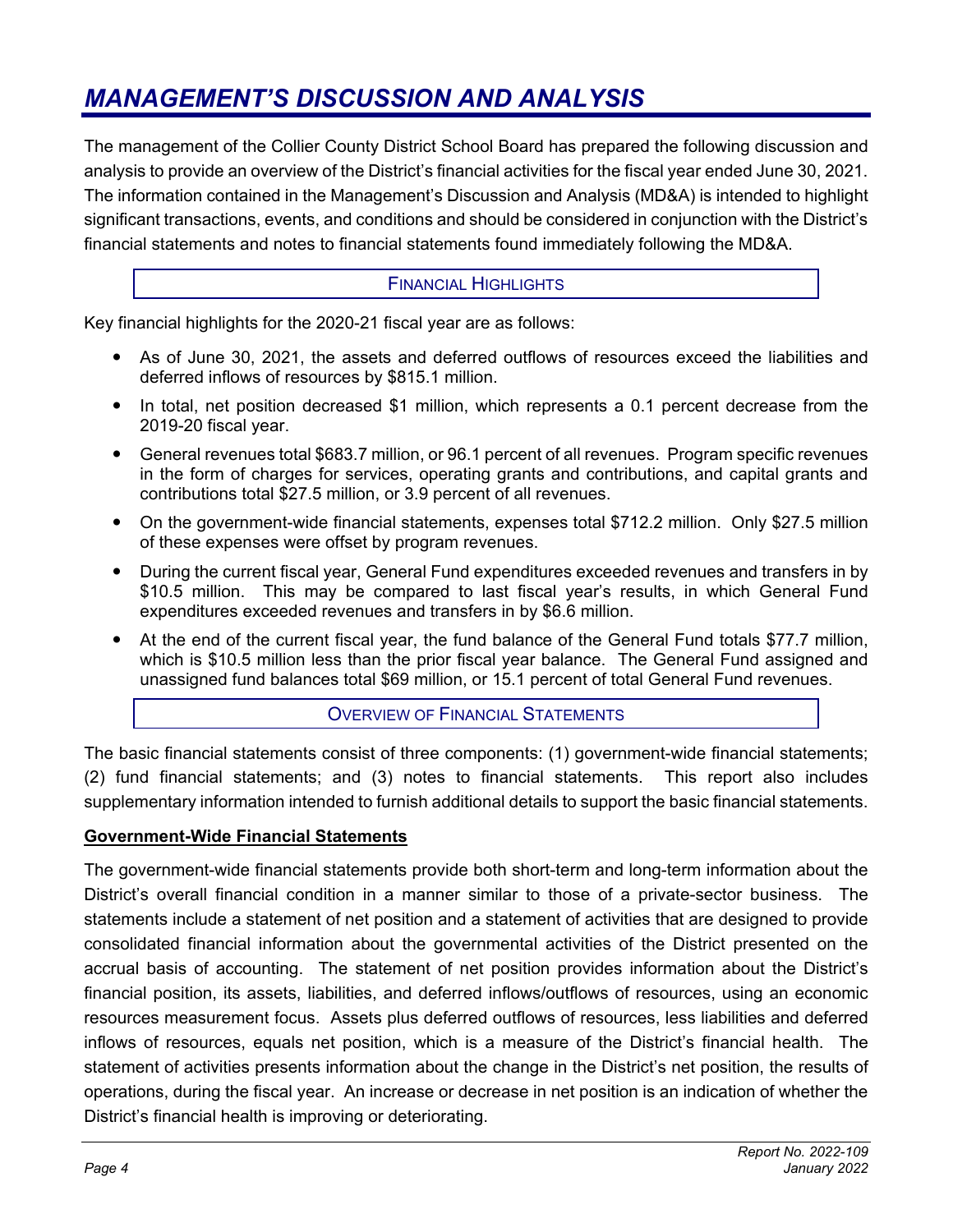The government-wide statements present the District's activities in the following categories:

- Governmental activities This represents most of the District's services, including its educational programs such as basic, vocational, adult, and exceptional education. Support functions such as transportation and administration are also included. Local property taxes and the State's education finance program provide most of the resources that support these activities.
- Component units The District presents six separate legal entities in this report: Bridgeprep Academy of Collier Charter School; Collier Charter Academy; Gulf Coast Charter Academy South, Inc.; Marco Island Academy, A Public Charter High School, Inc.; Marco Island Charter Middle School, Inc.; and Mason Classical Academy, Inc. Although legally separate organizations, these entities meet the criteria for inclusion provided by generally accepted accounting principles.

## **Fund Financial Statements**

Fund financial statements are one of the components of the basic financial statements. A fund is a grouping of related accounts that is used to maintain control over resources that have been segregated for specific activities or objectives. The District uses fund accounting to ensure and demonstrate compliance with finance-related legal requirements and prudent fiscal management. Certain funds are established by law while others are created by legal agreements, such as bond covenants. Fund financial statements provide more detailed information about the District's financial activities, focusing on its most significant or "major" funds rather than fund types. This is in contrast to the entitywide perspective contained in the government-wide statements. All of the District's funds may be classified within one of the broad categories discussed below.

**Governmental Funds**: Governmental funds are used to account for essentially the same functions reported as governmental activities in the government-wide financial statements. However, unlike the government-wide financial statements, governmental fund financial statements focus on near-term inflows and outflows of spendable resources, as well as on balances of spendable resources available at the end of the fiscal year. Such information may be useful in assessing a government's near-term financing requirements.

Because the focus of governmental funds is narrower than that of the government-wide financial statements, it is useful to compare the information presented for governmental funds with similar information presented for governmental activities in the government-wide financial statements. By doing so, readers may better understand the long-term impact of the government's near-term financing decisions. Both the governmental funds balance sheet and the governmental funds statement of revenues, expenditures, and changes in fund balances provide a reconciliation to facilitate this comparison between governmental funds and governmental activities.

The governmental funds balance sheet and statement of revenues, expenditures, and changes in fund balances provide detailed information about the District's most significant funds. The District's major funds are the General Fund, Special Revenue – Other Fund, Special Revenue – Federal Education Stabilization Fund, Capital Projects – Local Capital Improvement Fund, and Capital Projects – Other Fund. Data from the other governmental funds are combined into a single, aggregated presentation.

The District adopts an annual appropriated budget for its governmental funds. A budgetary comparison schedule has been provided for the General and major Special Revenue Funds to demonstrate compliance with the budget.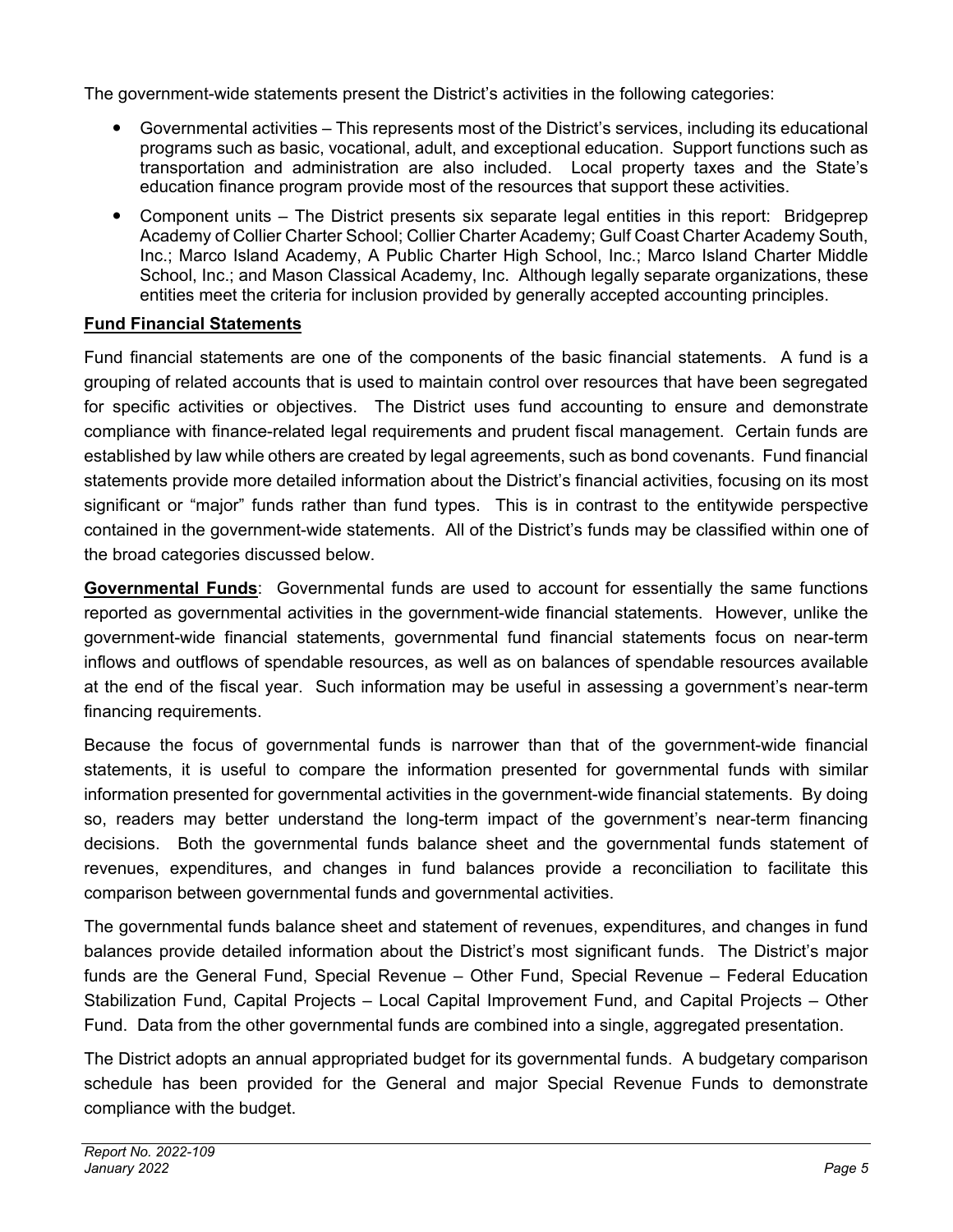**Proprietary Fund**: Proprietary funds may be established to account for activities in which a fee is charged for services. Internal Service funds are used to report activities that provide goods and services to support the District's other programs and functions through user charges. The District uses the internal service funds to account for group health insurance, workers' compensation insurance, and employee benefit plan. As these services predominantly benefit governmental rather than business-type functions, the internal service funds have been included within governmental activities in the government-wide financial statements.

#### **Notes to Financial Statements**

The notes provide additional information that is essential for a full understanding of the data provided in the government-wide and fund financial statements.

#### **Other Information**

In addition to the basic financial statements and accompanying notes, this report also presents required supplementary information concerning the District's total other postemployment benefits and net pension liabilities.

GOVERNMENT-WIDE FINANCIAL ANALYSIS

As noted earlier, net position over time may serve as a useful indicator of a government's financial health. The following is a summary of the District's net position as of June 30, 2021, compared to net position as of June 30, 2020:

|                                                                                           | Governmental<br><b>Activities</b> |                           |         |                           |  |
|-------------------------------------------------------------------------------------------|-----------------------------------|---------------------------|---------|---------------------------|--|
|                                                                                           |                                   | 6-30-21                   | 6-30-20 |                           |  |
| <b>Current and Other Assets</b><br><b>Capital Assets</b>                                  | \$                                | 444.0<br>889.8            | \$      | 425.0<br>910.8            |  |
| <b>Total Assets</b>                                                                       |                                   | 1,333.8                   |         | 1,335.8                   |  |
| <b>Deferred Outflows of Resources</b>                                                     |                                   | 124.4                     |         | 106.7                     |  |
| Long-Term Liabilities<br><b>Other Liabilities</b>                                         |                                   | 587.9<br>39.5             |         | 550.7<br>50.2             |  |
| <b>Total Liabilities</b>                                                                  |                                   | 627.4                     |         | 600.9                     |  |
| Deferred Inflows of Resources                                                             |                                   | 15.7                      |         | 25.5                      |  |
| Net Position:<br>Net Investment in Capital Assets<br>Restricted<br>Unrestricted (Deficit) |                                   | 712.7<br>288.4<br>(186.0) |         | 704.5<br>241.8<br>(130.2) |  |
| <b>Total Net Position</b>                                                                 | \$                                | 815.1                     | \$      | 816.1                     |  |

#### **Net Position, End of Year (in millions of dollars)**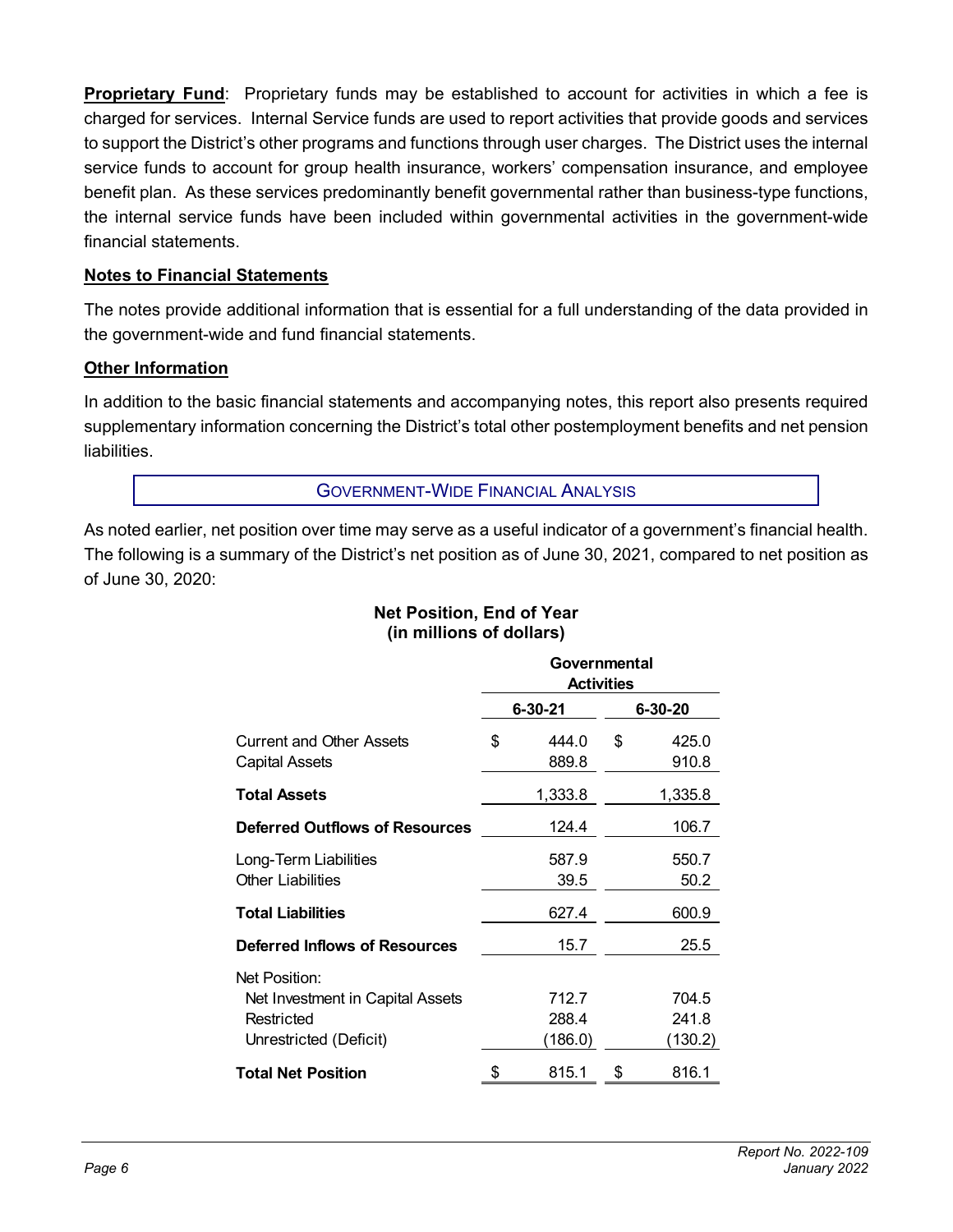The largest portion of the District's net position is investment in capital assets (e.g., land; buildings; furniture, fixtures, and equipment), less any related debt still outstanding. The District uses these capital assets to provide services to students; consequently, these assets are not available for future spending. Although the investment in capital assets is reported net of related debt, the resources used to repay the debt must be provided from other sources, since the capital assets cannot be used to liquidate these liabilities.

The restricted portion of the District's net position represents resources that are subject to external restrictions on how they may be used. The deficit unrestricted net position was the result, in part, of accruing \$42.5 million in compensated absences payable, \$5 million in total other postemployment benefit liability, and \$359.4 million in net pension liability.

The key elements of the changes in the District's net position for the fiscal years ended June 30, 2021, and June 30, 2020, are as follows: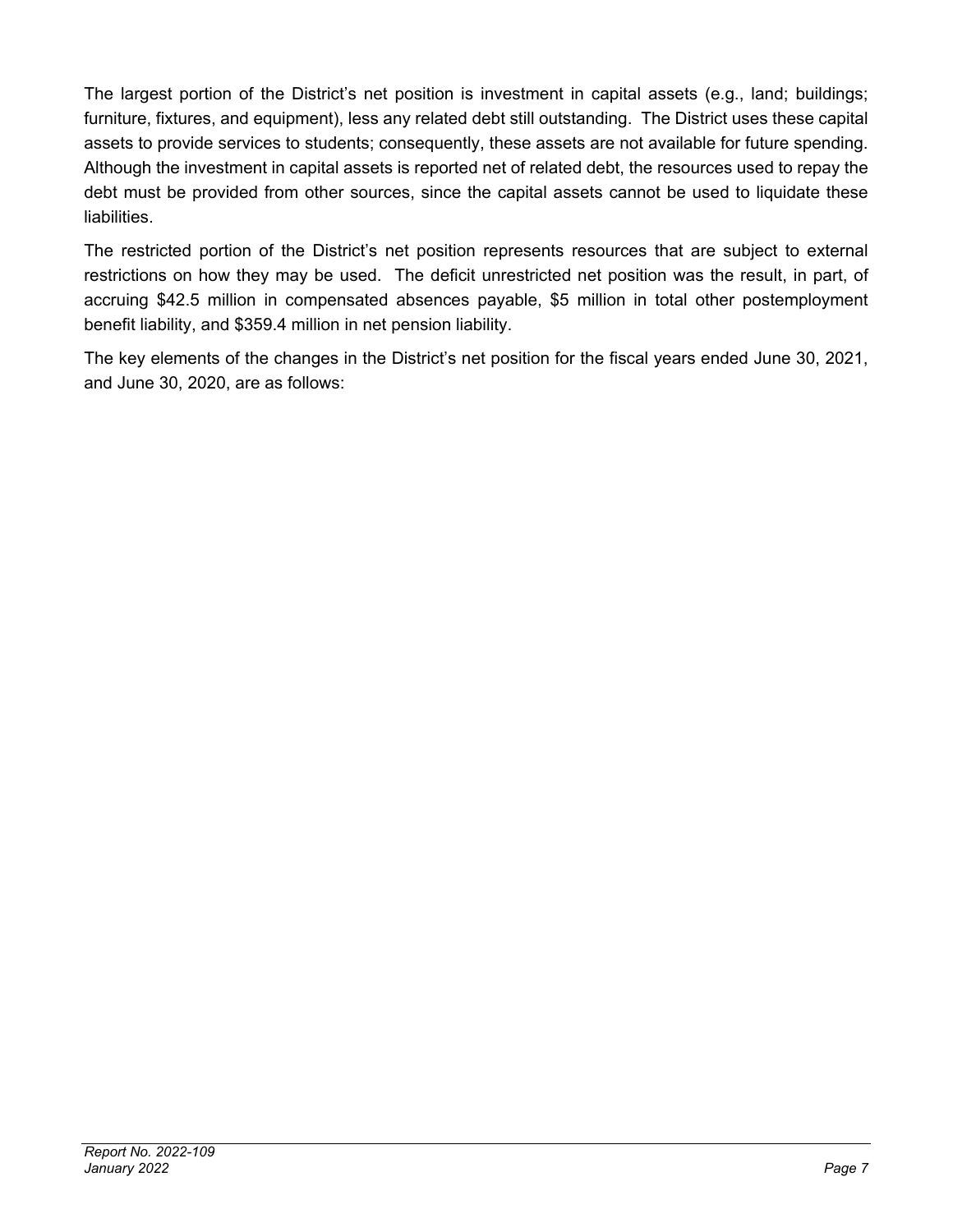#### **Operating Results for the Fiscal Year Ended (in millions of dollars)**

|                                                                          | Governmental<br><b>Activities</b> |             |         |              |  |
|--------------------------------------------------------------------------|-----------------------------------|-------------|---------|--------------|--|
|                                                                          |                                   | 6-30-21     | 6-30-20 |              |  |
| Program Revenues:                                                        |                                   |             |         |              |  |
| <b>Charges for Services</b>                                              | \$                                | 3.6         | \$      | 5.6          |  |
| <b>Operating Grants and Contributions</b>                                |                                   | 22.0        |         | 19.1         |  |
| Capital Grants and Contributions                                         |                                   | 1.9         |         | 2.0          |  |
| <b>General Revenues:</b>                                                 |                                   |             |         |              |  |
| <b>Property Taxes</b>                                                    |                                   | 501.8       |         | 480.4        |  |
| <b>Grants and Contributions Not Restricted</b>                           |                                   |             |         |              |  |
| to Specific Programs                                                     |                                   | 169.7       |         | 164.0        |  |
| <b>Unrestricted Investment Earnings</b>                                  |                                   | 1.1         |         | 5.9          |  |
| <b>Miscellaneous</b>                                                     |                                   | 11.1        |         | 14.0         |  |
| <b>Total Revenues</b>                                                    |                                   | 711.2       |         | 691.0        |  |
| Functions/Program Expenses:                                              |                                   |             |         |              |  |
| Instruction                                                              |                                   | 392.8       |         | 394.1        |  |
| <b>Student Support Services</b>                                          |                                   | 26.7        |         | 24.3         |  |
| <b>Instructional Media Services</b>                                      |                                   | 6.9         |         | 6.8          |  |
| Instruction and Curriculum Development Services                          |                                   | 17.4        |         | 17.0         |  |
| <b>Instructional Staff Training Services</b>                             |                                   | 11.6        |         | 11.8         |  |
| Instruction-Related Technology                                           |                                   | 2.3         |         | 1.8          |  |
| Board                                                                    |                                   | 1.5         |         | 1.7          |  |
| <b>General Administration</b>                                            |                                   | 3.6         |         | 3.3          |  |
| <b>School Administration</b>                                             |                                   | 39.3        |         | 36.6<br>74.0 |  |
| <b>Facilities Acquisition and Construction</b><br><b>Fiscal Services</b> |                                   | 78.9<br>3.8 |         | 3.6          |  |
| <b>Food Services</b>                                                     |                                   | 24.1        |         | 25.8         |  |
| <b>Central Services</b>                                                  |                                   | 11.1        |         | 11.9         |  |
| <b>Student Transportation Services</b>                                   |                                   | 25.6        |         | 24.9         |  |
| Operation of Plant                                                       |                                   | 36.3        |         | 35.9         |  |
| Maintenance of Plant                                                     |                                   | 18.4        |         | 17.8         |  |
| Administrative Technology Services                                       |                                   | 5.1         |         | 4.9          |  |
| Unallocated Interest on Long-Term Debt                                   |                                   | 6.8         |         | 8.4          |  |
| <b>Total Functions/Program Expenses</b>                                  |                                   |             |         | 712.2 704.6  |  |
| <b>Change in Net Position</b>                                            |                                   | (1.0)       |         | (13.6)       |  |
| Net Position - Beginning                                                 |                                   | 816.1       |         | 823.3        |  |
| Adjustment to Beginning Net Position                                     |                                   |             |         | 6.4          |  |
| Net Position - Beginning                                                 |                                   | 816.1       |         | 829.7        |  |
| <b>Net Position - Ending</b>                                             | \$                                | 815.1       | \$      | 816.1        |  |

The largest revenue source is the local property tax (70.6 percent), as discussed below. Revenues from State sources (13.9 percent) for current operations are primarily received through the Florida Education Finance Program (FEFP) funding formula. The FEFP funding formula utilizes student enrollment data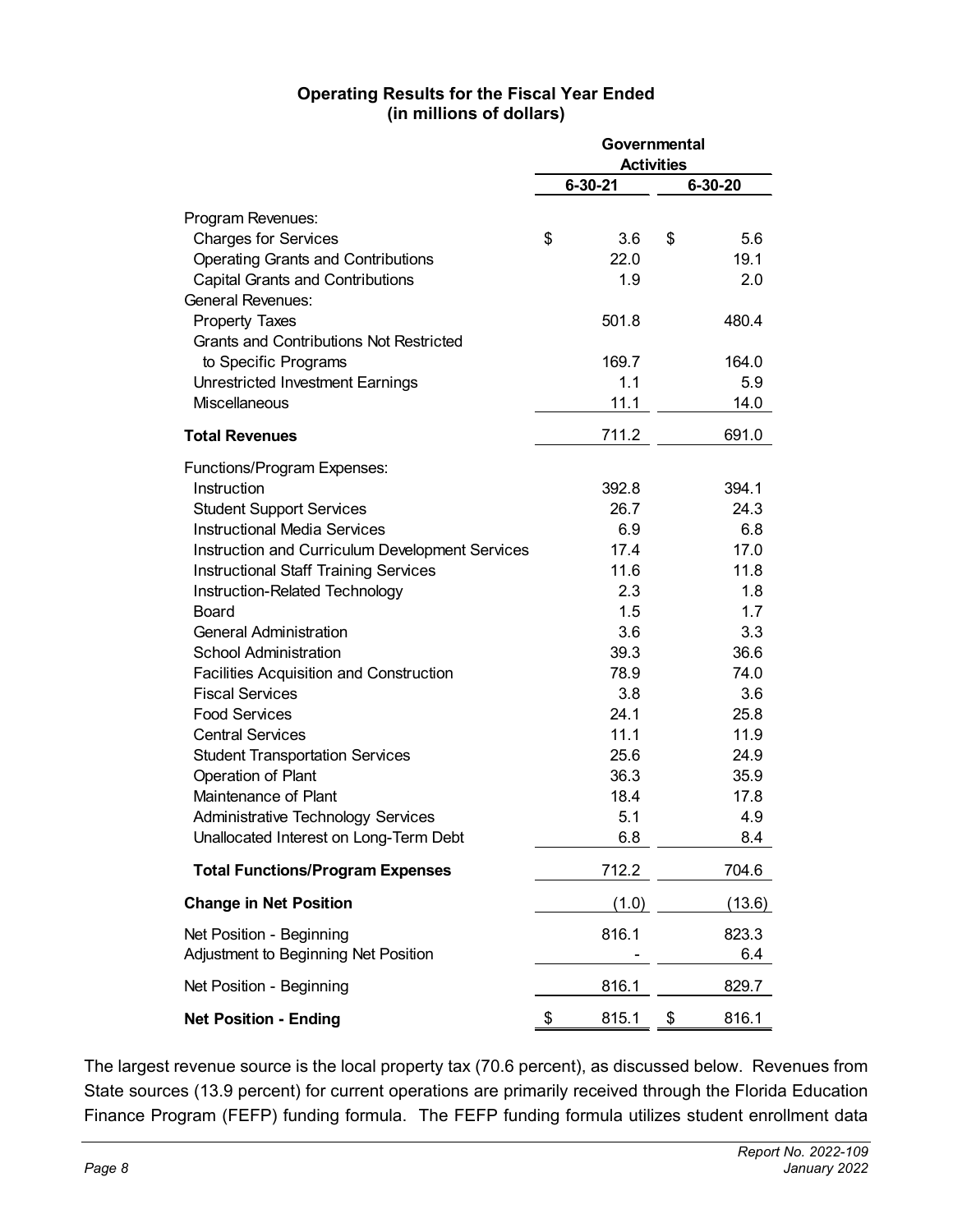and is designed to maintain equity in funding across all Florida school districts, taking into consideration the District's funding ability based on the local property tax base.

Operating grants and contributions revenue increased by \$2.9 million, or 15.2 percent. These revenues are primarily received from the State and are for the food service program. The increase is the direct result of increased revenues and reimbursements associated with the District's School Nutritional Services Program due to the Families First Coronavirus Response Act.

Property tax revenues increased by \$21.4 million, or 4.5 percent, as a result of increased taxable values and collections, although there was a slight decrease in the required local effort millage.

Instruction expenses represent 55.2 percent of total governmental expenses in the 2020-21 fiscal year. Instruction expenses decreased by \$1.3 million, or 0.3 percent, from the previous fiscal year due mainly from a \$10.9 million decrease in classroom technology, offset by increases of \$4.7 million in salary and benefit related costs, \$2.0 million in contractual charter school expenditures, \$1.4 million in purchased services expenditures, and \$1.5 million in other instructional related costs.

Student Support Services expenses increased \$2.4 million, or 9.9 percent, over the 2019-20 fiscal year. This increase is mainly attributed to the increase in salary and benefits related costs, school nursing expenses, and other COVID-19 related supplies.

School Administration expenses increased \$2.7 million, or 7.4 percent, over the previous fiscal year, primarily due to increased salary and benefit costs.

Facilities Acquisition and Construction expenses increased \$4.9 million, or 6.6 percent, primarily from the purchase of P25 radios and an increase in roof maintenance costs.

Food Services expenses decreased by \$1.7 million, or 6.6 percent, of which \$0.9 million is attributable to nutrition service renovation project expenses and \$0.8 million to food costs.

Unallocated Interest on Long-Term Debt shows a net decrease in the amount of \$1.6 million, or 19 percent, primarily related to the District's initiative to decrease debt.

FINANCIAL ANALYSIS OF THE DISTRICT'S FUNDS

### **Governmental Funds**

The focus of the District's governmental funds is to provide information on near-term inflows, outflows, and balances of spendable resources. Such information is useful in assessing the District's financing requirements. Specifically, unassigned fund balance may serve as a useful measure of a government's net resources available for discretionary use as it represents the portion of fund balance that has not been limited to a particular purpose by an external party, the District, or a group or individual delegated authority by the Board to assign resources for particular purposes.

The total fund balances of governmental funds increased by \$25.8 million during the fiscal year to \$356 million at June 30, 2021. Approximately 8.4 percent of this amount is unassigned fund balance (\$29.9 million), which is available for spending at the District's discretion. The remainder of the fund balance is nonspendable, restricted, committed, or assigned to indicate that it is (1) not in spendable form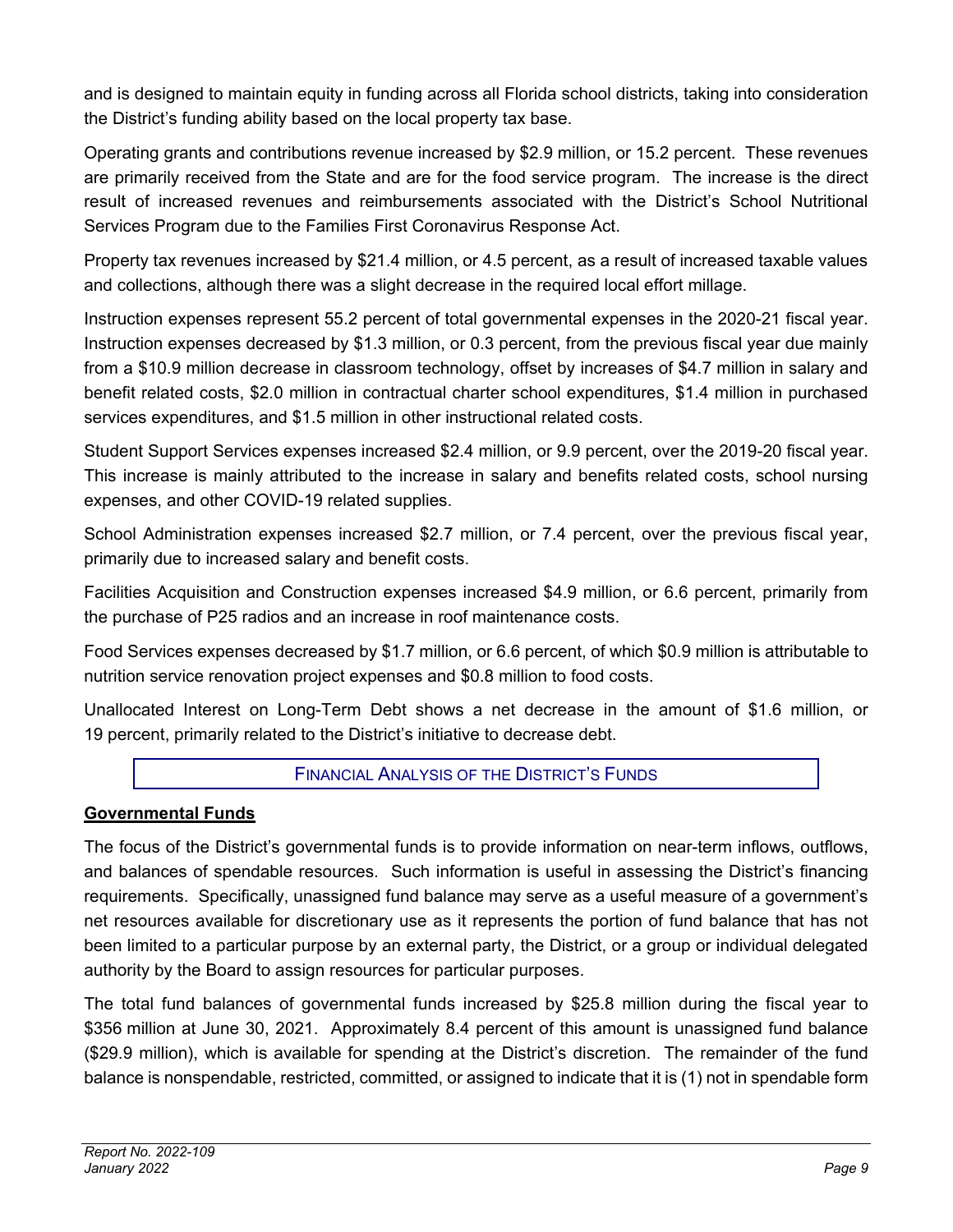(\$1.8 million), (2) restricted for particular purposes (\$281.3 million), or (3) assigned for particular purposes (\$43.0 million).

#### **Major Governmental Funds**

The General Fund is the District's primary operating fund. At the end of the current fiscal year, unassigned fund balance is \$29.9 million, while the total fund balance is \$77.7 million. As a measure of the General Fund's liquidity, it may be useful to compare the total assigned and unassigned fund balances to General Fund total revenues. The total assigned and unassigned fund balance is 15.1 percent of the total General Fund revenues, while total assigned and unassigned fund balance represents 13.6 percent of total General Fund expenditures.

Total General Fund balance decreased by \$10.5 million during the fiscal year. Key factors impacting the change in fund balance are as follows:

- Decrease in Other Financing Sources , primarily due to a reduction in purchasing of classroom technology due to the acceleration of the one-to-one laptop project in the prior year.
- An increase in the local property tax rate and property values resulted in increased tax revenues of \$13.1 million.
- Total expenditures decreased by \$0.5 million, or 0.1 percent, due mainly to a decrease in classroom technology purchased.

The Special Revenue – Other Fund has total revenues and expenditures of \$39.1 million each. This funding represents program revenues and expenditures targeted for specified grant purposes. These funds do not accumulate a fund balance because grant revenues are not recognized until expenditures are incurred.

The Special Revenue – Federal Education Stabilization Fund has total revenues and expenditures of \$6.3 million each. This funding represents program revenues and expenditures targeted for specified grant purposes. These funds do not accumulate a fund balance because grants revenues are not recognized until expenditures are incurred. This funding is a result of the Coronavirus Aid, Relief, and Economic Security Act (CARES Act) which established the Education Stabilization Fund (ESF).

The Capital Projects – Local Capital Improvement (LCI) Fund has a total fund balance of \$137.5 million. These funds are restricted for the ad valorem (property) tax levy authorized by the Board to support capital improvements. All of the fund balance has been restricted for LCI projects. The fund balance increased in the current fiscal year due to establishing reserves for future school construction to provide resources for use in future years.

The Capital Projects – Other Fund has a total fund balance of \$116.8 million. The fund balance increased in the current fiscal year due to impact fees being set aside for future school construction.

#### **Proprietary Funds**

The District's proprietary funds provide the same type of information reported in the government-wide financial statements, but in more detail. Unrestricted net position of the Internal Service Fund decreased by \$3.2 million during the 2020-21 fiscal year to \$36.8 million at June 30, 2021. This decrease occurred primarily because of increases in health claims.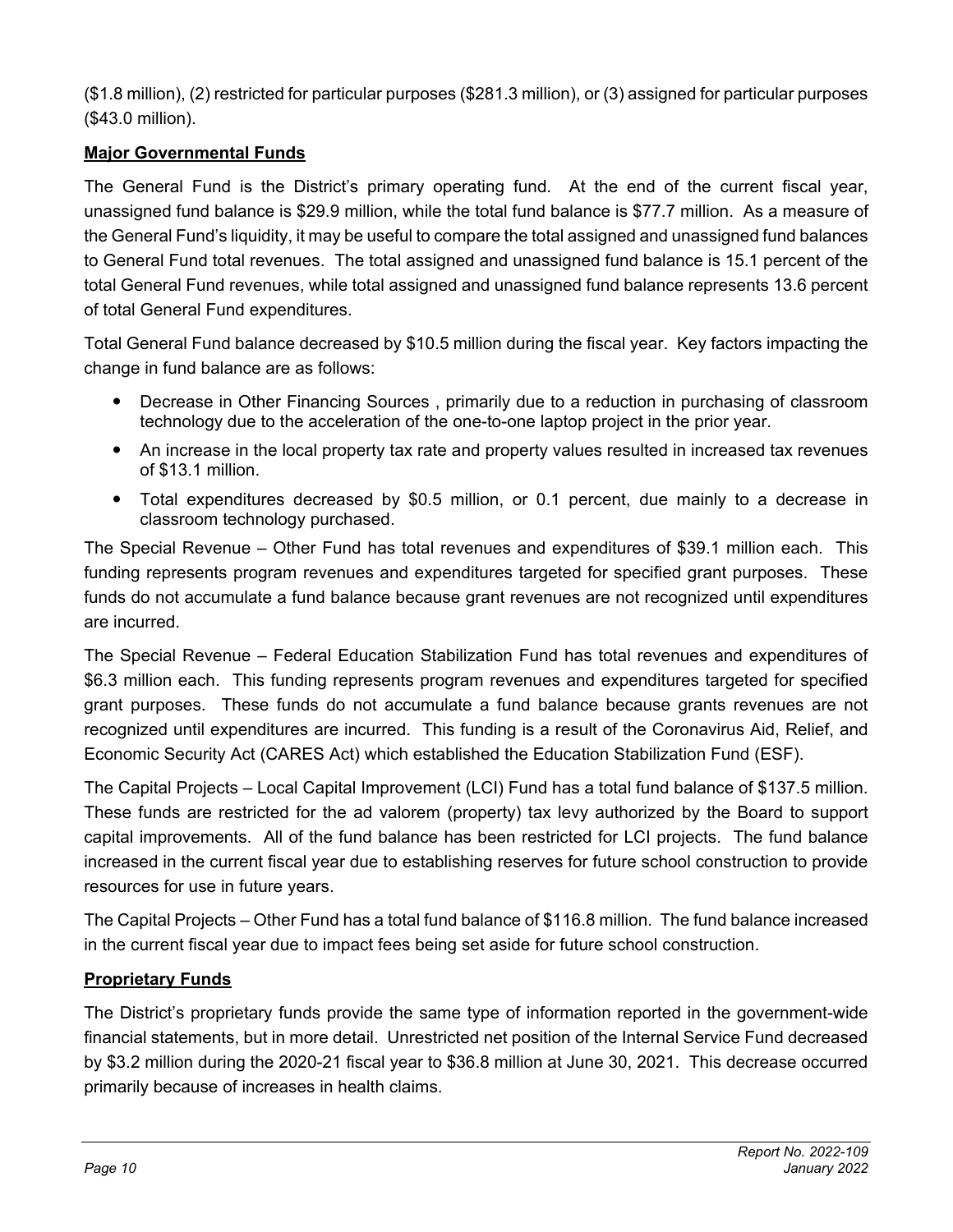#### GENERAL FUND BUDGETARY HIGHLIGHTS

During the 2020-21 fiscal year, the District amended its General Fund budget several times, which resulted in an increase in total budgeted revenues of \$2.1 million, or 0.5 percent. At the same time, final budget appropriations are more than the original budgeted amounts by \$2.9 million. Budget revisions occurred primarily from changes in estimated State funding levels and corresponding adjustments to planned expenditures to ensure maintenance of an adequate fund balance.

Actual revenues are in line with the final budgeted amounts while actual expenditures are \$16.3 million, or 3.1 percent, less than final budget amounts. This variance is due to the following restricted or required carry forwards: encumbrances (\$3 million), unspent categorical and restricted funds (\$1.3 million), and unspent carry forward funds on behalf of schools and departments (\$12 million). The actual ending fund balance exceeded the estimated fund balance contained in the final amended budget by \$16.2 million.

#### CAPITAL ASSETS AND LONG-TERM DEBT

#### **Capital Assets**

The District's investment in capital assets for its governmental activities as of June 30, 2021, is \$889.8 million (net of accumulated depreciation). This investment in capital assets includes land; land improvements; construction in progress; improvements other than buildings; buildings and fixed equipment; furniture, fixtures, and equipment; motor vehicles; audio visual materials; and computer software. The total decrease in capital assets for the current fiscal year was 2.3 percent. At June 30, 2021, construction in progress includes renovations at 11 locations.

Additional information on the District's capital assets can be found in Note III.C. to the financial statements.

#### **Debt Administration**

At June 30, 2021, the District had total long-term debt outstanding of \$173 million, composed of Certificates of Participation Payable. During the current fiscal year, retirement of debt was \$29.7 million.

Additional information on the District's long-term debt can be found in Notes III.H.1. and III.H.2. to the financial statements.

#### OTHER MATTERS OF SIGNIFICANCE

At the time these financial statements were prepared, the District was aware of six existing circumstances that could significantly affect its financial future:

- Educational funding during the 2020-21 fiscal year was held harmless from the reduction of full-time equivalent student membership due to COVID-19 per Emergency order 2020-EO-06. This order has expired and funding for the 2021-22 fiscal year is based on actual membership. This results in a reduction in funding. The State has appropriated a moderate increase but 63.0 percent of the funding increase is earmarked for restricted use such as teacher salary increase, student mental health, and teacher classroom supply initiatives.
- Property values in the 2021-22 fiscal year show an increase, and State forecasts indicate property values will continue to show growth in future years.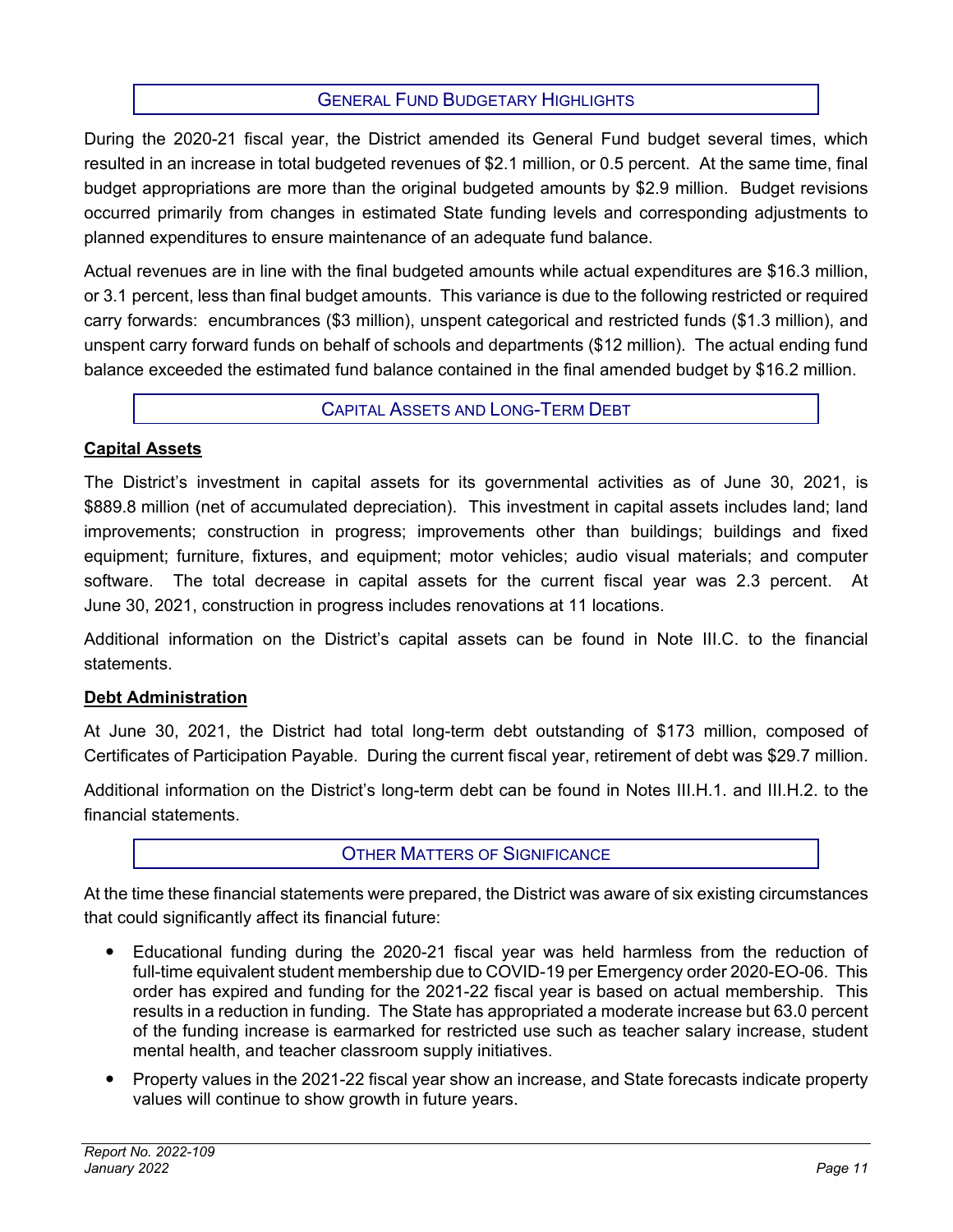- One additional charter school will open during the 2021-22 fiscal year and more are expected to open in future years. The funding will be passed through to the charter schools.
- At the final budget hearing in September 2021, the District will propose a 2021-22 fiscal year budget that reflects deficit spending in the amount of \$16.5 million. Funding is not keeping pace with rising costs. The deficit will be funded with reserve funds set aside for future budgetary shortfalls. This reserve was created by the District to provide stability during periods of uncertain funding.
- The District has not received notification of an award for the American Rescue Plan, which may assist with the cost of learning loss initiatives that the District is implementing.
- The District has not finalized negotiations with employee collective bargaining groups. The final settlement amounts will increase the projected deficit for the 2021-22 fiscal year. Additional funds will be removed from the reserve for future budgetary shortfalls to cover this increased deficit spending.

#### REQUESTS FOR INFORMATION

The Annual Financial Report is designed to provide the District's citizens, taxpayers, customers, investors, and creditors with a general overview of the District's finances, and to demonstrate the District's accountability for the money it receives. If you have questions about this report or need additional financial information, contact the Assistant Superintendent of Financial Services, The District School Board of Collier County, 5775 Osceola Trail, Naples, Florida 34109-0919.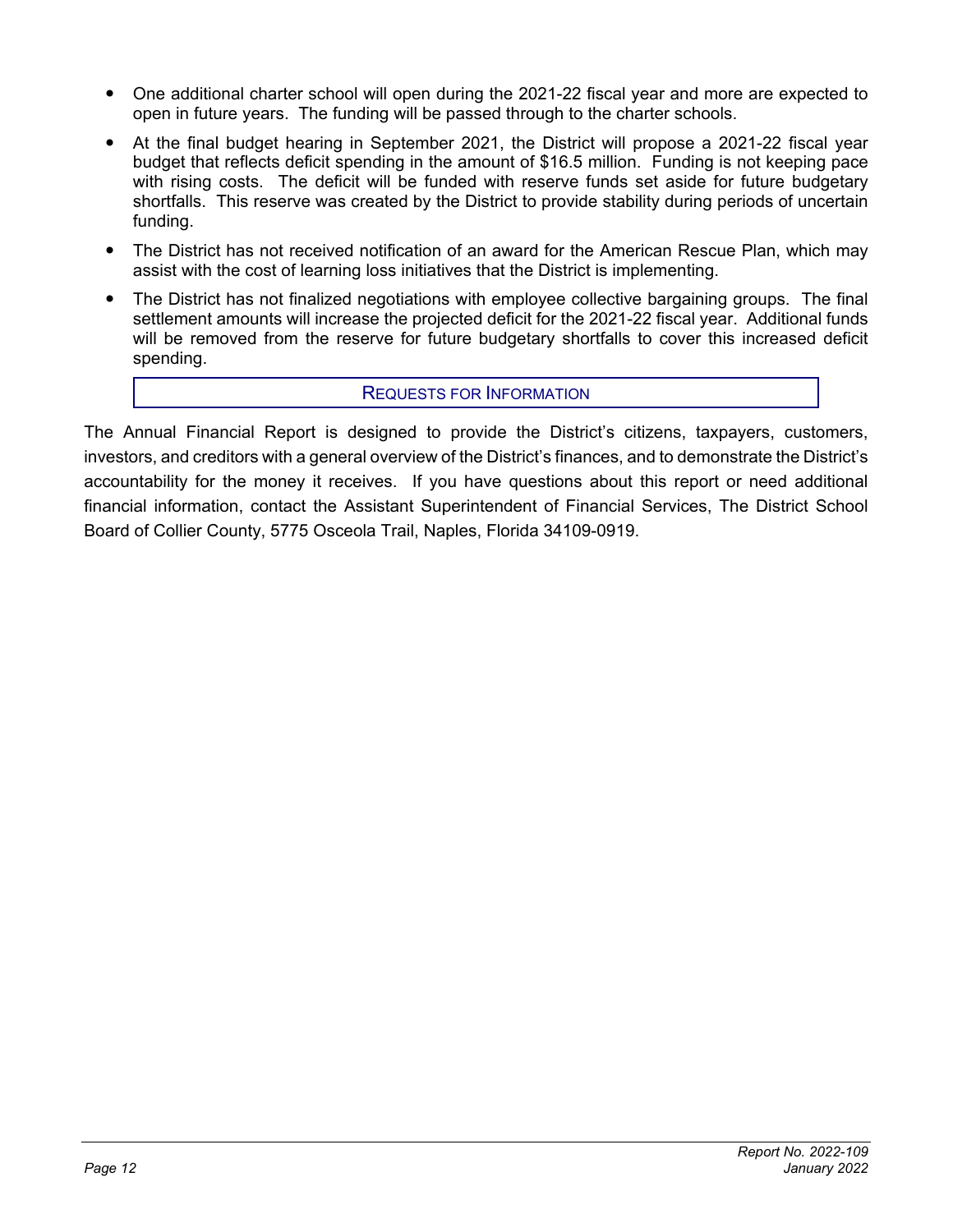## <span id="page-18-0"></span>*BASIC FINANCIAL STATEMENTS*

#### **Collier County District School Board Statement of Net Position June 30, 2021**

|                                                         | <b>Primary Government</b><br>Governmental | Component                   |
|---------------------------------------------------------|-------------------------------------------|-----------------------------|
|                                                         | <b>Activities</b>                         | Units                       |
| <b>ASSETS</b>                                           |                                           |                             |
| Cash and Cash Equivalents<br><b>Accounts Receivable</b> | \$<br>414,037,390<br>1,088,379            | \$<br>12,776,725<br>581,190 |
| Interest Receivable                                     |                                           | 49                          |
| Due from Other Agencies                                 | 23,006,977                                | 98,647                      |
| Deposits Receivable                                     |                                           | 24,735                      |
| <b>Prepaid Items</b>                                    | 298,281                                   | 526,326                     |
| Inventories                                             | 1,476,750                                 |                             |
| <b>Restricted Investments</b>                           | 4,117,077                                 | 2,637,701                   |
| Capital Assets:                                         |                                           |                             |
| Nondepreciable Capital Assets                           | 140,373,937                               | 4,248,646                   |
| Depreciable Capital Assets, Net                         | 749,378,975                               | 47,562,877                  |
| <b>TOTAL ASSETS</b>                                     | 1,333,777,766                             | 68,456,896                  |
| DEFERRED OUTFLOWS OF RESOURCES                          |                                           |                             |
| Pensions                                                | 119,335,349                               | 1,333,114                   |
| OPEB                                                    | 774,274                                   |                             |
| Net Carrying Amount of Debt Refunding                   | 4,348,633                                 | 318,917                     |
| <b>TOTAL DEFERRED OUTFLOWS OF RESOURCES</b>             | 124,458,256                               | 1,652,031                   |
| <b>LIABILITIES</b>                                      |                                           |                             |
| <b>Accrued Salaries and Benefits</b>                    | 7,177,450                                 | 675,921                     |
| Payroll Deductions and Withholdings                     | 1,962,049                                 |                             |
| <b>Accounts Payable</b>                                 | 6,613,961                                 | 1,410,997                   |
| <b>Construction Contracts Payable</b>                   | 5,165,942                                 |                             |
| Construction Contracts Payable - Retained Percentage    | 3,259,717                                 |                             |
| Due to Other Agencies                                   | 4,023,080                                 |                             |
| Note Payable                                            |                                           | 500,000                     |
| <b>Accrued Interest Payable</b>                         | 2,041,162                                 | 84,308                      |
| <b>Unearned Revenue</b>                                 | 9,262,120                                 |                             |
| Long-Term Liabilities:                                  |                                           |                             |
| Portion Due Within 1 Year                               | 61,822,657                                | 849,055                     |
| Portion Due After 1 Year                                | 526, 102, 508                             | 41,689,903                  |
| <b>TOTAL LIABILITIES</b>                                | 627,430,646                               | 45,210,184                  |
| DEFERRED INFLOWS OF RESOURCES                           |                                           |                             |
| Pensions                                                | 9,720,938                                 | 159,973                     |
| <b>OPEB</b><br>Unavailable Revenue                      | 214,259<br>5,736,855                      |                             |
| TOTAL DEFERRED INFLOWS OF RESOURCES                     | 15,672,052                                | 159,973                     |
| <b>NET POSITION</b>                                     |                                           |                             |
|                                                         |                                           |                             |
| Net Investment in Capital Assets<br>Restricted for:     | 712,706,536                               | 14,720,952                  |
| <b>State Required Carryover Programs</b>                | 825,744                                   |                             |
| Debt Service                                            | 4,835,523                                 | 619,541                     |
| Capital Projects                                        | 259,214,461                               | 3,725,675                   |
| <b>Food Service</b>                                     | 10,421,787                                |                             |
| <b>Other Purposes</b>                                   | 13,080,132                                | 601,136                     |
| Unrestricted (Deficit)                                  | (185, 950, 859)                           | 5,071,466                   |
| <b>TOTAL NET POSITION</b>                               | \$<br>815, 133, 324                       | \$<br>24,738,770            |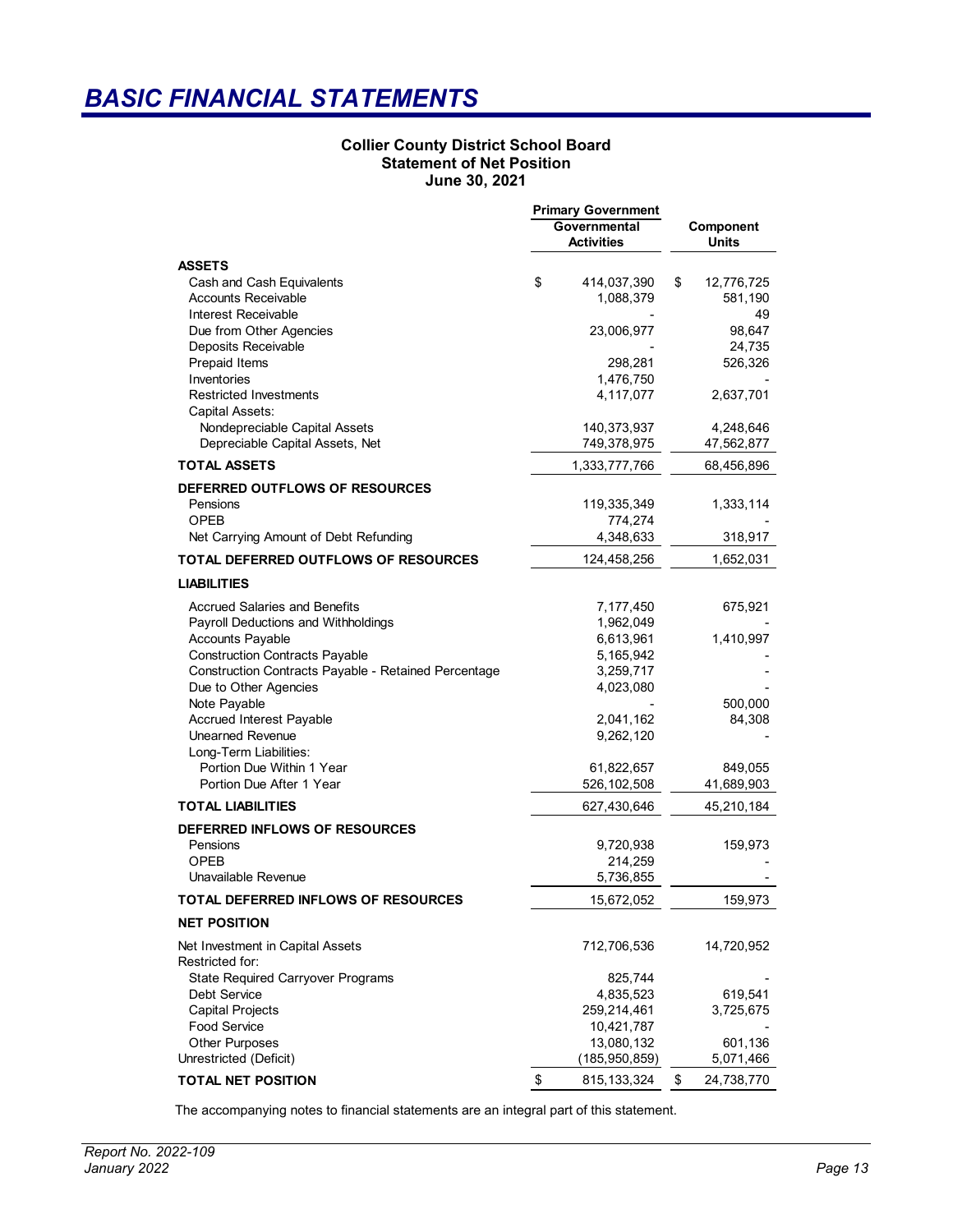#### **Collier County District School Board Statement of Activities For the Fiscal Year Ended June 30, 2021**

<span id="page-19-0"></span>

|                                                 |                          | <b>Program Revenues</b> |                                          |    |                                                        |    |                                                      |
|-------------------------------------------------|--------------------------|-------------------------|------------------------------------------|----|--------------------------------------------------------|----|------------------------------------------------------|
|                                                 | <b>Expenses</b>          |                         | <b>Charges</b><br>for<br><b>Services</b> |    | Operating<br><b>Grants and</b><br><b>Contributions</b> |    | Capital<br><b>Grants and</b><br><b>Contributions</b> |
| <b>Functions/Programs</b>                       |                          |                         |                                          |    |                                                        |    |                                                      |
| <b>Primary Government</b>                       |                          |                         |                                          |    |                                                        |    |                                                      |
| <b>Governmental Activities:</b>                 |                          |                         |                                          |    |                                                        |    |                                                      |
| Instruction                                     | \$<br>392,753,222        | \$                      | 2,359,124                                | \$ |                                                        | \$ |                                                      |
| <b>Student Support Services</b>                 | 26,672,493               |                         |                                          |    |                                                        |    |                                                      |
| <b>Instructional Media Services</b>             | 6,927,949                |                         |                                          |    |                                                        |    |                                                      |
| Instruction and Curriculum Development Services | 17,370,959               |                         |                                          |    |                                                        |    |                                                      |
| <b>Instructional Staff Training Services</b>    | 11,588,477               |                         |                                          |    |                                                        |    |                                                      |
| Instruction-Related Technology                  | 2,274,303                |                         |                                          |    |                                                        |    |                                                      |
| Board                                           | 1,535,695                |                         |                                          |    |                                                        |    |                                                      |
| General Administration                          | 3,574,489                |                         |                                          |    |                                                        |    |                                                      |
| School Administration                           | 39,274,096               |                         |                                          |    |                                                        |    |                                                      |
| Facilities Acquisition and Construction         | 78,939,809               |                         |                                          |    |                                                        |    | 1,922,469                                            |
| <b>Fiscal Services</b>                          | 3,832,151                |                         |                                          |    |                                                        |    |                                                      |
| <b>Food Services</b>                            | 24, 153, 288             |                         | 1,225,662                                |    | 22,052,773                                             |    |                                                      |
| <b>Central Services</b>                         | 11,061,145               |                         |                                          |    |                                                        |    |                                                      |
| <b>Student Transportation Services</b>          | 25,625,445               |                         |                                          |    |                                                        |    |                                                      |
| Operation of Plant                              | 36, 343, 054             |                         |                                          |    |                                                        |    |                                                      |
| Maintenance of Plant                            | 18,425,853               |                         |                                          |    |                                                        |    |                                                      |
| Administrative Technology Services              | 5,106,325                |                         |                                          |    |                                                        |    |                                                      |
| Unallocated Interest on Long-Term Debt          | 6,781,298                |                         |                                          |    |                                                        |    |                                                      |
| <b>Total Primary Government</b>                 | 712,240,051              | \$                      | 3,584,786                                | \$ | 22,052,773                                             | \$ | 1,922,469                                            |
| <b>Component Units</b>                          |                          |                         |                                          |    |                                                        |    |                                                      |
| <b>Charter Schools</b>                          | 30,970,547               | \$                      | 558,905                                  | \$ | 1,339,680                                              | \$ | 1,403,531                                            |
|                                                 | $\overline{\phantom{a}}$ |                         |                                          |    |                                                        |    |                                                      |

General Revenues:

Taxes:

 Property Taxes, Levied for Operational Purposes Property Taxes, Levied for Capital Projects Grants and Contributions Not Restricted to Specific Programs Unrestricted Investment Earnings Miscellaneous

#### **Total General Revenues**

#### **Change in Net Position**

Net Position - Beginning Adjustment to Beginning Net Position Net Position - Beginning, as Restated

#### **Net Position - Ending**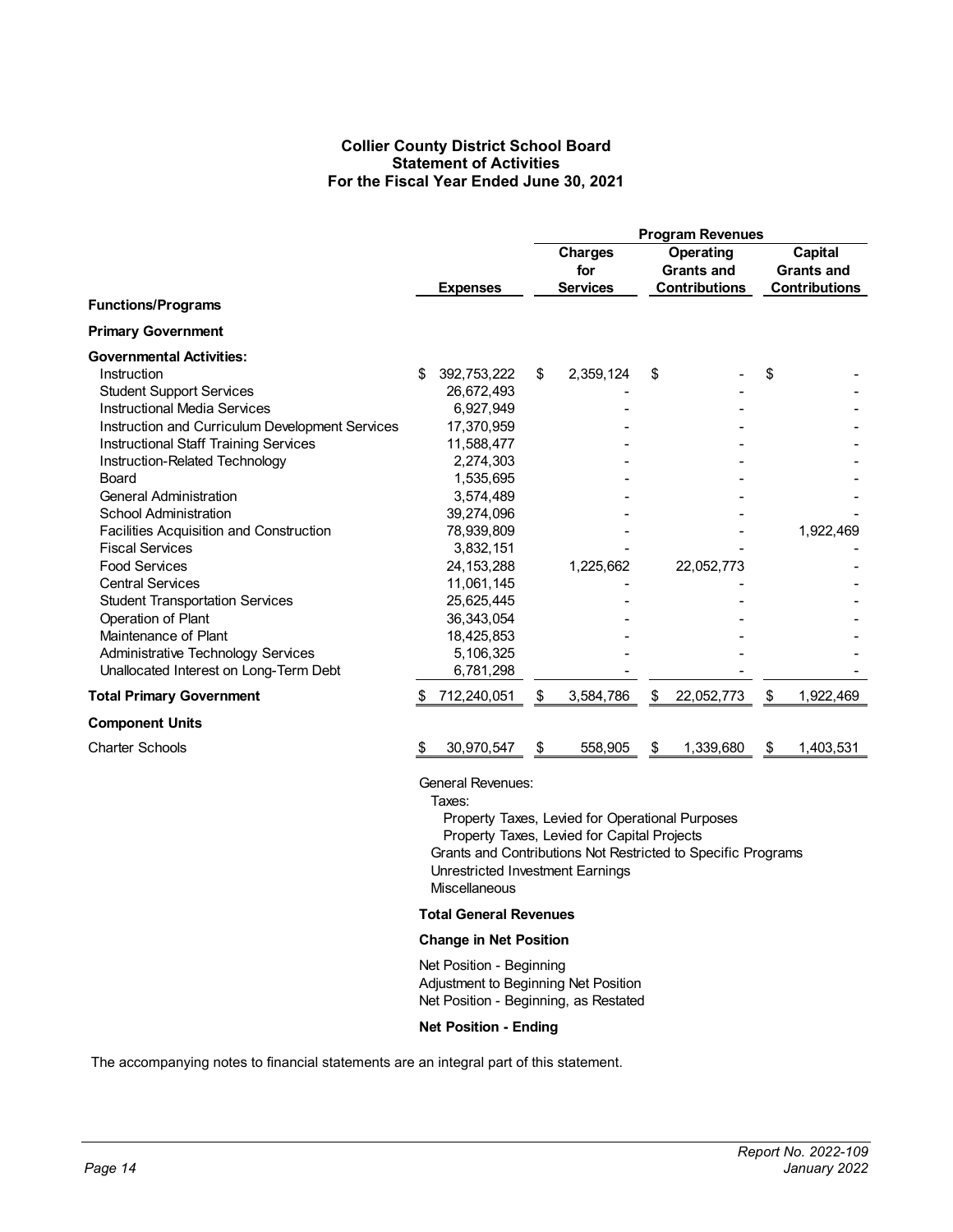| Net (Expense) Revenue and Changes<br>in Net Position |                                                                    |    |                                   |  |  |  |  |
|------------------------------------------------------|--------------------------------------------------------------------|----|-----------------------------------|--|--|--|--|
|                                                      | <b>Primary Government</b><br>Governmental<br><b>Activities</b>     |    | Component<br><b>Units</b>         |  |  |  |  |
| \$                                                   | (390, 394, 098)                                                    | \$ |                                   |  |  |  |  |
|                                                      | (26, 672, 493)<br>(6,927,949)<br>(17, 370, 959)<br>(11,588,477)    |    |                                   |  |  |  |  |
|                                                      | (2, 274, 303)<br>(1,535,695)<br>(3,574,489)<br>(39, 274, 096)      |    |                                   |  |  |  |  |
|                                                      | (77, 017, 340)<br>(3,832,151)<br>(874, 853)                        |    |                                   |  |  |  |  |
|                                                      | (11,061,145)<br>(25, 625, 445)<br>(36, 343, 054)<br>(18, 425, 853) |    |                                   |  |  |  |  |
|                                                      | (5, 106, 325)<br>(6, 781, 298)                                     |    |                                   |  |  |  |  |
|                                                      | (684,680,023)                                                      |    |                                   |  |  |  |  |
|                                                      |                                                                    |    | (27, 668, 431)                    |  |  |  |  |
|                                                      | 351,747,446<br>150,062,073                                         |    |                                   |  |  |  |  |
|                                                      | 169,707,106<br>1,131,052<br>11,063,848                             |    | 32,654,067<br>24,934<br>1,950,376 |  |  |  |  |
|                                                      | 683,711,525                                                        |    | 34,629,377                        |  |  |  |  |
|                                                      | (968, 498)                                                         |    | 6,960,946                         |  |  |  |  |
|                                                      | 816, 101, 822                                                      |    | 17,704,704<br>73,120              |  |  |  |  |
|                                                      | 816,101,822                                                        |    | 17,777,824                        |  |  |  |  |
| \$                                                   | 815, 133, 324                                                      | \$ | 24,738,770                        |  |  |  |  |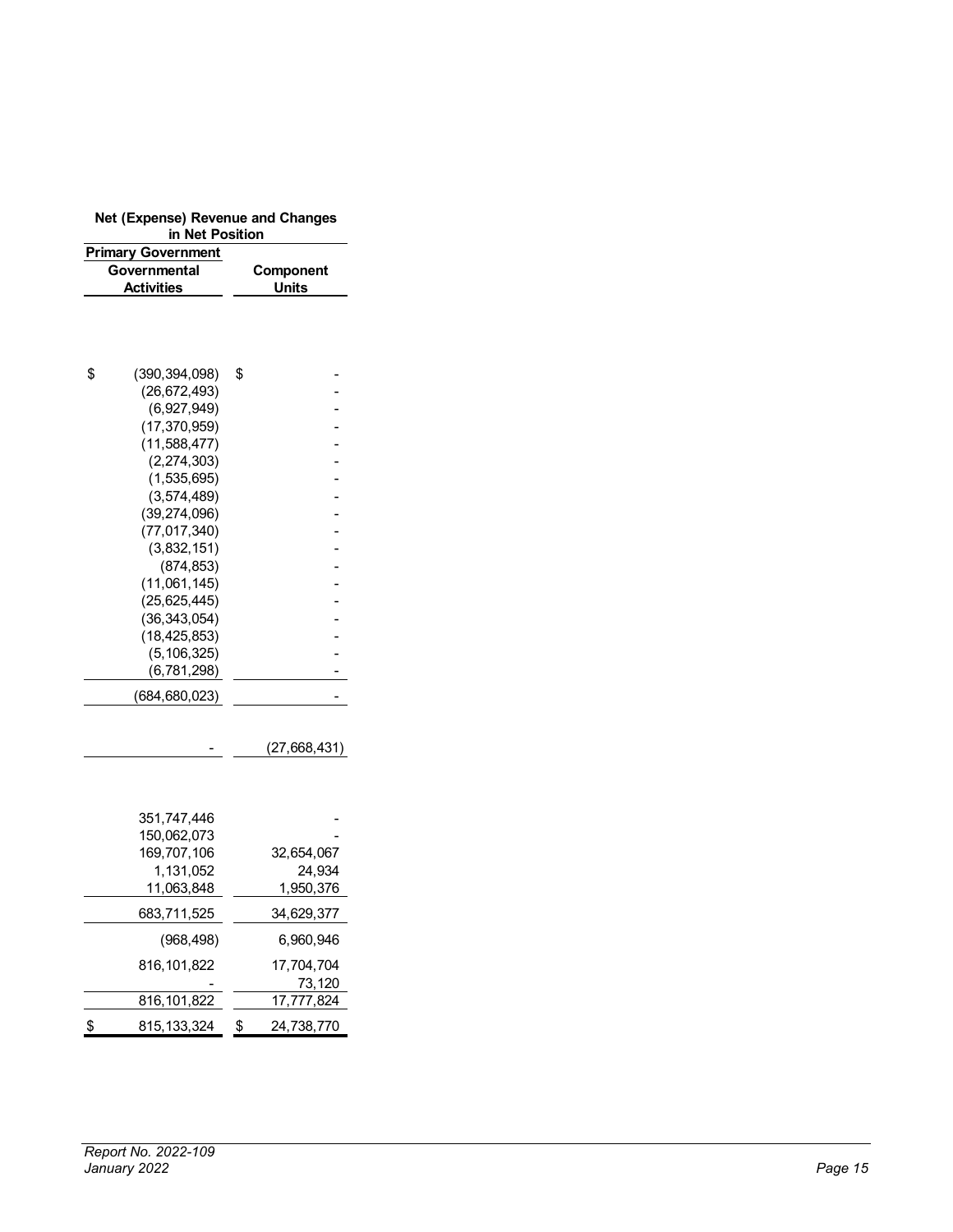#### **Collier County District School Board Balance Sheet – Governmental Funds June 30, 2021**

<span id="page-21-0"></span>

|                                                                                  | General<br><b>Fund</b> |    | <b>Special Revenue -</b><br><b>Other Fund</b> | <b>Special Revenue -</b><br><b>Federal Education</b><br><b>Stabilization Fund</b> |           |  |
|----------------------------------------------------------------------------------|------------------------|----|-----------------------------------------------|-----------------------------------------------------------------------------------|-----------|--|
| <b>ASSETS</b>                                                                    |                        |    |                                               |                                                                                   |           |  |
| Cash and Cash Equivalents                                                        | \$<br>89,306,289       | \$ | 37,340                                        | \$                                                                                |           |  |
| <b>Accounts Receivable</b>                                                       | 345,180                |    |                                               |                                                                                   |           |  |
| Due from Other Funds                                                             | 2,164,389              |    |                                               |                                                                                   |           |  |
| Due from Other Agencies                                                          | 6,470,241              |    | 6,461,534                                     |                                                                                   | 5,762,377 |  |
| Prepaid Items                                                                    | 298,281                |    |                                               |                                                                                   |           |  |
| Inventories                                                                      | 833,546                |    |                                               |                                                                                   |           |  |
| Restricted Investments                                                           |                        |    |                                               |                                                                                   |           |  |
| <b>TOTAL ASSETS</b>                                                              | \$<br>99,417,926       | \$ | 6,498,874                                     | \$                                                                                | 5,762,377 |  |
| LIABILITIES, DEFERRED INFLOWS OF RESOURCES,<br>AND FUND BALANCES<br>Liabilities: |                        |    |                                               |                                                                                   |           |  |
| <b>Accrued Salaries and Benefits</b>                                             | \$<br>6,089,716        | \$ | 587,760                                       | \$                                                                                | 324,686   |  |
| Payroll Deductions and Withholdings                                              | 1,627,999              |    | 178,719                                       |                                                                                   | 75,411    |  |
| <b>Accounts Payable</b>                                                          | 5,053,740              |    | 215,232                                       |                                                                                   | 91,579    |  |
| <b>Construction Contracts Payable</b>                                            |                        |    |                                               |                                                                                   |           |  |
| Construction Contracts Payable - Retained Percentage                             |                        |    | 30,764                                        |                                                                                   |           |  |
| Due to Other Funds                                                               |                        |    | 1,485,584                                     |                                                                                   | 678,805   |  |
| Due to Other Agencies                                                            | 3,444,449              |    | 296,205                                       |                                                                                   | 98,332    |  |
| <b>Unearned Revenue</b>                                                          | 159,959                |    | 3,704,610                                     |                                                                                   | 4,493,564 |  |
| <b>Total Liabilities</b>                                                         | 16,375,863             |    | 6,498,874                                     |                                                                                   | 5,762,377 |  |
| Deferred Inflows of Resources:                                                   |                        |    |                                               |                                                                                   |           |  |
| Unavailable Revenue                                                              | 5,386,688              |    |                                               |                                                                                   |           |  |
| Fund Balances:                                                                   |                        |    |                                               |                                                                                   |           |  |
| Nonspendable:                                                                    |                        |    |                                               |                                                                                   |           |  |
| Prepaid Items                                                                    | 298,281                |    |                                               |                                                                                   |           |  |
| Inventories                                                                      | 833,546                |    |                                               |                                                                                   |           |  |
| Total Nonspendable Fund Balance                                                  | 1,131,827              |    | $\blacksquare$                                |                                                                                   |           |  |
| Restricted for:                                                                  |                        |    |                                               |                                                                                   |           |  |
| State Required Carryover Programs<br>Debt Service                                | 825,744                |    |                                               |                                                                                   |           |  |
| <b>Capital Projects</b>                                                          |                        |    |                                               |                                                                                   |           |  |
| <b>Food Service</b>                                                              |                        |    |                                               |                                                                                   |           |  |
| <b>Other Purposes</b>                                                            | 6,702,546              |    |                                               |                                                                                   |           |  |
| <b>Total Restricted Fund Balance</b>                                             | 7,528,290              |    |                                               |                                                                                   |           |  |
| Assigned for:                                                                    |                        |    |                                               |                                                                                   |           |  |
| <b>Capital Projects</b>                                                          |                        |    |                                               |                                                                                   |           |  |
| Other Purposes                                                                   | 39,127,981             |    |                                               |                                                                                   |           |  |
| <b>Total Assigned Fund Balance</b>                                               | 39,127,981             |    |                                               |                                                                                   |           |  |
| Unassigned Fund Balance                                                          | 29,867,277             |    |                                               |                                                                                   |           |  |
| <b>Total Fund Balances</b>                                                       | 77,655,375             |    |                                               |                                                                                   |           |  |
| TOTAL LIABILITIES, DEFERRED INFLOWS OF<br><b>RESOURCES, AND FUND BALANCES</b>    | \$<br>99,417,926       | \$ | 6,498,874                                     | \$                                                                                | 5,762,377 |  |
|                                                                                  |                        |    |                                               |                                                                                   |           |  |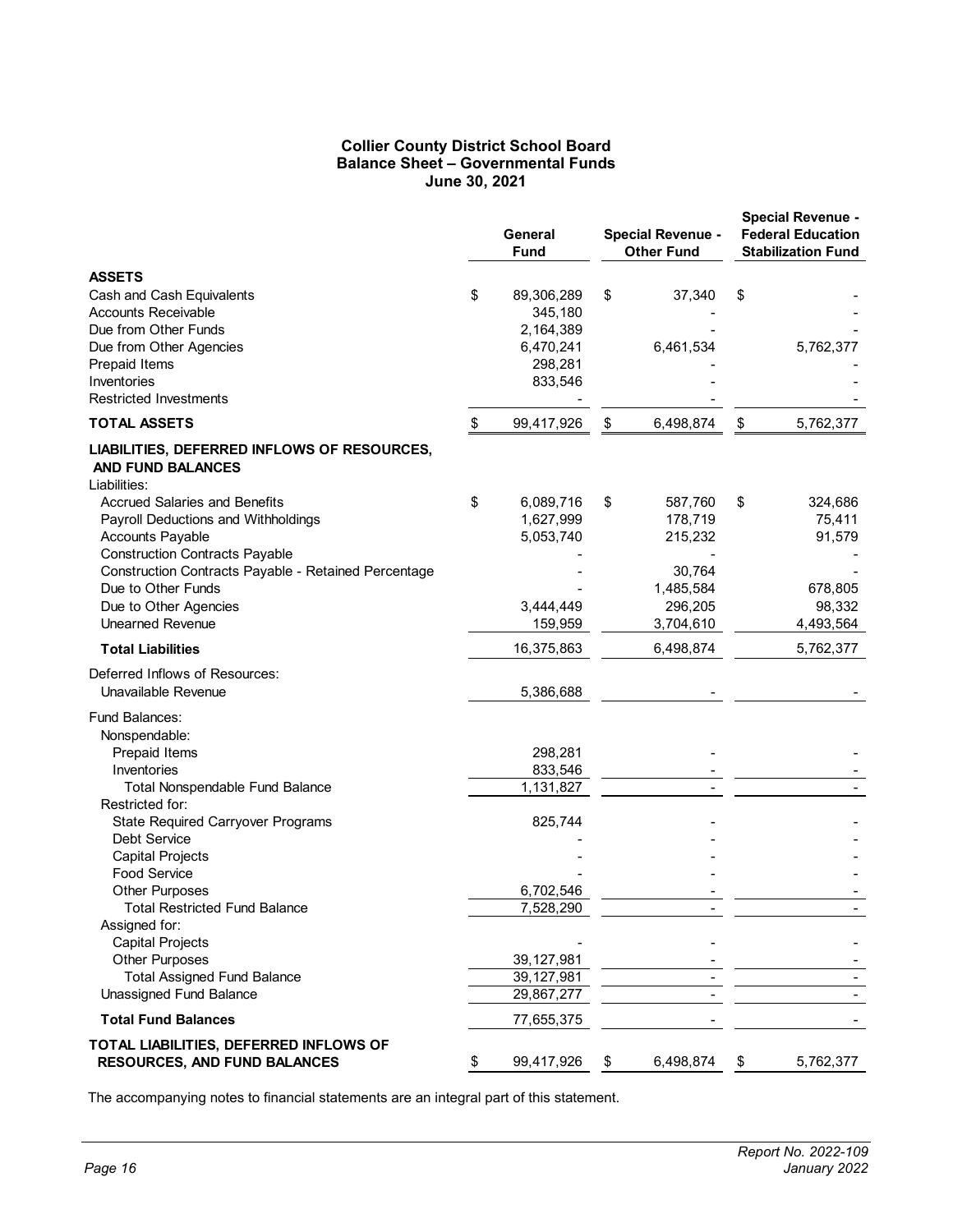| <b>Capital Projects -</b><br><b>Local Capital</b><br><b>Improvement Fund</b> | <b>Capital Projects -</b><br><b>Other Fund</b> | Other<br>Governmental<br><b>Funds</b> | <b>Total</b><br>Governmental<br><b>Funds</b> |
|------------------------------------------------------------------------------|------------------------------------------------|---------------------------------------|----------------------------------------------|
| \$<br>146,288,495<br>3,886                                                   | \$<br>114,279,748                              | \$<br>19,449,493<br>3,504             | \$<br>369,361,365<br>352,570<br>2,164,389    |
| 14,579                                                                       | 3,018,891                                      | 1,279,355                             | 23,006,977<br>298,281                        |
|                                                                              |                                                | 643,204                               | 1,476,750                                    |
|                                                                              |                                                | 4,117,077                             | 4,117,077                                    |
| \$<br>146,306,960                                                            | \$<br>117,298,639                              | \$<br>25,492,633                      | \$<br>400,777,409                            |
|                                                                              |                                                |                                       |                                              |
| \$<br>52,974                                                                 | \$                                             | \$<br>106,309                         | \$<br>7,161,445                              |
| 26,688                                                                       |                                                | 47,221                                | 1,956,038                                    |
| 668,559                                                                      | 14,140                                         | 64,424                                | 6,107,674                                    |
| 5,165,942                                                                    |                                                |                                       | 5,165,942                                    |
| 2,896,022                                                                    | 181,331                                        | 151,600                               | 3,259,717                                    |
|                                                                              |                                                |                                       | 2,164,389                                    |
| 36,319                                                                       |                                                | 102,108                               | 3,977,413                                    |
|                                                                              |                                                | 903,987                               | 9,262,120                                    |
| 8,846,504                                                                    | 195,471                                        | 1,375,649                             | 39,054,738                                   |
|                                                                              | 350,167                                        |                                       | 5,736,855                                    |
|                                                                              |                                                |                                       | 298,281                                      |
|                                                                              |                                                | 643,204                               | 1,476,750                                    |
|                                                                              |                                                | 643,204                               | 1,775,031                                    |
|                                                                              |                                                |                                       | 825,744                                      |
|                                                                              |                                                | 6,876,685                             | 6,876,685                                    |
| 137,460,456                                                                  | 112,887,419                                    | 440,927                               | 250,788,802                                  |
|                                                                              |                                                | 9,778,582                             | 9,778,582                                    |
|                                                                              |                                                | 6,377,586                             | 13,080,132                                   |
| 137,460,456                                                                  | 112,887,419                                    | 23,473,780                            | 281,349,945                                  |
|                                                                              | 3,865,582                                      |                                       | 3,865,582<br>39,127,981                      |
|                                                                              | 3,865,582                                      |                                       | 42,993,563                                   |
|                                                                              |                                                |                                       | 29,867,277                                   |
| 137,460,456                                                                  | 116,753,001                                    | 24,116,984                            | 355,985,816                                  |
| \$<br>146,306,960                                                            | \$<br>117,298,639                              | \$<br>25,492,633                      | \$<br>400,777,409                            |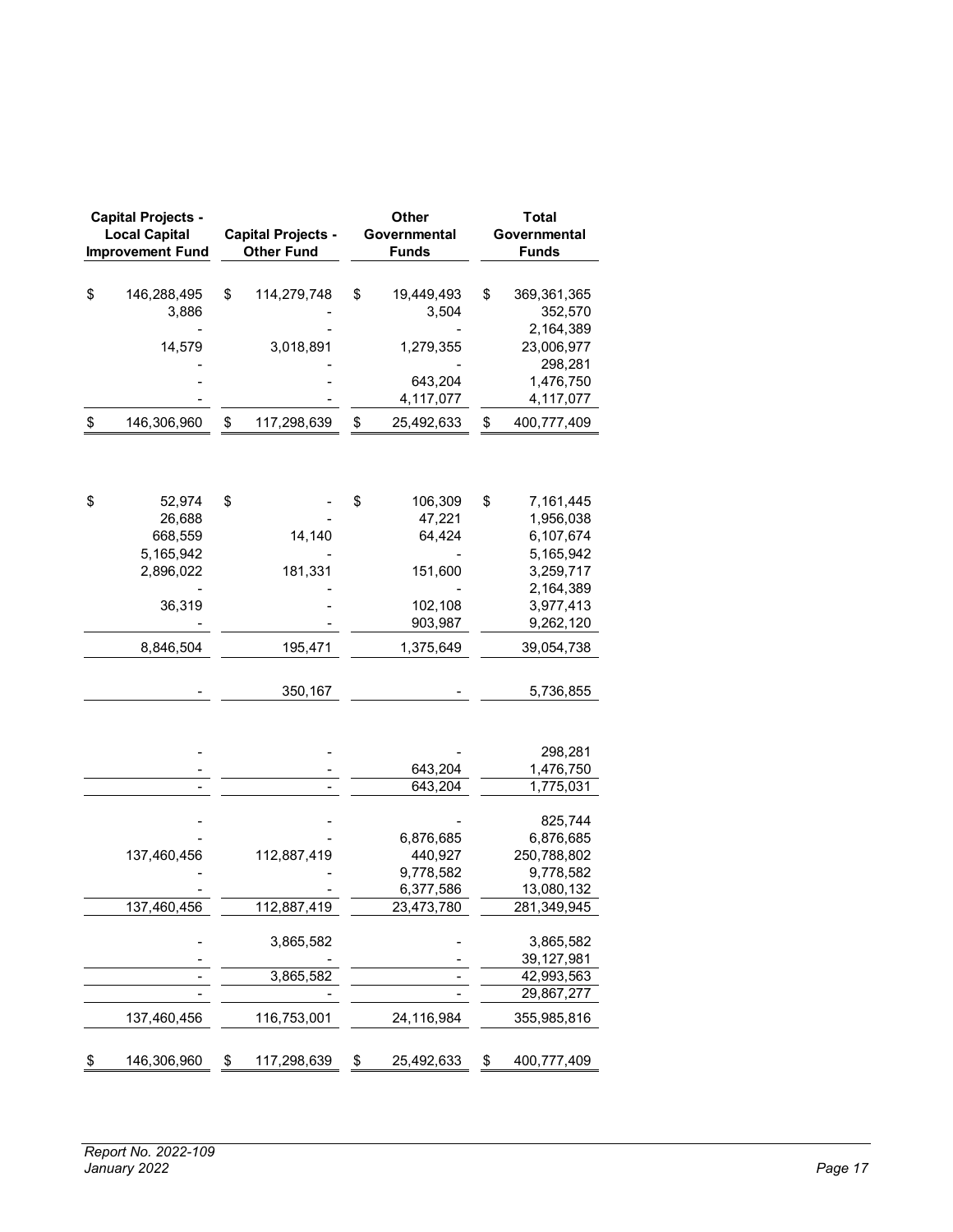#### **Collier County District School Board Reconciliation of the Governmental Funds Balance Sheet to the Statement of Net Position June 30, 2021**

<span id="page-23-0"></span>

| <b>Total Fund Balances - Governmental Funds</b>                                                                                                                                                                                                                           | \$<br>355,985,816   |
|---------------------------------------------------------------------------------------------------------------------------------------------------------------------------------------------------------------------------------------------------------------------------|---------------------|
| Amounts reported for governmental activities in the statement of net position are different because:                                                                                                                                                                      |                     |
| Capital assets, net of accumulated depreciation, used in governmental activities are not<br>financial resources and, therefore, are not reported as assets in the governmental funds.                                                                                     | 889,752,912         |
| Internal service funds are used by management to charge the costs of certain activities, such<br>as insurance, to individual funds. The assets and liabilities of the internal service funds are<br>included in governmental activities in the statement of net position. | 36,776,864          |
| Interest on long-term debt is accrued as a liability in the government-wide statements, but is<br>not recognized in the governmental funds until due.                                                                                                                     | (2,041,162)         |
| The difference between the acquisition price and the net carrying amount of refunded debt is<br>reported as a deferred outflow of resources in the government-wide statements, but is not<br>reported in the governmental funds.                                          | 4,348,633           |
| The deferred outflows of resources and deferred inflows of resources related to pensions and<br>other postemployment benefits (OPEB) are applicable to future periods and, therefore, are not<br>reported in the governmental funds.                                      |                     |
| \$<br>Deferred Outflows Related to Pensions<br>119,335,349<br>Deferred Outflows Related to OPEB<br>774,274<br>Deferred Inflows Related to Pensions<br>(9,720,938)<br>Deferred Inflows Related to OPEB<br>(214, 259)                                                       | 110,174,426         |
| Long-term liabilities are not due and payable in the fiscal year and, therefore, are not reported<br>as liabilities in the governmental funds. Long-term liabilities at year end consist of:                                                                              |                     |
| \$<br>Certificates of Participation Payable<br>(172, 969, 350)<br><b>Compensated Absences Payable</b><br>(42, 531, 190)<br><b>Total OPEB Liability</b><br>(4,984,361)<br>(359, 379, 264)<br>Net Pension Liability                                                         | (579, 864, 165)     |
| <b>Net Position - Governmental Activities</b>                                                                                                                                                                                                                             | \$<br>815, 133, 324 |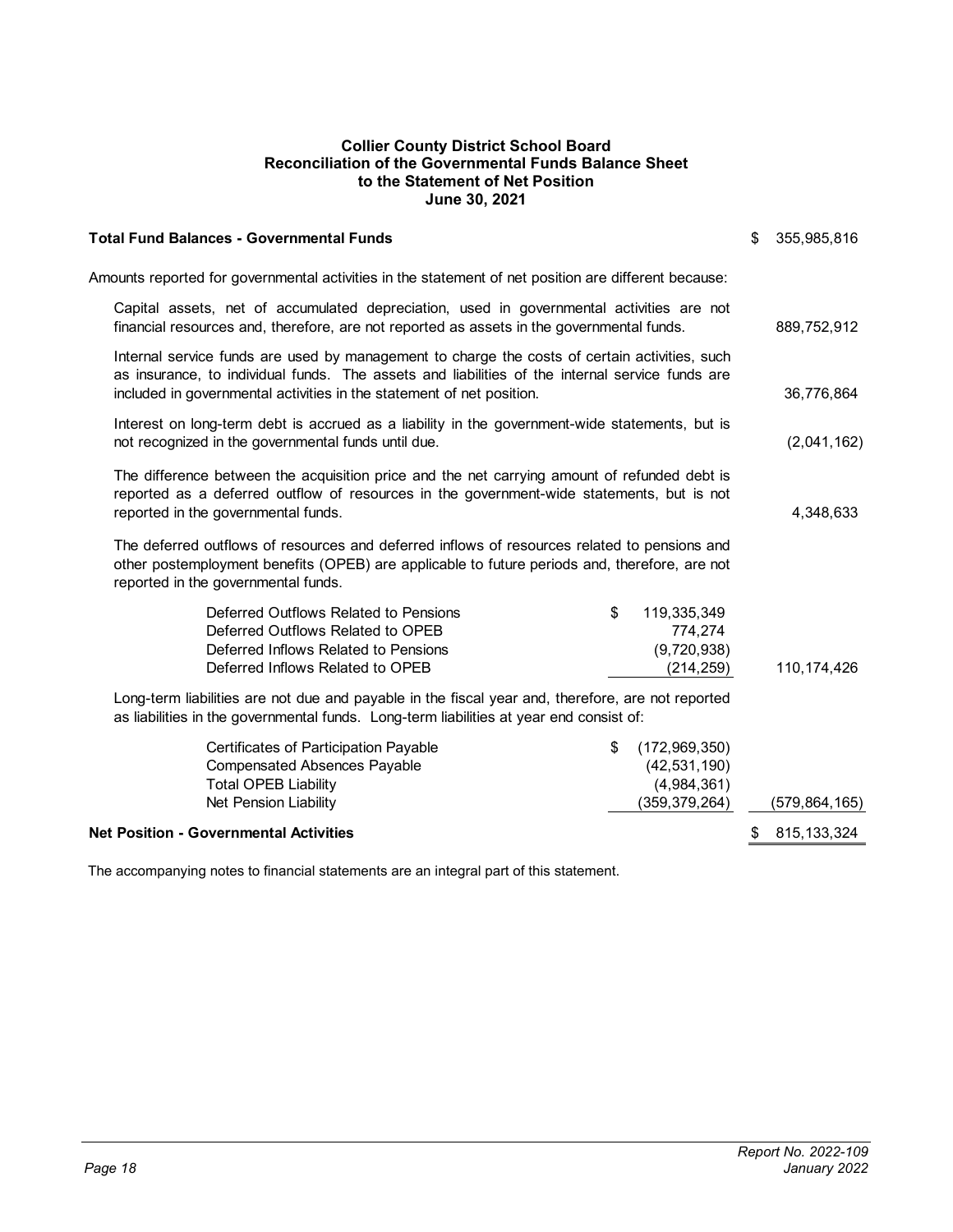THIS PAGE INTENTIONALLY LEFT BLANK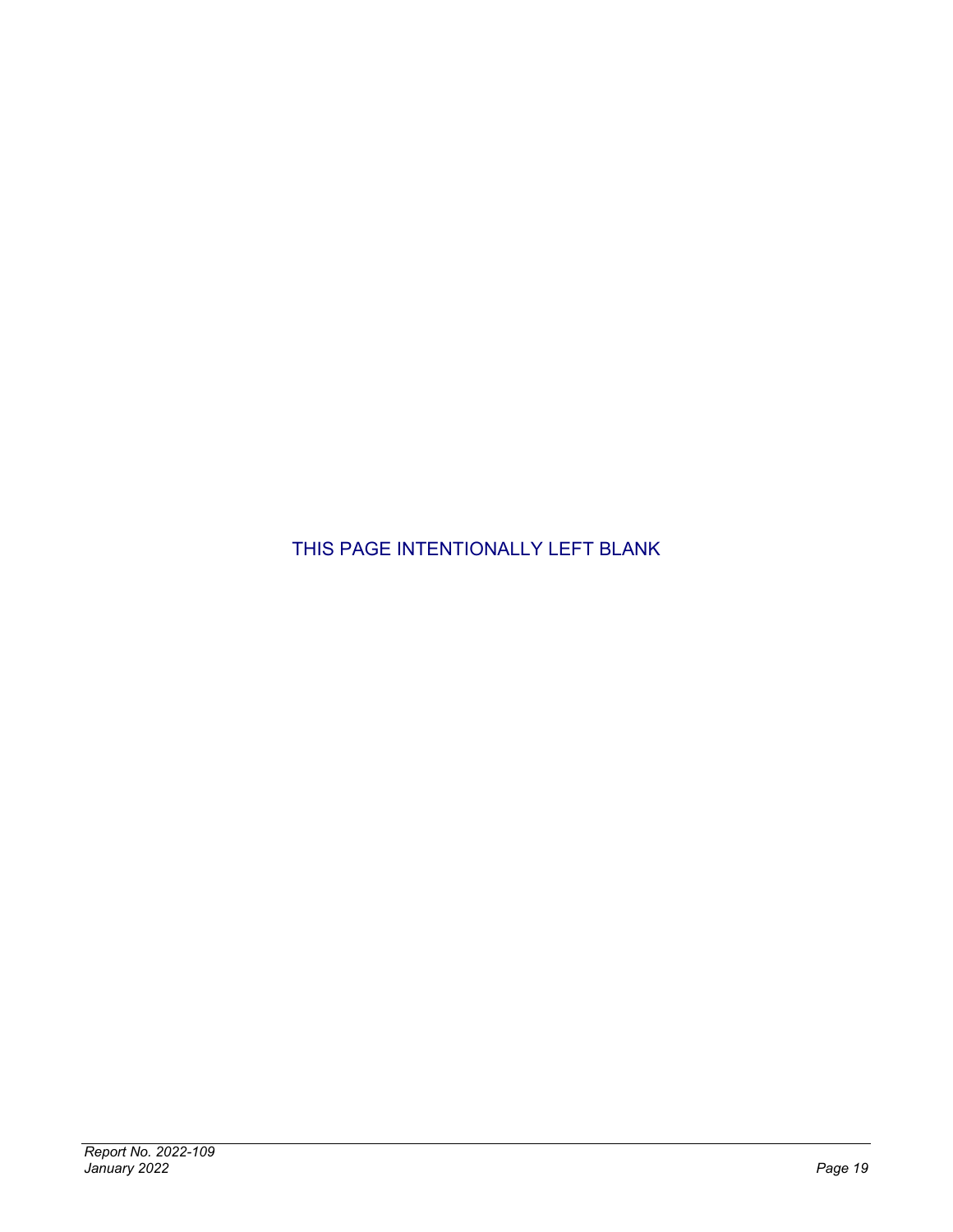#### **Collier County District School Board Statement of Revenues, Expenditures, and Changes in Fund Balances – Governmental Funds For the Fiscal Year Ended June 30, 2021**

<span id="page-25-0"></span>

|                                                          |    | General<br><b>Fund</b> |    | <b>Special Revenue -</b><br><b>Other Fund</b> | <b>Special Revenue -</b><br><b>Federal Education</b><br><b>Stabilization Fund</b> |           |
|----------------------------------------------------------|----|------------------------|----|-----------------------------------------------|-----------------------------------------------------------------------------------|-----------|
| <b>Revenues</b>                                          |    |                        |    |                                               |                                                                                   |           |
| Intergovernmental:                                       |    |                        |    |                                               |                                                                                   |           |
| <b>Federal Direct</b>                                    | \$ | 557,244                | \$ | 5,720,242                                     | \$                                                                                |           |
| Federal Through State and Local                          |    | 1,783,307              |    | 31,979,072                                    |                                                                                   | 6,275,429 |
| State                                                    |    | 93,955,052             |    | 423,150                                       |                                                                                   |           |
| Local:                                                   |    |                        |    |                                               |                                                                                   |           |
| <b>Property Taxes</b>                                    |    | 351,747,446            |    |                                               |                                                                                   |           |
| <b>Impact Fees</b>                                       |    |                        |    |                                               |                                                                                   |           |
| Charges for Services - Food Service                      |    |                        |    |                                               |                                                                                   |           |
| <b>Miscellaneous</b>                                     |    | 10,157,671             |    | 1,025,188                                     |                                                                                   | 19        |
| <b>Total Local Revenues</b>                              |    | 361,905,117            |    | 1,025,188                                     |                                                                                   | 19        |
| <b>Total Revenues</b>                                    |    | 458,200,720            |    | 39, 147, 652                                  |                                                                                   | 6,275,448 |
| <b>Expenditures</b>                                      |    |                        |    |                                               |                                                                                   |           |
| Current - Education:                                     |    |                        |    |                                               |                                                                                   |           |
| Instruction                                              |    | 325,761,959            |    | 21,712,338                                    |                                                                                   | 2,296,359 |
| <b>Student Support Services</b>                          |    | 21,314,823             |    | 2,510,001                                     |                                                                                   | 1,190,614 |
| Instructional Media Services                             |    | 6,296,275              |    | 38,674                                        |                                                                                   | 5,362     |
| Instruction and Curriculum Development Services          |    | 8,633,779              |    | 7,211,699                                     |                                                                                   | 3,719     |
| Instructional Staff Training Services                    |    | 5,119,342              |    | 5,531,113                                     |                                                                                   | 160,999   |
| Instruction-Related Technology                           |    | 1,970,279              |    | 130,019                                       |                                                                                   |           |
| Board                                                    |    | 1,335,711              |    |                                               |                                                                                   |           |
| General Administration                                   |    | 1,806,235              |    | 1,339,684                                     |                                                                                   | 180,284   |
| School Administration                                    |    | 34,095,862             |    | 126,865                                       |                                                                                   | 1,181,412 |
| Facilities Acquisition and Construction                  |    | 1,801,444              |    | 15,789                                        |                                                                                   |           |
| <b>Fiscal Services</b>                                   |    | 3,510,182              |    |                                               |                                                                                   |           |
| <b>Food Services</b>                                     |    |                        |    |                                               |                                                                                   |           |
| <b>Central Services</b>                                  |    | 9,961,032              |    | 139,291                                       |                                                                                   | 19,894    |
| <b>Student Transportation Services</b>                   |    | 22,805,484             |    | 90,272                                        |                                                                                   | 169,275   |
| Operation of Plant                                       |    | 35, 107, 089           |    | 27,039                                        |                                                                                   | 1,016,919 |
| Maintenance of Plant                                     |    | 17,301,671             |    | 9,660                                         |                                                                                   |           |
| Administrative Technology Services                       |    | 4,834,863              |    |                                               |                                                                                   | 646       |
| Fixed Capital Outlay:                                    |    |                        |    |                                               |                                                                                   |           |
| Facilities Acquisition and Construction                  |    | 19,552                 |    |                                               |                                                                                   |           |
| Other Capital Outlay                                     |    | 4,943,394              |    | 265,208                                       |                                                                                   | 49,965    |
| Debt Service:                                            |    |                        |    |                                               |                                                                                   |           |
| Principal                                                |    |                        |    |                                               |                                                                                   |           |
| Interest and Fiscal Charges                              |    |                        |    |                                               |                                                                                   |           |
| <b>Total Expenditures</b>                                |    | 506,618,976            |    | 39, 147, 652                                  |                                                                                   | 6,275,448 |
| <b>Excess (Deficiency) of Revenues Over Expenditures</b> |    | (48, 418, 256)         |    |                                               |                                                                                   |           |
| <b>Other Financing Sources (Uses)</b>                    |    |                        |    |                                               |                                                                                   |           |
| Transfers In                                             |    | 37,875,142             |    |                                               |                                                                                   |           |
| Sale of Capital Assets                                   |    | 4,178                  |    |                                               |                                                                                   |           |
| <b>Transfers Out</b>                                     |    |                        |    |                                               |                                                                                   |           |
| <b>Total Other Financing Sources (Uses)</b>              |    | 37,879,320             |    |                                               |                                                                                   | ۰         |
| <b>Net Change in Fund Balances</b>                       |    | (10, 538, 936)         |    |                                               |                                                                                   |           |
| Fund Balances, Beginning                                 |    | 88, 194, 311           |    |                                               |                                                                                   |           |
| <b>Fund Balances, Ending</b>                             | \$ | 77,655,375             | \$ | 0                                             | \$                                                                                | 0         |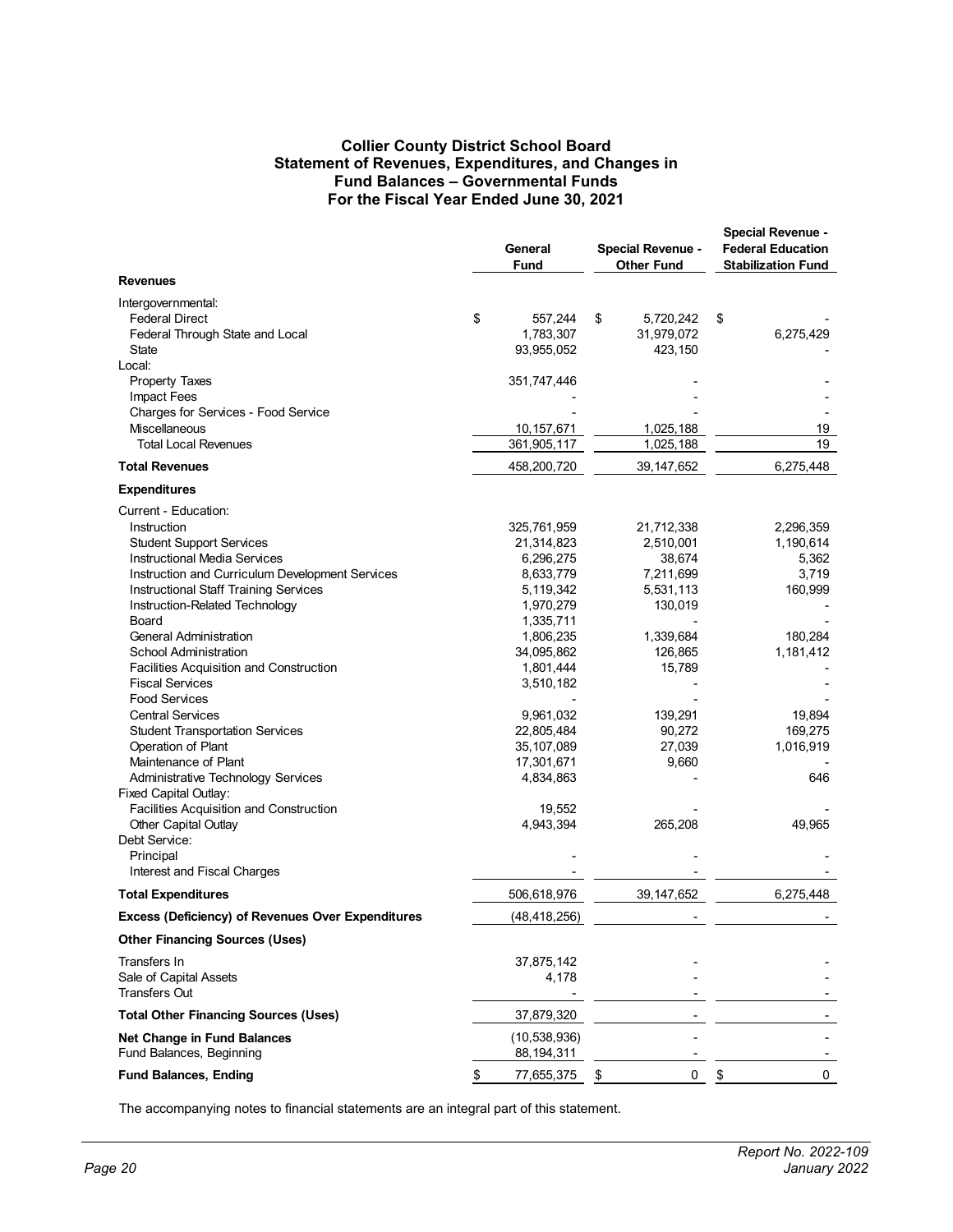| <b>Capital Projects -</b><br><b>Local Capital</b><br><b>Improvement Fund</b> | <b>Capital Projects -</b><br><b>Other Fund</b> | Other<br>Governmental<br><b>Funds</b> | <b>Total</b><br>Governmental<br><b>Funds</b> |  |
|------------------------------------------------------------------------------|------------------------------------------------|---------------------------------------|----------------------------------------------|--|
|                                                                              |                                                |                                       |                                              |  |
| \$                                                                           | \$                                             | \$                                    | \$<br>6,277,486                              |  |
|                                                                              |                                                | 21,724,630                            | 61,762,438                                   |  |
|                                                                              | 2,036,719                                      | 2,141,281                             | 98,556,202                                   |  |
| 150,062,073                                                                  |                                                |                                       | 501,809,519                                  |  |
|                                                                              | 23,918,248                                     |                                       | 23,918,248                                   |  |
|                                                                              |                                                | 1,225,662                             | 1,225,662                                    |  |
| 757,340<br>150,819,413                                                       | 1,076,342<br>24,994,590                        | 4,474,275<br>5,699,937                | 17,490,835<br>544,444,264                    |  |
|                                                                              |                                                |                                       |                                              |  |
| 150,819,413                                                                  | 27,031,309                                     | 29,565,848                            | 711,040,390                                  |  |
|                                                                              |                                                |                                       |                                              |  |
|                                                                              |                                                | 3,251,959                             | 353,022,615                                  |  |
|                                                                              |                                                | 205                                   | 25,015,643                                   |  |
|                                                                              |                                                | 113,316                               | 6,453,627                                    |  |
|                                                                              |                                                |                                       | 15,849,197                                   |  |
|                                                                              |                                                |                                       | 10,811,454                                   |  |
|                                                                              |                                                |                                       | 2,100,298                                    |  |
|                                                                              |                                                |                                       | 1,335,711                                    |  |
|                                                                              |                                                |                                       | 3,326,203                                    |  |
|                                                                              |                                                | 973,781                               | 36,377,920                                   |  |
| 45,718,360                                                                   | 383,097                                        | 3,053,484                             | 50,972,174                                   |  |
|                                                                              |                                                |                                       | 3,510,182                                    |  |
|                                                                              |                                                | 22,535,401                            | 22,535,401<br>10,120,217                     |  |
| 139,841                                                                      |                                                | 1,645                                 | 23,206,517                                   |  |
|                                                                              |                                                |                                       | 36, 151, 047                                 |  |
|                                                                              |                                                |                                       | 17,311,331                                   |  |
|                                                                              |                                                |                                       | 4,835,509                                    |  |
|                                                                              |                                                |                                       |                                              |  |
| 10,524,271                                                                   | 7,160,498                                      |                                       | 17,704,321                                   |  |
| 3,160,287                                                                    |                                                | 645,909                               | 9,064,763                                    |  |
|                                                                              |                                                | 28,840,000                            | 28,840,000                                   |  |
|                                                                              |                                                | 6,804,134                             | 6,804,134                                    |  |
| 59,542,759                                                                   | 7,543,595                                      | 66,219,834                            | 685,348,264                                  |  |
| 91,276,654                                                                   | 19,487,714                                     | (36,653,986)                          | 25,692,126                                   |  |
|                                                                              |                                                |                                       |                                              |  |
|                                                                              |                                                | 34,995,947                            | 72,871,089                                   |  |
| 125,625                                                                      |                                                | 2,726                                 | 132,529                                      |  |
| (71,253,808)                                                                 | (1,617,281)                                    |                                       | (72, 871, 089)                               |  |
| (71,128,183)                                                                 | (1,617,281)                                    | 34,998,673                            | 132,529                                      |  |
| 20,148,471                                                                   | 17,870,433                                     | (1,655,313)                           | 25,824,655                                   |  |
| 117,311,985                                                                  | 98,882,568                                     | 25,772,297                            | 330, 161, 161                                |  |
| $\frac{1}{2}$<br>137,460,456                                                 | $\frac{1}{2}$<br>116,753,001                   | $\frac{1}{2}$<br>24,116,984           | $\frac{1}{2}$<br>355,985,816                 |  |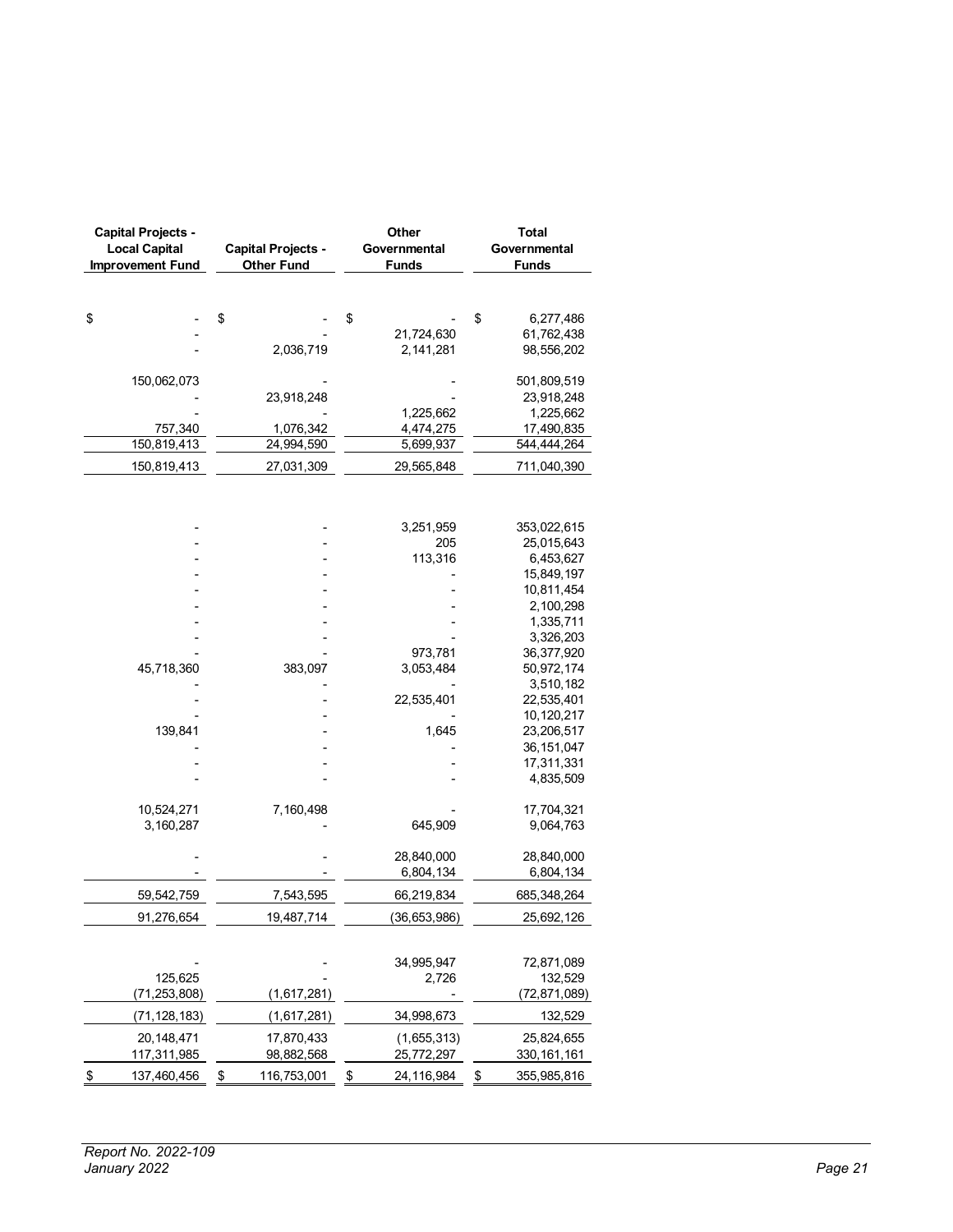#### <span id="page-27-0"></span>**Collier County District School Board Reconciliation of the Governmental Funds Statement of Revenues, Expenditures, and Changes in Fund Balances to the Statement of Activities For the Fiscal Year Ended June 30, 2021**

| Net Change in Fund Balances - Governmental Funds                                                                                                                                                                                                                                                                                                                             | \$<br>25,824,655 |
|------------------------------------------------------------------------------------------------------------------------------------------------------------------------------------------------------------------------------------------------------------------------------------------------------------------------------------------------------------------------------|------------------|
| Amounts reported for governmental activities in the statement of activities are different because:                                                                                                                                                                                                                                                                           |                  |
| Capital outlays are reported in the governmental funds as expenditures. However, in the statement<br>of activities, the cost of those assets is allocated over their estimated useful lives as depreciation<br>expense. This is the amount of depreciation expense in excess of capital outlays in the current<br>fiscal year.                                               | (20, 933, 796)   |
| The loss on the disposal of capital assets during the current fiscal year is reported in the statement<br>of activities. In the governmental funds, the cost of these assets was recognized as an expenditure<br>in the fiscal year purchased. Thus, the change in net position differs from the change in fund<br>balance by the undepreciated cost of the disposed assets. | (126, 971)       |
| Premiums and refunding costs are reported in governmental funds in the year the debt is issued, but<br>are deferred and amortized over the life of the debt in the government-wide statements.                                                                                                                                                                               | (448, 260)       |
| Debt service principal payments are reported as expenditures in the governmental funds, but the<br>repayments reduce long-term liabilities in the statement of net position. This is the amount of<br>repayments in the current period.                                                                                                                                      | 28,840,000       |
| Interest on long-term debt is recognized as an expenditures in the governmental funds when due,<br>but is recognized as interest accrued in the government-wide statements.                                                                                                                                                                                                  | 471,096          |
| In the statement of activities, the cost of compensated absences is measured by the amounts<br>earned during the year, while in the governmental funds, expenditures are recognized based on the<br>amounts actually paid for compensated absences. This is the net amount of compensated<br>absences earned in excess of the amount paid in the current fiscal year.        | (2,059,258)      |
| Governmental funds report District OPEB contributions as expenditures. However, in the statement<br>of activities, the cost of OPEB benefits earned net of employee contributions, as determined<br>through an actuarial valuation, is reported as an OPEB expense.                                                                                                          |                  |
| Decrease in Total OPEB Liability<br>\$<br>42,745<br>Decrease in Deferred Outflows of Resources - OPEB<br>(67, 261)<br>Increase in Deferred Inflows of Resources - OPEB<br>(123,463)                                                                                                                                                                                          | (147, 979)       |
| Governmental funds report District pension contributions as expenditures. However, in the<br>statement of activities, the cost of pension benefits earned net of employee contributions is<br>reported as a pension expense.                                                                                                                                                 |                  |
| <b>FRS Pension Contribution</b><br>24,620,000<br><b>HIS Pension Contribution</b><br>5,188,835<br>(49, 977, 786)<br><b>FRS Pension Expense</b><br>(9,043,887)<br><b>HIS Pension Expense</b>                                                                                                                                                                                   | (29, 212, 838)   |
| Internal service funds are used by management to charge the cost of certain activities, such as<br>insurance, to individual funds. The net revenue of internal service funds is reported with<br>governmental activities.                                                                                                                                                    | (3, 175, 147)    |
| <b>Change in Net Position - Governmental Activities</b>                                                                                                                                                                                                                                                                                                                      | \$<br>(968, 498) |
|                                                                                                                                                                                                                                                                                                                                                                              |                  |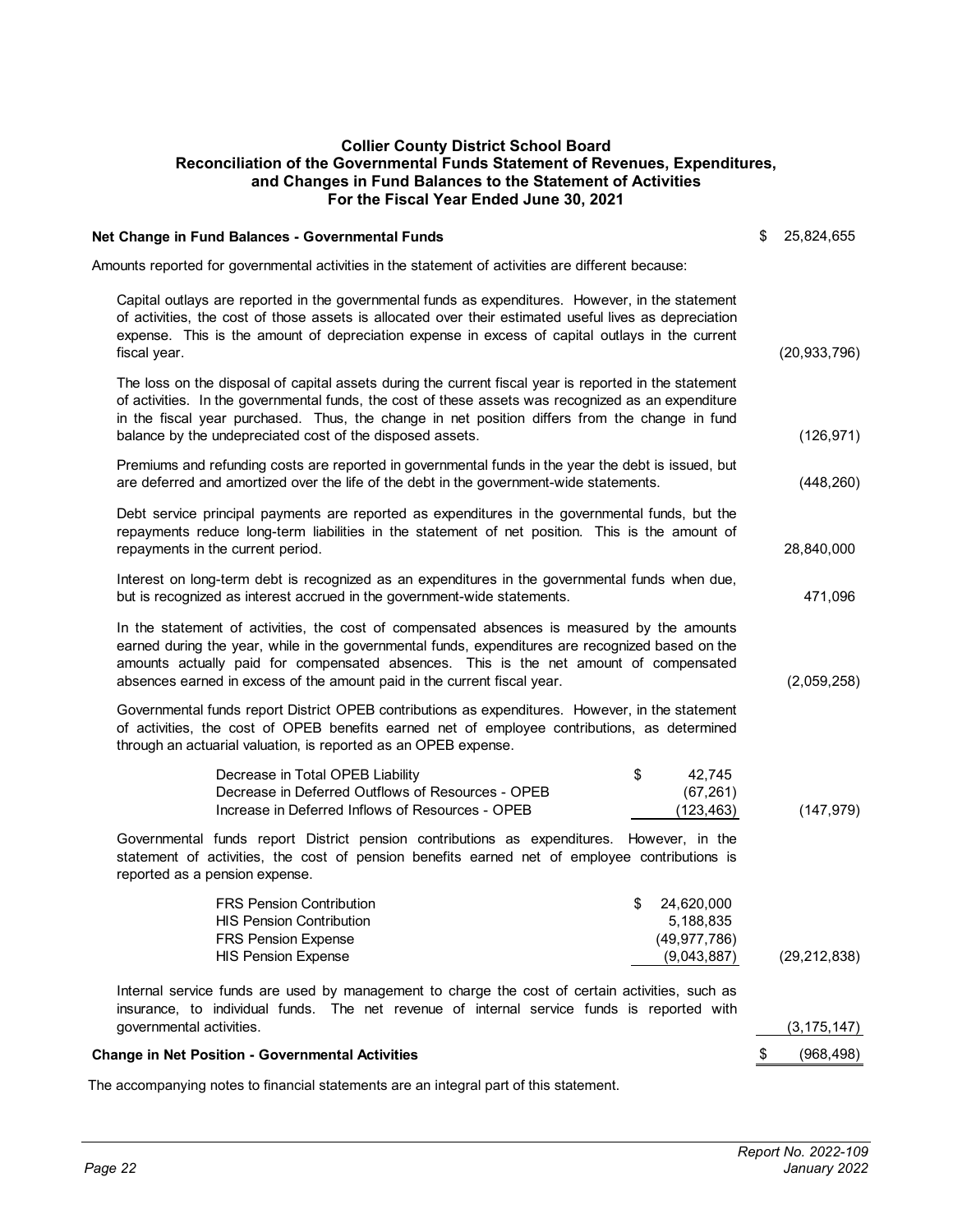#### **Collier County District School Board Statement of Net Position – Proprietary Funds June 30, 2021**

<span id="page-28-0"></span>

|                                                                                                                                                                                                                  | Governmental<br><b>Activities -</b><br><b>Internal Service</b><br><b>Funds</b> |                                                   |
|------------------------------------------------------------------------------------------------------------------------------------------------------------------------------------------------------------------|--------------------------------------------------------------------------------|---------------------------------------------------|
| <b>ASSETS</b>                                                                                                                                                                                                    |                                                                                |                                                   |
| <b>Current Assets:</b><br>Cash and Cash Equivalents<br><b>Accounts Receivable</b>                                                                                                                                |                                                                                | 44,676,025<br>735,809                             |
| <b>TOTAL ASSETS</b>                                                                                                                                                                                              |                                                                                | 45,411,834                                        |
| <b>LIABILITIES</b>                                                                                                                                                                                               |                                                                                |                                                   |
| <b>Current Liabilities:</b><br><b>Accrued Salaries and Benefits</b><br>Payroll Deductions and Withholdings<br><b>Accounts Payable</b><br>Due to Other Agencies<br>Estimated Liability for Self-Insurance Program |                                                                                | 16,005<br>6,011<br>506,287<br>45,667<br>7,342,000 |
| <b>Total Current Liabilities</b>                                                                                                                                                                                 |                                                                                | 7,915,970                                         |
| Noncurrent Liabilities:<br><b>Estimated Liability for Self-Insurance Program</b>                                                                                                                                 |                                                                                | 719,000                                           |
| <b>TOTAL LIABILITIES</b>                                                                                                                                                                                         |                                                                                | 8,634,970                                         |
| <b>NET POSITION</b>                                                                                                                                                                                              |                                                                                |                                                   |
| Unrestricted                                                                                                                                                                                                     | \$                                                                             | 36,776,864                                        |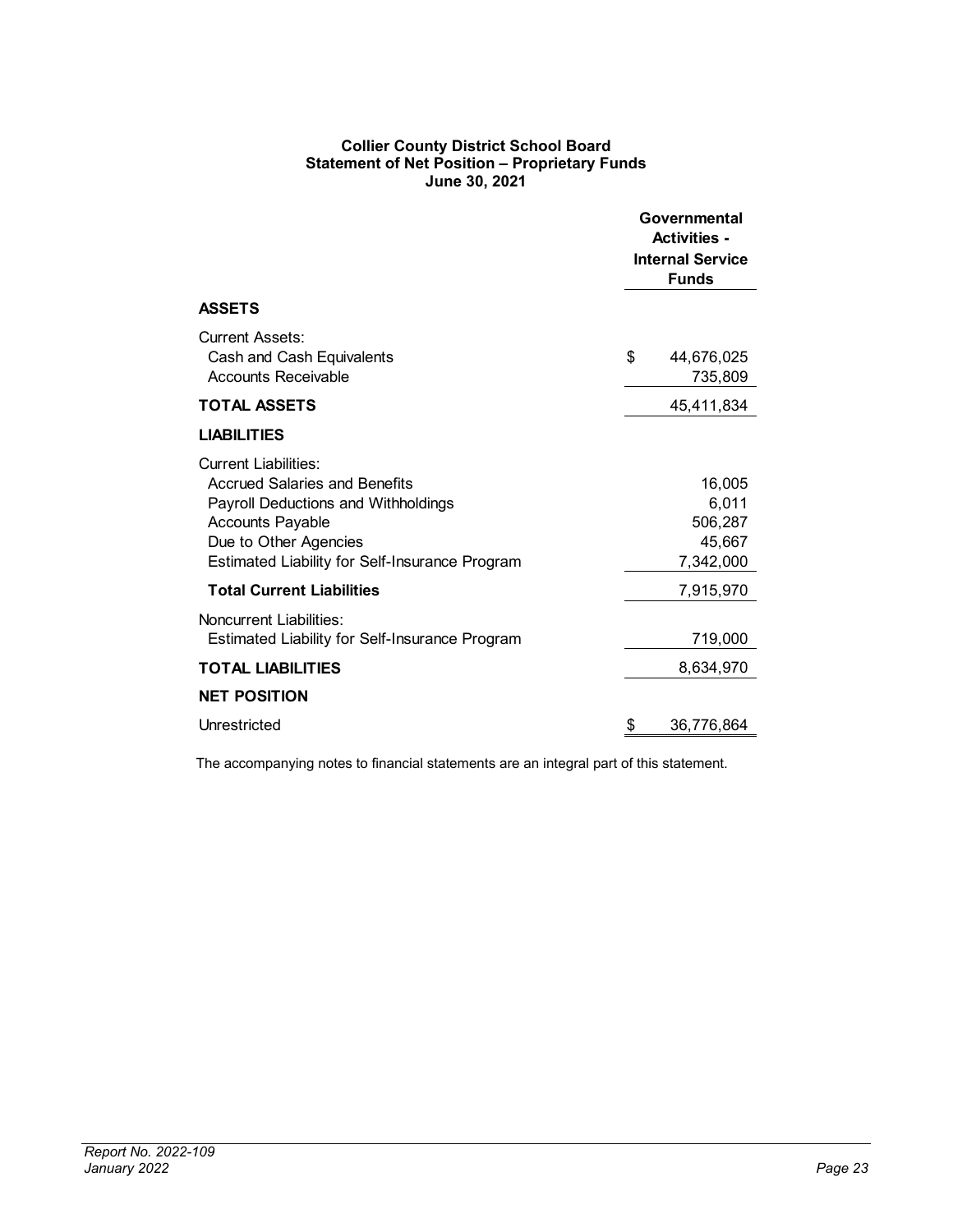#### <span id="page-29-0"></span>**Collier County District School Board Statement of Revenues, Expenses, and Changes in Fund Net Position – Proprietary Funds For the Fiscal Year Ended June 30, 2021**

|                                                                                                                                                                            | Governmental<br><b>Activities -</b><br><b>Internal Service</b><br><b>Funds</b> |  |  |
|----------------------------------------------------------------------------------------------------------------------------------------------------------------------------|--------------------------------------------------------------------------------|--|--|
| <b>OPERATING REVENUES</b><br><b>Premium Revenue</b>                                                                                                                        | \$<br>60,428,026                                                               |  |  |
| <b>OPERATING EXPENSES</b><br><b>Salaries</b><br><b>Employee Benefits</b><br><b>Purchased Services</b><br><b>Materials and Supplies</b><br><b>Insurance Claims</b><br>Other | 586,092<br>176,608<br>5,124,324<br>2,939<br>57,741,823<br>100,871              |  |  |
| <b>Total Operating Expenses</b>                                                                                                                                            | 63,732,657                                                                     |  |  |
| <b>Operating Loss</b>                                                                                                                                                      | (3,304,631)                                                                    |  |  |
| <b>NONOPERATING REVENUES</b><br><b>Investment Income</b><br><b>Other Miscellaneous Local Sources</b>                                                                       | 115,233<br>14,251                                                              |  |  |
| <b>Total Nonoperating Revenues</b>                                                                                                                                         | 129,484                                                                        |  |  |
| <b>Change in Net Position</b><br><b>Total Net Position - Beginning</b>                                                                                                     | (3, 175, 147)<br>39,952,011                                                    |  |  |
| <b>Total Net Position - Ending</b>                                                                                                                                         | \$<br>36,776,864                                                               |  |  |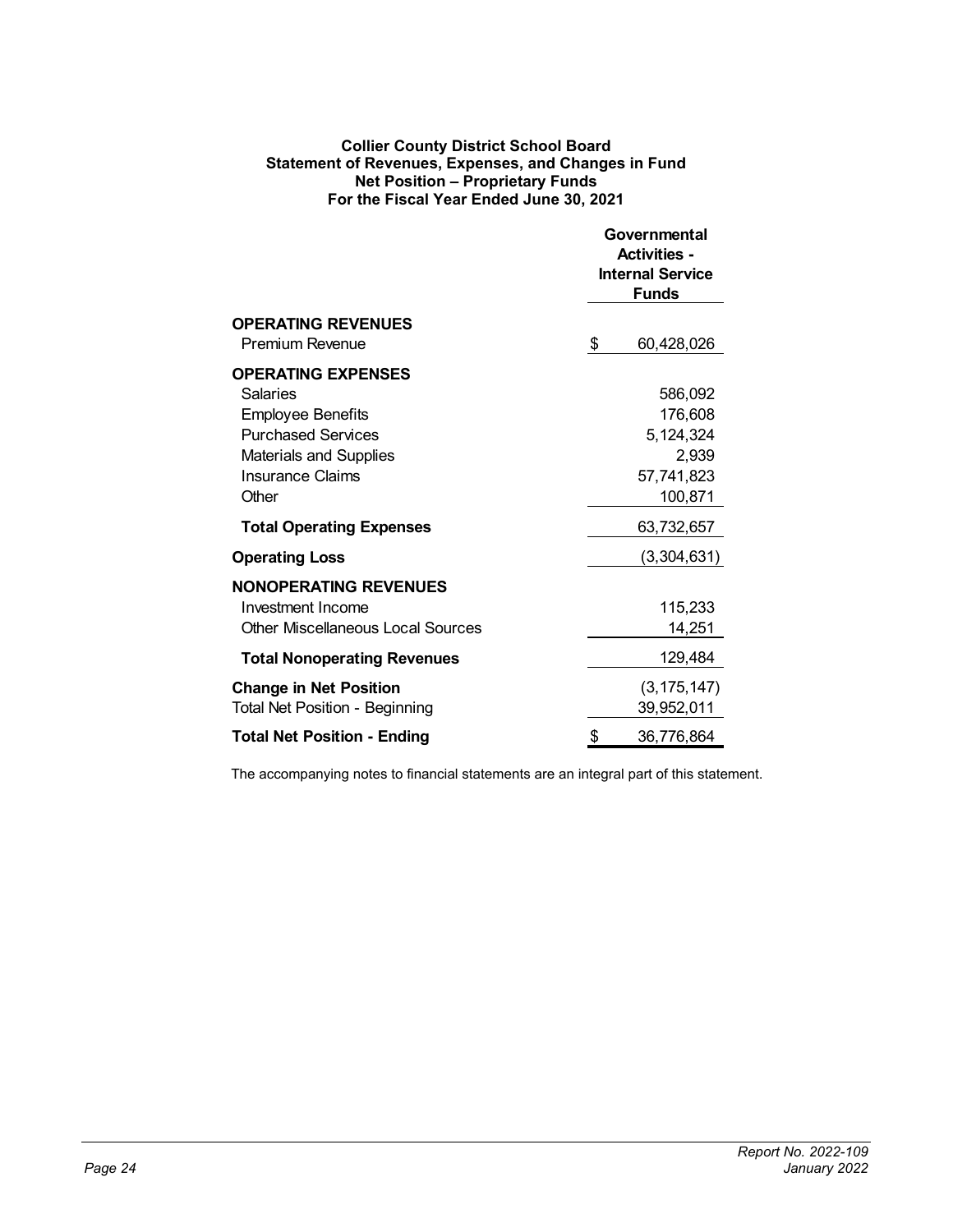#### **Collier County District School Board Statement of Cash Flows – Proprietary Funds For the Fiscal Year Ended June 30, 2021**

<span id="page-30-0"></span>

|                                                                            | Governmental<br><b>Activities -</b>     |               |  |
|----------------------------------------------------------------------------|-----------------------------------------|---------------|--|
|                                                                            | <b>Internal Service</b><br><b>Funds</b> |               |  |
| <b>CASH FLOWS FROM OPERATING ACTIVITIES</b>                                |                                         |               |  |
| <b>Cash Received from Premiums</b>                                         | \$                                      | 60,119,437    |  |
| Cash Payments to Suppliers for Goods and Services                          |                                         | (5, 220, 044) |  |
| Cash Payments to Employees for Services                                    |                                         | (760, 873)    |  |
| Other Payments for Insurance Claims                                        |                                         | (55,794,823)  |  |
| <b>Net Cash Used by Operating Activities</b>                               |                                         | (1,656,303)   |  |
| <b>CASH FLOWS FROM NONCAPITAL FINANCING ACTIVITIES</b>                     |                                         |               |  |
| <b>Other Miscellaneous Local Sources</b>                                   |                                         | 14,251        |  |
| <b>CASH FLOWS FROM INVESTING ACTIVITIES</b>                                |                                         |               |  |
| Interest Income                                                            |                                         | 115,233       |  |
| Net Decrease in Cash and Cash Equivalents                                  |                                         | (1,526,819)   |  |
| Cash and Cash Equivalents, Beginning                                       |                                         | 46,202,844    |  |
| <b>Cash and Cash Equivalents, Ending</b>                                   | \$                                      | 44,676,025    |  |
| Reconciliation of Operating Loss to Net Cash Used by Operating Activities: |                                         |               |  |
| <b>Operating Loss</b>                                                      | \$                                      | (3,304,631)   |  |
| Adjustments to Reconcile Operating Loss to Net Cash                        |                                         |               |  |
| Used by Operating Activities:                                              |                                         |               |  |
| Changes in Assets and Liabilities:                                         |                                         |               |  |
| <b>Accounts Receivable</b>                                                 |                                         | (308, 588)    |  |
| <b>Accrued Salaries and Benefits</b>                                       |                                         | 466<br>(913)  |  |
| Payroll Deductions and Withholding<br>Accounts Payable                     |                                         | (27, 129)     |  |
| Due to Other Agencies                                                      |                                         | 37,492        |  |
| Estimated Liability for Self-Insurance Program                             |                                         | 1,947,000     |  |
| <b>Total Adjustments</b>                                                   |                                         | 1,648,328     |  |
| <b>Net Cash Used by Operating Activities</b>                               | \$                                      | (1,656,303)   |  |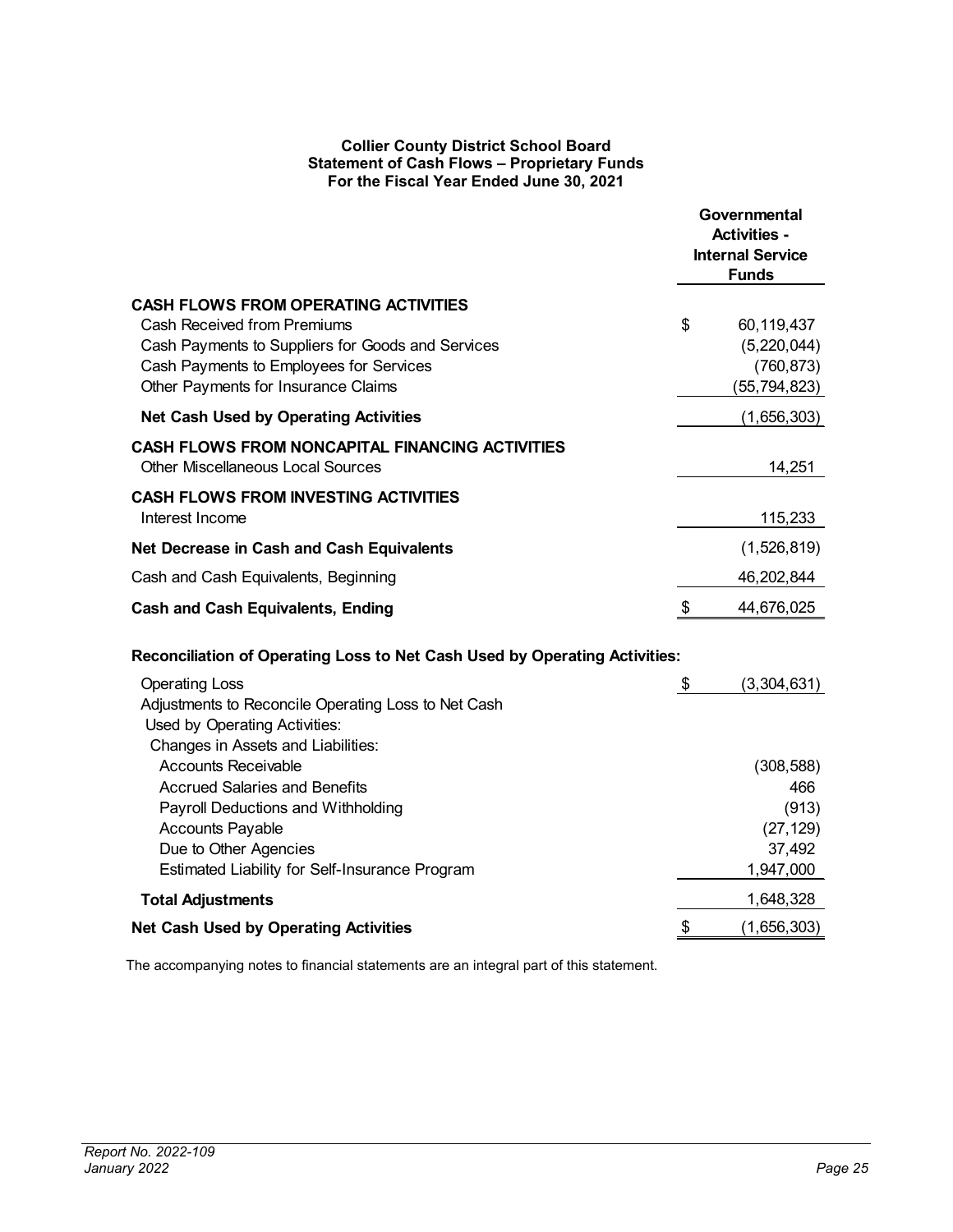### <span id="page-31-0"></span> **SUMMARY OF SIGNIFICANT ACCOUNTING POLICIES**

### **A. Description of Government-Wide Financial Statements**

The government-wide financial statements (i.e., the statement of net position and the statement of activities) report information on all of the nonfiduciary activities of the primary government and its component units. Governmental activities are supported by taxes, intergovernmental revenues, and other nonexchange transactions. The primary government is reported separately from certain legally separate component units for which the primary government is financially accountable.

The statement of activities presents a comparison between direct expenses and program revenues for each function or program of the Collier County School District's (District) governmental activities. Direct expenses are those that are specifically associated with a service, program, or department and are thereby clearly identifiable to a particular function. Depreciation expense is allocated to functions based upon the specific programs or activities with which the capital assets are associated.

Program revenues include charges paid by the recipient of the goods or services offered by the program, and grants and contributions that are restricted to meeting the operational or capital requirements of a particular program. Revenues that are not classified as program revenues are presented as general revenues. The comparison of direct expenses with program revenues identifies the extent to which each governmental function is self-financing or draws from the general revenues of the District.

## **B. Reporting Entity**

The Collier County District School Board (Board) has direct responsibility for operation, control, and supervision of District schools and is considered a primary government for financial reporting. The District is considered part of the Florida system of public education, operates under the general direction of the Florida Department of Education (FDOE), and is governed by State law and State Board of Education (SBE) rules. The governing body of the District is the Board, which is composed of five elected members. The appointed Superintendent of Schools is the executive officer of the Board. Geographic boundaries of the District correspond with those of Collier County.

Criteria for determining if other entities are potential component units that should be reported within the District's basic financial statements are identified and described in the Governmental Accounting Standards Board's (GASB) *Codification of Governmental Accounting and Financial Reporting Standards*, Sections 2100 and 2600. The application of these criteria provides for identification of any legally separate entities for which the Board is financially accountable and other organizations for which the nature and significance of their relationship with the Board are such that exclusion would cause the District's basic financial statements to be misleading. Based on the application of these criteria, the following component units are included within the District's reporting entity:

**Blended Component Unit**. Blended component units are, in substance, part of the District's operations, even though they are legally separate entities. Thus, blended component units are appropriately presented as funds of the District. The Collier County School Board Foundation, Inc.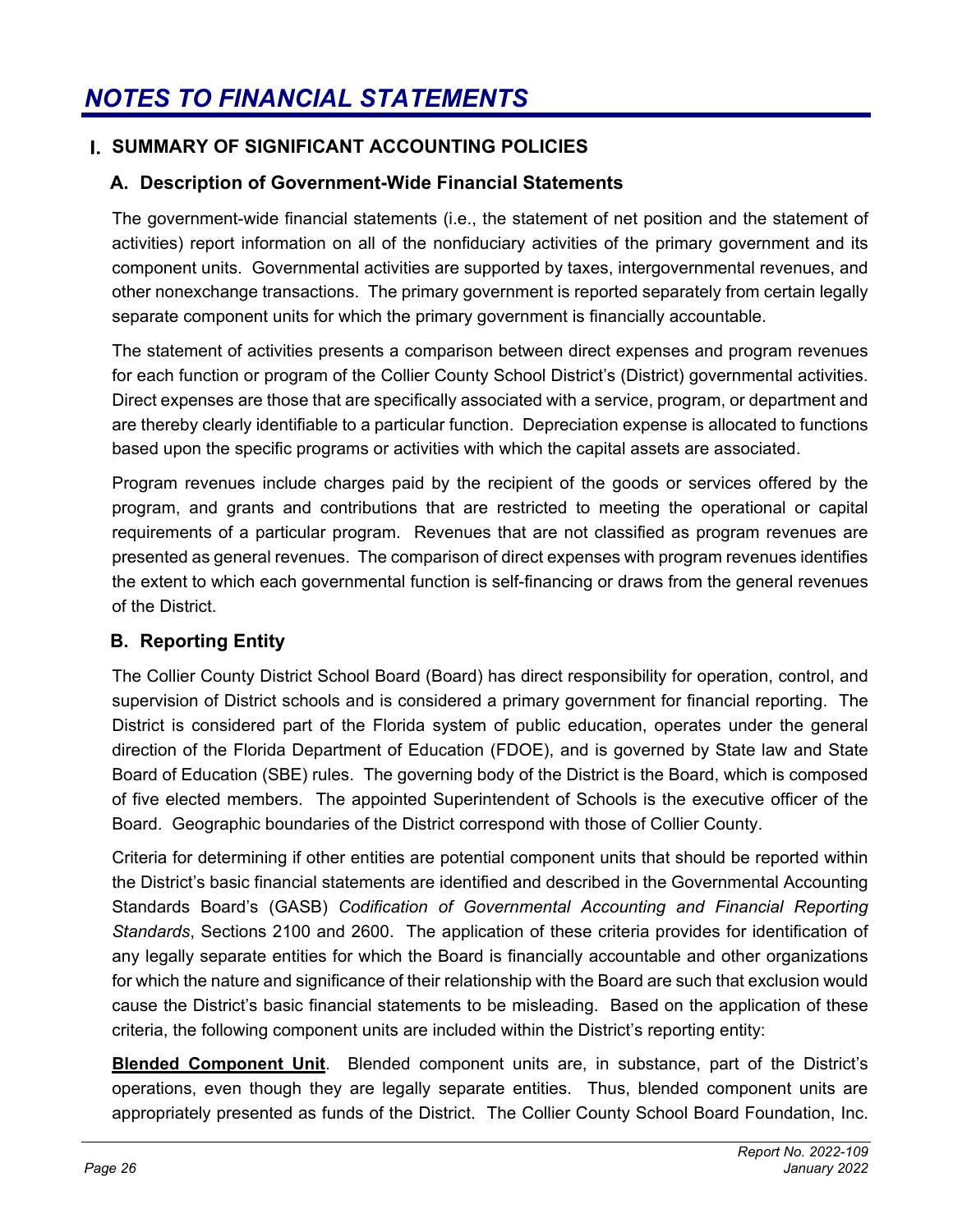(Foundation) was formed to facilitate financing for the acquisition of facilities and equipment as further discussed in Note III.H.1. Due to the substantive economic relationship between the District and the Foundation, the financial activities of the Foundation are included in the accompanying basic financial statements. Separate financial statements for the Foundation are not published.

**Discretely Presented Component Units**. The component units columns in the government-wide financial statements include the financial data of the District's other component units. A separate column is used to emphasize that they are legally separate from the District.

The following charter schools are not-for-profit corporations organized pursuant to Chapter 617, Florida Statutes, the Florida Not For Profit Corporation Act, and Section 1002.33, Florida Statutes. The charter schools operate under charters approved by their sponsor, the Collier County District School Board. The charter schools are considered to be component units of the District because the District is financially accountable for the charter schools as the District established the charter schools by approval of the charter, which is tantamount to the initial appointment of the charter schools, and there is the potential for the charter schools to impose specific financial burdens on the District. In addition, pursuant to the Florida Constitution, the charter schools are a public school and the District is responsible for the operation, control, and supervision of public schools within the District.

- Bridgeprep Academy of Collier Charter School
- Collier Charter Academy
- Gulf Coast Charter Academy South, Inc.
- Marco Island Academy, A Public Charter High School, Inc.
- Marco Island Charter Middle School, Inc.
- Mason Classical Academy, Inc.

The financial data reported on the accompanying statements was derived from the charter schools' audited financial statements for the fiscal year ended June 30, 2021. The audit reports are filed in the District's administrative offices at 5775 Osceola Trail, Naples, Florida 34109-0919.

The Redlands Christian Migrant Association Immokalee Community School (School) is considered a program of the Redlands Christian Migrant Association, Inc. The School is not a component unit of the District and is not reported in the District's financial statements for the 2020-21 fiscal year.

## **C. Basis of Presentation: Government-Wide Financial Statements**

Government-wide financial statements (i.e., the statement of net position and the statement of activities) present information about the District as a whole. These statements include the nonfiduciary financial activity of the District and its component units.

While separate government-wide and fund financial statements are presented, they are interrelated. The governmental activities column incorporates data from governmental funds and the internal service funds. Separate financial statements are provided for governmental funds and proprietary funds.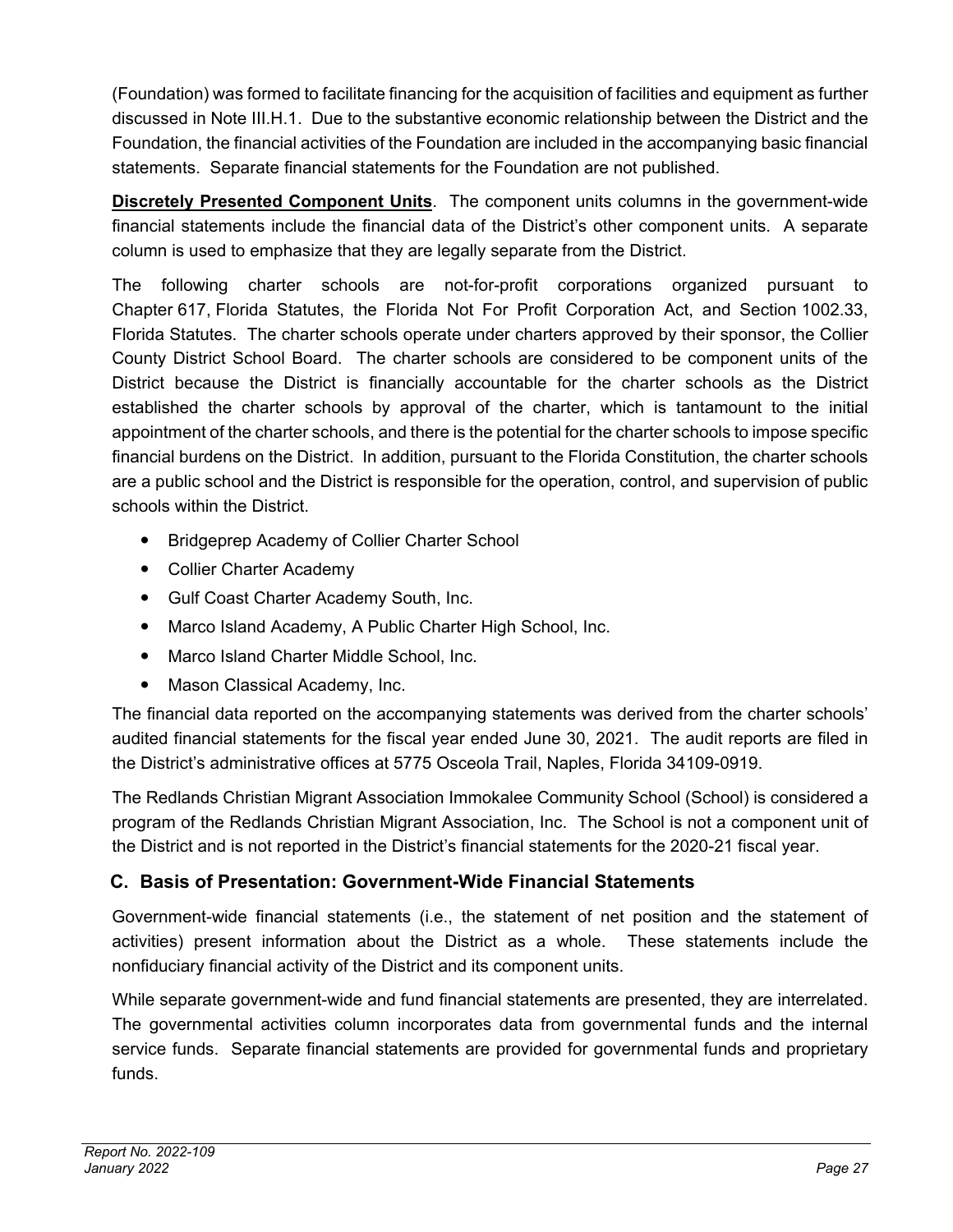The effects of interfund activity have been eliminated from the government-wide financial statements except for interfund services provided and used.

## **D. Basis of Presentation: Fund Financial Statements**

The fund financial statements provide information about the District's funds, including the blended component units. Separate statements for each fund category – governmental and proprietary – are presented. The emphasis of fund financial statements is on major governmental funds, each displayed in a separate column. All remaining governmental funds are aggregated and reported as nonmajor funds. Because the focus of governmental fund financial statements differs from the focus of government-wide financial statements, a reconciliation is presented with each of the governmental fund financial statements.

The District reports the following major governmental funds:

- General Fund to account for all financial resources not required to be accounted for in another fund and for certain revenues from the State that are legally restricted to be expended for specific current operating purposes.
- Special Revenue Other Fund to account for certain Federal grant program resources.
- Special Revenue Federal Education Stabilization Fund to account for certain Federal grant program resources related to the Elementary and Secondary School Emergency Relief Fund and Other Cares Act Relief Funds.
- Capital Projects Local Capital Improvement Fund to account for the financial resources generated by the local capital improvement tax levy to be used for educational capital outlay needs, including new construction, renovation and remodeling projects, new and replacement equipment, and debt service payments on certificates of participation.
- Capital Projects Other Fund to account for various financial resources generated by local school impact fees and other local capital resources. Impact fees are the primary source of revenues within this fund and are utilized for new school construction or expanding capacity of current schools.

Additionally, the District reports the following proprietary fund type:

 Internal Service Funds – to account for the District's individual self-insurance programs and employee benefits plan.

During the course of operations, the District has activity between funds for various purposes. Any residual balances outstanding at fiscal year end are reported as due from/to other funds. While these balances are reported in fund financial statements, certain eliminations are made in the preparation of the government-wide financial statements. Balances between the funds included in governmental activities (i.e., the governmental and internal service funds) are eliminated in the preparation of the government-wide statements. Further, certain activity occurs during the year involving transfers of resources between funds. In fund financial statements, these amounts are reported at gross amounts as transfers in and out. While reported in fund financial statements, transfers between the funds included in governmental activities are eliminated in the preparation of the government-wide statements.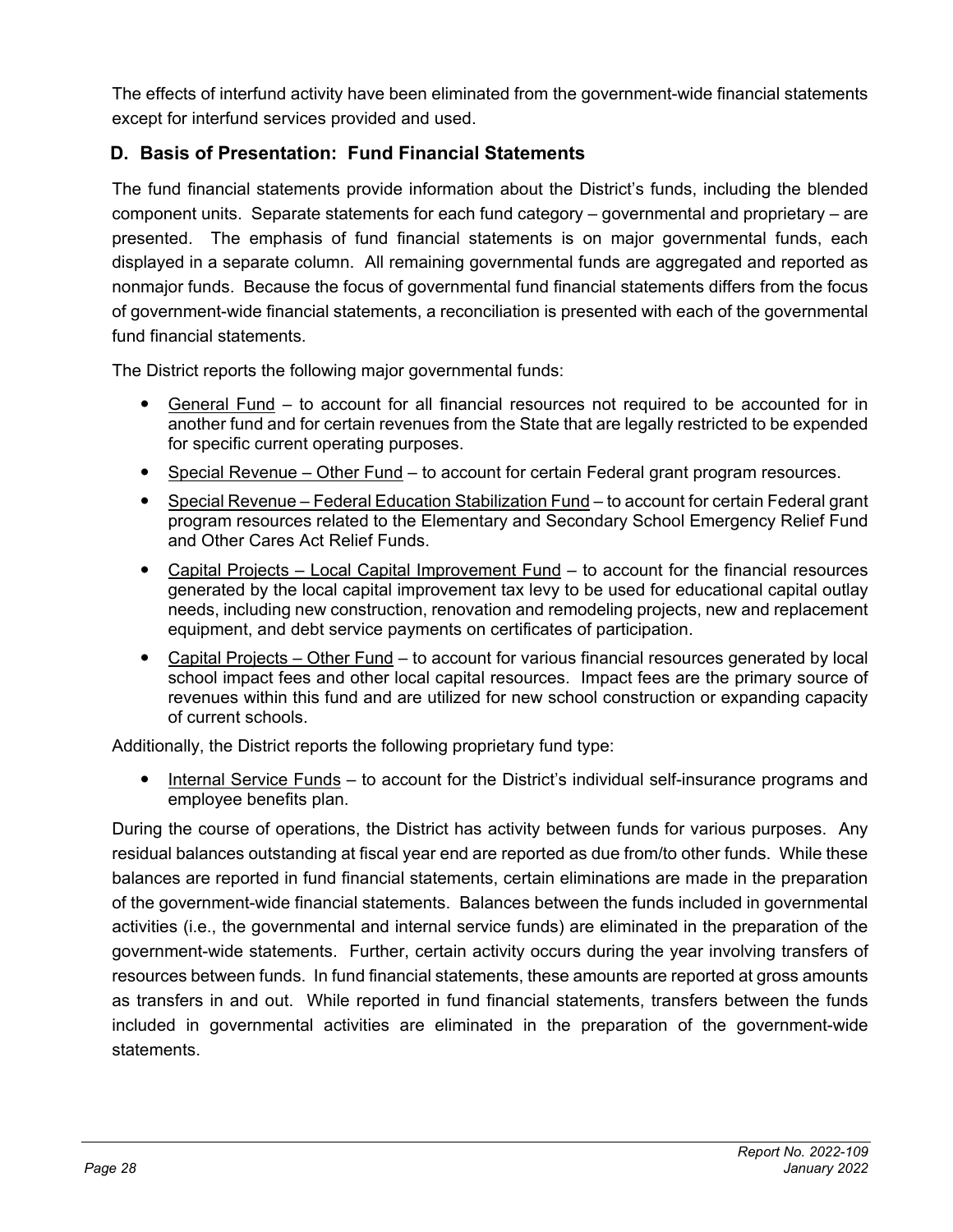## **E. Measurement Focus and Basis of Accounting**

The accounting and financial reporting treatment is determined by the applicable measurement focus and basis of accounting. Measurement focus indicates the type of resources being measured such as current financial resources or economic resources. The basis of accounting indicates the timing of transactions or events for recognition in the financial statements.

The government-wide financial statements are reported using the economic resources measurement focus and the accrual basis of accounting. Revenues are recognized when earned and expenses are recognized when a liability is incurred, regardless of the timing of the related cash flows. Property taxes are recognized in the year for which they are levied. Revenues from grants, entitlements, and donations are recognized as soon as all eligibility requirements imposed by the provider have been met.

The governmental fund financial statements are reported using the current financial resources measurement focus and the modified accrual basis of accounting. Revenues, except for certain grant revenues, are recognized as soon as they are both measurable and available. Revenues are considered to be available when they are collectible within the current period or soon enough thereafter to pay liabilities of the current period. For this purpose, the District considers revenues to be available if they are collected within 60 days of the end of the current fiscal year. When grant terms provide that the expenditure of resources is the prime factor for determining eligibility for Federal, State, and other grant resources, revenue is recognized at the time the expenditure is made. Expenditures are generally recognized when the related fund liability is incurred, as under accrual accounting. However, debt service expenditures, claims and judgments, pension benefits, other postemployment benefits, and compensated absences, are only recorded when payment is due. General capital asset acquisitions are reported as expenditures in governmental funds. Issuance of long-term debt and acquisitions under capital leases are reported as other financing sources. Allocations of cost, such as depreciation, are not recognized in governmental funds.

The proprietary funds are reported using the economic resources measurement focus and the accrual basis of accounting.

The charter schools are accounted for as governmental organizations and follow the same accounting model as the District's governmental activities.

## **F. Assets, Liabilities, Deferred Outflows/Inflows of Resources, and Net Position/Fund Balance**

## **Cash and Cash Equivalents**

The District's cash and cash equivalents are considered to be cash on hand, demand deposits, and short-term liquid investments with original maturities of 3 months or less from the date of acquisition. Investments classified as cash equivalents include amounts placed with the State Board of Administration (SBA) in Florida PRIME.

Cash deposits are held by banks qualified as public depositories under Florida law or through the Federally Insured Cash Account program, which complies with the provisions of Section 218.415(23), Florida Statutes, and is therefore exempt from Florida's public deposits program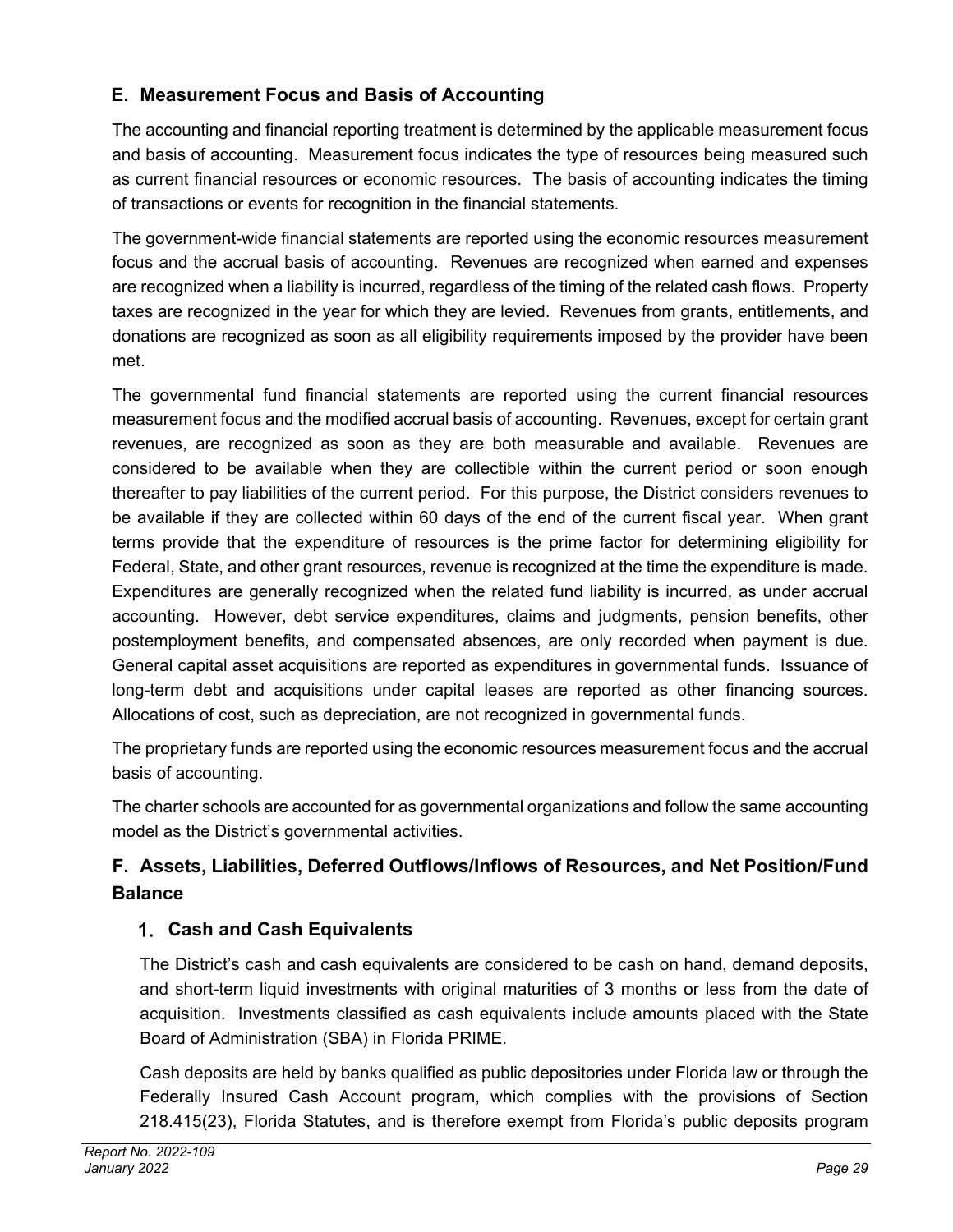pursuant to Section 280.03(3)(f), Florida Statutes. All deposits are insured by Federal depository insurance, up to specified limits, or collateralized with securities held in Florida's multiple financial institution collateral pool as required by Chapter 280, Florida Statutes.

## **Investments**

Investments consist of amounts placed with the SBA for participation in the Florida PRIME investment pool created by Section 218.405, Florida Statutes, and those made locally. The investment pool operates under investment guidelines established by Section 215.47, Florida **Statutes** 

The District's investment in Florida PRIME, which the SBA indicates is a Securities and Exchange Commission Rule 2a7-like external investment pool, are similar to money market funds in which shares are owned in the fund rather than the underlying investments. This investment is reported at fair value, which is amortized cost.

The investment made locally consists of a repurchase agreement and is reported at fair value. Types and amounts of investments held at fiscal year end are described in a subsequent note.

## **Inventories and Prepaid Items**

Inventories consist of expendable supplies held for consumption in the course of District operations. Inventories are stated at cost on the moving weighted-average basis for the maintenance, transportation, and food service inventories, except that United States Department of Agriculture donated foods are stated at their fair value as determined at the time of donation to the District's food service program by the Florida Department of Agriculture and Consumer Services, Bureau of Food Distribution, and any textbooks inventory is stated at last invoice price. The costs of inventories are recorded as expenditures when used rather than purchased for all inventories except donated foods.

Certain payments to vendors reflect costs applicable to future accounting periods and are recorded as prepaid items in both the government-wide and fund financial statements. The cost of prepaid items is recorded as expenditures/expenses when consumed rather than when purchased.

The inventories and prepaid items at fiscal year end are reported as nonspendable fund balance.

## **Capital Assets**

Expenditures for capital assets acquired or constructed for general District purposes are reported in the governmental fund that financed the acquisition or construction. The capital assets so acquired are reported at cost in the government-wide statement of net position but are not reported in the governmental fund financial statements. Capital assets are defined by the District as those costing more than \$1,000. Such assets are recorded at historical cost or estimated historical cost if purchased or constructed. Donated assets are recorded at acquisition value at the date of donation. Interest costs incurred during construction of capital assets are not considered material and are not capitalized as part of the cost of construction.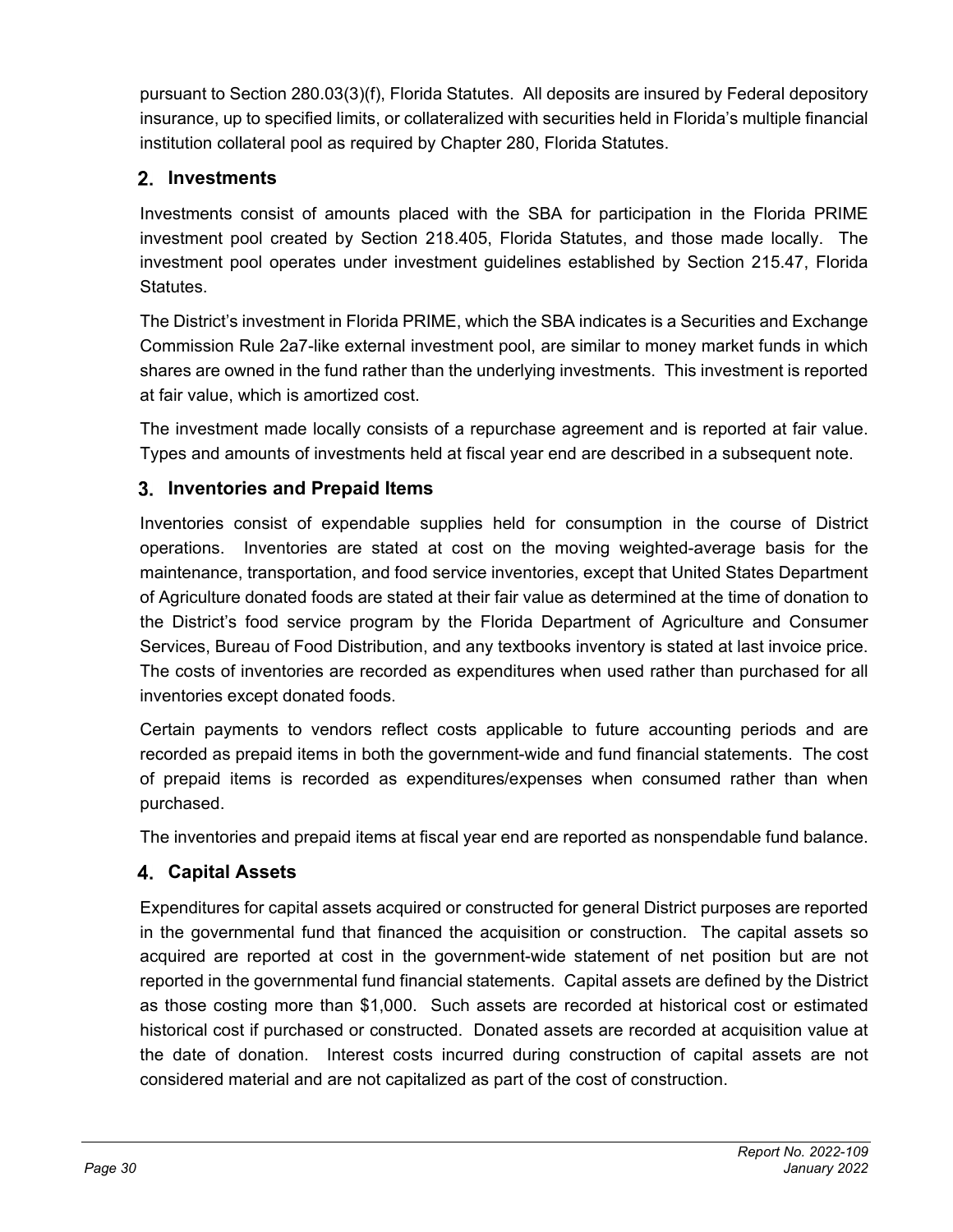Capital assets are depreciated using the straight-line method over the following estimated useful lives:

| <b>Description</b>                           | <b>Estimated Useful Lives</b> |
|----------------------------------------------|-------------------------------|
| Improvements Other Than Buildings            | 20 years                      |
| <b>Buildings and Fixed Equipment</b>         | 40 years                      |
| Furniture, Fixtures, and Equipment           | $5 - 20$ years                |
| <b>Motor Vehicles</b>                        | $5 - 10$ years                |
| Audio Visual Materials and Computer Software | 5 years                       |

Current year information relative to changes in capital assets is described in a subsequent note.

# **Pensions**

In the government-wide statement of net position, liabilities are recognized for the District's proportionate share of each pension plan's net pension liability. For purposes of measuring the net pension liability, deferred outflows of resources and deferred inflows of resources related to pensions, and pension expense, information about the fiduciary net position of the Florida Retirement System (FRS) defined benefit plan and the Health Insurance Subsidy (HIS) defined benefit plan and additions to/deductions from the FRS and the HIS fiduciary net position have been determined on the same basis as they are reported by the FRS and the HIS plans. For this purpose, benefit payments (including refunds of employee contributions) are recognized when due and payable in accordance with benefit terms. Investments are reported at fair value.

The District's retirement plans and related amounts are described in a subsequent note.

# **Long-Term Liabilities**

Long-term obligations that will be financed from resources to be received in the future by governmental funds are reported as liabilities in the government-wide statement of net position. Certificates of participation (COPs) premiums and discounts are deferred and amortized over the life of the debt using the interest method. COPs liabilities are reported net of the appliable premium or discount. Certain costs resulting from debt refundings are reported as deferred outflow of resources.

In the governmental fund financial statements, COPs, and other long-term obligations are not recognized as liabilities until due.

Changes in long-term liabilities for the current year are reported in a subsequent note.

# **Deferred Outflows/Inflows of Resources**

In addition to assets, the statement of net position reports a separate section for deferred outflows of resources. This separate financial statement element, *deferred outflows of resources*, represents a consumption of net position that applies to future periods and so will not be recognized as an outflow of resources (expense) until then. The District has three items that qualify for reporting in this category. The first is the deferred loss on refunding of debt resulting from the difference in the carrying value of refunded debt and its reacquisition price. The second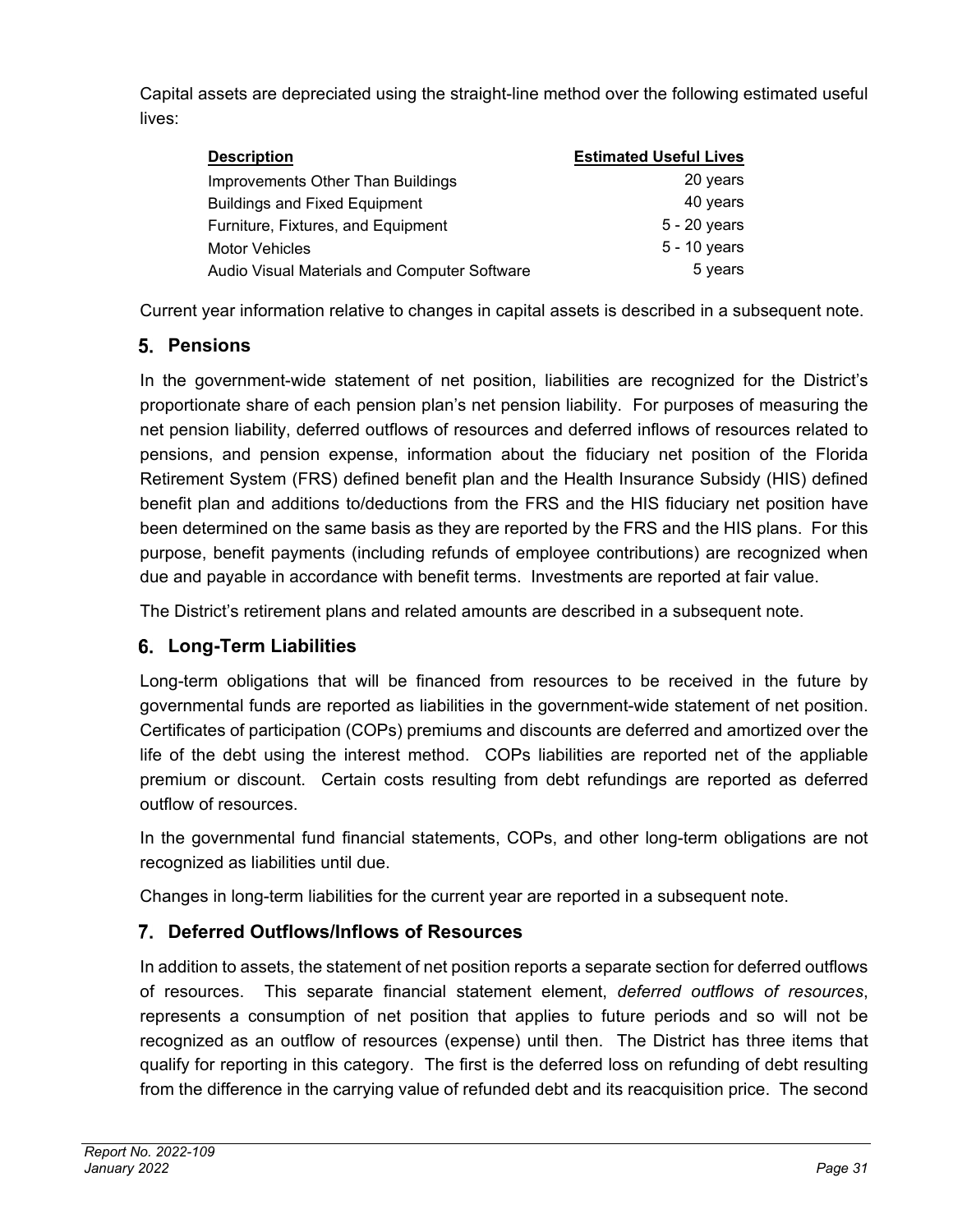and third items, deferred outflows of resources related to pensions and other postemployment benefits (OPEB) are discussed in subsequent notes.

In addition to liabilities, the statement of net position and the balance sheet report a separate section for deferred inflows of resources. This separate financial statement element, *deferred inflows of resources*, represents an acquisition of net position that applies to future periods and so will not be recognized as an inflow of resources (revenue) until that time. The District has three items that qualify for reporting in this category. The deferred inflows of resources related to pensions and OPEB are reported only in the government-wide statement of net position and are discussed in subsequent notes. In addition, both the government-wide statement of net position and the governmental fund balance sheet report as unavailable revenue certain revenues related to Federal Emergency Management Agency (FEMA) claims and State grants.

# **Net Position Flow Assumption**

The District occasionally funds outlays for a particular purpose from both restricted (e.g., restricted bond or grant proceeds) and unrestricted resources. To calculate the amounts to report as restricted net position and unrestricted net position in the government-wide and proprietary fund financial statements, a flow assumption must be made about the order in which the resources are considered to be applied. Consequently, it is the District's policy to consider restricted net position to have been depleted before unrestricted net position is applied.

# **Fund Balance Flow Assumptions**

The District may fund outlays for a particular purpose from both restricted and unrestricted resources (the total of committed, assigned, and unassigned fund balance). To calculate the amounts to report as restricted, committed, assigned, and unassigned fund balance in the governmental fund financial statements, a flow assumption must be made about the order in which the resources are considered to be applied. It is the District's policy to consider restricted fund balance to have been depleted before using any of the components of unrestricted fund balance. Further, when components of unrestricted fund balance can be used for the same purpose, committed fund balance is depleted first, followed by assigned fund balance. Unassigned fund balance is applied last.

# **Fund Balance Policies**

Fund balance of governmental funds is reported in various categories based on the nature of any limitations requiring the use of resources for specific purposes. The District itself can establish limitations on the use of resources through either a commitment (committed fund balance) or an assignment (assigned fund balance).

The committed fund balance classification includes amounts that can be used only for the specific purposes determined by a formal action of the District's highest level of decision-making authority. The Board is the highest level of decision-making authority for the District that can, by adoption of a resolution prior to the end of the fiscal year, commit fund balance. Once adopted, the limitation imposed by the resolution remains in place until a similar action is taken (the adoption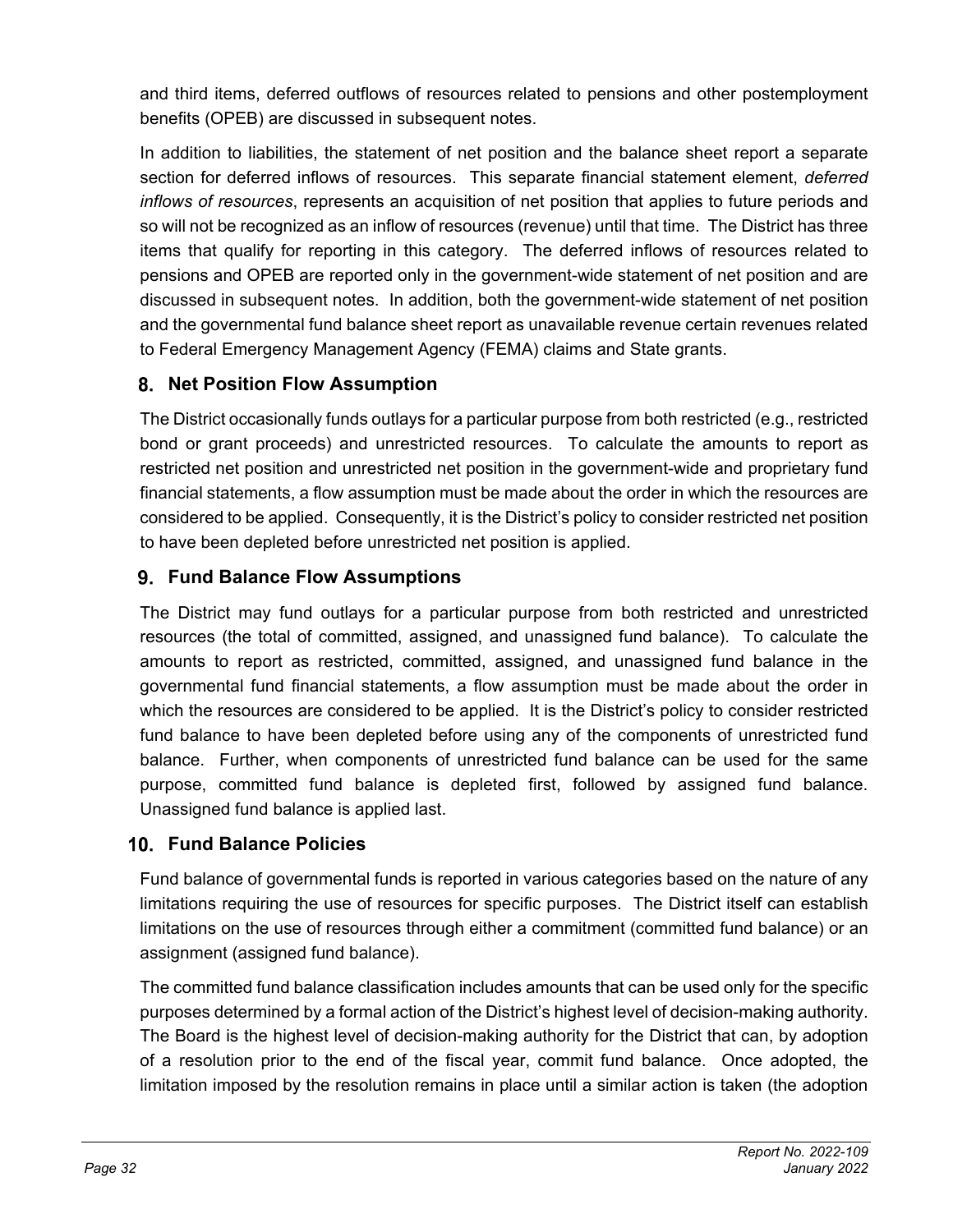of another resolution) to remove or revise the limitation. The District reported no committed fund balances at June 30, 2021.

Amounts in the assigned fund balance classification are intended to be used by the District for specific purposes but do not meet the criteria to be classified as committed. The Board has by adoption of policy authorized the Assistant Superintendent of Financial Services to assign fund balance. The Board may also assign fund balance as it does when appropriating fund balance to cover a gap between estimated revenue and appropriations in the subsequent year's appropriated budget. Unlike commitments, assignments generally only exist temporarily. In other words, an additional action does not normally have to be taken for the removal of an assignment. Conversely, as discussed above, an additional action is essential to either remove or revise a commitment.

In addition, the District has adopted Board Policy 6210 which provides that the Board shall strive to maintain a strategic reserve in its operating funds totaling 5 percent of the current year's annual estimated General Fund revenues. The strategic reserve may only be utilized by an affirmative vote of four (4) members of the Board. The Board is currently maintaining a balance of at least 5 percent for this reserve.

## **G. Revenues and Expenditures/Expenses**

## **Program Revenues**

Amounts reported as program revenues include charges paid by the recipient of the goods or services offered by the program and grants and contributions that are restricted to meeting the operational or capital requirements of a particular program. All taxes, including those dedicated for specific purposes, and other internally dedicated resources are reported as general revenues rather than program revenues. Revenues that are not classified as program revenues are presented as general revenues. The comparison of direct expenses with program revenues identifies the extent to which each governmental function is self-financing or draws from the general revenues of the District.

# **State Revenue Sources**

Significant revenues from State sources for current operations include the Florida Education Finance Program administered by the FDOE under the provisions of Section 1011.62, Florida Statutes. In accordance with this law, the District determines and reports the number of full-time equivalent (FTE) students and related data to the FDOE. The FDOE performs certain edit checks on the reported number of FTE and related data and calculates the allocation of funds to the District. The District is permitted to amend its original reporting during specified time periods following the date of the original reporting. The FDOE may also adjust subsequent fiscal period allocations based upon an audit of the District's compliance in determining and reporting FTE and related data. Normally, such adjustments are treated as reductions or additions of revenue in the fiscal year when the adjustments are made.

The State provides financial assistance to administer certain educational programs. SBE rules require that revenue earmarked for certain programs be expended only for the program for which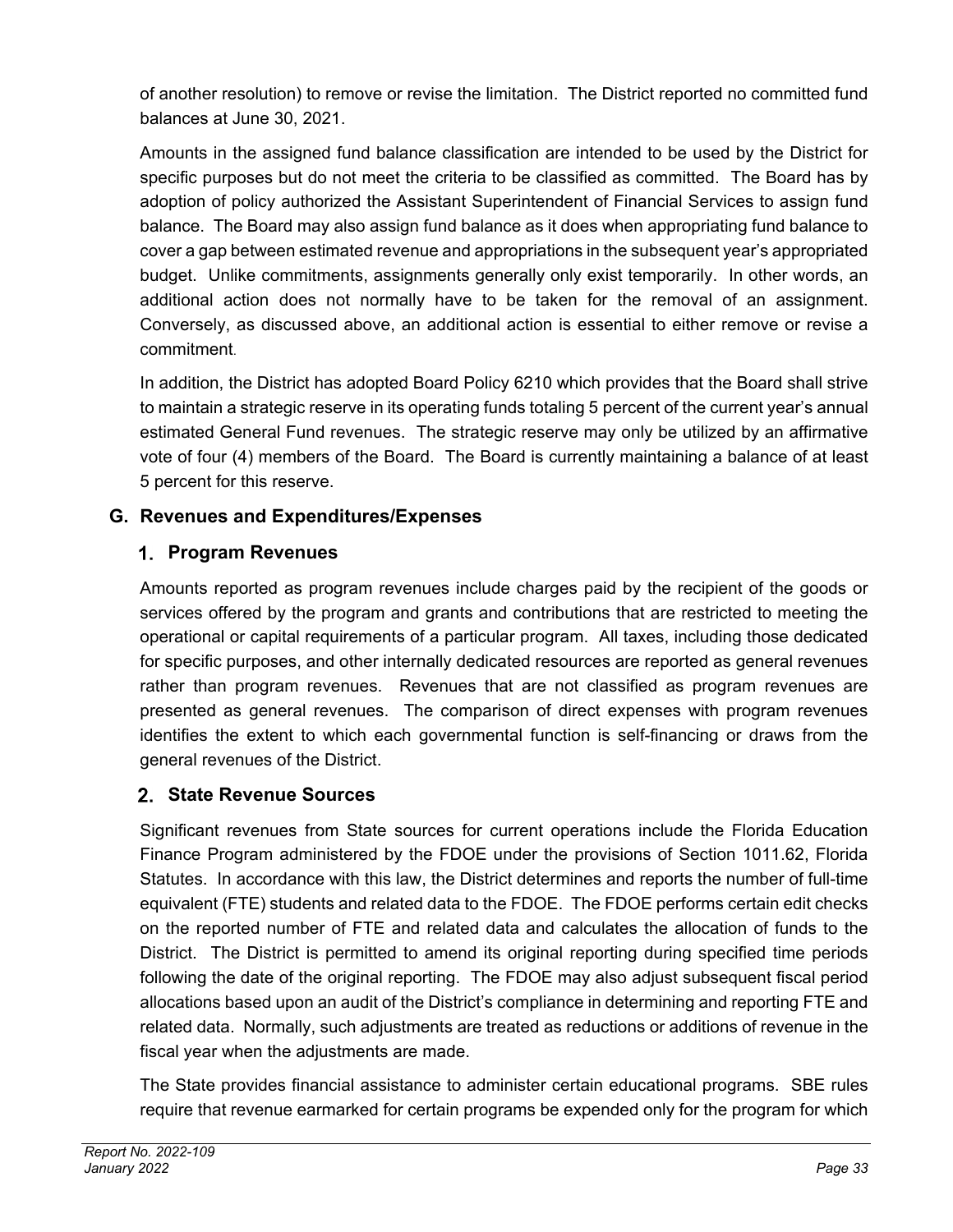the money is provided, and require that the money not expended as of the close of the fiscal year be carried forward into the following fiscal year to be expended for the same educational programs. The FDOE generally requires that these educational program revenues be accounted for in the General Fund. A portion of the fund balance of the General Fund is restricted in the governmental fund financial statements for the balance of categorical and earmarked educational program resources.

The District received an allocation from the State under the Educational Facilities Security Grant program. The District is authorized to expend these funds only upon applying for and receiving an encumbrance authorization from the FDOE. Accordingly, the District recognizes the allocation of these funds as unearned revenue until such time as an encumbrance authorization is received.

A schedule of revenue from State sources for the current year is presented in a subsequent note.

# **District Property Taxes**

The Board is authorized by State law to levy property taxes for district school operations, capital improvements, and debt service.

Property taxes consist of ad valorem taxes on real and personal property within the District. Property values are determined by the Collier County Property Appraiser, and property taxes are collected by the Collier County Tax Collector.

The Board adopted the 2020 tax levy on September 8, 2020. Tax bills are mailed in October and taxes are payable between November 1 of the year assessed and March 31 of the following year at discounts of up to 4 percent for early payment.

Taxes become a lien on the property on January 1 and are delinquent on April 1 of the year following the year of assessment. State law provides for enforcement of collection of personal property taxes by seizure of the property to satisfy unpaid taxes and for enforcement of collection of real property taxes by the sale of interest-bearing tax certificates to satisfy unpaid taxes. The procedures result in the collection of essentially all taxes prior to June 30 of the year following the year of assessment.

Property tax revenues are recognized in the government-wide financial statements when the Board adopts the tax levy. Property tax revenues are recognized in the governmental fund financial statements when taxes are received by the District, except that revenue is accrued for taxes collected by the Collier County Tax Collector at fiscal year end but not yet remitted to the District.

Millages and taxes levied for the current year are presented in a subsequent note.

# **Educational Impact Fees**

Collier County imposes an educational impact fee based on an ordinance adopted by the County Commission in 1992. This ordinance was most recently amended in November 2015, when the Board of County Commissioners adopted updated educational impact fees. The educational impact fee is collected for most new residential construction by the County and each municipality within the County based on an interlocal agreement. The fees are to be used solely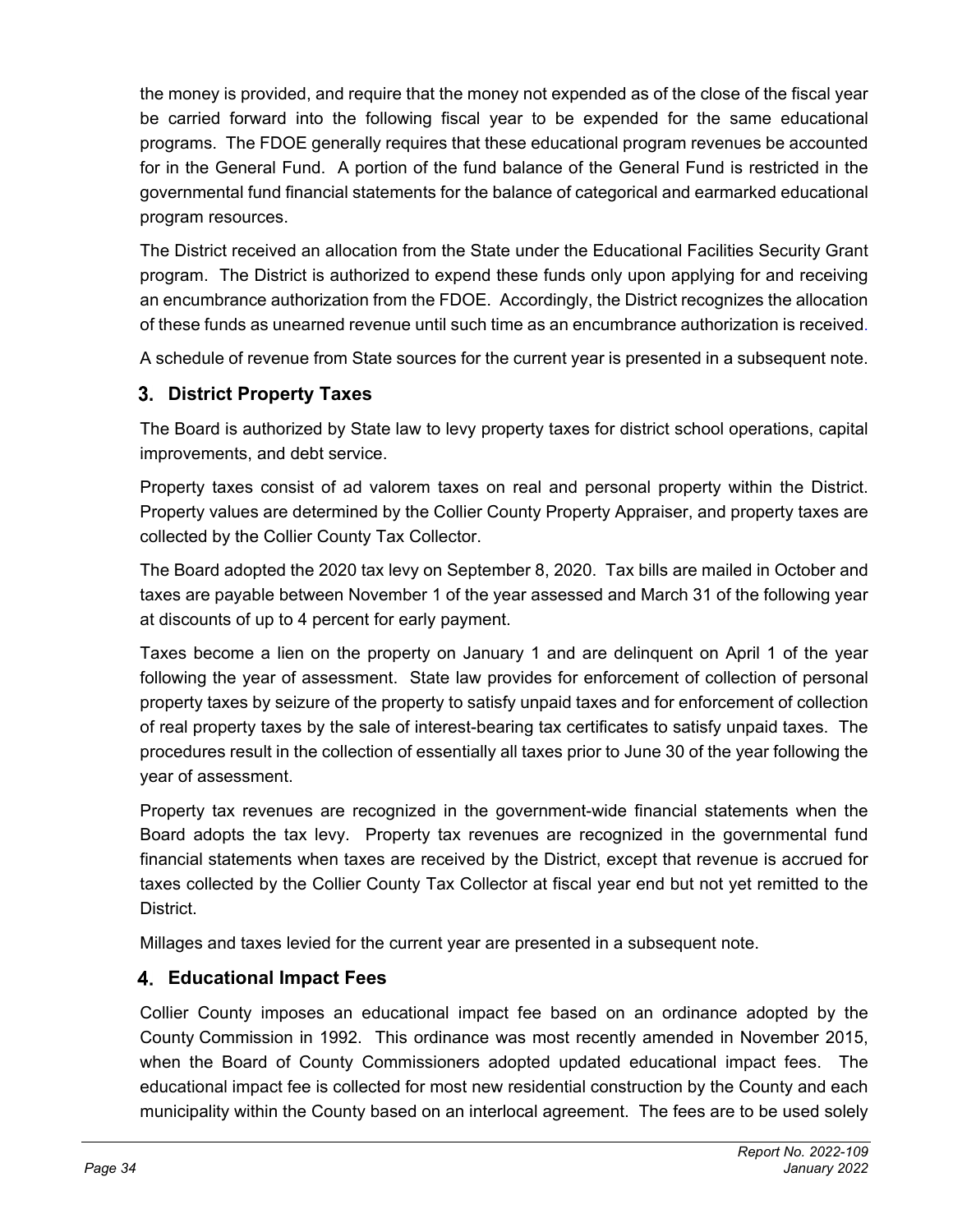for the purpose of providing capital improvements to the public educational system necessitated by new residential development and are not to be used for any expenditure that would be classified as a maintenance or repair expense. The authorized uses include, but are not limited to, land or building acquisition; facility design and construction costs; furniture and equipment; and payment of principal, interest, and related costs of indebtedness necessitated by new residential development.

# **Federal Revenue Sources**

The District receives Federal awards for the enhancement of various educational programs. Federal awards are generally received based on applications submitted to, and approved by, various granting agencies. For Federal awards in which a claim to these grant proceeds is based on incurring eligible expenditures, revenue is recognized to the extent that eligible expenditures have been incurred. The FDOE may require adjustments to subsequent fiscal period expenditures and related revenues based upon an audit of the District's compliance with applicable Federal awards requirements. Normally, such adjustments are treated as reductions of expenditures and related revenues in the fiscal year when the adjustments are made.

## **Compensated Absences**

In the government-wide financial statements, compensated absences (i.e., paid absences for employee vacation leave and sick leave) are accrued as liabilities to the extent that it is probable that the benefits will result in termination payments. A liability for these amounts is reported in the governmental fund financial statements only if it has matured, such as for occurrences of employee resignations and retirements. The liability for compensated absences includes salary-related benefits, where applicable.

## **Proprietary Funds Operating and Nonoperating Revenues and Expenses**

Proprietary funds distinguish operating revenues and expenses from nonoperating items. Operating revenues and expenses generally result from providing services and producing and delivering goods in connection with the proprietary funds' principal ongoing operations. The principal operating revenues of the District's internal service funds are charges for employee health insurance premiums. Operating expenses include insurance claims and reinsurance premiums. All revenues and expenses not meeting this definition are reported as nonoperating revenues and expenses.

## **ACCOUNTING CHANGE**

Effective July 1, 2020, Collier Charter Academy, a District component unit, implemented GASB Statement No. 84, *Fiduciary Activities*. This Statement addresses a change in how fiduciary activities are identified and reported. The charter school's internal account activity will now be reported in a special revenue fund. As such, the beginning net position of the District's component unit was increased by \$73,120.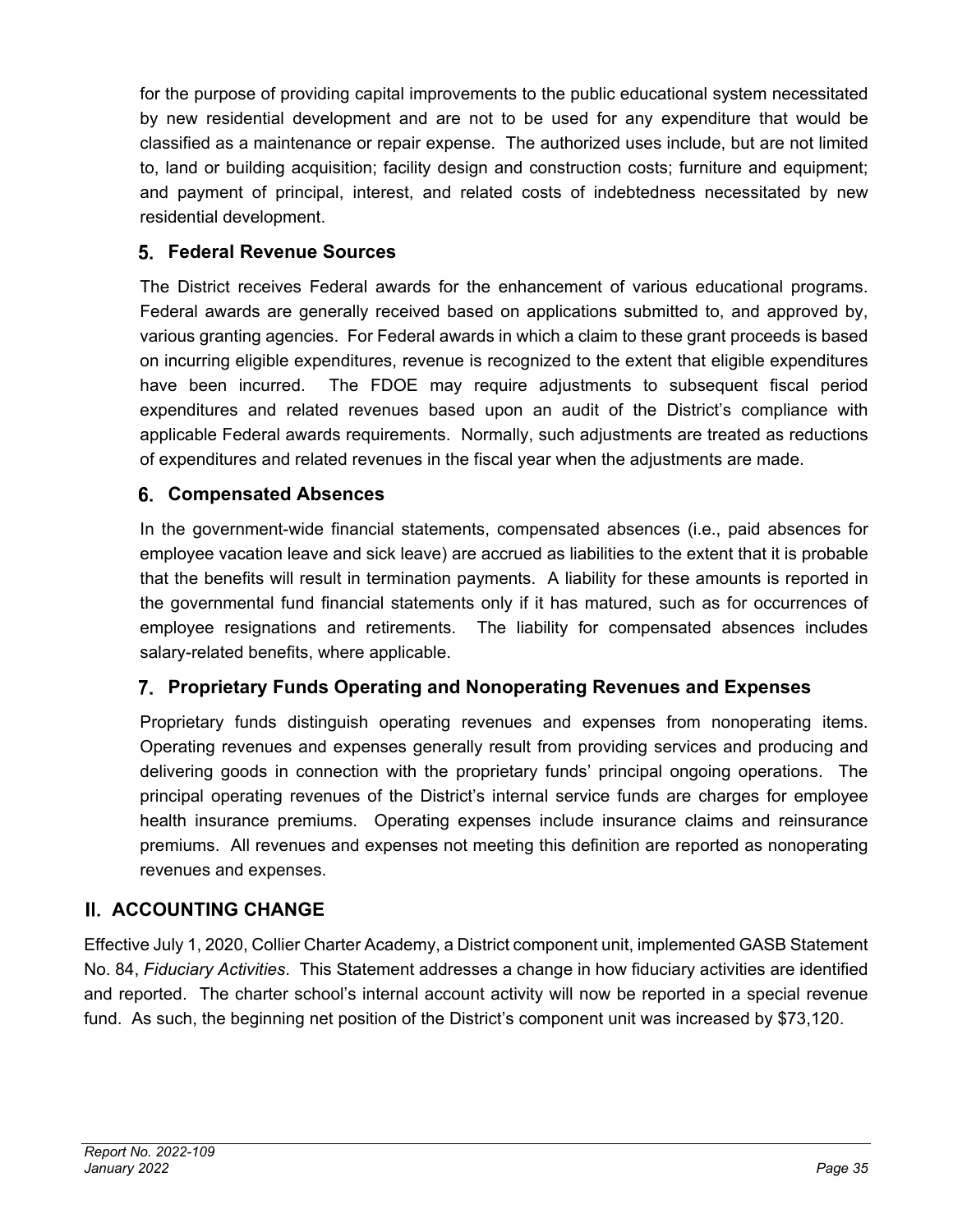## **DETAILED NOTES ON ALL ACTIVITIES AND FUNDS**

## **A. Cash Deposits with Financial Institutions**

**Custodial Credit Risk**. In the case of deposits, this is the risk that, in the event of the failure of a depository financial institution, the District will not be able to recover deposits or will not be able to recover collateral securities that are in the possession of an outside party. The District does not have a policy for custodial credit risk. All bank balances of the District are fully insured or collateralized as required by Chapter 280, Florida Statutes.

#### **B. Investments**

The District's investments at June 30, 2021, are reported as follows:

| <b>Investments</b>                                   | <b>Maturities</b> | <b>Fair Value</b> |
|------------------------------------------------------|-------------------|-------------------|
| SBA:                                                 |                   |                   |
| Florida PRIME (1)                                    | 50 Day Average    | \$68,152,426      |
| Master Repurchase Agreement with Bank of America (2) | November 18, 2021 | 4,117,077         |
| <b>Total Investments, Reporting Entity</b>           |                   | \$72,269,503      |

(1) This investment is reported as a cash equivalent for financial statement reporting purposes.

(2) Investment is held under a paying agent agreement in connection with the Qualified Zone Academy Bond at US Bank in United States Treasury Inflation Protected Securities for \$4,117,007. See Note III.H.1.

#### **Fair Value Measurement**

The District categorizes its fair value measurements within the fair value hierarchy established by generally accepted accounting principles. The hierarchy is based on the valuation inputs used to measure the fair value of the asset. Level 1 inputs are quoted prices in active markets for identical assets; Level 2 inputs are significant other observable inputs; and Level 3 inputs are significant unobservable inputs. The District's investment under the Master Repurchase Agreement with Bank of America is valued using Level 2 inputs.

#### **Interest Rate Risk**

Interest rate risk is the risk that changes in interest rates will adversely affect the fair value of an investment. The District's investment policy limits investments of current short-term funds to a maximum of 12 months. Investments of bond reserves, construction moneys, and other core funds shall have a term appropriate to the need for moneys, and in accordance with debt covenants, but in no event shall exceed 3 years.

Florida PRIME uses a weighted average days to maturity (WAM). A portfolio's WAM reflects the average maturity in days based on final maturity or reset date, in the case of floating rate instruments. WAM measures the sensitivity of the portfolio to interest rate changes.

For Florida PRIME, with regard to redemption gates, Section 218.409(8)(a), Florida Statutes, states, "The principal, and any part thereof, of each account constituting the trust fund is subject to payment at any time from the moneys in the trust fund. However, the executive director may, in good faith, on the occurrence of an event that has a material impact on liquidity or operations of the trust fund, for 48 hours limit contributions to or withdrawals from the trust fund to ensure that the board [State Board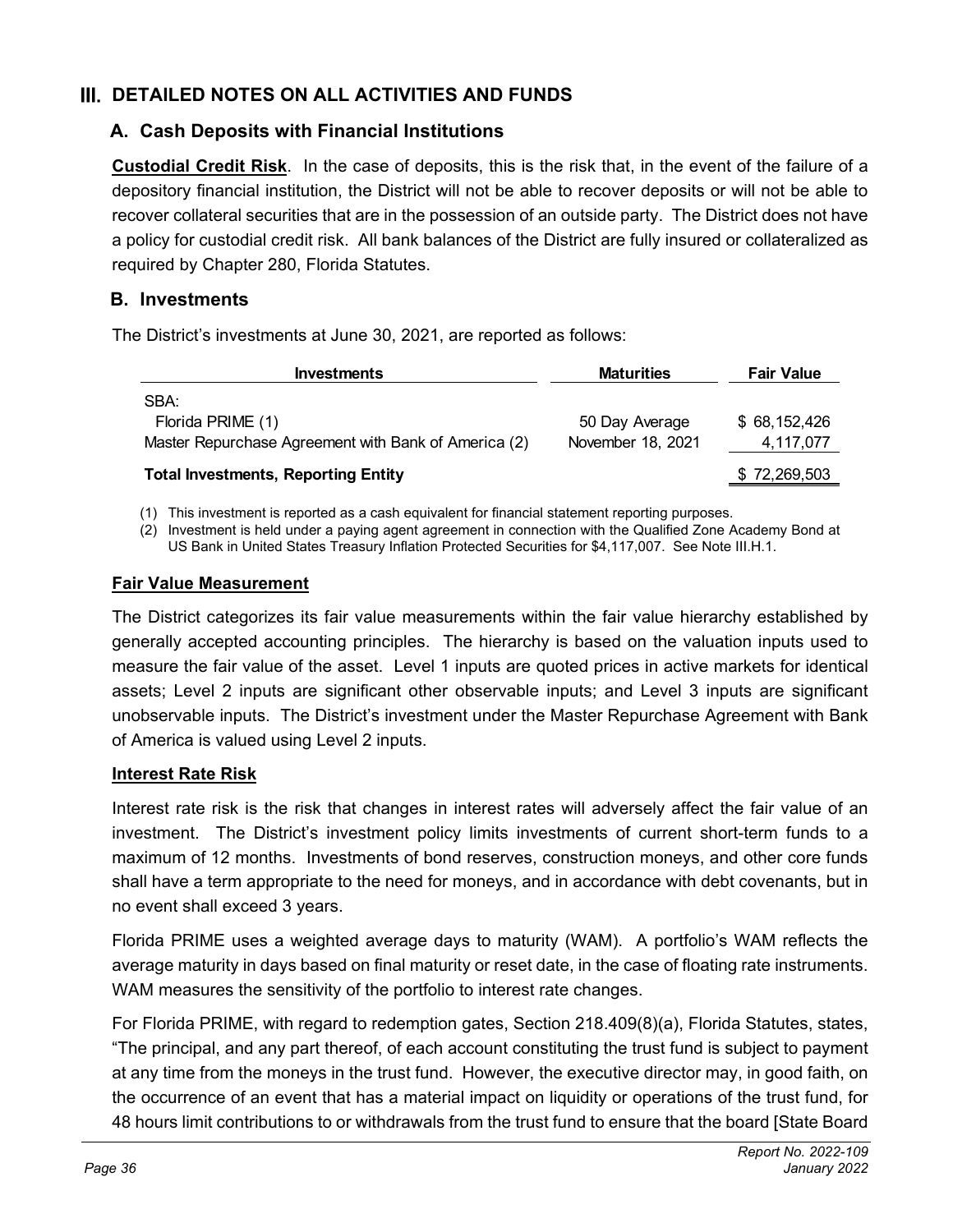of Administration] can invest moneys entrusted to it in exercising its fiduciary responsibility. Such action must be immediately disclosed to all participants, the trustees, the Joint Legislative Auditing Committee, and the Investment Advisory Council. The trustees shall convene an emergency meeting as soon as practicable from the time the executive director has instituted such measures and review the necessity of those measures. If the trustees are unable to convene an emergency meeting before the expiration of the 48-hour moratorium on contributions and withdrawals, the moratorium may be extended by the executive director until the trustees are able to meet to review the necessity for the moratorium. If the trustees agree with such measures, the trustees shall vote to continue the measures for up to an additional 15 days. The trustees must convene and vote to continue any such measures before the expiration of the time limit set, but in no case may the time limit set by the trustees exceed 15 days." With regard to liquidity fees, Florida Statutes 218.409(4) provides authority for the SBA to impose penalties for early withdrawal, subject to disclosure in the enrollment materials of the amount and purpose of such fees. At present, no such disclosure has been made. As of June 30, 2021, there were no redemption fees, maximum transaction amounts, or any other requirements that serve to limit a participant's daily access to 100 percent of their account value.

## **Credit Risk**

Credit risk is the risk that an issuer or other counterparty to an investment will not fulfill its obligations. Section 218.415(17), Florida Statutes, limits investments to the Local Government Surplus Funds Trust Fund [Florida PRIME], or any intergovernmental investment pool authorized pursuant to the Florida Interlocal Cooperation Act as provided in Section 163.01, Florida Statutes; Securities and Exchange Commission registered money market funds with the highest credit quality rating from a nationally recognized rating agency; interest-bearing time deposits or savings accounts in qualified public depositories, as defined in Section 280.02, Florida Statutes; and direct obligations of the United States Treasury.

The District's investment policy limits investments to Florida PRIME; United States Treasury securities, including but not limited to notes, bills, bonds, strips, and State and local governmental series; obligations of United States Government agencies and instrumentalities, SEC registered money market funds with the highest rating and in compliance with Title 17, Section 270.2a-7, Code of Federal Regulations; securities or other interest in any open-end or closed-end management type investment company or investment trust registered under the Investment Company Act of 1940; certificates of deposit in State qualified public depositories; and other investments permitted by State statue and not prohibited by this policy.

As of June 30, 2021, the District's investment in Florida PRIME is rates AAAm by Standard & Poor's.

The District's investment in a master repurchase agreement with Bank of America is authorized under a forward delivery agreement with the Qualifies Zone Academy Bonds (QZABs) paying agent. This forward delivery agreement also authorizes the investment of available sinking fund amounts in certain eligible securities, including, without limitations, direct obligations of the Department of the Treasury of the United States of America, and obligations of the following Federal agencies and instrumentalities, which obligations represent the full faith and credit of the United States of America: Farmers Home Administration, General Services Administration, Small Business Administration,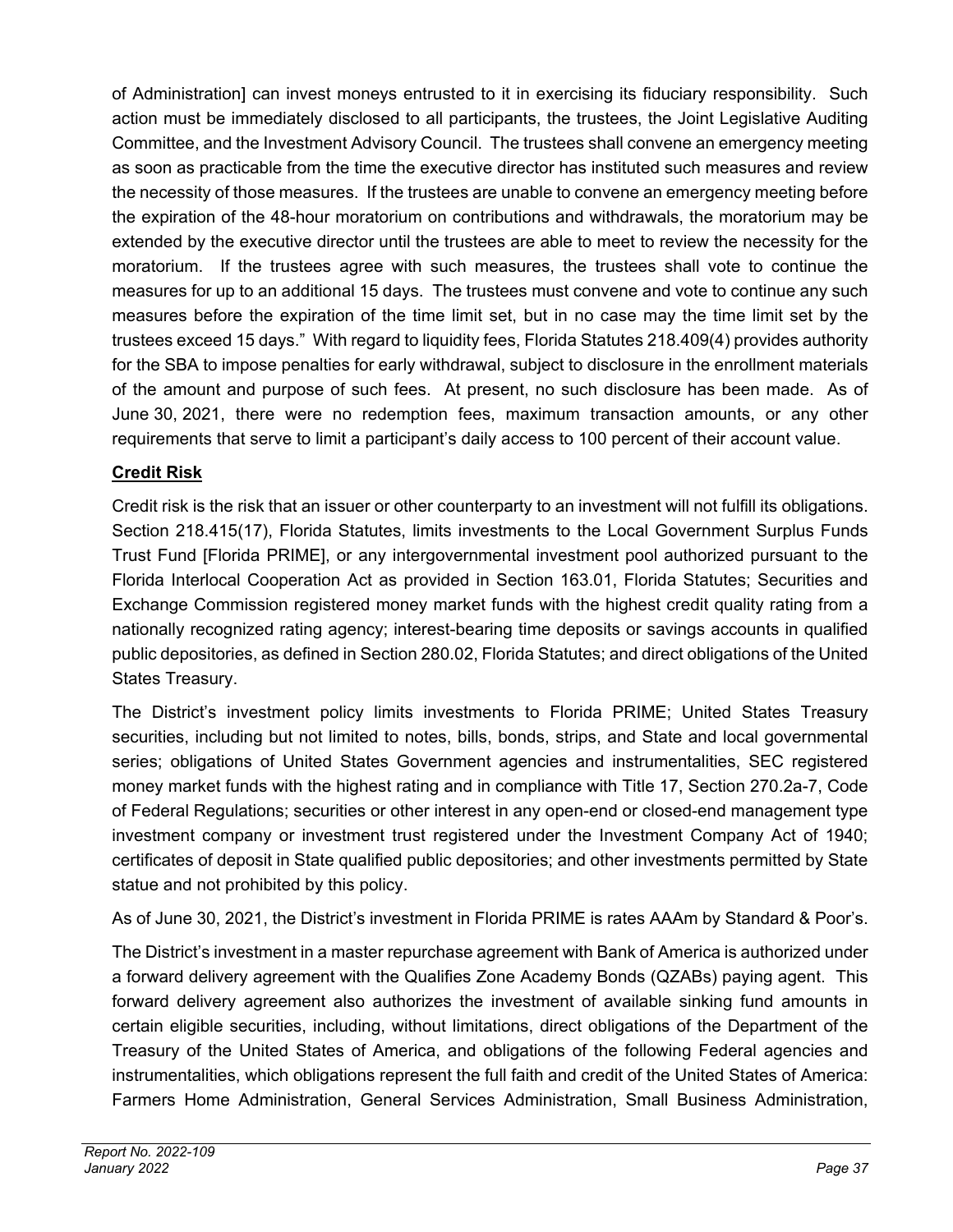Government National Mortgage Association, United States Department of Housing and Urban Development, and Federal Housing Administration.

## **Custodial Credit Risk**

Custodial credit risk for investments is the risk that, in the event of the failure of the counterparty to a transaction, the District will not be able to recover the value of investment or collateral securities that are in the possession of an outside party. Section 218.415(18), Florida Statutes, requires the District to earmark all investments and (1) if registered with the issuer or its agents, the investment must be immediately placed for safekeeping in a location that protects the governing body's interest in the security; (2) if in book-entry form, the investment must be held for the credit of the governing body by a depository chartered by the Federal Government, the State, or any other state or territory of the United States which has a branch or principal place of business in this State, or by a national association organized and existing under the laws of the United States which is authorized to accept and execute trusts and which is doing business in this State, and must be kept by the depository in an account separate and apart from the assets of the financial institution; or (3) if physically issued to the holder but not registered with the issuer or its agents, the investment must be immediately placed for safekeeping in a secured vault.

The District's investment policy requires that securities, with the exception of certificates of deposit, shall be held with a third-party custodian; and all securities purchased by, and all collateral obtained by the District be properly designated as an asset of the District. A third-party custodian is defined as any bank depository charted by the Federal Government, the State, or any other state or territory of the United States which has a branch or principal place of business in this State, or by a national association organized and existing under the laws of the United States which is authorized to accept and execute trusts and which is doing business in this State of Florida. Certificates of deposit shall be placed in the provider's safekeeping department for the term of the deposit.

## **Concentration of Credit Risk**

The District does not have a formal investment policy that limits the amount the District may invest in any one issuer. More than 5 percent of the District's investments consist of a repurchase agreement associated with its QZABs. These investments are 5.7 percent of the District's total investments and 100 percent of the investments reported in the nonmajor funds on the government funds' balance sheet.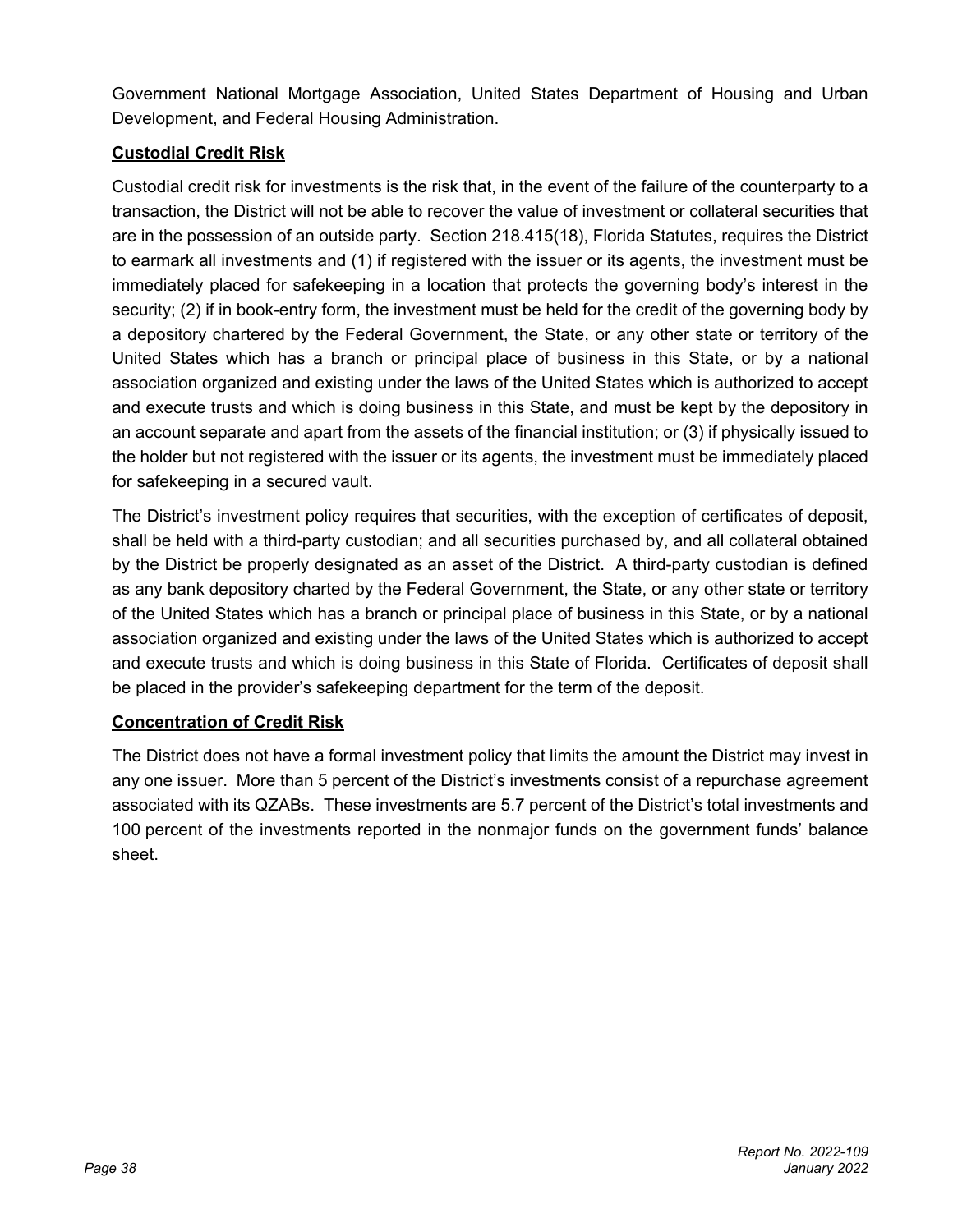# **C. Changes in Capital Assets**

Changes in capital assets are presented in the following table:

|                                                                                                                                                                                                                                             | <b>Beginning</b><br><b>Balance</b>                                              | <b>Additions</b>                                            | <b>Deletions</b>                                      | <b>Ending</b><br><b>Balance</b>                                                |
|---------------------------------------------------------------------------------------------------------------------------------------------------------------------------------------------------------------------------------------------|---------------------------------------------------------------------------------|-------------------------------------------------------------|-------------------------------------------------------|--------------------------------------------------------------------------------|
| <b>GOVERNMENTAL ACTIVITIES</b>                                                                                                                                                                                                              |                                                                                 |                                                             |                                                       |                                                                                |
| Capital Assets Not Being Depreciated:<br>Land<br>Land Improvements<br><b>Construction in Progress</b>                                                                                                                                       | \$<br>90,761,863<br>33,922,905<br>15, 133, 838                                  | \$<br>8,273,983                                             | \$<br>7,718,652                                       | 90,761,863<br>\$<br>33,922,905<br>15,689,169                                   |
| <b>Total Capital Assets Not Being Depreciated</b>                                                                                                                                                                                           | 139,818,606                                                                     | 8,273,983                                                   | 7,718,652                                             | 140,373,937                                                                    |
| Capital Assets Being Depreciated:<br>Improvements Other Than Buildings<br><b>Buildings and Fixed Equipment</b><br>Furniture, Fixtures, and Equipment<br><b>Motor Vehicles</b><br><b>Audio Visual Materials</b><br><b>Computer Software</b>  | 48,024,724<br>1,289,364,334<br>102,563,534<br>50,419,453<br>29,413<br>8,055,582 | 1,967,074<br>6,722,050<br>13,644,068<br>4,143,642<br>70,058 | 62,671<br>16,693,674<br>4,996,984<br>4,714<br>484,774 | 49,929,127<br>1,296,086,384<br>99,513,928<br>49,566,111<br>24,699<br>7,640,866 |
| Total Capital Assets Being Depreciated                                                                                                                                                                                                      | 1,498,457,040                                                                   | 26,546,892                                                  | 22,242,817                                            | 1,502,761,115                                                                  |
| Less Accumulated Depreciation for:<br>Improvements Other Than Buildings<br><b>Buildings and Fixed Equipment</b><br>Furniture, Fixtures, and Equipment<br><b>Motor Vehicles</b><br><b>Audio Visual Materials</b><br><b>Computer Software</b> | 26,653,921<br>588,516,090<br>81,379,073<br>22,957,724<br>29,413<br>7,925,746    | 2,594,568<br>32,636,335<br>8,218,775<br>4,522,116<br>64,225 | 16,629,374<br>4,996,984<br>4,714<br>484,774           | 29,248,489<br>621, 152, 425<br>72,968,474<br>22,482,856<br>24,699<br>7,505,197 |
| <b>Total Accumulated Depreciation</b>                                                                                                                                                                                                       | 727,461,967                                                                     | 48,036,019                                                  | 22,115,846                                            | 753,382,140                                                                    |
| Total Capital Assets Being Depreciated, Net                                                                                                                                                                                                 | 770,995,073                                                                     | (21,489,127)                                                | 126,971                                               | 749,378,975                                                                    |
| Governmental Activities Capital Assets, Net                                                                                                                                                                                                 | 910,813,679<br>\$                                                               | (13, 215, 144)<br>\$                                        | 7,845,623<br>\$                                       | 889,752,912<br>\$                                                              |

Depreciation expense was charged to functions as follows:

| <b>Function</b>                                      | <b>Amount</b>    |
|------------------------------------------------------|------------------|
| <b>GOVERNMENTAL ACTIVITIES</b>                       |                  |
| Instruction                                          | \$<br>17,655,224 |
| <b>Student Personnel Services</b>                    | 18,065           |
| <b>Instructional Medial Services</b>                 | 1.189            |
| Instruction and Curriculum Development Services      | 120,081          |
| Instructional Staff Training Services                | 47,042           |
| Board                                                | 22,715           |
| General Administration                               | 29,584           |
| School Administration                                | 51,358           |
| <b>Facilities Acquisition and Construction</b>       | 28,106,527       |
| <b>Fiscal Services</b>                               | 21,226           |
| <b>Food Services</b>                                 | 688,827          |
| <b>Central Services</b>                              | 154,772          |
| <b>Student Transportation Services</b>               | 939,721          |
| Operation of Plant                                   | 48,310           |
| Maintenance of Plant                                 | 127,038          |
| Administrative Technology Services                   | 4,340            |
| Total Depreciation Expense – Governmental Activities | 48,036,019       |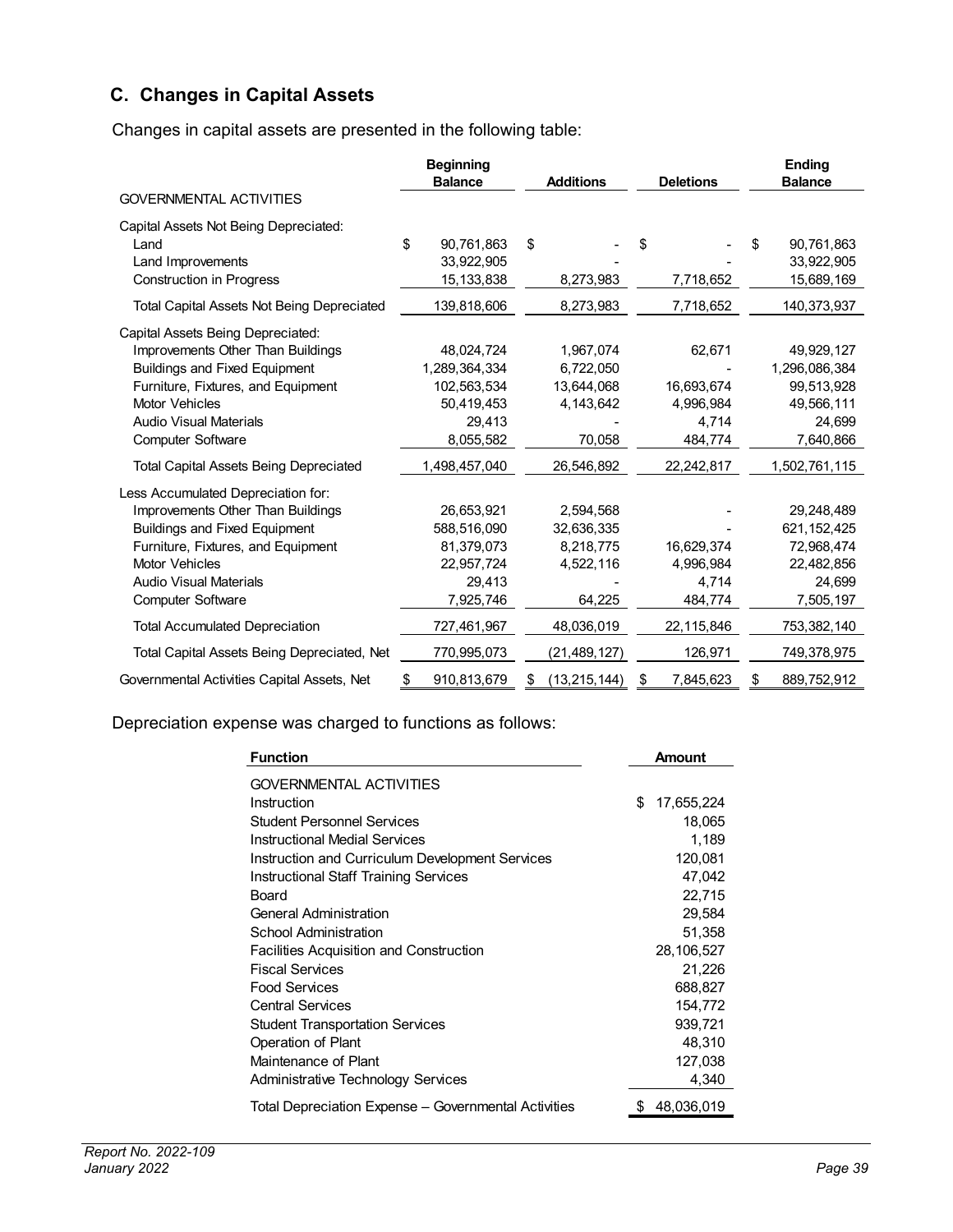## **D. Retirement Plans**

## **FRS – Defined Benefit Pension Plans**

#### **General Information about the FRS**

The FRS was created in Chapter 121, Florida Statutes, to provide a defined benefit pension plan for participating public employees. The FRS was amended in 1998 to add the Deferred Retirement Option Program (DROP) under the defined benefit plan and amended in 2000 to provide a defined contribution plan alternative to the defined benefit plan for FRS members effective July 1, 2002. This integrated defined contribution pension plan is the FRS Investment Plan. Chapter 112, Florida Statutes, established the Retiree HIS Program, a cost-sharing multiple-employer defined benefit pension plan, to assist retired members of any State-administered retirement system in paying the costs of health insurance.

Essentially all regular employees of the District are eligible to enroll as members of the State-administered FRS. Provisions relating to the FRS are established by Chapters 121 and 122, Florida Statutes; Chapter 112, Part IV, Florida Statutes; Chapter 238, Florida Statutes; and FRS Rules, Chapter 60S, Florida Administrative Code; wherein eligibility, contributions, and benefits are defined and described in detail. Such provisions may be amended at any time by further action from the Florida Legislature. The FRS is a single retirement system administered by the Florida Department of Management Services, Division of Retirement, and consists of the two cost-sharing multiple-employer defined benefit plans and other nonintegrated programs. A comprehensive annual financial report of the FRS, which includes its financial statements, required supplementary information, actuarial report, and other relevant information, is available from the Florida Department of Management Services Web site (www.dms.myflorida.com).

The District's FRS and HIS pension expense totaled \$59,021,673 for the fiscal year ended June 30, 2021.

#### **FRS Pension Plan**

*Plan Description*. The FRS Pension Plan (Plan) is a cost-sharing multiple-employer defined benefit pension plan, with a DROP for eligible employees. The general classes of membership are:

- *Regular* Members of the FRS who do not qualify for membership in the other classes.
- *Elected County Officers* Members who hold specified elective offices in local government.
- *Senior Management Service*  Members in senior management level positions.

Employees enrolled in the Plan prior to July 1, 2011, vest at 6 years of creditable service and employees enrolled in the Plan on or after July 1, 2011, vest at 8 years of creditable service. All vested members, enrolled prior to July 1, 2011, are eligible for normal retirement benefits at age 62 or at any age after 30 years of service. All members enrolled in the Plan on or after July 1, 2011, once vested, are eligible for normal retirement benefits at age 65 or any time after 33 years of creditable service. The Plan also includes an early retirement provision; however, there is a benefit reduction for each year a member retires before his or her normal retirement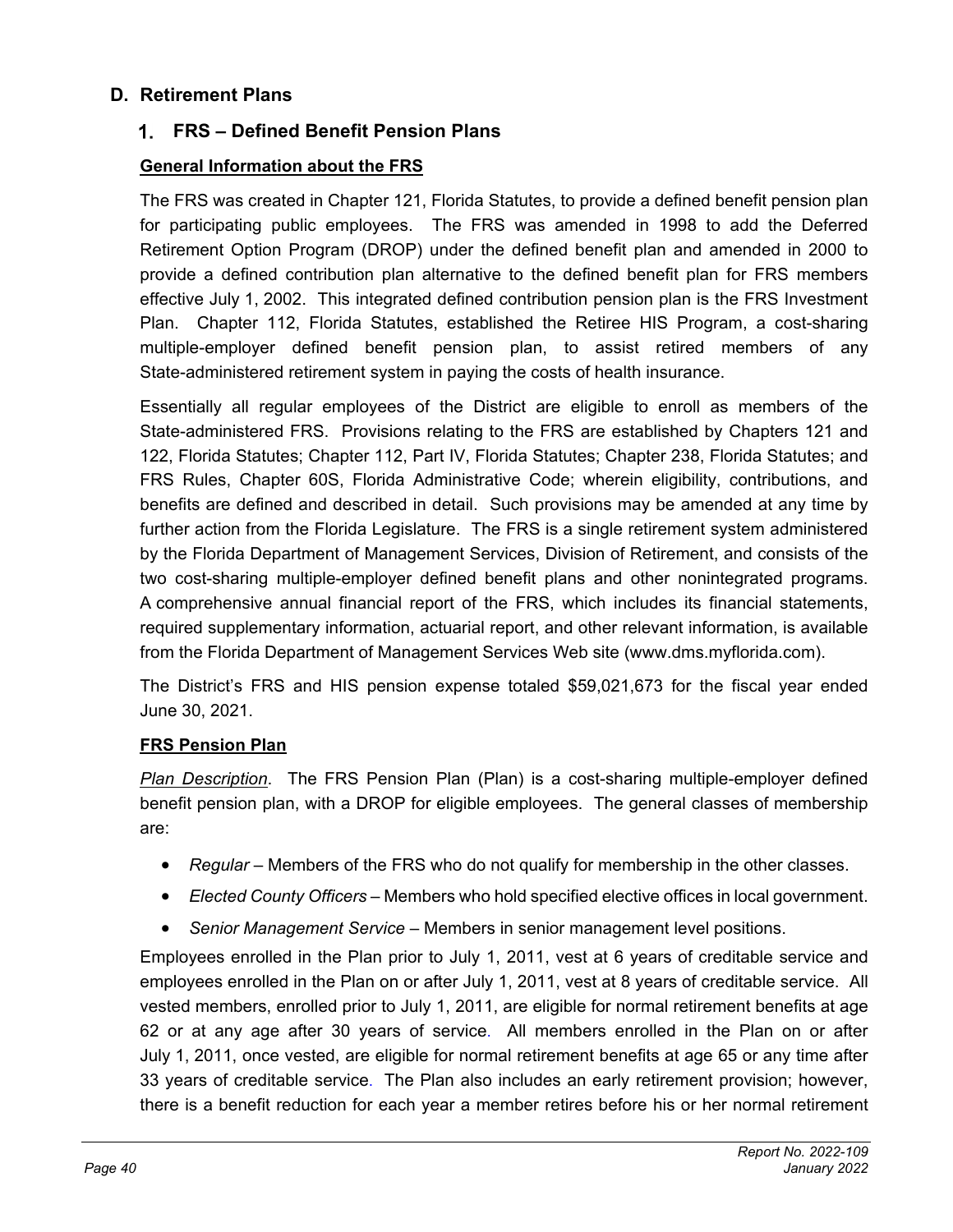date. The Plan provides retirement, disability, death benefits, and annual cost-of-living adjustments to eligible participants.

The DROP, subject to provisions of Section 121.091, Florida Statutes, permits employees eligible for normal retirement under the Plan to defer receipt of monthly benefit payments while continuing employment with an FRS participating employer. An employee may participate in DROP for a period not to exceed 60 months after electing to participate, except that certain instructional personnel may participate for up to 96 months. During the period of DROP participation, deferred monthly benefits are held in the FRS Trust Fund and accrue interest. The net pension liability does not include amounts for DROP participants, as these members are considered retired and are not accruing additional pension benefits.

*Benefits Provided*. Benefits under the Plan are computed on the basis of age and/or years of service, average final compensation, and service credit. Credit for each year of service is expressed as a percentage of the average final compensation. For members initially enrolled before July 1, 2011, the average final compensation is the average of the 5 highest fiscal years' earnings; for members initially enrolled on or after July 1, 2011, the average final compensation is the average of the 8 highest fiscal years' earnings. The total percentage value of the benefit received is determined by calculating the total value of all service, which is based on the retirement class to which the member belonged when the service credit was earned. Members are eligible for in-line-of-duty or regular disability and survivors' benefits. The following table shows the percentage value for each year of service credit earned:

| Class, Initial Enrollment, and Retirement Age/Years of Service | <b>Percent Value</b> |
|----------------------------------------------------------------|----------------------|
| Regular Members Initially Enrolled Before July 1, 2011         |                      |
| Retirement up to age 62 or up to 30 years of service           | 1.60                 |
| Retirement at age 63 or with 31 years of service               | 1.63                 |
| Retirement at age 64 or with 32 years of service               | 1.65                 |
| Retirement at age 65 or with 33 or more years of service       | 1.68                 |
| Regular Members Initially Enrolled On or After July 1, 2011    |                      |
| Retirement up to age 65 or up to 33 years of service           | 1.60                 |
| Retirement at age 66 or with 34 years of service               | 1.63                 |
| Retirement at age 67 or with 35 years of service               | 1.65                 |
| Retirement at age 68 or with 36 or more years of service       | 1.68                 |
| <b>Elected County Officers</b>                                 | 3.00                 |
| <b>Senior Management Service</b>                               | 2.00                 |

As provided in Section 121.101, Florida Statutes, if the member was initially enrolled in the Plan before July 1, 2011, and all service credit was accrued before July 1, 2011, the annual cost-of-living adjustment is 3 percent per year. If the member was initially enrolled before July 1, 2011, and has service credit on or after July 1, 2011, there is an individually calculated cost-of-living adjustment. The annual cost-of-living adjustment is a proportion of 3 percent determined by dividing the sum of the pre-July 2011 service credit by the total service credit at retirement multiplied by 3 percent. Plan members initially enrolled on or after July 1, 2011, will not have a cost-of-living adjustment after retirement.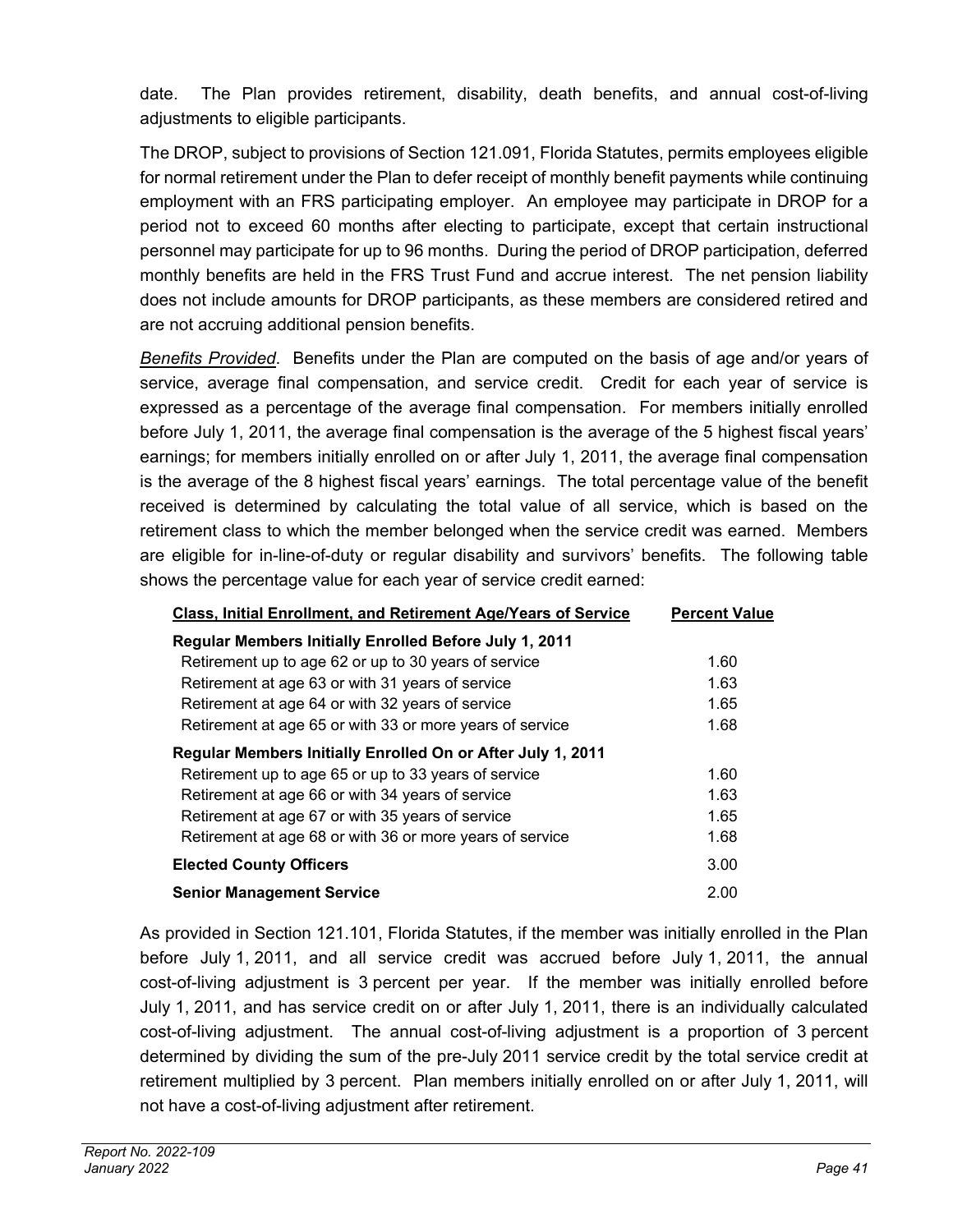*Contributions*. The Florida Legislature establishes contribution rates for participating employers and employees. Contribution rates during the 2020-21 fiscal year were as follows:

|                                                               | <b>Percent of Gross Salary</b> |             |  |
|---------------------------------------------------------------|--------------------------------|-------------|--|
| <b>Class</b>                                                  | <b>Employee</b>                | Emplayer(1) |  |
| FRS, Regular                                                  | 3.00                           | 10.00       |  |
| FRS, Elected County Officers                                  | 3.00                           | 49.18       |  |
| FRS, Senior Management Service                                | 3.00                           | 27.29       |  |
| DROP - Applicable to<br>Members from All of the Above Classes | 0.00                           | 16.98       |  |
| FRS, Reemployed Retiree                                       | (2)                            | (2)         |  |

(1) Employer rates include 1.66 percent for the postemployment health insurance subsidy. Also, employer rates, other than for DROP participants, include 0.06 percent for administrative costs of the Investment Plan.

(2) Contribution rates are dependent upon retirement class in which reemployed.

The District's contributions to the Plan totaled \$24,620,000 for the fiscal year ended June 30, 2021.

*Pension Liabilities, Pension Expense, and Deferred Outflows of Resources and Deferred Inflows of Resources Related to Pensions*. At June 30, 2021, the District reported a liability of \$252,114,562 for its proportionate share of the Plan's net pension liability. The net pension liability was measured as of June 30, 2020, and the total pension liability used to calculate the net pension liability was determined by an actuarial valuation as of July 1, 2020. The District's proportionate share of the net pension liability was based on the District's 2019-20 fiscal year contributions relative to the total 2019-20 fiscal year contributions of all participating members. At June 30, 2020, the District's proportionate share was 0.581693562 percent, which was an increase of 0.003783513 from its proportionate share measured as of June 30, 2019.

For the fiscal year ended June 30, 2021, the District recognized the Plan pension expense of \$49,977,786. In addition, the District reported deferred outflows of resources and deferred inflows of resources related to pensions from the following sources:

| <b>Description</b>                            | <b>Deferred Outflows</b><br>of Resources |            | <b>Deferred Inflows</b><br>of Resources |           |
|-----------------------------------------------|------------------------------------------|------------|-----------------------------------------|-----------|
| Differences Between Expected and              |                                          |            |                                         |           |
| <b>Actual Experience</b>                      | \$                                       | 9,648,937  | \$                                      |           |
| <b>Change of Assumptions</b>                  |                                          | 45,640,758 |                                         |           |
| Net Difference Between Projected and Actual   |                                          |            |                                         |           |
| Earnings on FRS Pension Plan Investments      |                                          | 15,011,143 |                                         |           |
| Changes in Proportion and Differences Between |                                          |            |                                         |           |
| District FRS Contributions and Proportionate  |                                          |            |                                         |           |
| Share of Contributions                        |                                          | 1,532,700  |                                         | 2,745,278 |
| District FRS Contributions Subsequent to      |                                          |            |                                         |           |
| the Measurement Date                          |                                          | 24,620,000 |                                         |           |
| Total                                         |                                          | 96,453,538 |                                         | 2,745,278 |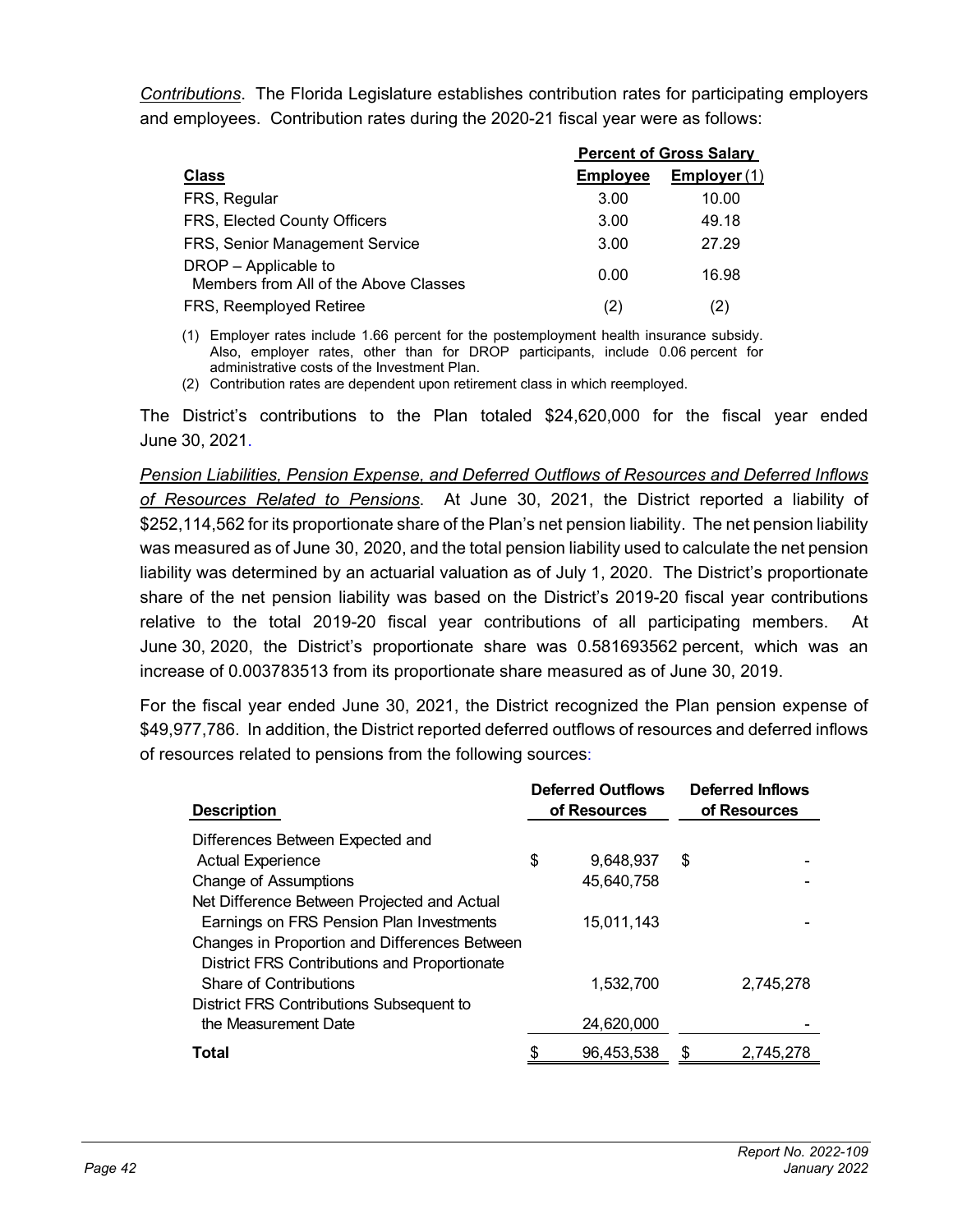The deferred outflows of resources related to pensions resulting from District contributions to the Plan subsequent to the measurement date, totaling \$24,620,000, will be recognized as a reduction of the net pension liability in the fiscal year ending June 30, 2022. Other amounts reported as deferred outflows of resources and deferred inflows of resources related to pensions will be recognized in pension expense as follows:

| <b>Fiscal Year Ending June 30</b> | Amount       |
|-----------------------------------|--------------|
| 2022                              | \$13,458,147 |
| 2023                              | 22,178,076   |
| 2024                              | 19,287,336   |
| 2025                              | 11,497,599   |
| 2026                              | 2,667,102    |
| Total                             | \$69,088,260 |

*Actuarial Assumptions*. The total pension liability in the July 1, 2020, actuarial valuation was determined using the following actuarial assumptions, applied to all periods included in the measurement:

| <b>Inflation</b> | 2.40 percent                                                           |
|------------------|------------------------------------------------------------------------|
| Salary Increases | 3.25 percent, average, including inflation                             |
|                  | Investment Rate of Return 6.80 percent, net of pension plan investment |
|                  | expense, including inflation                                           |

Mortality rates were based on the PUB-2010 base table, projected generationally with Scale MP-2018.

The actuarial assumptions used in the July 1, 2020, valuation were based on the results of an actuarial experience study for the period July 1, 2013, through June 30, 2018.

The long-term expected rate of return on pension plan investments was not based on historical returns, but instead is based on a forward-looking capital market economic model. The allocation policy's description of each asset class was used to map the target allocation to the asset classes shown below. Each asset class assumption is based on a consistent set of underlying assumptions and includes an adjustment for the inflation assumption. The target allocation and best estimates of arithmetic and geometric real rates of return for each major asset class are summarized in the following table: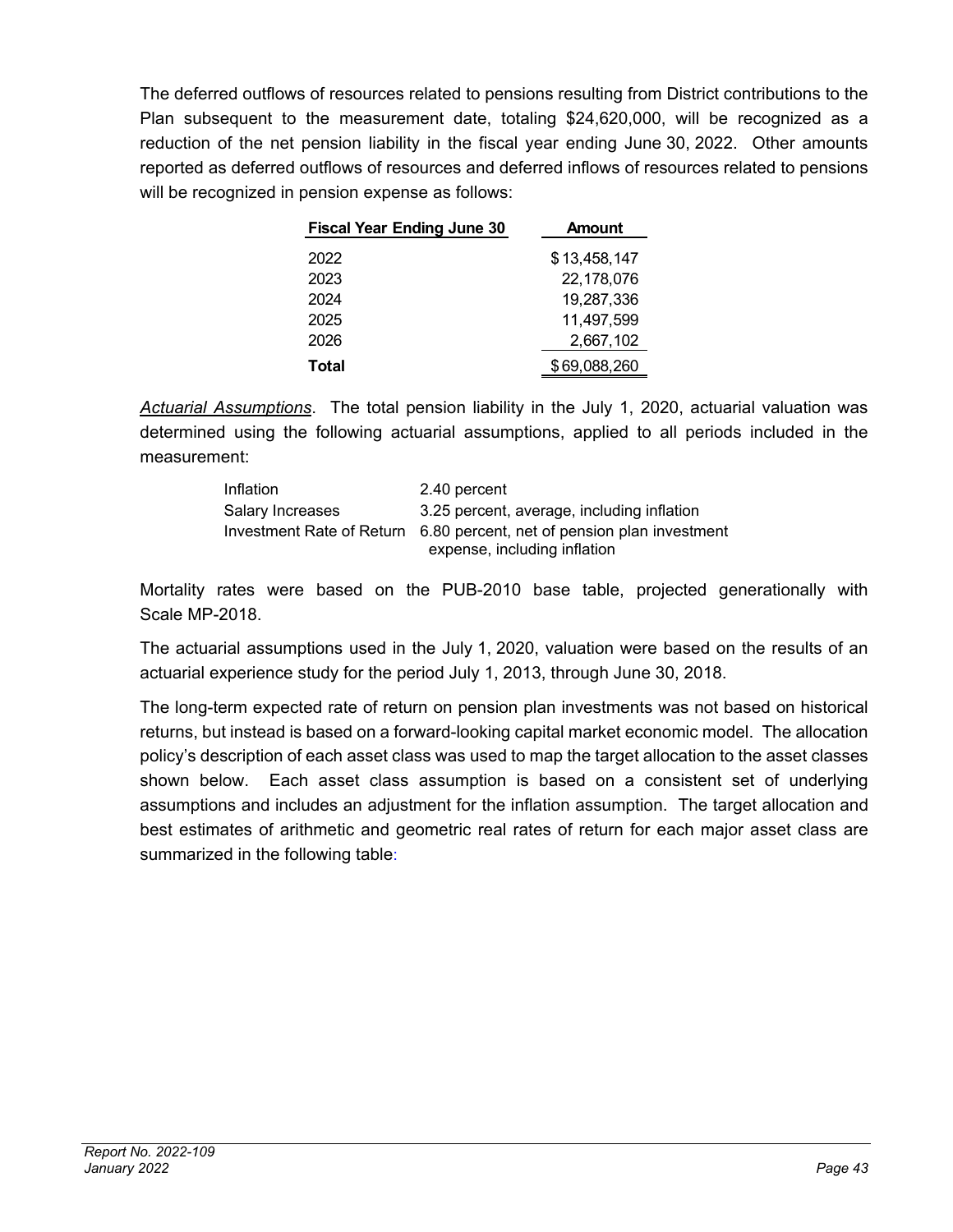| <b>Asset Class</b>           | <b>Target</b><br><b>Allocation (1)</b> | Annual<br><b>Arithmetic</b><br>Return | Compound<br>Annual<br>(Geometric)<br>Return | <b>Standard</b><br><b>Deviation</b> |
|------------------------------|----------------------------------------|---------------------------------------|---------------------------------------------|-------------------------------------|
| Cash                         | 1.0%                                   | 2.2%                                  | 2.2%                                        | $1.2\%$                             |
| <b>Fixed Income</b>          | 19.0%                                  | 3.0%                                  | 2.9%                                        | 3.5%                                |
| <b>Global Equity</b>         | 54.2%                                  | $8.0\%$                               | 6.7%                                        | 17.1%                               |
| Real Estate (Property)       | 10.3%                                  | 6.4%                                  | 5.8%                                        | 11.7%                               |
| <b>Private Equity</b>        | 11.1%                                  | 10.8%                                 | 8.1%                                        | 25.7%                               |
| <b>Strategic Investments</b> | 4.4%                                   | 5.5%                                  | 5.3%                                        | 6.9%                                |
| Total                        | 100%                                   |                                       |                                             |                                     |
| Assumed inflation - Mean     |                                        |                                       | 2.4%                                        | 1.7%                                |

(1) As outlined in the Plan's investment policy.

*Discount Rate*. The discount rate used to measure the total pension liability was 6.8 percent. The Plan's fiduciary net position was projected to be available to make all projected future benefit payments of current active and inactive employees. Therefore, the discount rate for calculating the total pension liability is equal to the long-term expected rate of return. The discount rate used in the 2020 valuation was updated from 6.9 percent to 6.8 percent.

*Sensitivity of the District's Proportionate Share of the Net Pension Liability to Changes in the Discount Rate*. The following presents the District's proportionate share of the net pension liability calculated using the discount rate of 6.8 percent, as well as what the District's proportionate share of the net pension liability would be if it were calculated using a discount rate that is 1 percentage point lower (5.8 percent) or 1 percentage point higher (7.8 percent) than the current rate:

|                                   | $1\%$                     | <b>Current</b>                    | $1\%$                        |
|-----------------------------------|---------------------------|-----------------------------------|------------------------------|
|                                   | <b>Decrease</b><br>(5.8%) | <b>Discount Rate</b><br>$(6.8\%)$ | <b>Increase</b><br>$(7.8\%)$ |
| District's Proportionate Share of |                           |                                   |                              |
| the Net Pension Liability         | \$402,584,587             | \$252,114,562                     | \$126,441,344                |

*Pension Plan Fiduciary Net Position*. Detailed information about the Plan's fiduciary net position is available in the separately issued FRS Pension Plan and Other State Administered Systems Comprehensive Annual Financial Report.

*Payables to the Pension Plan*. At June 30, 2021, the District reported a payable of \$2,940,928 for the outstanding amount of contributions to the Plan required for the fiscal year ended June 30, 2021.

#### **HIS Pension Plan**

*Plan Description*. The HIS Pension Plan (HIS Plan) is a cost-sharing multiple-employer defined benefit pension plan established under Section 112.363, Florida Statutes, and may be amended by the Florida Legislature at any time. The benefit is a monthly payment to assist retirees of State-administered retirement systems in paying their health insurance costs and is administered by the Florida Department of Management Services, Division of Retirement.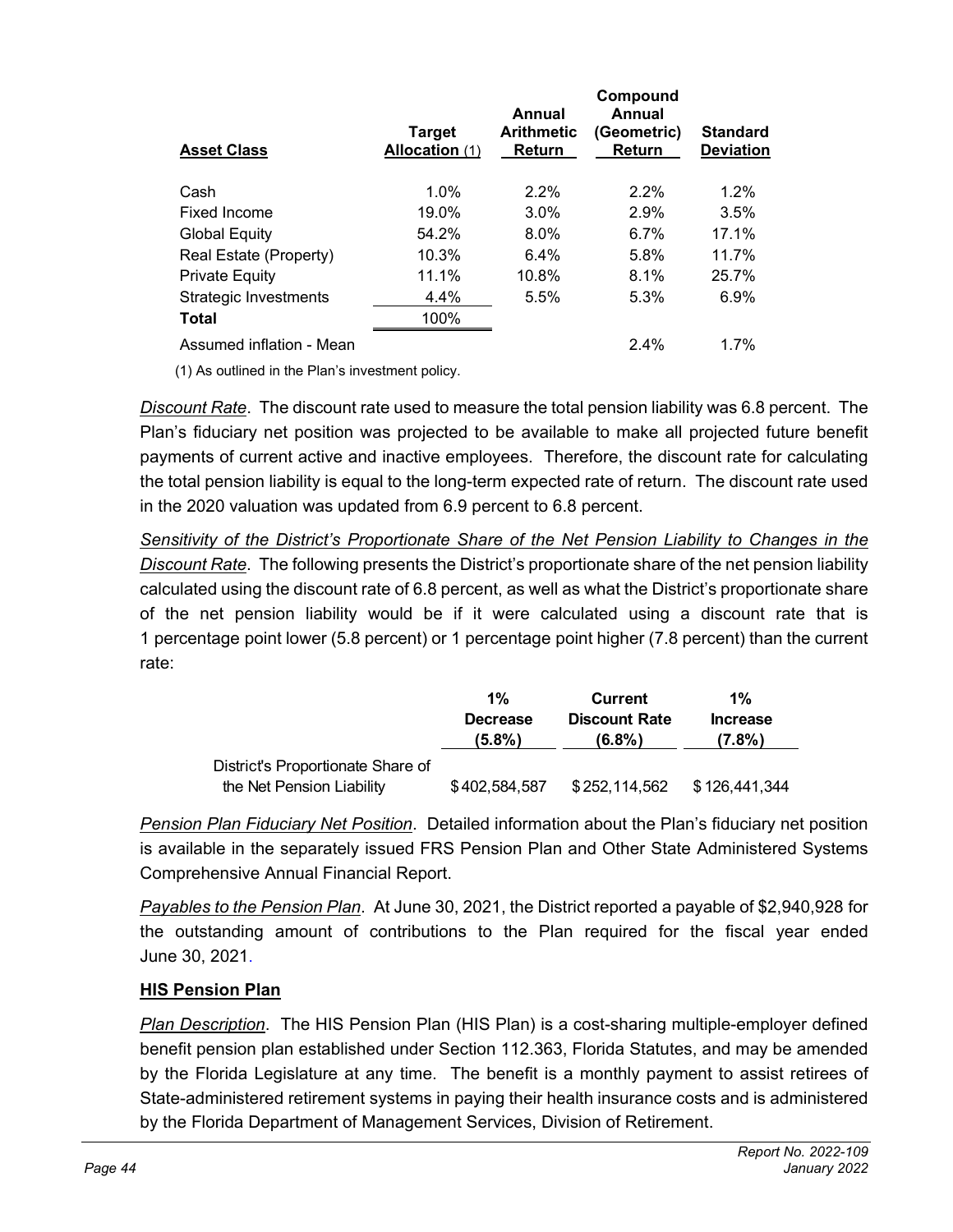*Benefits Provided*. For the fiscal year ended June 30, 2021, eligible retirees and beneficiaries received a monthly HIS payment of \$5 for each year of creditable service completed at the time of retirement, with a minimum HIS payment of \$30 and a maximum HIS payment of \$150 per month, pursuant to Section 112.363, Florida Statutes. To be eligible to receive a HIS Plan benefit, a retiree under a State-administered retirement system must provide proof of health insurance coverage, which may include Federal Medicare.

*Contributions*. The HIS Plan is funded by required contributions from FRS participating employers as set by the Florida Legislature. Employer contributions are a percentage of gross compensation for all active FRS members. For the fiscal year ended June 30, 2021, the contribution rate was 1.66 percent of payroll pursuant to Section 112.363, Florida Statutes. The District contributed 100 percent of its statutorily required contributions for the current and preceding 3 years. HIS Plan contributions are deposited in a separate trust fund from which payments are authorized. HIS Plan benefits are not guaranteed and are subject to annual legislative appropriation. In the event the legislative appropriation or available funds fail to provide full subsidy benefits to all participants, benefits may be reduced or canceled.

The District's contributions to the HIS Plan totaled \$5,188,835 for the fiscal year ended June 30, 2021.

*Pension Liabilities, Pension Expense, and Deferred Outflows of Resources and Deferred Inflows of Resources Related to Pensions*. At June 30, 2021, the District reported a net pension liability of \$107,264,702 for its proportionate share of the HIS Plan's net pension liability. The current portion of the net pension liability is the District's proportionate share of benefit payments expected to be paid within 1 year, net of the District's proportionate share of the HIS Plan's fiduciary net position available to pay that amount. The net pension liability was measured as of June 30, 2020, and the total pension liability used to calculate the net pension liability was determined by an actuarial valuation as of July 1, 2020. The District's proportionate share of the net pension liability was based on the District's 2019-20 fiscal year contributions relative to the total 2019-20 fiscal year contributions of all participating members. At June 30, 2020, the District's proportionate share was 0.878510506 percent, which was an increase of 0.007817198 from its proportionate share measured as of June 30, 2019.

For the fiscal year ended June 30, 2021, the District recognized the HIS Plan pension expense of \$9,043,887. In addition, the District reported deferred outflows of resources and deferred inflows of resources related to pensions from the following sources: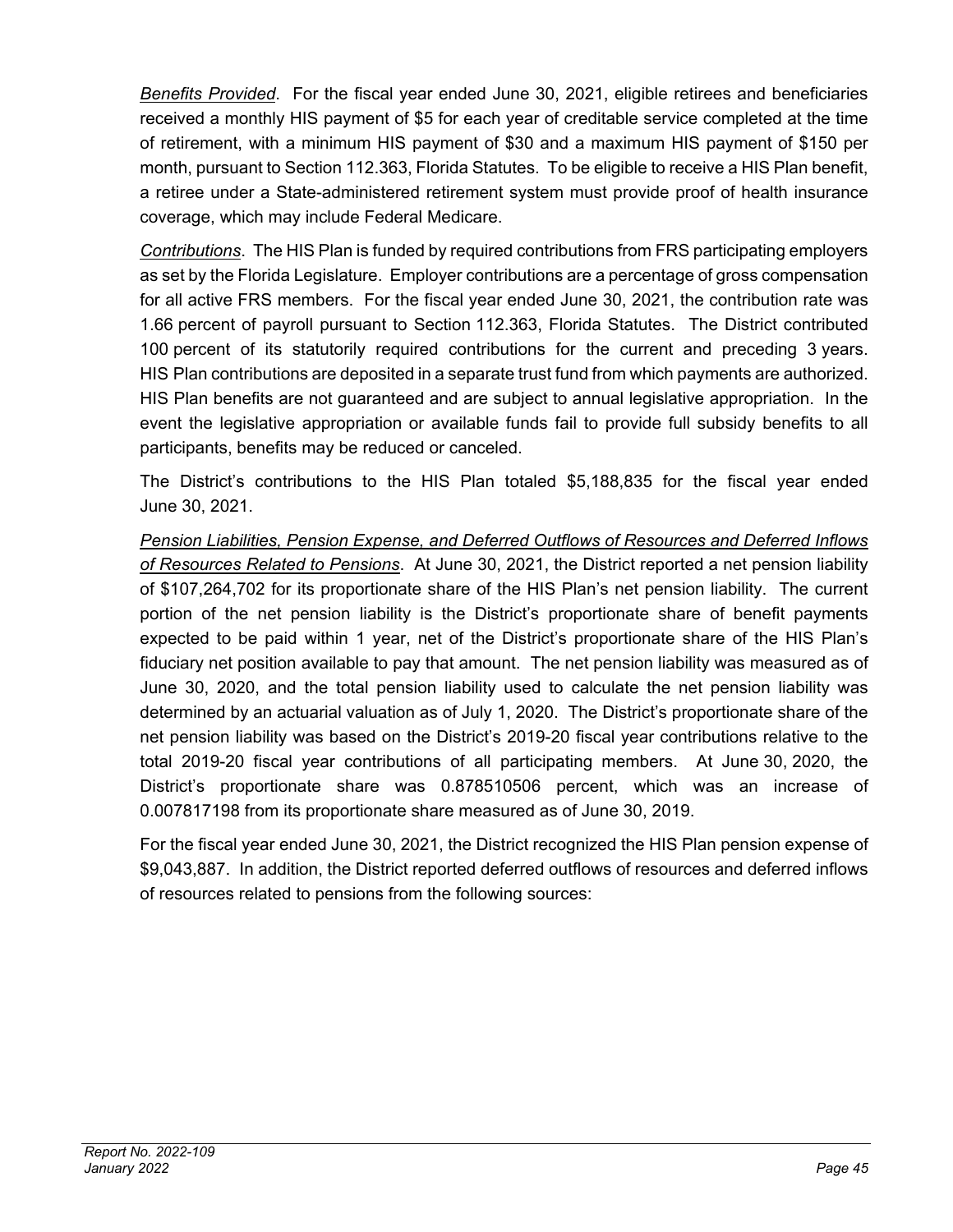| <b>Description</b>                            | <b>Deferred Outflows</b><br>of Resources |            | <b>Deferred Inflows</b><br>of Resources |           |
|-----------------------------------------------|------------------------------------------|------------|-----------------------------------------|-----------|
| Differences Between Expected and              |                                          |            |                                         |           |
| <b>Actual Experience</b>                      | \$                                       | 4.387.777  | \$                                      | 82.748    |
| Change of Assumptions                         |                                          | 11,534,009 |                                         | 6,237,024 |
| Net Difference Between Projected and Actual   |                                          |            |                                         |           |
| Earnings on HIS Pension Plan Investments      |                                          | 85,641     |                                         |           |
| Changes in Proportion and Differences Between |                                          |            |                                         |           |
| District HIS Contributions and Proportionate  |                                          |            |                                         |           |
| Share of Contributions                        |                                          | 1,685,549  |                                         | 655,888   |
| District HIS Contributions Subsequent to      |                                          |            |                                         |           |
| the Measurement Date                          |                                          | 5,188,835  |                                         |           |
| <b>Total</b>                                  | \$                                       | 22,881,811 | \$                                      | 6.975.660 |

The deferred outflows of resources related to pensions resulting from District contributions to the HIS Plan subsequent to the measurement date, totaling \$5,188,835, will be recognized as a reduction of the net pension liability in the fiscal year ending June 30, 2022. Other amounts reported as deferred outflows of resources and deferred inflows of resources related to pensions will be recognized in pension expense as follows:

| <b>Fiscal Year Ending June 30</b> | Amount       |  |  |
|-----------------------------------|--------------|--|--|
| 2022                              | \$2,783,713  |  |  |
| 2023                              | 2,097,039    |  |  |
| 2024                              | 738,851      |  |  |
| 2025                              | 1,574,218    |  |  |
| 2026                              | 1,887,948    |  |  |
| Thereafter                        | 1,635,547    |  |  |
| Total                             | \$10,717,316 |  |  |

*Actuarial Assumptions*. The total pension liability in the July 1, 2020, actuarial valuation was determined using the following actuarial assumptions, applied to all periods included in the measurement:

| Inflation           | 2.40 percent                               |
|---------------------|--------------------------------------------|
| Salary Increases    | 3.25 percent, average, including inflation |
| Municipal Bond Rate | 2.21 percent                               |

Mortality rates were based on the PUB-2010 base table, projected generationally with Scale MP-2018. This is a change from the prior year mortality assumption which was based on the Generational RP-2000 with Projection Scale BB tables.

While an experience study had not been completed for the HIS Plan, the actuarial assumptions that determined the total pension liability for the HIS Plan were based on certain results of the most recent experience study for the FRS Plan.

*Discount Rate*. The discount rate used to measure the total pension liability was 2.21 percent. In general, the discount rate for calculating the total pension liability is equal to the single rate equivalent to discounting at the long-term expected rate of return for benefit payments prior to the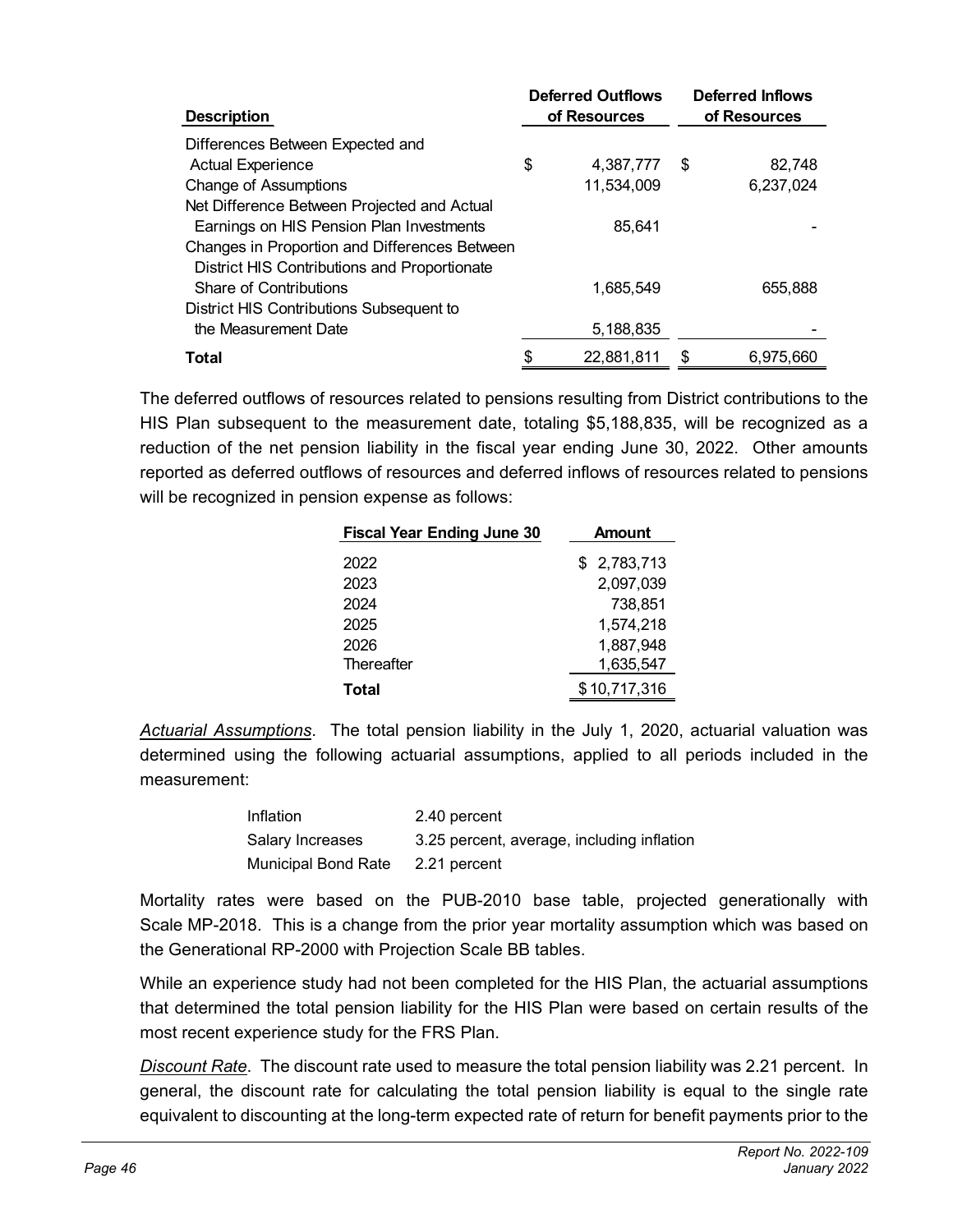projected depletion date. Because the HIS benefit is essentially funded on a pay-as-you-go basis, the depletion date is considered to be immediate, and the single equivalent discount rate is equal to the municipal bond rate selected by the HIS Plan sponsor. The Bond Buyer General Obligation 20-Bond Municipal Bond Index was adopted as the applicable municipal bond index. The discount rate changed from 3.5 percent to 2.21 percent.

*Sensitivity of the District's Proportionate Share of the Net Pension Liability to Changes in the Discount Rate*. The following presents the District's proportionate share of the net pension liability calculated using the discount rate of 2.21 percent, as well as what the District's proportionate share of the net pension liability would be if it were calculated using a discount rate that is 1 percentage point lower (1.21 percent) or 1 percentage point higher (3.21 percent) than the current rate:

|                                                                | $1\%$                         | <b>Current</b>                     | $1\%$                         |
|----------------------------------------------------------------|-------------------------------|------------------------------------|-------------------------------|
|                                                                | <b>Decrease</b><br>$(1.21\%)$ | <b>Discount Rate</b><br>$(2.21\%)$ | <b>Increase</b><br>$(3.21\%)$ |
| District's Proportionate Share of<br>the Net Pension Liability | \$123,993,208                 | \$ 107,264,702                     | \$93,572,468                  |

*Pension Plan Fiduciary Net Position*. Detailed information about the HIS Plan's fiduciary net position is available in the separately issued FRS Pension Plan and Other State Administered Systems Comprehensive Annual Financial Report.

*Payables to the Pension Plan*. At June 30, 2021, the District reported a payable of \$574,184 for the outstanding amount of contributions to the HIS Plan required for the fiscal year ended June 30, 2021.

# **FRS – Defined Contribution Pension Plan**

The SBA administers the defined contribution plan officially titled the FRS Investment Plan (Investment Plan). The Investment Plan is reported in the SBA's annual financial statements and in the State's Comprehensive Annual Financial Report.

As provided in Section 121.4501, Florida Statutes, eligible FRS members may elect to participate in the Investment Plan in lieu of the FRS defined benefit plan. District employees participating in DROP are not eligible to participate in the Investment Plan. Employer and employee contributions, including amounts contributed to individual member's accounts, are defined by law, but the ultimate benefit depends in part on the performance of investment funds. Retirement benefits are based upon the value of the member's account upon retirement. Benefit terms, including contribution requirements, for the Investment Plan are established and may be amended by the Florida Legislature. The Investment Plan is funded with the same employer and employee contribution rates that are based on salary and membership class (Regular, Elected County Officers, etc.), as the FRS defined benefit plan. Contributions are directed to individual member accounts and the individual members allocate contributions and account balances among various approved investment choices. Costs of administering the Investment Plan, including the FRS Financial Guidance Program, are funded through an employer contribution of 0.06 percent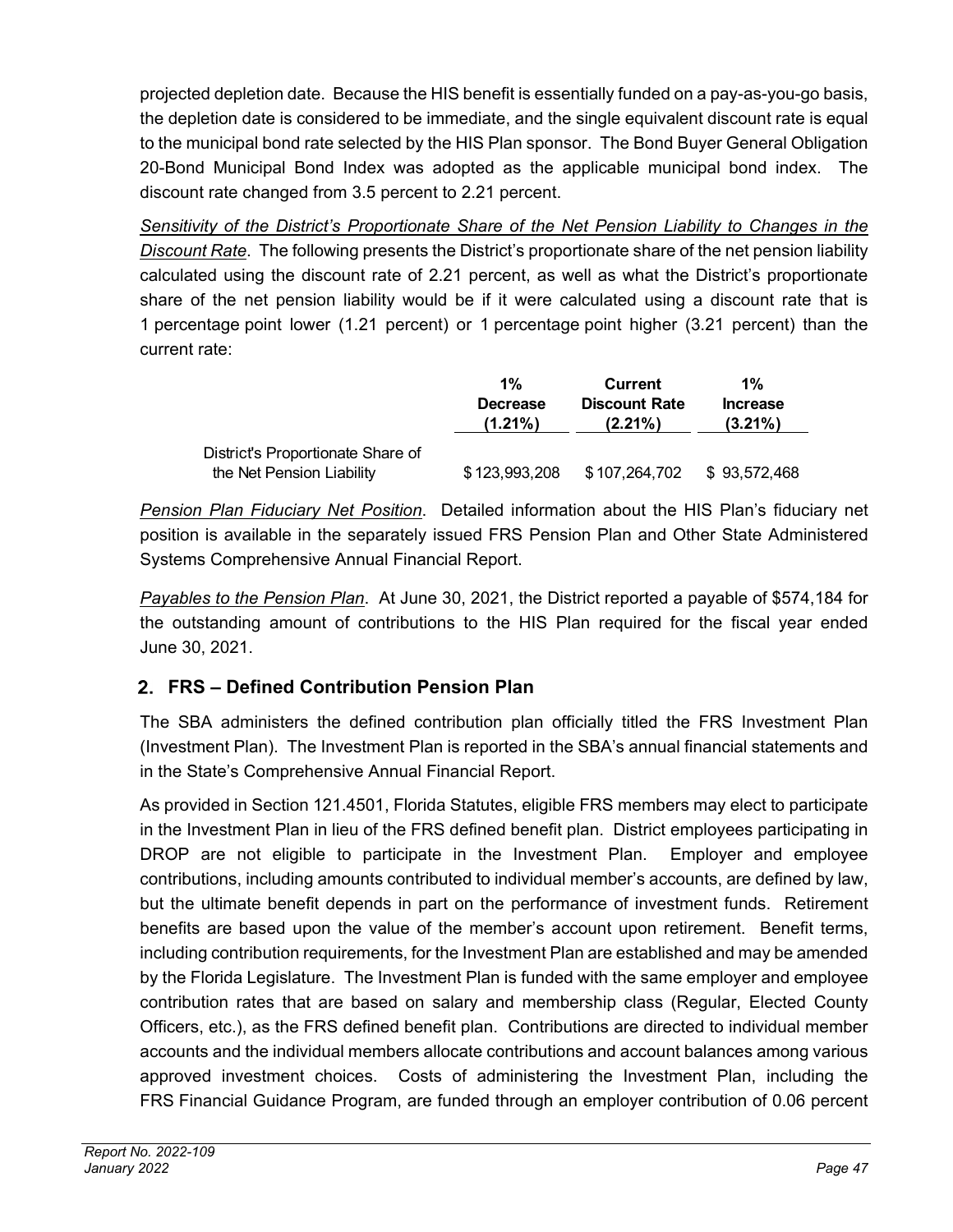of payroll and by forfeited benefits of Investment Plan members. Allocations to the Investment Plan member accounts during the 2020-21 fiscal year were as follows:

|                                | Percent of   |
|--------------------------------|--------------|
|                                | <b>Gross</b> |
| <b>Class</b>                   | Compensation |
| FRS, Regular                   | 6.30         |
| FRS, Elected County Officers   | 11.34        |
| FRS, Senior Management Service | 7 67         |

For all membership classes, employees are immediately vested in their own contributions and are vested after 1 year of service for employer contributions and investment earnings, regardless of membership class. If an accumulated benefit obligation for service credit originally earned under the FRS Pension Plan is transferred to the Investment Plan, the member must have the years of service required for FRS Pension Plan vesting (including the service credit represented by the transferred funds) to be vested for these funds and the earnings on the funds. Nonvested employer contributions are placed in a suspense account for up to 5 years. If the employee returns to FRS-covered employment within the 5-year period, the employee will regain control over their account. If the employee does not return within the 5-year period, the employee will forfeit the accumulated account balance. For the fiscal year ended June 30, 2021, the information for the amount of forfeitures was unavailable from the SBA; however, management believes that these amounts, if any, would be immaterial to the District.

After termination and applying to receive benefits, the member may rollover vested funds to another qualified plan, structure a periodic payment under the Investment Plan, receive a lump-sum distribution, leave the funds invested for future distribution, or any combination of these options. Disability coverage is provided in which the member may either transfer the account balance to the FRS Pension Plan when approved for disability retirement to receive guaranteed lifetime monthly benefits under the FRS Pension Plan or remain in the Investment Plan and rely upon that account balance for retirement income.

The District's Investment Plan pension expense totaled \$7,115,947 for the fiscal year ended June 30, 2021.

*Payables to the Investment Plan.* At June 30, 2021, the District reported a payable of \$1,142,284 for the outstanding amount of contributions to the Investment Plan required for the fiscal year ended June 30, 2021.

# **E. Other Postemployment Benefit Obligations**

*Plan Description*. The Other Postemployment Benefits Plan (OPEB Plan) is a single-employer defined benefit plan administered by the District that provides OPEB for all employees who satisfy the District's retirement eligibility provisions. Pursuant to Section 112.0801, Florida Statutes, former employees who retire from the District are eligible to participate in the District's self-insured health and hospitalization plan for medical and prescription drug benefits and fully-insured insurance coverage. Retirees and their eligible dependents shall be offered the same health and hospitalization insurance coverage as is offered to active employees at a premium cost of no more than the cost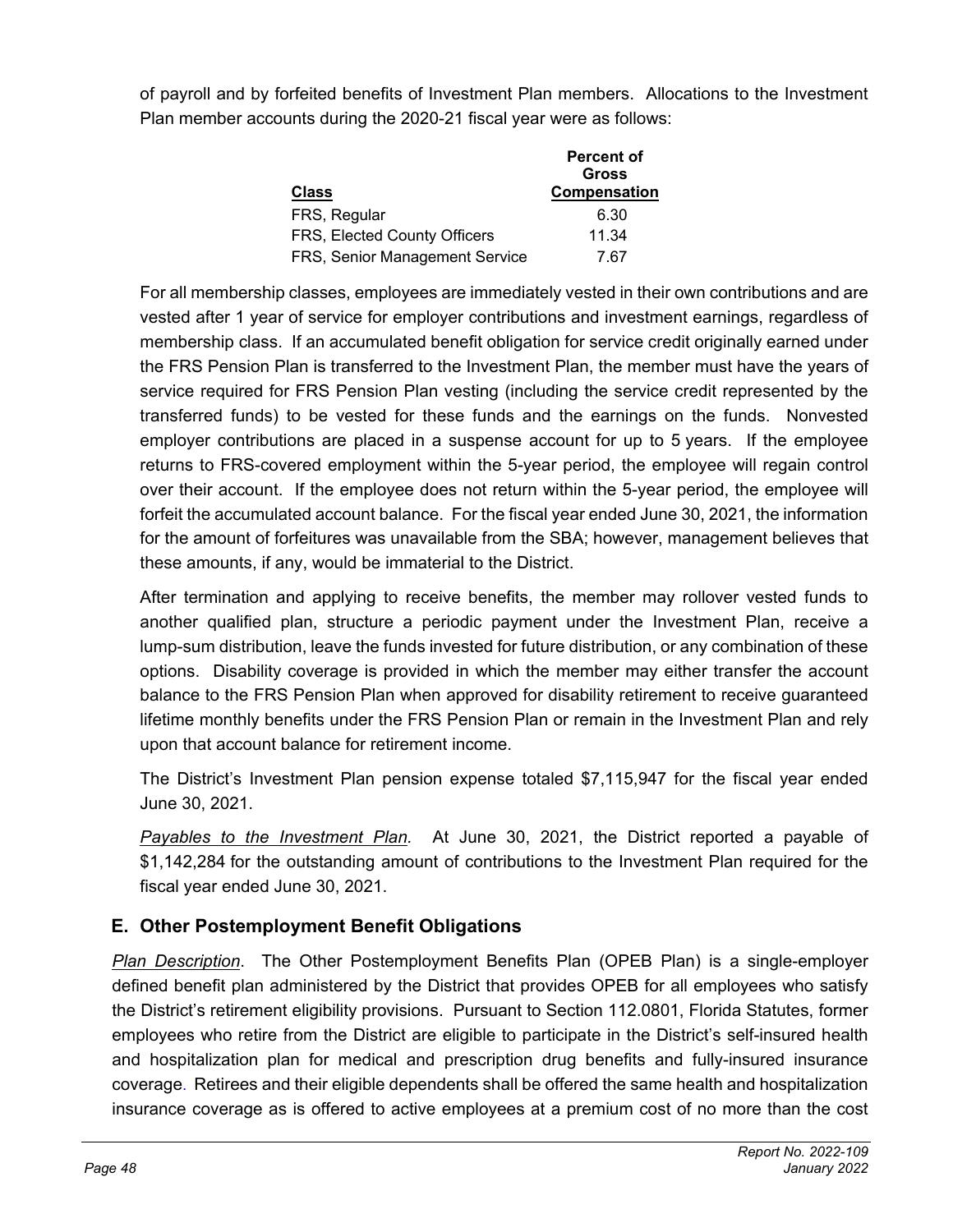applicable to active employees. The District subsidizes the premium rates paid by retirees by allowing them to participate in the OPEB Plan at reduced or blended group (implicitly subsidized) premium rates for both active and retired employees. These rates provide an implicit subsidy for retirees because retiree healthcare costs are generally greater than active employee healthcare costs. The OPEB Plan contribution requirements and benefit terms of the District and the OPEB Plan members are established and may be amended through recommendations of the Insurance Committee and action from the Board. No assets are accumulated in a trust that meet the criteria in paragraph 4 of GASB Statement No. 75.

*Benefits Provided*.The OPEB Plan provides self-insured health and hospitalization plan for medical and prescription drug benefits and fully-insured life insurance coverage benefits for retirees and their dependents. The OPEB Plan only provides an implicit subsidy as described above.

*Employees Covered by Benefit Terms*. At June 30, 2021, the following employees were covered by the benefit terms:

| Inactive Employees or Beneficiaries Currently Receiving Benefits | 150   |
|------------------------------------------------------------------|-------|
| Active Employees                                                 | 5,207 |
| Total                                                            | 5,357 |

*Total OPEB Liability*. The District's total OPEB liability of \$4,984,361 was measured as of June 30, 2021, and was determined by an actuarial valuation as of that date.

*Actuarial Assumptions and Other Inputs*. The total OPEB liability in the June 30, 2021, actuarial valuation was determined using the following actuarial assumptions and other inputs, applied to all periods included in the measurement, unless otherwise specified:

| Inflation                   | 3 percent, annually                |
|-----------------------------|------------------------------------|
| Salary Increases            | 3 percent, annually                |
| Discount Rate               | 1.6 percent                        |
| Healthcare Cost Trend Rates | 5 percent for 2022 and later years |

The discount rate was based on the S&P Municipal Bond 20 Year High Grade Index.

Mortality rates were based on the Pri-2012 Mortality Fully Generational using Projection Scale MP-2020.

#### *Changes in the Total OPEB Liability*.

|                                                    | <b>Amount</b>   |
|----------------------------------------------------|-----------------|
| Balance at June 30, 2020                           | \$<br>5,027,106 |
| Changes for the year:                              |                 |
| Service Cost                                       | 280,594         |
| Interest                                           | 85,061          |
| Differences Between Expected and Actual Experience | (136, 738)      |
| Changes of Assumptions or Other Inputs             | 33,275          |
| <b>Benefit Payments</b>                            | (304,937)       |
| Net Changes                                        | (42,745)        |
| Balance at June 30, 2021                           | 4,984,361       |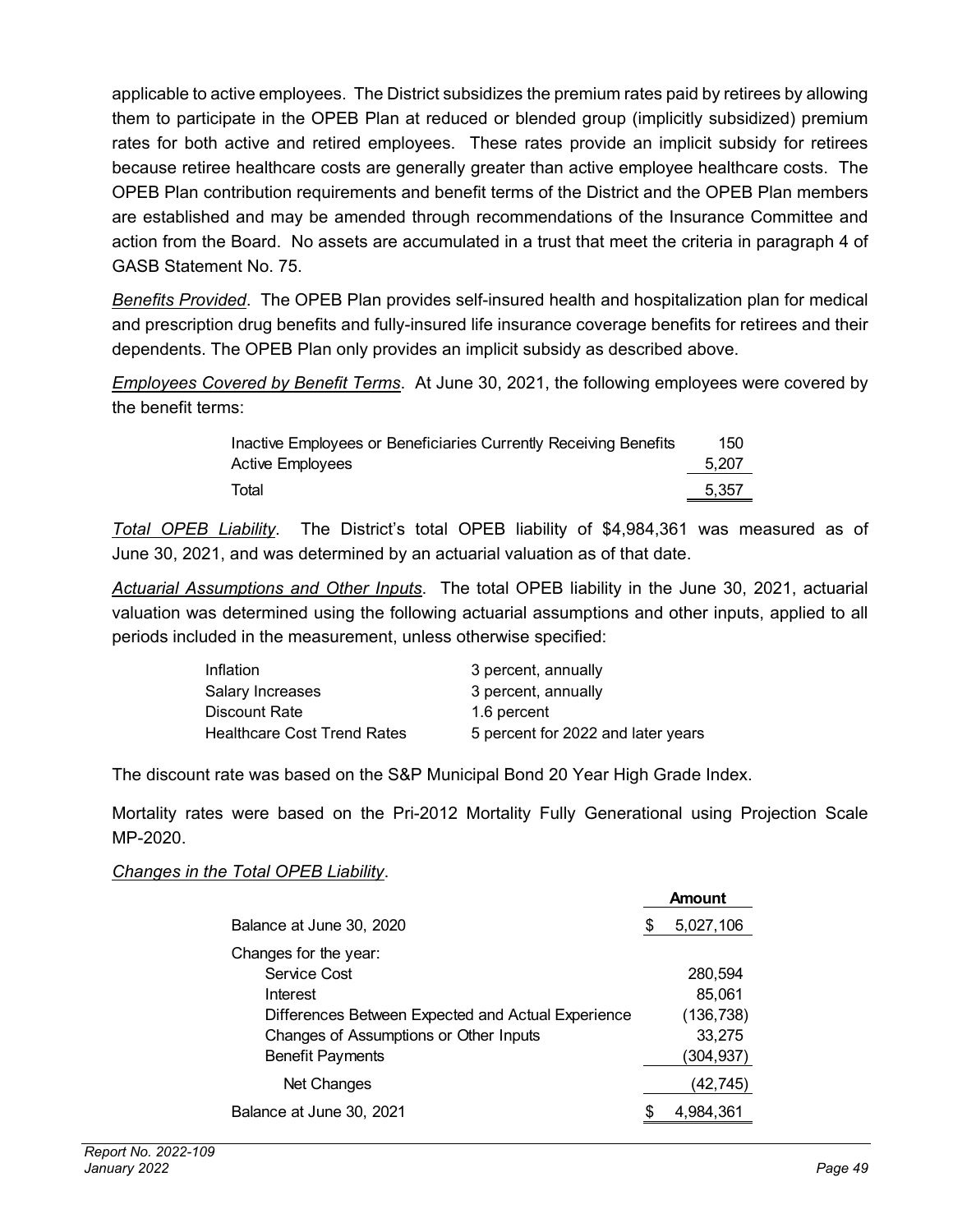Changes of assumptions and other inputs reflect a change in the discount rate from 1.65 percent as of June 30, 2020, to 1.6 percent as of June 30, 2021. The mortality assumption has been updated from RP-2014 Mortality Fully Generational using Projection Scale MP-2020. All other assumptions are consistent with those used in the prior valuation.

*Sensitivity of the Total OPEB Liability to Changes in the Discount Rate*. The following table presents the total OPEB liability of the District, as well as what the District's total OPEB liability would be if it were calculated using a discount rate that is 1 percentage point lower (0.6 percent) or 1 percentage point higher (2.6 percent) than the current rate:

|                             | $1\%$           | <b>Current</b>       | $1\%$           |
|-----------------------------|-----------------|----------------------|-----------------|
|                             | <b>Decrease</b> | <b>Discount Rate</b> | <b>Increase</b> |
|                             | $(0.6\%)$       | $(1.6\%)$            | $(2.6\%)$       |
| <b>Total OPEB Liability</b> | \$ 5.456.809    | \$4.984.361          | \$4.557.837     |

*Sensitivity of the Total OPEB Liability to Changes in the Healthcare Cost Trend Rates*. The following table presents the total OPEB liability of the District, as well as what the District's total OPEB liability would be if it were calculated using healthcare cost trend rates that are 1 percentage point lower (4 percent for all years) or 1 percentage point higher (6 percent for all years) than the current healthcare cost trend rates:

|                             |                         | <b>Healthcare</b>           |                              |
|-----------------------------|-------------------------|-----------------------------|------------------------------|
|                             | 1% Decrease             | <b>Cost Trend</b>           | 1% Increase                  |
|                             | $(4%$ for all<br>years) | Rates (5%<br>for all years) | (6 percent for<br>all years) |
|                             |                         |                             |                              |
| <b>Total OPEB Liability</b> | \$4,437,991             | \$4,984,361                 | \$5,630,605                  |

*OPEB Expense and Deferred Outflows of Resources and Deferred Inflows of Resources Related to OPEB*. For the fiscal year ended June 30, 2021, the District recognized OPEB expense of \$452,916. At June 30, 2021, the District reported deferred outflows of resources and deferred inflows of resources related to OPEB from the following sources:

| <b>Description</b>                    | <b>Deferred Outflows</b><br>of Resources |         | <b>Deferred Inflows</b><br>of Resources |         |
|---------------------------------------|------------------------------------------|---------|-----------------------------------------|---------|
| Differences Between Expected and      |                                          |         |                                         |         |
| <b>Actual Experience</b>              | S                                        | 251,585 | - \$                                    | 214,259 |
| Change of Assumptions or Other Inputs |                                          | 522,689 |                                         |         |
| Total                                 |                                          | 774.274 |                                         | 214,259 |

The amount reported as deferred outflows of resources and deferred inflows of resources related to OPEB will be recognized in OPEB expense as follows: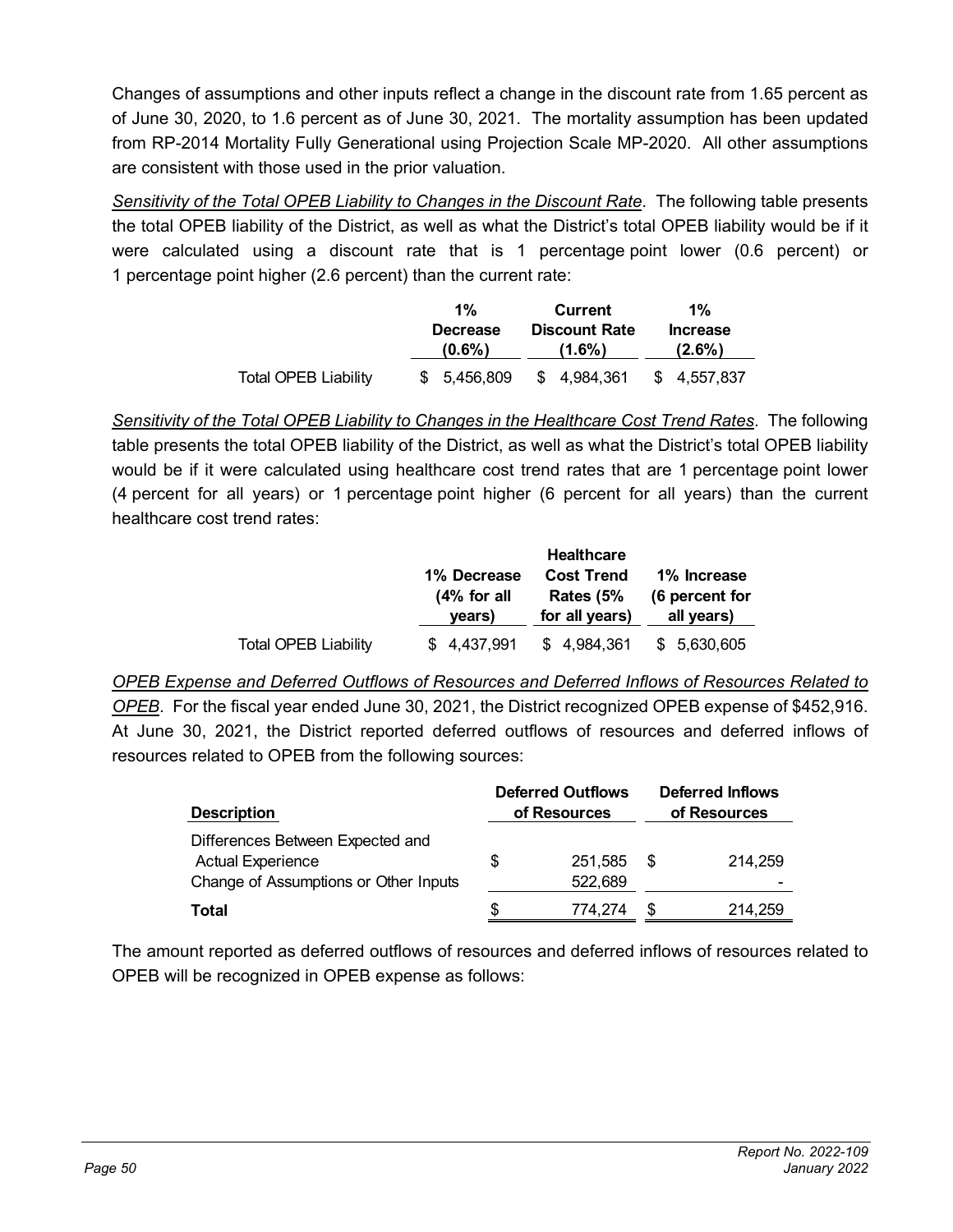| <b>Fiscal Year Ending June 30</b> | <b>Amount</b> |         |  |
|-----------------------------------|---------------|---------|--|
| 2022                              | \$            | 75,636  |  |
| 2023                              |               | 75,636  |  |
| 2024                              |               | 75,636  |  |
| 2025                              |               | 75,636  |  |
| 2026                              |               | 75,636  |  |
| Thereafter                        |               | 181,835 |  |
| Total                             |               | 560,015 |  |

#### **F. Construction and Other Significant Commitments**

**Construction Contracts**. The following is a schedule of major construction contract commitments at June 30, 2021:

| <b>Project</b>                                           | <b>Contract</b><br><b>Amount</b> | Completed<br>to Date | <b>Balance</b><br>Committed |  |
|----------------------------------------------------------|----------------------------------|----------------------|-----------------------------|--|
| Lake Park Elementary School:                             |                                  |                      |                             |  |
| New Physical Education Building                          | \$<br>36,000                     | \$<br>27,488         | \$<br>8,512                 |  |
| Naples Park Elementary School:                           |                                  |                      |                             |  |
| Improvements to Building and Site                        | 1,549,578                        | 128,458              | 1,421,120                   |  |
| Lely High School:                                        |                                  |                      |                             |  |
| <b>Construct Connecting Sidewalk Outside Weight Room</b> | 28,303                           | 22,368               | 5,935                       |  |
| Immokalee High School:                                   |                                  |                      |                             |  |
| Design Services, Permitting, and Labor and Equipment     |                                  |                      |                             |  |
| for New Addition and Renovations                         | 16,369,752                       | 1,639,551            | 14,730,201                  |  |
| Lorenzo Walker Institute Tech:                           |                                  |                      |                             |  |
| Parking Lot Expansion                                    | 846,074                          | 684,258              | 161,816                     |  |
| Barron Collier High School:                              |                                  |                      |                             |  |
| <b>Construction Exterior Dining Area</b>                 | 65,987                           | 52,280               | 13,707                      |  |
| <b>Big Cypress Elementary School:</b>                    |                                  |                      |                             |  |
| Install Concrete Pad Adjacent to Hardcourts and Pavilion | 48,604                           | 35,628               | 12,976                      |  |
| <b>Corkscrew Middle School:</b>                          |                                  |                      |                             |  |
| Replace Gutters and Downspouts and Install Sidewalks     |                                  |                      |                             |  |
| from School to Roadway                                   | 35,795                           | 35,795               |                             |  |
| Cypress Palm Middle School:                              |                                  |                      |                             |  |
| <b>Construction of Central Energy Plant</b>              | 5,446,529                        | 5,100,145            | 346,384                     |  |
| High School GGG:                                         |                                  |                      |                             |  |
| Design Services, Environmental Permitting, Relocation of |                                  |                      |                             |  |
| Gopher Tortoises, and Construction for New High School   | 102,039,826                      | 7,956,738            | 94,083,088                  |  |
| Phoenix:                                                 |                                  |                      |                             |  |
| Install Walkway Canopy, Sidewalks, and ADA Compliant     |                                  |                      |                             |  |
| Stairs and Railings                                      | 43,479                           | 6,460                | 37,019                      |  |
| <b>Total</b>                                             | \$126,509,927                    | 15,689,169<br>\$     | \$110,820,758               |  |

**Encumbrances**. Appropriations in governmental funds are encumbered upon issuance of purchase orders for goods and services. Even though appropriations lapse at the end of the fiscal year, unfilled purchase orders of the current year are carried forward and the next fiscal year's appropriations are likewise encumbered.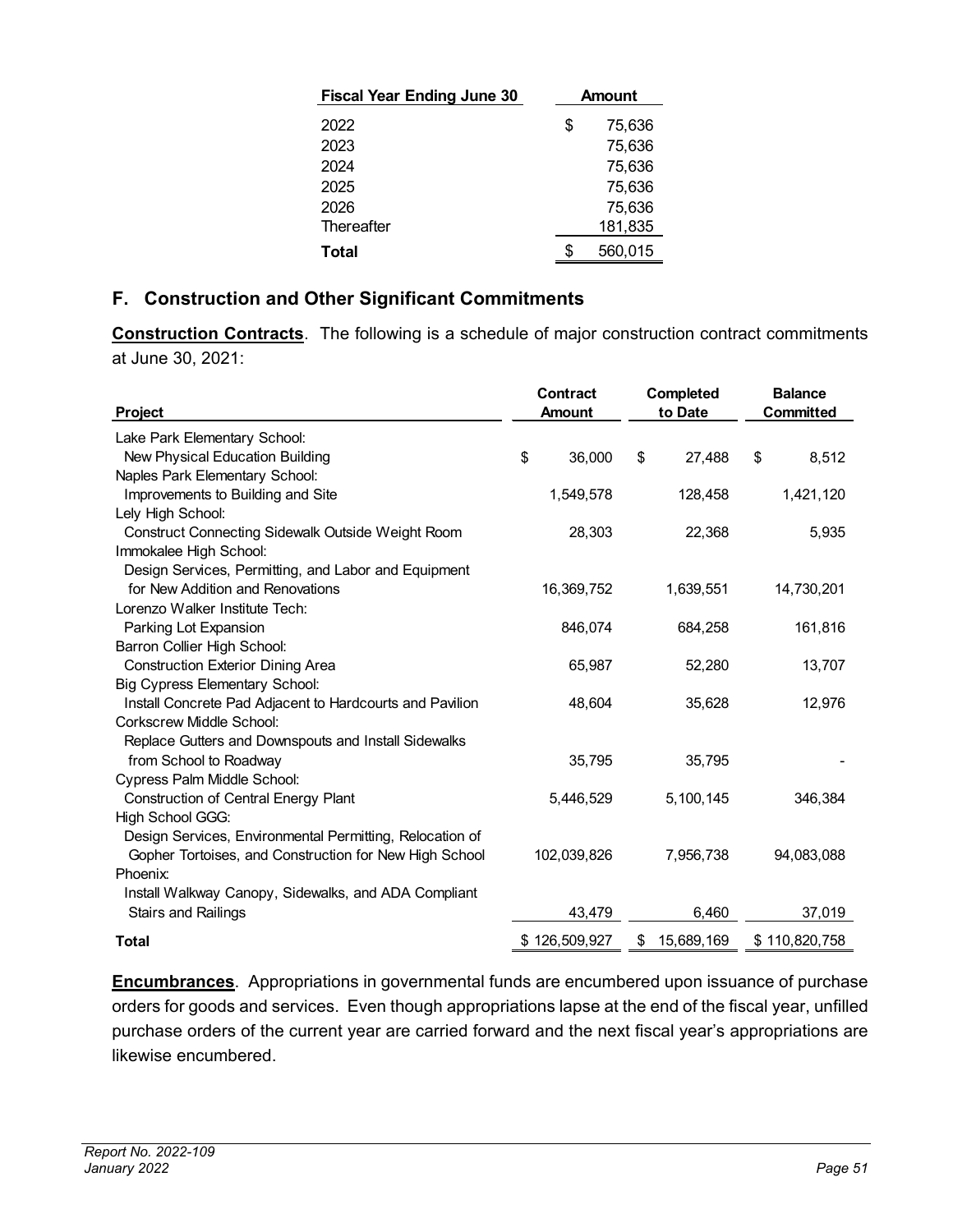The following is a schedule of encumbrances at June 30, 2021:

|             |                | <b>Special</b>       |                      |                |                 |               |
|-------------|----------------|----------------------|----------------------|----------------|-----------------|---------------|
|             |                | Revenue -            | Capital              |                |                 |               |
|             | <b>Special</b> | Federal              | <b>Projects -</b>    | <b>Capital</b> | <b>Nonmajor</b> | Total         |
|             | Revenue -      | <b>Education</b>     | <b>Local Capital</b> | Projects -     | Governmental    | Governmental  |
| General     | <b>Other</b>   | <b>Stabilization</b> | <b>Improvement</b>   | Other          | <b>Funds</b>    | <b>Funds</b>  |
| \$2,951,741 | 503.494<br>\$. | 335,850              | \$ 67.073.850        | \$104,903,371  | 1.409.642       | \$177,177,948 |

## **G. Risk Management Programs**

The District is exposed to various risks of loss related to torts; theft of, damage to, and destruction of assets; errors and omissions; injuries to employees; and natural disasters. The Collier County District School Board is a member of the Preferred Governmental Insurance Trust (Trust) under which local governmental entities have established a combined limited self-insurance program for property and automobile protection by the participating members of the Trust. Section 1001.42(12)(k), Florida Statutes, provides the authority for the District to enter into such a risk management program. The Board of Directors for the Trust is composed of elected or appointed officials from the participating members. The Trust is administered by Public Risk Underwriters.

The District has contracted with a third-party administrator (TPA) to manage the health and hospitalization self-insurance program, including the processing, investigating, and payment of claims. The TPA notifies the District of the schedules claims disbursements, and the District transfers the required funds into the District's Health Care Claims Account. The TPA then draws on this account to pay claims submitted by District employees, their dependents, and participating retirees. Settled claims resulting from the risks described above have not exceeded commercial insurance coverage in any of the past 3 fiscal years. A liability for unpaid healthcare claims in the amount of \$5,954,000 was actuarially determined at June 30, 2021.

The District provides a medical and dependent care flexible benefits plan that allows employees to utilize pre-tax dollars, thus reducing their taxable income and taxes. The District has contracted with a TPA to manage this plan. The TPA notifies the District of scheduled claims disbursements, and the District transfers the required funds into the District's Flexible Benefits Account. The TPA then draws on this account to pay claims submitted by District employees. The District has limited liability for this plan as it is funded by employee payroll deductions. Settled claims have not exceeded the resources within the fund for the past 3 years.

The District also contracts with a TPA to manage its workers' compensation self-insurance program that includes provisions for specific excess loss reinsurance. The TPA handles the processing, investigating, and payment of claims. The District's program is reviewed annually by an actuary to determine the long-term exposure for workers' compensation claims. The trend over the last few years has been stable and claims exposure and related long-term liabilities have remained relatively constant. The liability for workers' compensation at June 30, 2021, of \$2,107,000 was discounted to net present value using an annual rate of 2.5 percent.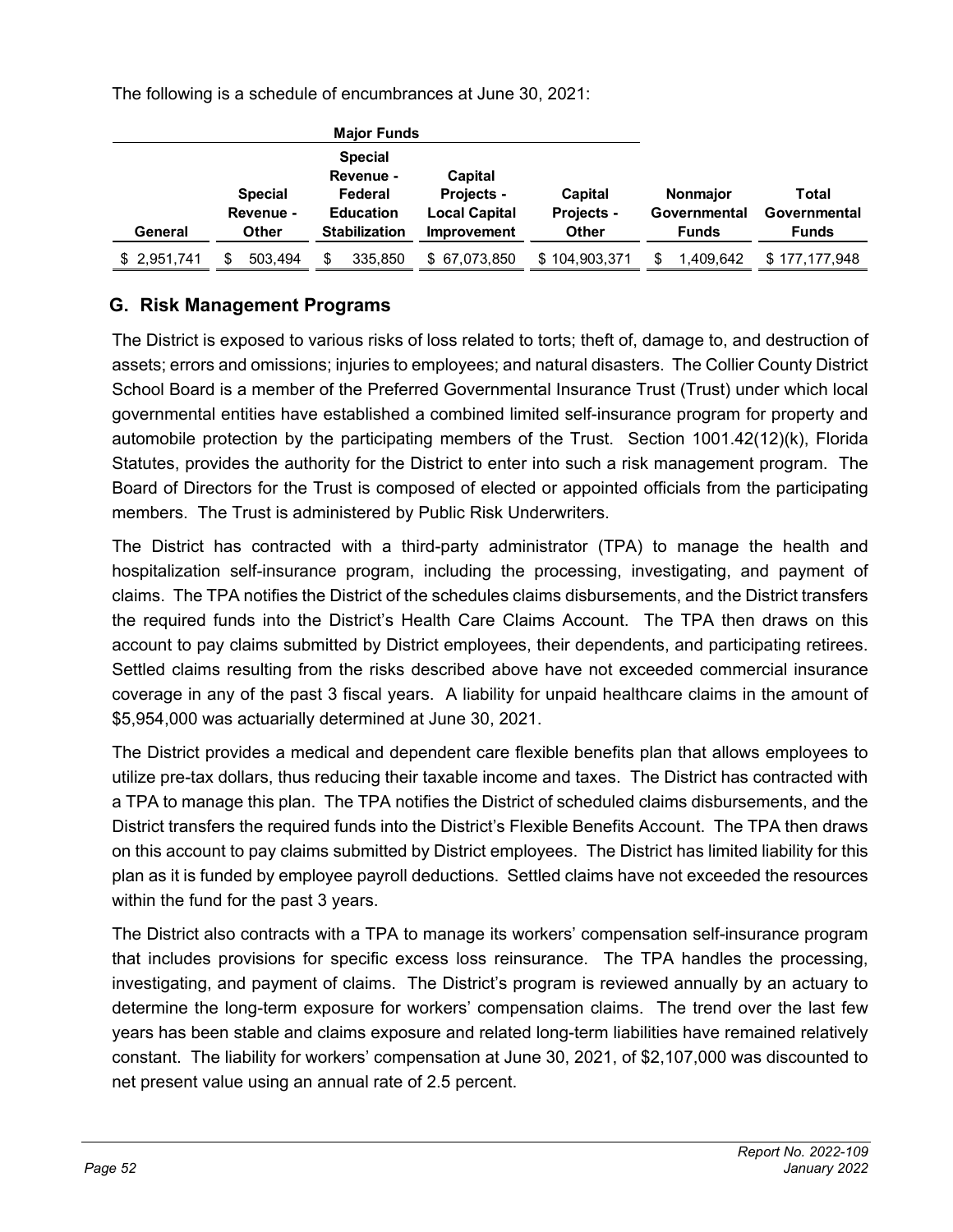A liability in the amount of \$8,061,000 was actuarially determined to cover estimated incurred, but not reported, insurance claims payable for the health and hospitalization and workers' compensation self-insurance programs at June 30, 2021.

The following schedule represents the changes in claims liability for the past 2 fiscal years for the District's self-insurance program:

|         | <b>Beginning of</b><br><b>Fiscal-Year</b><br>Liability | <b>Current-Year</b><br><b>Claims and</b><br><b>Changes in</b><br><b>Estimates</b> | Claims<br><b>Payments</b> | <b>Balance at</b><br><b>Fiscal Year</b><br>End |  |  |
|---------|--------------------------------------------------------|-----------------------------------------------------------------------------------|---------------------------|------------------------------------------------|--|--|
| 2019-20 | \$8,616,000                                            | 45,407,078<br>\$.                                                                 | \$ (47,909,078)           | \$6,114,000                                    |  |  |
| 2020-21 | 6,114,000                                              | 57,741,823                                                                        | (55, 794, 823)            | 8,061,000                                      |  |  |

Other required insurance coverage such as general liability, automobile, and student accident is being provided through purchased commercial insurance with minimum deductibles for each line of coverage.

Settled claims resulting from these risks have not exceeded commercial coverage in any of the past 3 fiscal years.

## **H. Long-Term Liabilities**

## **Certificates of Participation**

Certificates of participation at June 30, 2021, are as follows:

| <b>Series</b>                              | Amount<br>Outstanding | <b>Interest</b><br><b>Rates</b><br>(Percent) | Lease<br>Term<br><b>Maturity</b> | Original<br><b>Amount</b> |
|--------------------------------------------|-----------------------|----------------------------------------------|----------------------------------|---------------------------|
| Series 2005A, Refunding                    | 17,395,000<br>\$.     | 5.25                                         | 2022                             | \$106,345,000             |
| Series 2005-QZAB                           | 4,192,000             | None                                         | 2021                             | 4,192,000                 |
| Series 2010, COPS Refunding                | 3,260,000             | 2.74                                         | 2022                             | 27,675,000                |
| Series 2014A, COPS Refunding               | 148,070,000           | 3.05                                         | 2026                             | 164,765,000               |
| Subtotal                                   | 172,917,000           |                                              |                                  |                           |
| Plus: Unamortized Premiums                 | 52,350                |                                              |                                  |                           |
| <b>Total Certificates of Participation</b> | \$172,969,350         |                                              |                                  |                           |

The District entered into a master financing arrangement on August 1, 1992, which was characterized as lease-purchase agreement, with the Collier County School Board Foundation, Inc. (Foundation), whereby the District secured financing of various educational facilities. The financing was accomplished through the issuance of certificates of participation to be repaid from the proceeds of rents paid by the District.

As a condition of the financing arrangement, for each project against which the trustee has rights, the District has given a ground lease on District property to the Foundation with a rental fee of \$10 per year. The properties covered by the ground lease are together with the improvement constructed thereon from the financing proceeds, leased back to the District. The master lease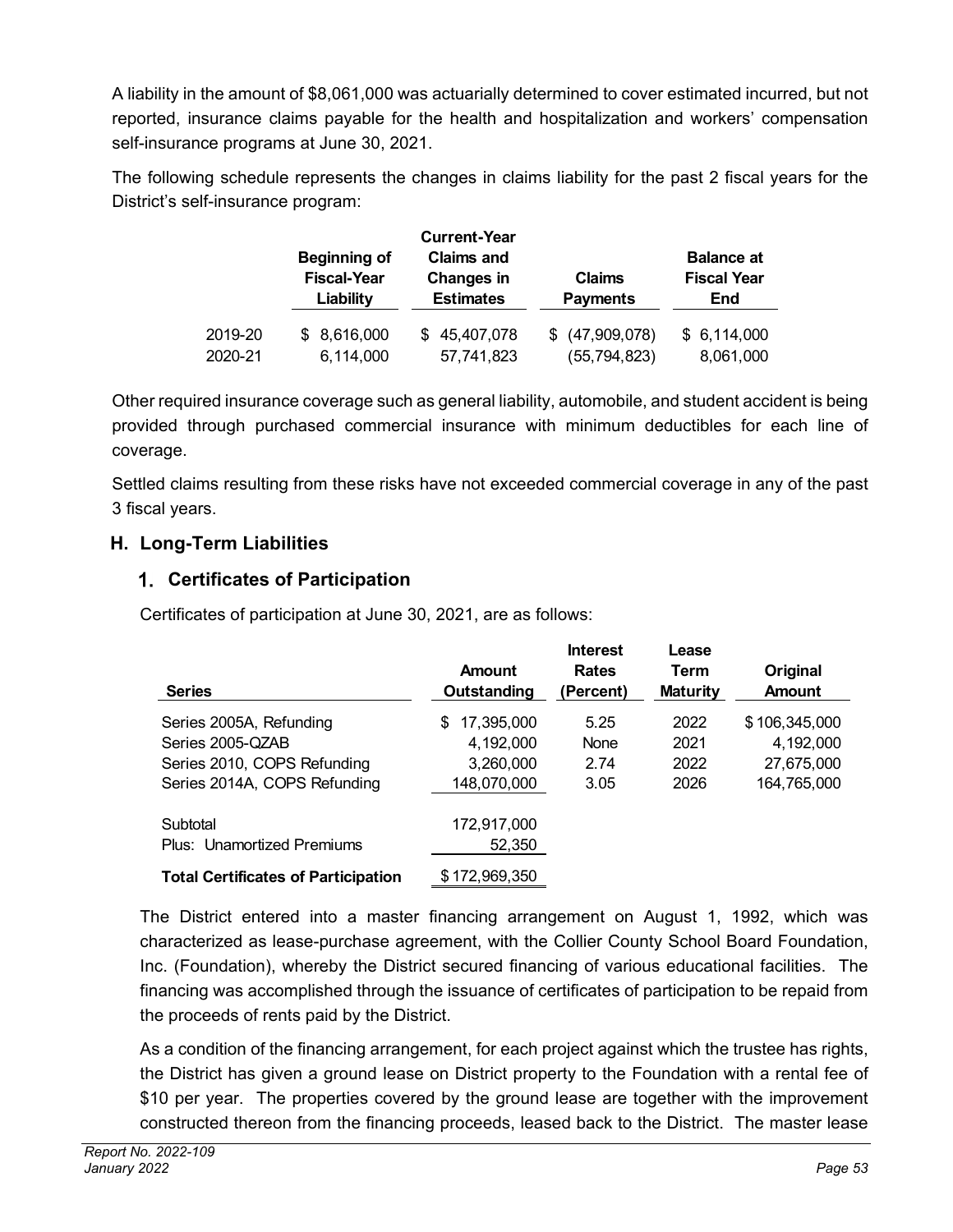purchase agreement, together with the lease schedule related to each project, is renewable for successive 1-year terms through the final maturity of the applicable series of certificates. If the District fails to renew any lease and provide for the rent payments through maturity, the District may be required to surrender the sites includes under the ground leases for the benefit of the owners of the COPS for the remaining term of the ground leases.

The District properties included in the various ground leases under this agreement include Immokalee Middle School, Lely Elementary School, Lake Trafford Elementary School, Vineyards Elementary School, Laurel Oak Elementary School, Oakridge Middle School, Barron Collier High School, Pine Ridge Middle School, Highlands Elementary School, Manatee Middle School, Manatee Elementary School, Gulfview Middle School, Immokalee High School, Lorenzo Walker Institute of Technology, Everglades City School, Gulf Coast High School, Pelican Marsh Elementary School, Calusa Park Elementary School, Sabal Palm Elementary School, North Naples Middle School, Palmetto Ridge High School, Golden Gate High School, Pinecrest Elementary School, Golden Gate Middle School, Village Oaks Elementary School, Mike Davis Elementary School, Marco Charter Middle School, Immokalee High School Renovations, Immokalee Technical Center, Naples High School Gymnasium, and Lorenzo Walker Technical High School.

With the exception of the Series 2005-QZABs, the lease payments are payable by the District semiannually, on August 15 and February 15, and must be remitted by the District as of the preceding June and January 15, respectively.

The 2005-QZABs were issued by the Foundation under a special program whereby the certificates, bearing an original issue date of November 18, 2005, will mature in full on November 18, 2021. There is no interest cost for borrowing moneys under this program. The District entered into a forward delivery agreement under which mandatory deposits (rent payments) of \$523,907 for 5 consecutive years began on November 18, 2005. The forward delivery agreement provides a guaranteed investment return whereby the required deposits, along with accrued interest, will be sufficient to redeem the certificates at maturity. The invested assets accumulated pursuant to the forward delivery agreement are held under a trust agreement until the certificates mature. The certificates are secured by the assets held under the trust agreement in the event of cancellation or default.

The following is a schedule by years of future minimum lease payments under the lease agreement together with the present value of minimum lease payments as of June 30: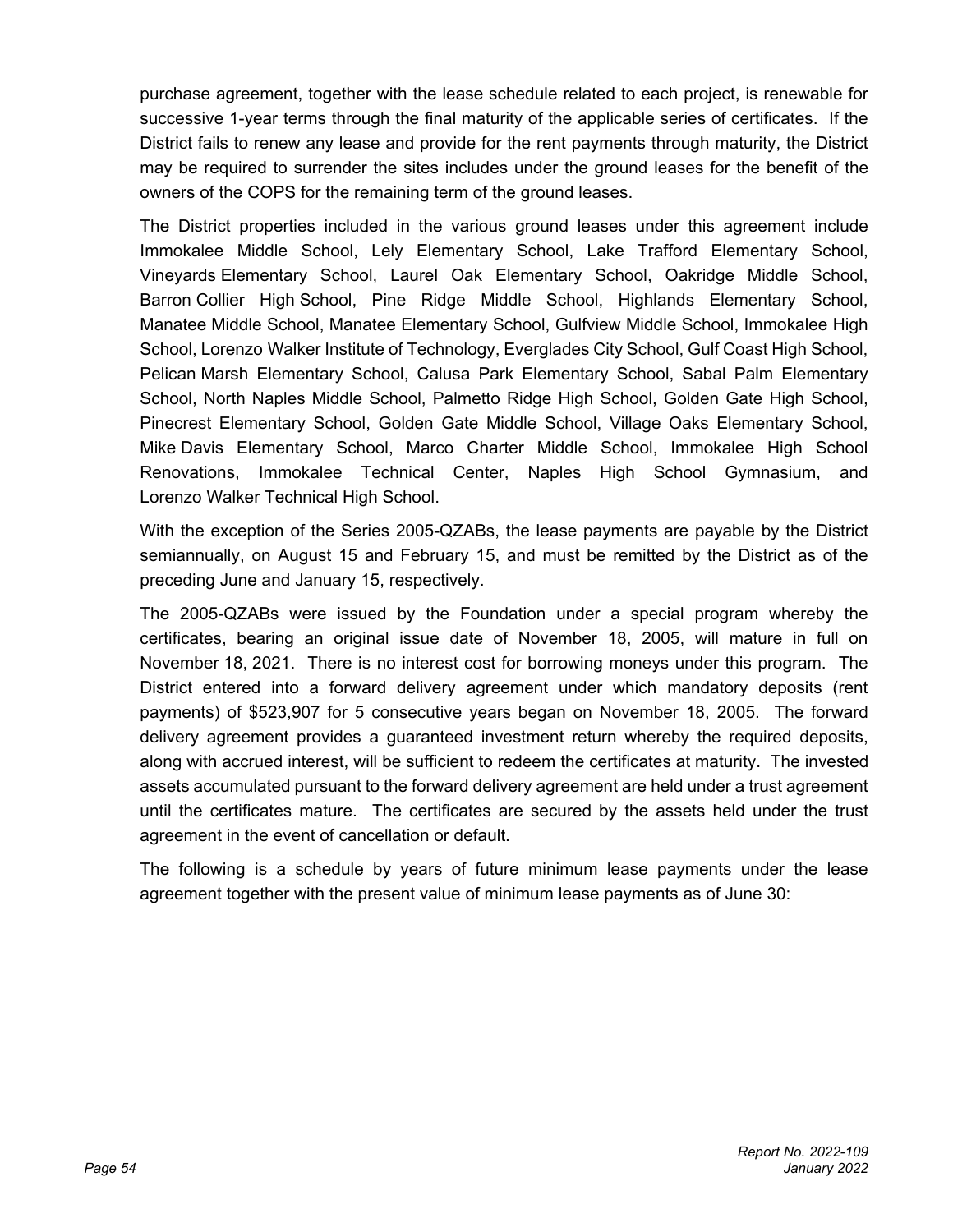| <b>Fiscal Year</b><br><b>Ending</b><br><b>Certificates of Particpation</b> |                  |                 | <b>Certificates of Particpation,</b><br><b>Direct Placement</b> |                 | <b>Total</b>     |                 |  |  |
|----------------------------------------------------------------------------|------------------|-----------------|-----------------------------------------------------------------|-----------------|------------------|-----------------|--|--|
| June 30                                                                    | <b>Principal</b> | <b>Interest</b> | <b>Principal</b>                                                | <b>Interest</b> | <b>Principal</b> | <b>Interest</b> |  |  |
| 2022                                                                       | \$24,847,000     | \$3.260.629     | 10.670.000<br>\$                                                | \$2,258,068     | \$35,517,000     | \$5,518,697     |  |  |
| 2023                                                                       |                  |                 | 32,765,000                                                      | 4.190.700       | 32.765.000       | 4,190,700       |  |  |
| 2024                                                                       |                  |                 | 33.810.000                                                      | 3.191.368       | 33.810.000       | 3.191.368       |  |  |
| 2025                                                                       |                  |                 | 34.860.000                                                      | 2,160,162       | 34,860,000       | 2,160,162       |  |  |
| 2026                                                                       |                  |                 | 35.965.000                                                      | 1.096.932       | 35.965.000       | 1,096,932       |  |  |
| <b>Total Minimum</b><br>Lease Payments                                     | 24.847.000       | 3.260.629       | 148.070.000                                                     | 12.897.230      | 172.917.000      | 16, 157, 859    |  |  |
| Plus: Unamortized<br><b>Net Premiums</b>                                   | 52.350           |                 |                                                                 |                 | 52,350           |                 |  |  |
| <b>Total Certificates</b><br>of Participation                              | \$24,899,350     | \$3,260,629     | \$148,070,000                                                   | \$12,897,230    | \$172,969,350    | \$16,157,859    |  |  |

## **Changes in Long-Term Liabilities**

The following is a summary of changes in long-term liabilities:

| <b>Description</b>                               | <b>Beginning</b><br><b>Balance</b> | <b>Additions</b> | <b>Deductions</b> | <b>Ending</b><br><b>Balance</b> | Due In<br><b>One Year</b> |
|--------------------------------------------------|------------------------------------|------------------|-------------------|---------------------------------|---------------------------|
| <b>GOVERNMENTAL ACTIVITIES</b>                   |                                    |                  |                   |                                 |                           |
| Certificates of Participation Payable, Net       | \$46,656,877                       |                  | \$21,757,527      | \$24,899,350                    | \$24,855,605              |
| Certificates of Participation - Direct Placement | 155,985,000                        |                  | 7,915,000         | 148,070,000                     | 10,670,000                |
| <b>Total Certificates of Participation</b>       | 202,641,877                        |                  | 29,672,527        | 172,969,350                     | 35,525,605                |
| Total OPEB Liability                             | 5,027,106                          | 262.192          | 304.937           | 4,984,361                       | 239.993                   |
| <b>Estimated Insurance Claims Payable</b>        | 6,114,000                          | 57,741,823       | 55,794,823        | 8,061,000                       | 7,342,000                 |
| <b>Compensated Absences Payable</b>              | 40,471,932                         | 19,656,080       | 17,596,822        | 42.531.190                      | 17,596,822                |
| Net Pension Liability                            | 296,446,043                        | 170,416,322      | 107,483,101       | 359, 379, 264                   | 1,118,237                 |
| <b>Total Governmental Activities</b>             | \$550,700.958                      | \$248.076.417    | \$210.852.210     | \$587,925,165                   | \$61,822,657              |

For the governmental activities, compensated absences, pensions, and other postemployment benefits are generally liquidated with resources of the General Fund. The estimated insurance claims are generally liquidated with the resources of the internal service funds, as discussed in Note III.G.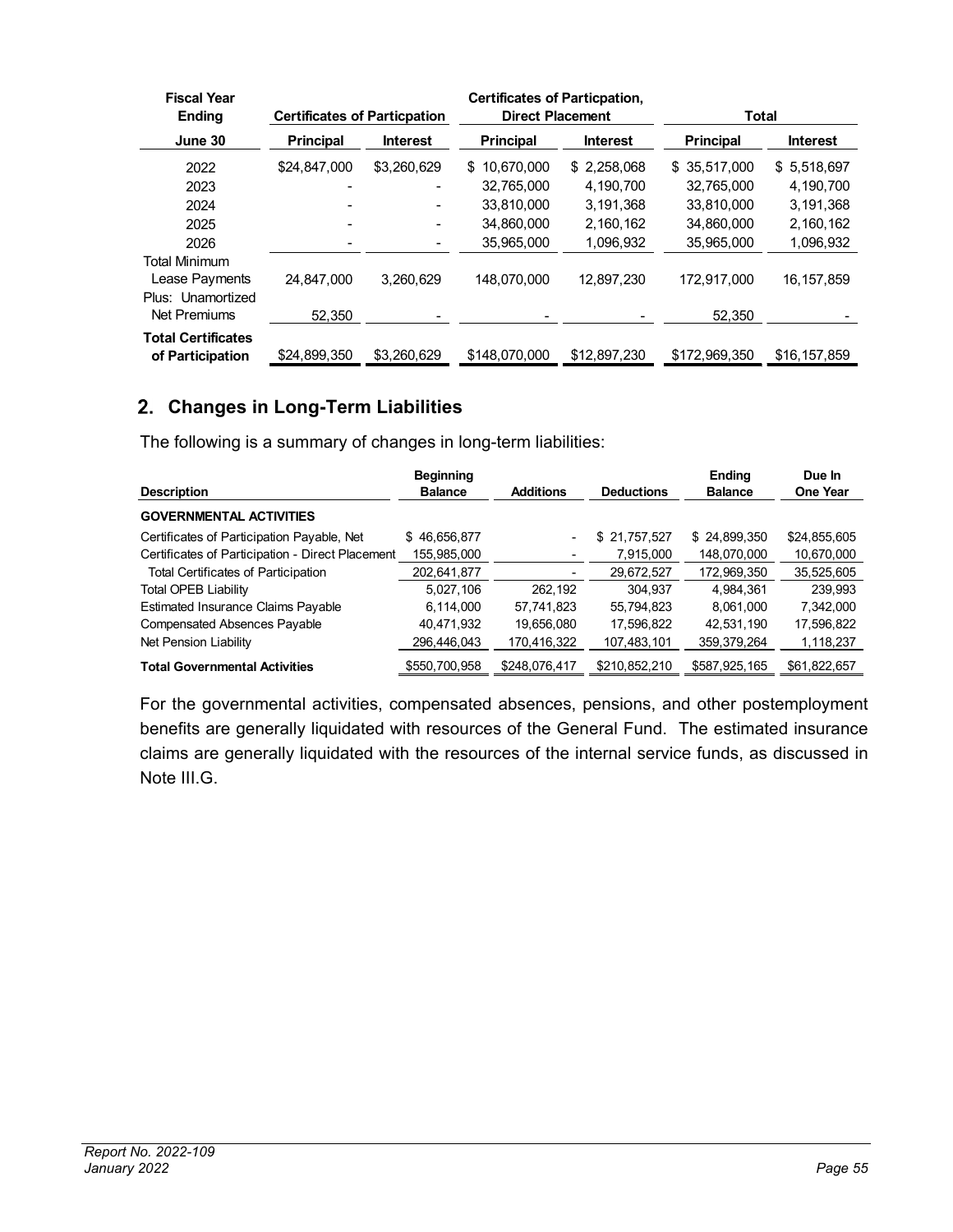## **I. Fund Balance Reporting**

|                                 |                | <b>Major Funds</b>                                           |                                |                                          |                                              |  |
|---------------------------------|----------------|--------------------------------------------------------------|--------------------------------|------------------------------------------|----------------------------------------------|--|
|                                 | <b>General</b> | Capital<br>Projects -<br><b>Local Capital</b><br>Improvement | Capital<br>Projects -<br>Other | Nonmajor<br>Governmental<br><b>Funds</b> | <b>Total</b><br>Governmental<br><b>Funds</b> |  |
| <b>Fund Balances</b>            |                |                                                              |                                |                                          |                                              |  |
| Nonspendable:                   |                |                                                              |                                |                                          |                                              |  |
| Inventories                     | \$<br>833,546  | \$                                                           | \$                             | \$<br>643,204                            | \$<br>1,476,750                              |  |
| Prepaid Items                   | 298,281        |                                                              |                                |                                          | 298,281                                      |  |
| <b>Restricted:</b>              |                |                                                              |                                |                                          |                                              |  |
| <b>State Required Carryover</b> | 825,744        |                                                              |                                |                                          | 825,744                                      |  |
| Food Service                    |                |                                                              |                                | 9,778,582                                | 9,778,582                                    |  |
| Debt Service                    |                |                                                              |                                | 6,876,685                                | 6,876,685                                    |  |
| <b>Capital Projects</b>         |                | 137,460,456                                                  | 112,887,419                    | 440,927                                  | 250,788,802                                  |  |
| <b>Workforce Programs</b>       | 2,685,008      |                                                              |                                |                                          | 2,685,008                                    |  |
| School Improvement              | 267,538        |                                                              |                                |                                          | 267,538                                      |  |
| <b>Other Restriction</b>        | 3,750,000      |                                                              |                                | 6,377,586                                | 10,127,586                                   |  |
| Assigned:                       |                |                                                              |                                |                                          |                                              |  |
| <b>Next FY Deficit</b>          | 16,500,858     |                                                              |                                |                                          | 16,500,858                                   |  |
| <b>Purchases Outstanding</b>    |                |                                                              |                                |                                          |                                              |  |
| at Year End                     | 2,776,833      |                                                              | 436,287                        |                                          | 3,213,120                                    |  |
| <b>School Carry Forwards</b>    | 11,060,290     |                                                              |                                |                                          | 11,060,290                                   |  |
| <b>FTE Audit</b>                | 90,000         |                                                              |                                |                                          | 90,000                                       |  |
| Low Perform Schools             | 1,200,000      |                                                              |                                |                                          | 1,200,000                                    |  |
| Enterprise SW                   | 5,000,000      |                                                              |                                |                                          | 5,000,000                                    |  |
| <b>FTE Shortfall/Prorated</b>   | 2,500,000      |                                                              |                                |                                          | 2,500,000                                    |  |
| <b>Capital Projects</b>         |                |                                                              | 3,429,295                      |                                          | 3,429,295                                    |  |
| <b>Unassigned</b>               |                |                                                              |                                |                                          |                                              |  |
| Reserve for Future              |                |                                                              |                                |                                          |                                              |  |
| <b>Budget Shortfalls</b>        | 5,859,527      |                                                              |                                |                                          | 5,859,527                                    |  |
| Strategic Reserve               | 24,007,750     |                                                              |                                |                                          | 24,007,750                                   |  |
| <b>Total Fund Balances</b>      | \$77,655,375   | \$137,460,456                                                | \$116,753,001                  | \$<br>24,116,984                         | \$355,985,816                                |  |

The following is a schedule of fund balances by category at June 30, 2021:

In addition to committed and assigned fund balance categories discussed in Note I.F.10., fund balances may be classified as follows:

- **Nonspendable Fund Balance**. Nonspendable fund balance is the net current financial resources that cannot be spent because they are either not in spendable form or are legally or contractually required to be maintained intact. Generally, not in spendable form means that an item is not expected to be converted to cash.
- **Restricted Fund Balance**. Restricted fund balance is the portion of fund balance on which constraints have been placed by creditors, grantors, contributors, laws or regulations of other governments, constitutional provisions, or enabling legislation. Restricted fund balance places the most binding level of constraint on the use of fund balance.
- **Unassigned Fund Balance**. The unassigned fund balance is the portion of fund balance that is the residual classification for the General Fund. This balance represents amounts that have not been assigned to other funds and that have not been restricted, committed, or assigned for specific purposes.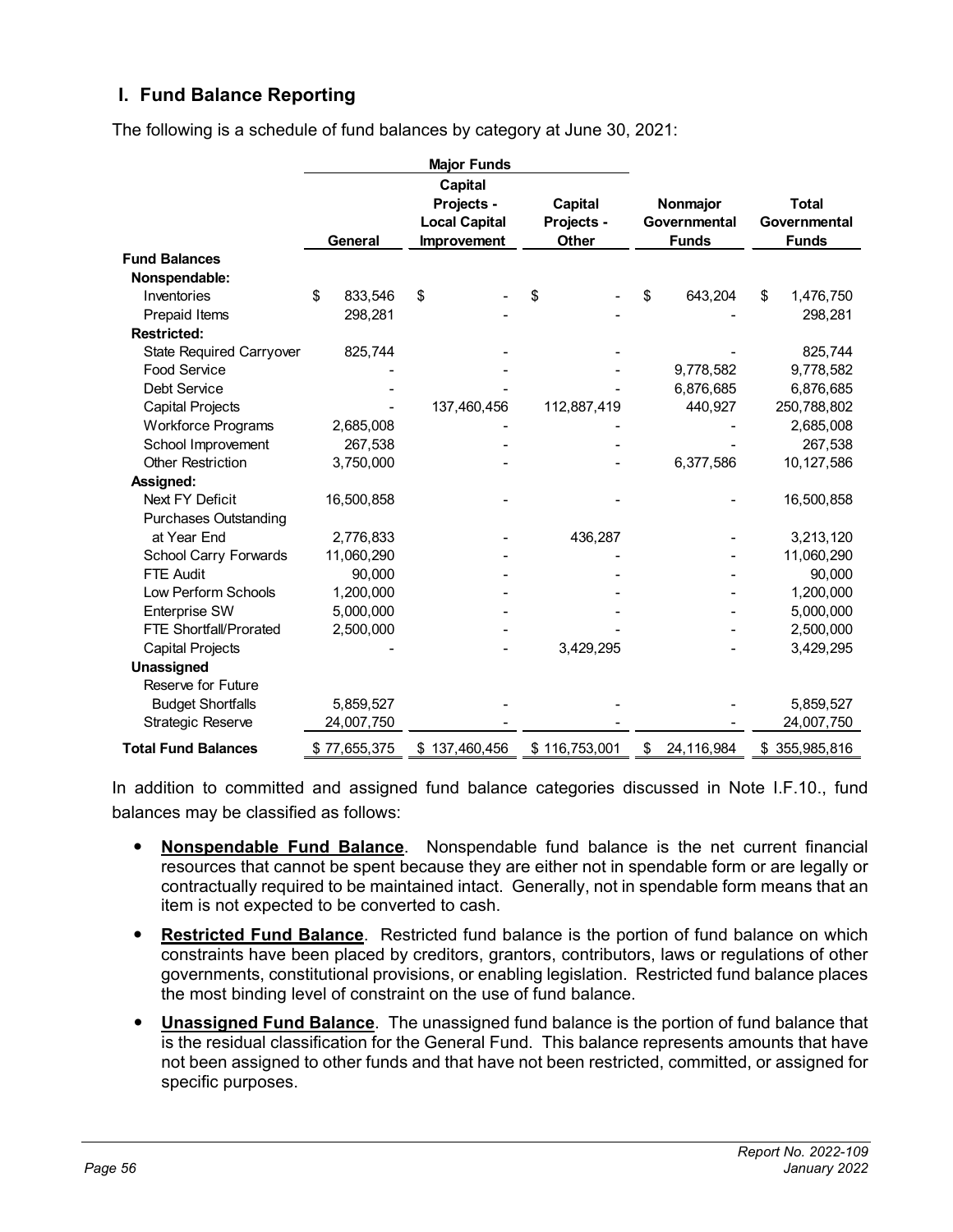## **J. Interfund Receivables and Payables**

The following is a summary of interfund receivables and payables reported in the fund financial statements:

|                                        | <b>Interfund</b>   |                 |  |  |  |  |
|----------------------------------------|--------------------|-----------------|--|--|--|--|
| <b>Funds</b>                           | <b>Receivables</b> | <b>Payables</b> |  |  |  |  |
| Major:                                 |                    |                 |  |  |  |  |
| General                                | \$2,164,389        |                 |  |  |  |  |
| Special Revenue:                       |                    |                 |  |  |  |  |
| Other                                  |                    | 1,485,584       |  |  |  |  |
| <b>Federal Education Stabilization</b> |                    | 678,805         |  |  |  |  |
| Total                                  | 2,164,389          | 2,164,389       |  |  |  |  |

The interfund receivables and payables represent temporary loans between funds to cover expenditures incurred prior to reimbursement from outside parties. All balances are expected to be repaid within 1 year.

## **K. Revenues**

## **Schedule of State Revenue Sources**

The following is a schedule of the District's State revenue sources for the 2020-21 fiscal year:

| <b>Source</b>                                               | Amount       |
|-------------------------------------------------------------|--------------|
| Categorical Educational Program - Class Size Reduction      | \$56,057,542 |
| Florida Education Finance Program                           | 26,278,335   |
| Workforce Development Program                               | 10,017,505   |
| Motor Vehicle License Tax (Capital Outlay and Debt Service) | 1,922,469    |
| <b>Charter School Capital Outlay</b>                        | 1,528,948    |
| Voluntary Prekindergarten Program                           | 807,483      |
| <b>Educational Facilities Security Grant</b>                | 457,230      |
| Sales Tax Distribution                                      | 446,500      |
| Florida Job Growth Workforce Training Grant                 | 275,161      |
| <b>Food Service Supplement</b>                              | 247,178      |
| State License Tax                                           | 114,162      |
| Workforce Performance Based Initiative                      | 108,000      |
| State Through Local                                         | 63,170       |
| <b>Miscellaneous</b>                                        | 232,519      |
| Total                                                       | \$98,556,202 |

Accounting policies relating to certain State revenue sources are described in Note I.G.2.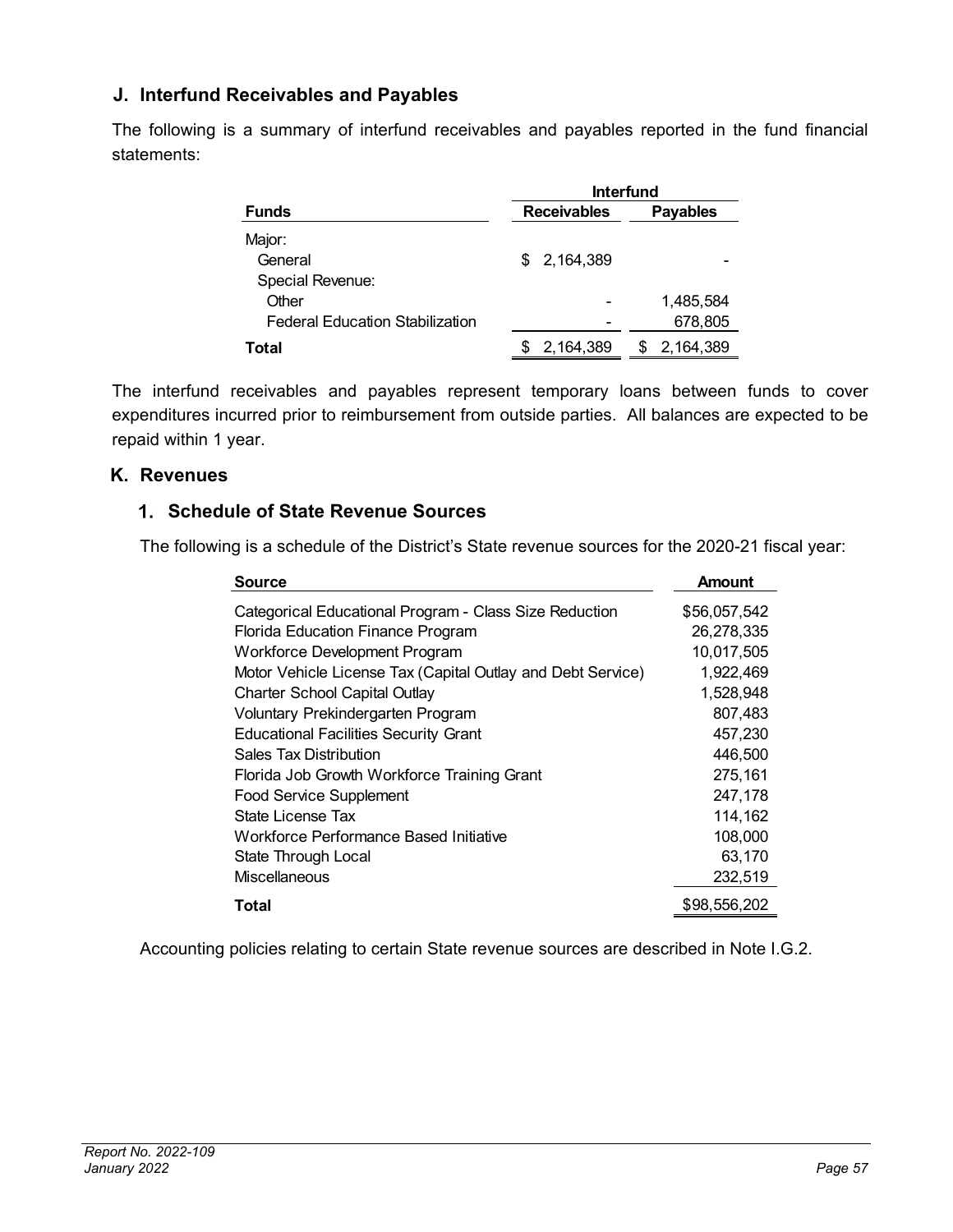# **Property Taxes**

The following is a summary of millages and taxes levied on the 2020 tax roll for the 2020-21 fiscal year:

|                                                   | <b>Millages</b> | <b>Taxes Levied</b> |
|---------------------------------------------------|-----------------|---------------------|
| <b>General Fund</b>                               |                 |                     |
| Nonvoted School Tax:                              |                 |                     |
| Required Local Effort                             | 2.768           | \$287,288,173       |
| <b>Basic Discretionary Local Effort</b>           | 0.748           | 77,634,232          |
| Capital Projects - Local Capital Improvement Fund |                 |                     |
| Nonvoted Tax:                                     |                 |                     |
| Local Capital Improvements                        | 1.500           | 155,683,619         |
| Total                                             | 5.016           | \$520,606,024       |

## **L. Interfund Transfers**

The following is a summary of interfund transfers reported in the fund financial statements:

|                                  | <b>Interfund</b> |                                   |  |  |  |
|----------------------------------|------------------|-----------------------------------|--|--|--|
| <b>Funds</b>                     |                  | <b>Transfers In Transfers Out</b> |  |  |  |
| Major:                           |                  |                                   |  |  |  |
| General                          | \$37,875,142     |                                   |  |  |  |
| Capital Projects:                |                  |                                   |  |  |  |
| <b>Local Capital Improvement</b> |                  | 71,253,808                        |  |  |  |
| Other                            |                  | 1,617,281                         |  |  |  |
| Nonmajor Governmental            | 34,995,947       |                                   |  |  |  |
| Total                            | \$72,871,089     | 72,871,089                        |  |  |  |

Transfers to the General Fund were to reimburse expenditures for repairs and maintenance projects, property casualty insurance premiums, and equipment purchases. Transfers to the Debt Service – Other Fund (nonmajor governmental) were to provide moneys for scheduled debt service payments for principal, interest, and other debt service costs.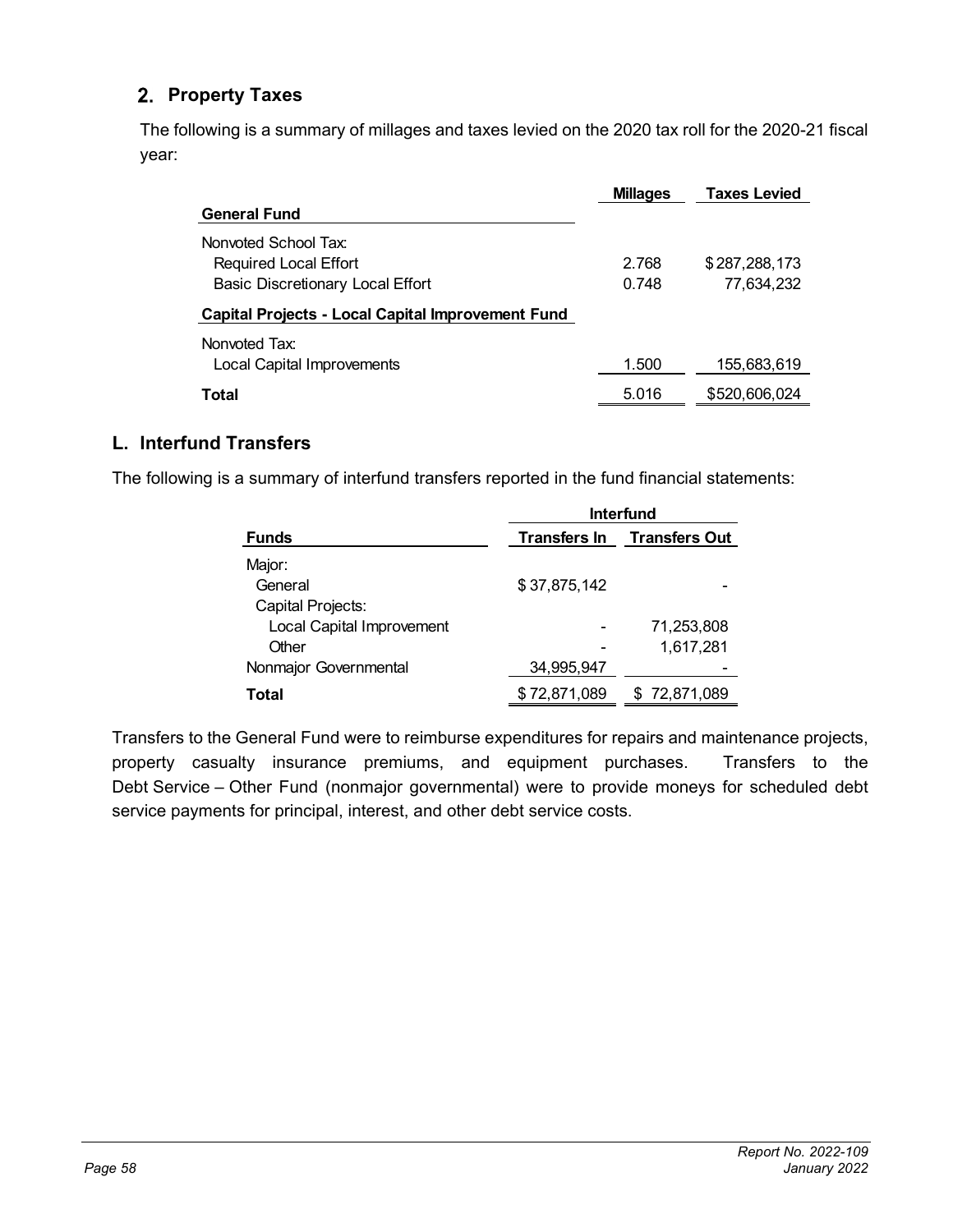# **IV. INTERNAL SERVICE FUNDS**

The following is a summary of financial information as reported in the internal service funds for the 2020-21 fiscal year:

|                                                                                                            | Total |                                   | Group<br>Health<br><b>Insurance</b> |                                  | Workers'<br>Compensation<br><b>Insurance</b> |                          | <b>Employee</b><br><b>Benefit</b><br>Plan |                          |
|------------------------------------------------------------------------------------------------------------|-------|-----------------------------------|-------------------------------------|----------------------------------|----------------------------------------------|--------------------------|-------------------------------------------|--------------------------|
| <b>Total Assets</b>                                                                                        |       | \$45,411,834                      | \$30,972,555                        |                                  | \$13,844,032                                 |                          | \$                                        | 595,247                  |
| Liabilities and Net Position:<br><b>Accrued Salaries and Benefits</b><br>Payroll Deductions and            | \$    | 16,005                            | \$                                  | 13,400                           | \$                                           | 2,605                    | \$                                        |                          |
| Withholdings Payable<br><b>Accounts Payable</b>                                                            |       | 6,011<br>506,287                  |                                     | 5,409<br>493,957                 |                                              | 602<br>5,805             |                                           |                          |
| Due to Other Agencies<br><b>Estimated Liability for</b>                                                    |       | 45,667                            |                                     | 44,503                           |                                              | 1,164                    |                                           | 6,525                    |
| Self-Insurance Program<br>Unrestricted Net Position                                                        |       | 8,061,000<br>36,776,864           |                                     | 5,954,000<br>24,461,286          |                                              | 2,107,000<br>11,726,856  |                                           | 588,722                  |
| <b>Total Liabilities and Net Position</b>                                                                  |       | \$45,411,834                      |                                     | \$30,972,555                     |                                              | \$13,844,032             | S                                         | 595,247                  |
| Revenues:<br><b>Premium Contributions</b><br>Investment Income<br><b>Other Miscellaneous Local Sources</b> |       | \$60,428,026<br>115,233<br>14,251 |                                     | \$57,401,759<br>62,859<br>14,251 | \$                                           | 1,613,727<br>50,302      |                                           | \$1,412,540<br>2,072     |
| <b>Total Revenues</b><br><b>Total Expenses</b>                                                             |       | 60,557,510<br>63,732,657)         |                                     | 57,478,869<br>(61, 217, 837)     |                                              | 1,664,029<br>(1,115,713) |                                           | 1,414,612<br>(1,399,107) |
| Change in Net Position                                                                                     |       | \$ (3, 175, 147)                  |                                     | $$$ (3,738,968)                  | \$                                           | 548,316                  | \$                                        | 15,505                   |

# **SUMMARY DISCLOSURE OF SIGNIFICANT CONTINGENCIES**

**Litigation**. The District is a defendant in various lawsuits. Although the outcome of these lawsuits is not presently determinable, in the opinion of the District's legal counsel, the resolution of these matters will not have a material adverse effect on the financial condition of the District.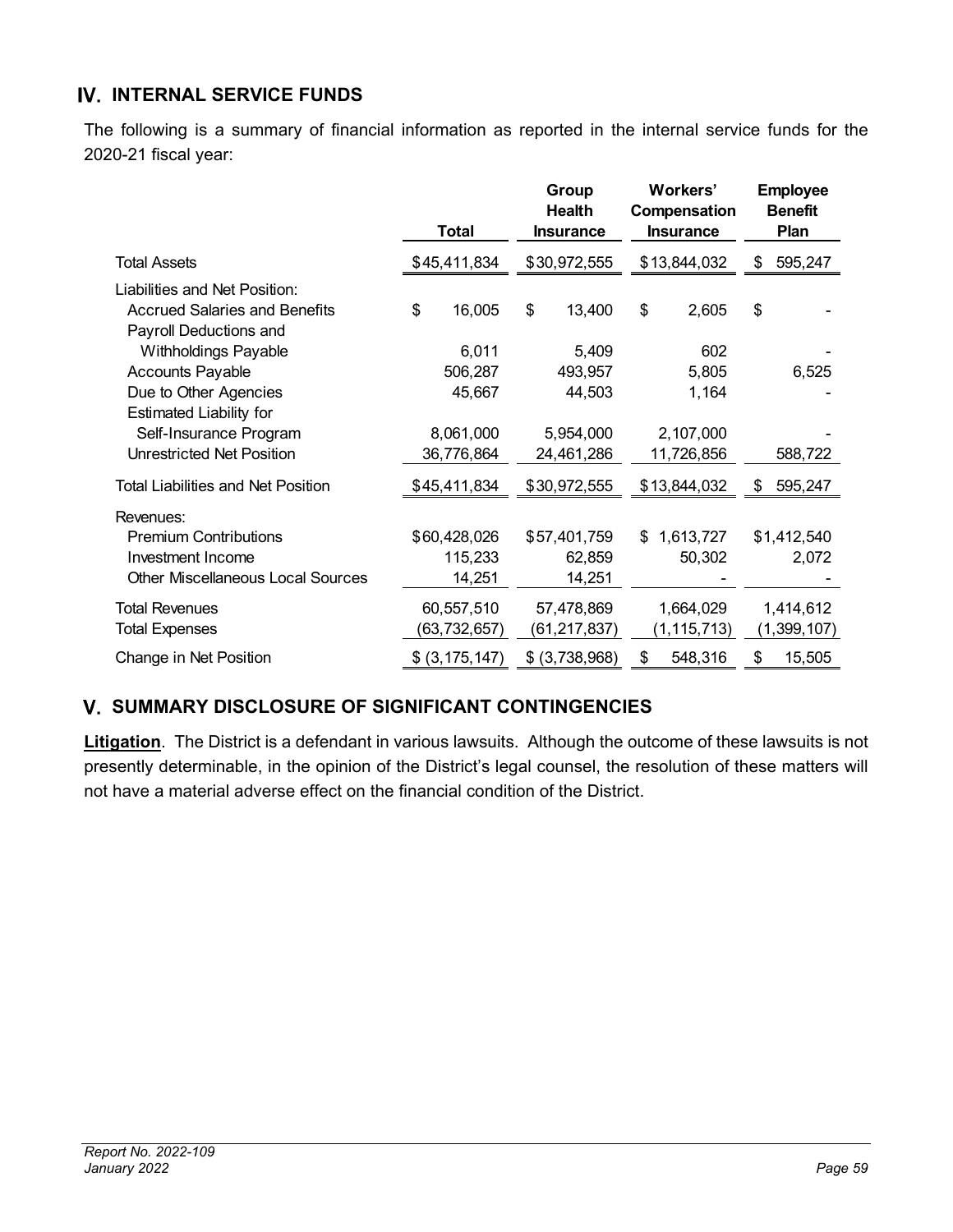# *OTHER REQUIRED SUPPLEMENTARY INFORMATION*

#### **Budgetary Comparison Schedule General and Major Special Revenue Funds For the Fiscal Year Ended June 30, 2021**

|                                                                                                                                                                                                                                                                                                                                                                                                                                                                                                                                                                                                                                          | <b>General Fund</b>       |                                                                                                                                                                                                                      |                               |                                                                                                                                                                                                                                               |    |                                                                                                                                                                                                                                              |    |                                                                                                                                                      |
|------------------------------------------------------------------------------------------------------------------------------------------------------------------------------------------------------------------------------------------------------------------------------------------------------------------------------------------------------------------------------------------------------------------------------------------------------------------------------------------------------------------------------------------------------------------------------------------------------------------------------------------|---------------------------|----------------------------------------------------------------------------------------------------------------------------------------------------------------------------------------------------------------------|-------------------------------|-----------------------------------------------------------------------------------------------------------------------------------------------------------------------------------------------------------------------------------------------|----|----------------------------------------------------------------------------------------------------------------------------------------------------------------------------------------------------------------------------------------------|----|------------------------------------------------------------------------------------------------------------------------------------------------------|
|                                                                                                                                                                                                                                                                                                                                                                                                                                                                                                                                                                                                                                          | Original<br><b>Budget</b> |                                                                                                                                                                                                                      | <b>Final</b><br><b>Budget</b> |                                                                                                                                                                                                                                               |    | <b>Actual</b>                                                                                                                                                                                                                                |    | Variance with<br><b>Final Budget -</b><br><b>Positive</b><br>(Negative)                                                                              |
| <b>Revenues</b>                                                                                                                                                                                                                                                                                                                                                                                                                                                                                                                                                                                                                          |                           |                                                                                                                                                                                                                      |                               |                                                                                                                                                                                                                                               |    |                                                                                                                                                                                                                                              |    |                                                                                                                                                      |
| Intergovernmental:<br><b>Federal Direct</b><br>Federal Through State and Local<br>State<br>Local:                                                                                                                                                                                                                                                                                                                                                                                                                                                                                                                                        | \$                        | 490,000<br>1,100,000<br>96,257,355                                                                                                                                                                                   | \$                            | 557,244<br>1,783,307<br>93,992,531                                                                                                                                                                                                            | \$ | 557,244<br>1,783,307<br>93,955,052                                                                                                                                                                                                           | \$ | (37, 479)                                                                                                                                            |
| <b>Property Taxes</b><br>Miscellaneous<br><b>Total Local Revenues</b>                                                                                                                                                                                                                                                                                                                                                                                                                                                                                                                                                                    |                           | 349,223,795<br>9,020,448<br>358,244,243                                                                                                                                                                              |                               | 351,747,446<br>10, 157, 671<br>361,905,117                                                                                                                                                                                                    |    | 351,747,446<br>10,157,671<br>361,905,117                                                                                                                                                                                                     |    |                                                                                                                                                      |
| <b>Total Revenues</b>                                                                                                                                                                                                                                                                                                                                                                                                                                                                                                                                                                                                                    |                           | 456,091,598                                                                                                                                                                                                          |                               | 458,238,199                                                                                                                                                                                                                                   |    | 458,200,720                                                                                                                                                                                                                                  |    | (37, 479)                                                                                                                                            |
| <b>Expenditures</b>                                                                                                                                                                                                                                                                                                                                                                                                                                                                                                                                                                                                                      |                           |                                                                                                                                                                                                                      |                               |                                                                                                                                                                                                                                               |    |                                                                                                                                                                                                                                              |    |                                                                                                                                                      |
| Current - Education:<br>Instruction<br><b>Student Support Services</b><br><b>Instructional Media Services</b><br>Instruction and Curriculum Development Services<br>Instructional Staff Training Services<br>Instruction-Related Technology<br>Board<br><b>General Administration</b><br>School Administration<br>Facilities Acquisition and Construction<br><b>Fiscal Services</b><br><b>Central Services</b><br><b>Student Transportation Services</b><br>Operation of Plant<br>Maintenance of Plant<br>Administrative Technology Services<br>Fixed Capital Outlay:<br>Facilities Acquisition and Construction<br>Other Capital Outlay |                           | 334,507,270<br>20,865,551<br>6,486,571<br>8,499,293<br>5,163,915<br>1,817,739<br>1,568,956<br>2,299,141<br>33,671,521<br>1,838,059<br>3,747,135<br>10,790,485<br>25,479,581<br>39,243,491<br>18,525,102<br>5,530,409 |                               | 338,205,469<br>22,270,252<br>6,399,416<br>8,671,728<br>5,312,275<br>1,970,279<br>1,414,078<br>1,806,235<br>34,234,236<br>1,897,427<br>3,584,344<br>10, 122, 505<br>23,454,889<br>36,024,025<br>17,674,546<br>4,916,863<br>19,552<br>4,943,394 |    | 325,761,959<br>21,314,823<br>6,296,275<br>8,633,779<br>5,119,342<br>1,970,279<br>1,335,711<br>1,806,235<br>34,095,862<br>1,801,444<br>3,510,182<br>9,961,032<br>22,805,484<br>35, 107, 089<br>17,301,671<br>4,834,863<br>19,552<br>4,943,394 |    | 12,443,510<br>955,429<br>103,141<br>37,949<br>192,933<br>78,367<br>138,374<br>95,983<br>74,162<br>161,473<br>649,405<br>916,936<br>372,875<br>82,000 |
| <b>Total Expenditures</b>                                                                                                                                                                                                                                                                                                                                                                                                                                                                                                                                                                                                                |                           | 520,034,219                                                                                                                                                                                                          |                               | 522,921,513                                                                                                                                                                                                                                   |    | 506,618,976                                                                                                                                                                                                                                  |    | 16,302,537                                                                                                                                           |
| Deficiency of Revenues Over Expenditures                                                                                                                                                                                                                                                                                                                                                                                                                                                                                                                                                                                                 |                           | (63,942,621)                                                                                                                                                                                                         |                               | (64, 683, 314)                                                                                                                                                                                                                                |    | (48, 418, 256)                                                                                                                                                                                                                               |    | 16,265,058                                                                                                                                           |
| <b>Other Financing Sources (Uses)</b>                                                                                                                                                                                                                                                                                                                                                                                                                                                                                                                                                                                                    |                           |                                                                                                                                                                                                                      |                               |                                                                                                                                                                                                                                               |    |                                                                                                                                                                                                                                              |    |                                                                                                                                                      |
| Transfers In<br>Sale of Capital Assets<br><b>Transfers Out</b>                                                                                                                                                                                                                                                                                                                                                                                                                                                                                                                                                                           |                           | 34,743,470<br>5,000<br>(3,584,145)                                                                                                                                                                                   |                               | 37,938,332<br>4,178                                                                                                                                                                                                                           |    | 37,875,142<br>4,178                                                                                                                                                                                                                          |    | (63, 190)                                                                                                                                            |
| <b>Total Other Financing Sources</b>                                                                                                                                                                                                                                                                                                                                                                                                                                                                                                                                                                                                     |                           | 31, 164, 325                                                                                                                                                                                                         |                               | 37,942,510                                                                                                                                                                                                                                    |    | 37,879,320                                                                                                                                                                                                                                   |    | (63, 190)                                                                                                                                            |
| <b>Net Change in Fund Balances</b><br>Fund Balances, Beginning                                                                                                                                                                                                                                                                                                                                                                                                                                                                                                                                                                           |                           | (32,778,296)<br>88, 194, 311                                                                                                                                                                                         |                               | (26, 740, 804)<br>88,194,311                                                                                                                                                                                                                  |    | (10, 538, 936)<br>88,194,311                                                                                                                                                                                                                 |    | 16,201,868                                                                                                                                           |
| <b>Fund Balances, Ending</b>                                                                                                                                                                                                                                                                                                                                                                                                                                                                                                                                                                                                             | \$                        | 55,416,015                                                                                                                                                                                                           | \$                            | 61,453,507                                                                                                                                                                                                                                    | \$ | 77,655,375                                                                                                                                                                                                                                   | \$ | 16,201,868                                                                                                                                           |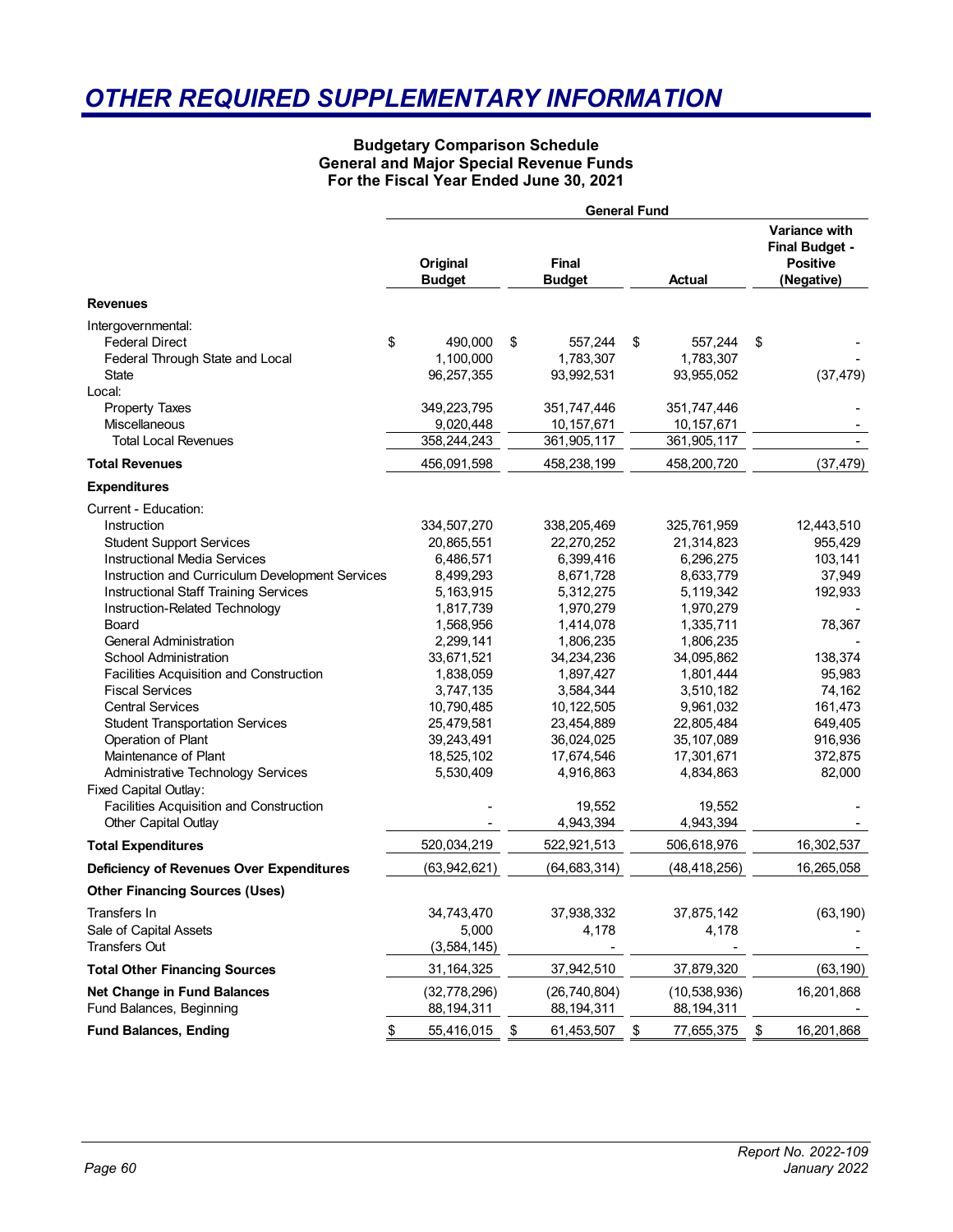|                                                                                                                                                     |                                                                                                                                                                | Special Revenue - Other Fund                                                                                                                                |                                                                                                                                   | Special Revenue - Federal Education Stabilization Fund                                                    |                                                                                                                                 |                                                                                                                                |                                                                                               |  |
|-----------------------------------------------------------------------------------------------------------------------------------------------------|----------------------------------------------------------------------------------------------------------------------------------------------------------------|-------------------------------------------------------------------------------------------------------------------------------------------------------------|-----------------------------------------------------------------------------------------------------------------------------------|-----------------------------------------------------------------------------------------------------------|---------------------------------------------------------------------------------------------------------------------------------|--------------------------------------------------------------------------------------------------------------------------------|-----------------------------------------------------------------------------------------------|--|
| Original<br><b>Budget</b>                                                                                                                           | Final<br><b>Budget</b>                                                                                                                                         | <b>Actual</b>                                                                                                                                               | Variance with<br><b>Final Budget -</b><br><b>Positive</b><br>(Negative)                                                           | Original<br><b>Budget</b>                                                                                 | Final<br><b>Budget</b>                                                                                                          | <b>Actual</b>                                                                                                                  | Variance with<br><b>Final Budget -</b><br><b>Positive</b><br>(Negative)                       |  |
| 5,452,340<br>\$<br>35,249,709<br>1,572,332                                                                                                          | \$<br>9,778,120<br>36,588,099<br>1,687,488                                                                                                                     | \$<br>5,720,242<br>31,979,072<br>423,150                                                                                                                    | \$<br>(4,057,878)<br>(4,609,027)<br>(1, 264, 338)                                                                                 | \$<br>9,842,573                                                                                           | \$<br>10,768,993                                                                                                                | \$<br>6,275,429                                                                                                                | \$<br>(4, 493, 564)                                                                           |  |
| 1,076,898<br>1,076,898                                                                                                                              | 1,114,078<br>1,114,078                                                                                                                                         | 1,025,188<br>1,025,188                                                                                                                                      | (88, 890)<br>(88, 890)                                                                                                            | 71,739<br>71,739                                                                                          | 19<br>19                                                                                                                        | 19<br>19                                                                                                                       |                                                                                               |  |
| 43,351,279                                                                                                                                          | 49, 167, 785                                                                                                                                                   | 39, 147, 652                                                                                                                                                | (10,020,133)                                                                                                                      | 9,914,312                                                                                                 | 10,769,012                                                                                                                      | 6,275,448                                                                                                                      | (4, 493, 564)                                                                                 |  |
| 23,889,412<br>3,058,707<br>27,739<br>7,546,480<br>6,256,669<br>141,486<br>1,503,354<br>284,612<br>100,518<br>284,268<br>118,686<br>136,098<br>3,250 | 29,727,625<br>2,943,644<br>43,918<br>7,639,207<br>5,979,044<br>139,497<br>1,575,469<br>290,279<br>100,518<br>190,083<br>125,220<br>138,381<br>9,692<br>265,208 | 21,712,338<br>2,510,001<br>38,674<br>7,211,699<br>5,531,113<br>130,019<br>1,339,684<br>126,865<br>15,789<br>139,291<br>90,272<br>27,039<br>9,660<br>265,208 | 8,015,287<br>433,643<br>5,244<br>427,508<br>447,931<br>9,478<br>235,785<br>163,414<br>84,729<br>50,792<br>34,948<br>111,342<br>32 | 5,255,483<br>608,312<br>1,071<br>3,973<br>6,401<br>257,719<br>51,307<br>366,164<br>2,359,482<br>1,004,400 | 5,060,985<br>1,685,614<br>5,362<br>44,220<br>301,476<br>327,627<br>1,231,390<br>59,889<br>209,802<br>1,792,036<br>646<br>49,965 | 2,296,359<br>1,190,614<br>5,362<br>3,719<br>160,999<br>180,284<br>1,181,412<br>19,894<br>169,275<br>1,016,919<br>646<br>49,965 | 2,764,626<br>495,000<br>40,501<br>140,477<br>147,343<br>49,978<br>39,995<br>40,527<br>775,117 |  |
| 43,351,279                                                                                                                                          | 49, 167, 785                                                                                                                                                   | 39, 147, 652                                                                                                                                                | 10,020,133                                                                                                                        | 9,914,312                                                                                                 | 10,769,012                                                                                                                      | 6,275,448                                                                                                                      | 4,493,564                                                                                     |  |
|                                                                                                                                                     |                                                                                                                                                                |                                                                                                                                                             |                                                                                                                                   |                                                                                                           |                                                                                                                                 |                                                                                                                                |                                                                                               |  |
|                                                                                                                                                     |                                                                                                                                                                |                                                                                                                                                             |                                                                                                                                   |                                                                                                           |                                                                                                                                 |                                                                                                                                |                                                                                               |  |
|                                                                                                                                                     |                                                                                                                                                                |                                                                                                                                                             |                                                                                                                                   |                                                                                                           |                                                                                                                                 |                                                                                                                                |                                                                                               |  |
| $\mathbf{0}$                                                                                                                                        | $\boldsymbol{\mathsf{S}}$                                                                                                                                      | $0$ \$<br>$\mathbf 0$                                                                                                                                       | $\frac{1}{2}$<br>$\mathbf 0$                                                                                                      | \$                                                                                                        | $0 \quad$ \$                                                                                                                    |                                                                                                                                | 0                                                                                             |  |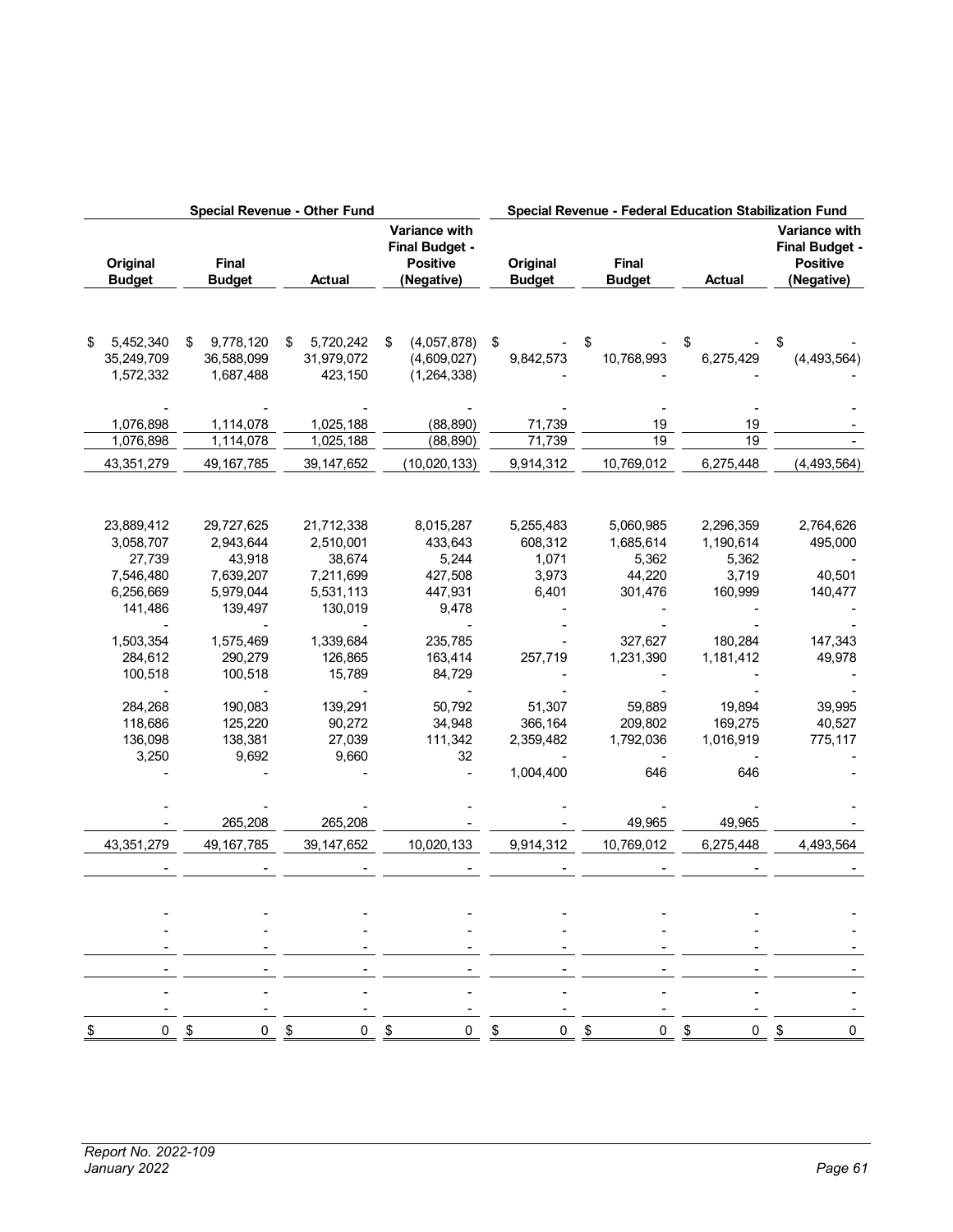#### **Schedule of Changes in the District's Total OPEB Liability and Related Ratios**

|                                                                            | 2021              | 2020              | 2019              | 2018              |
|----------------------------------------------------------------------------|-------------------|-------------------|-------------------|-------------------|
| <b>Total OPEB Liability</b>                                                |                   |                   |                   |                   |
| Service Cost                                                               | \$<br>280,594     | \$<br>242,520     | \$<br>205,854     | \$<br>193,755     |
| Interest                                                                   | 85,061            | 106,581           | 127,628           | 128,817           |
| Differences Between Expected and                                           |                   |                   |                   |                   |
| <b>Actual Experience</b>                                                   | (136, 738)        | 145,223           | 158,099           | (117, 344)        |
| Changes of Assumptions or Other Inputs                                     | 33,275            | 273,686           | 317,621           |                   |
| <b>Benefit Payments</b>                                                    | (304, 937)        | (264, 669)        | (262, 517)        | (247, 657)        |
| Net Change in Total OPEB Liability                                         | (42, 745)         | 503,341           | 546,685           | (42,429)          |
| Total OPEB Liability - Beginning                                           | 5,027,106         | 4,523,765         | 3,977,080         | 4,019,509         |
| <b>Total OPEB Liability - Ending</b>                                       | 4,984,361         | \$<br>5,027,106   | \$<br>4,523,765   | \$<br>3,977,080   |
| Covered-Employee Payroll                                                   | \$<br>280,061,091 | \$<br>279,084,875 | \$<br>248,030,068 | \$<br>241,183,041 |
| <b>Total OPEB Liability as a Percentage</b><br>of Covered-Employee Payroll | 1.78%             | 1.80%             | 1.82%             | 1.65%             |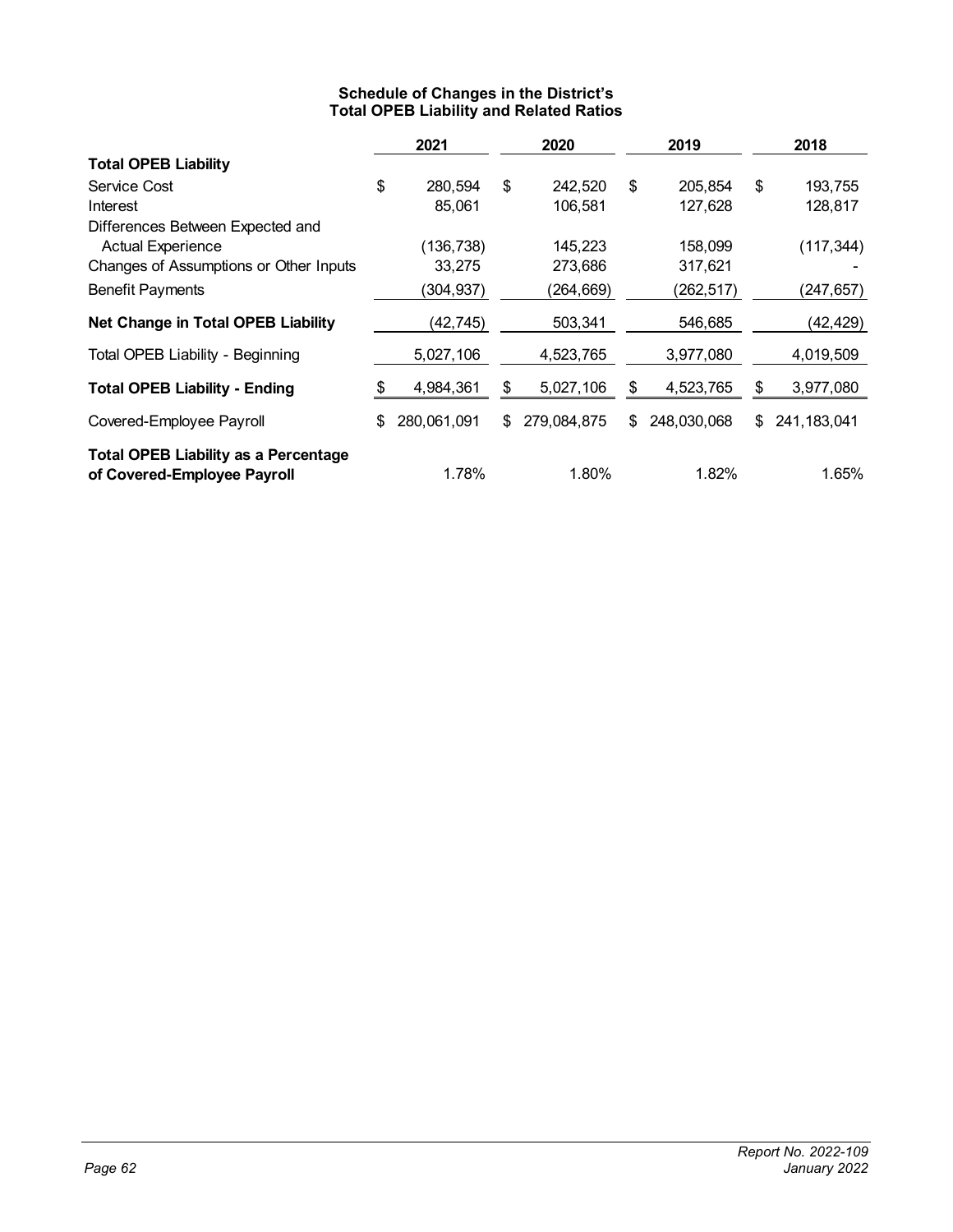#### **Schedule of the District's Proportionate Share of the Net Pension Liability – Florida Retirement System Pension Plan** (1)

|                                         |                                                                               |                                                                                        |                                      | District's<br><b>Proportionate Share</b>                                                | <b>FRS Plan Fiduciary</b>                                                   |
|-----------------------------------------|-------------------------------------------------------------------------------|----------------------------------------------------------------------------------------|--------------------------------------|-----------------------------------------------------------------------------------------|-----------------------------------------------------------------------------|
| <b>Fiscal Year</b><br>Ending<br>June 30 | District's<br><b>Proportion of the</b><br><b>FRS Net Pension</b><br>Liability | District's<br><b>Proportionate Share</b><br>of the FRS Net<br><b>Pension Liability</b> | District's<br><b>Covered Payroll</b> | of the FRS Net<br>Pension Liability as a<br>Percentage of its<br><b>Covered Payroll</b> | Net Position as a<br>Percentage of the<br><b>Total Pension</b><br>Liability |
| 2013                                    | 0.608615952%                                                                  | \$<br>104,769,893                                                                      | \$<br>236,841,725                    | 44.24%                                                                                  | 88.54%                                                                      |
| 2014                                    | 0.632654076%                                                                  | 38,601,202                                                                             | 260.243.604                          | 14.83%                                                                                  | 96.09%                                                                      |
| 2015                                    | 0.629605084%                                                                  | 81,321,941                                                                             | 264,464,333                          | 30.75%                                                                                  | 92.00%                                                                      |
| 2016                                    | 0.582544320%                                                                  | 147,092,898                                                                            | 266,701,427                          | 55.15%                                                                                  | 84.88%                                                                      |
| 2017                                    | 0.577072224%                                                                  | 170,694,092                                                                            | 272,584,491                          | 62.62%                                                                                  | 83.89%                                                                      |
| 2018                                    | 0.584800149%                                                                  | 176, 145, 240                                                                          | 284,214,915                          | 61.98%                                                                                  | 84.26%                                                                      |
| 2019                                    | 0.577910049%                                                                  | 199,024,175                                                                            | 291,226,683                          | 68.34%                                                                                  | 82.61%                                                                      |
| 2020                                    | 0.581693562%                                                                  | 252,114,562                                                                            | 305.079.101                          | 82.64%                                                                                  | 78.85%                                                                      |

(1) The amounts presented for each fiscal year were determined as of June 30.

#### **Schedule of District Contributions – Florida Retirement System Pension Plan** (1)

| <b>Fiscal</b><br><b>Year Ending</b><br>June 30 | Contractually<br><b>Required</b><br><b>FRS Contribution</b> | <b>FRS Contributions</b><br>in Relation to the<br>Contractually<br><b>Required</b><br><b>Contribution</b> | <b>FRS</b><br><b>Contribution</b><br><b>Deficiency (Excess)</b> | District's<br><b>Covered Payroll</b> | <b>FRS</b><br><b>Contributions</b><br>as a Percentage of<br><b>Covered Payroll</b> |
|------------------------------------------------|-------------------------------------------------------------|-----------------------------------------------------------------------------------------------------------|-----------------------------------------------------------------|--------------------------------------|------------------------------------------------------------------------------------|
| 2014                                           | \$<br>13,857,809                                            | \$<br>(13, 857, 809)                                                                                      | \$                                                              | \$<br>260,243,604                    | 5.32%                                                                              |
| 2015                                           | 15,350,307                                                  | (15, 350, 307)                                                                                            |                                                                 | 264.464.333                          | 5.80%                                                                              |
| 2016                                           | 14,206,272                                                  | (14, 206, 272)                                                                                            |                                                                 | 266,701,427                          | 5.33%                                                                              |
| 2017                                           | 15,022,611                                                  | (15,022,611)                                                                                              |                                                                 | 272,584,491                          | 5.51%                                                                              |
| 2018                                           | 16,670,000                                                  | (16, 670, 000)                                                                                            |                                                                 | 284,214,915                          | 5.87%                                                                              |
| 2019                                           | 17,919,382                                                  | (17, 919, 382)                                                                                            | ۰                                                               | 291,226,683                          | 6.15%                                                                              |
| 2020                                           | 17,249,000                                                  | (17, 249, 000)                                                                                            |                                                                 | 305,079,101                          | 5.65%                                                                              |
| 2021                                           | 24.620.000                                                  | (24, 620, 000)                                                                                            |                                                                 | 312,611,664                          | 7.88%                                                                              |

(1) The amounts presented for each fiscal year were determined as of June 30.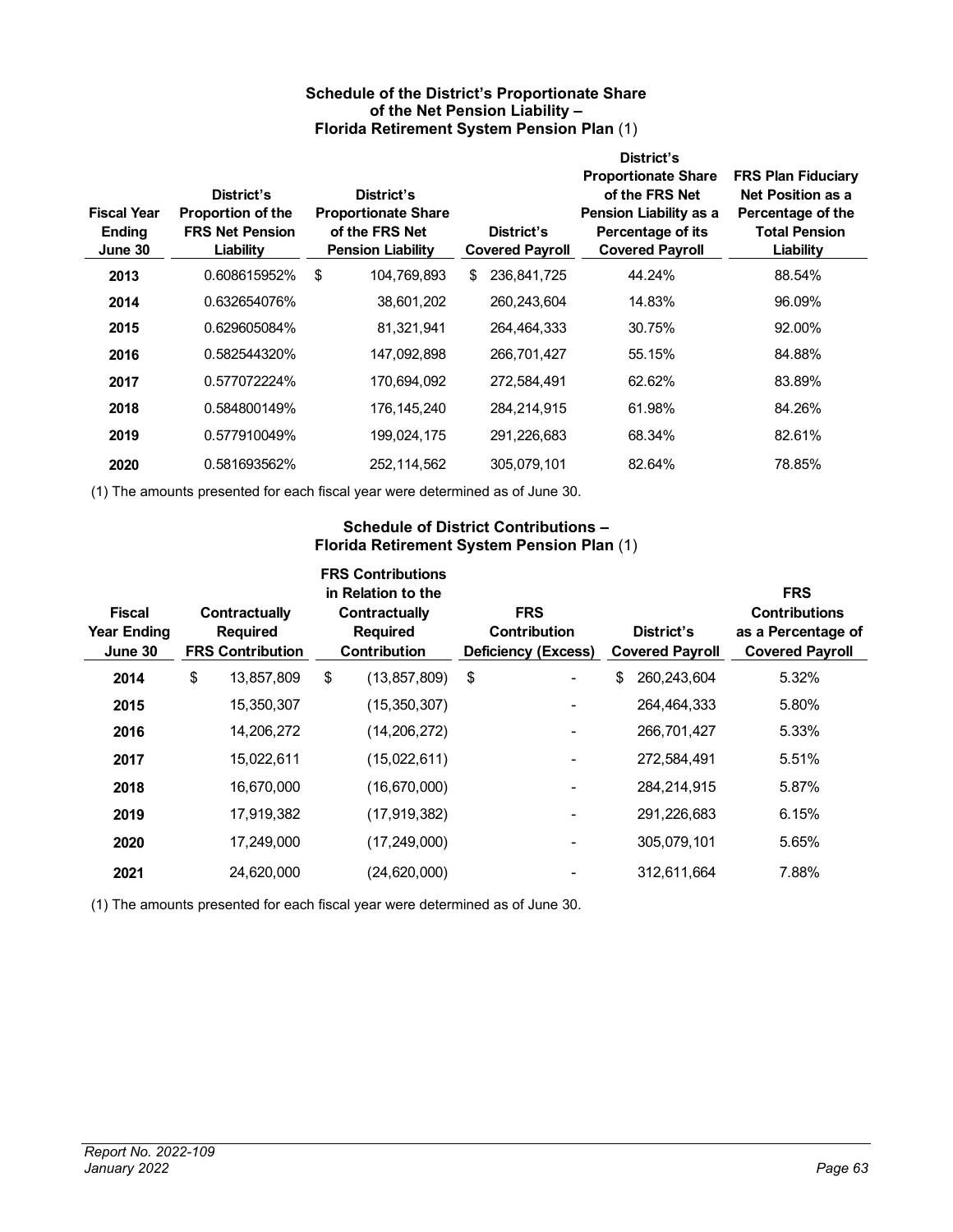#### **Schedule of the District's Proportionate Share of the Net Pension Liability – Health Insurance Subsidy Pension Plan** (1)

| <b>Fiscal</b><br><b>Year Ending</b><br>June 30 | District's<br><b>Proportion of the</b><br><b>HIS Net Pension</b><br>Liability | District's<br><b>Proportionate Share</b><br>of the HIS Net<br><b>Pension Liability</b> | District's<br><b>Covered Payroll</b> | District's<br><b>Proportionate Share</b><br>of the HIS Net<br>Pension Liability as a<br>Percentage of its<br><b>Covered Payroll</b> | <b>HIS Plan Fiduciary</b><br><b>Net Position as a</b><br>Percentage of the<br><b>Total Pension</b><br>Liability |
|------------------------------------------------|-------------------------------------------------------------------------------|----------------------------------------------------------------------------------------|--------------------------------------|-------------------------------------------------------------------------------------------------------------------------------------|-----------------------------------------------------------------------------------------------------------------|
| 2013                                           | 0.863233755%                                                                  | \$<br>75, 155, 848                                                                     | 236,841,725<br>\$.                   | 31.73%                                                                                                                              | 1.78%                                                                                                           |
| 2014                                           | 0.874825796%                                                                  | 81,798,347                                                                             | 260,243,604                          | 31.43%                                                                                                                              | 0.99%                                                                                                           |
| 2015                                           | 0.871462424%                                                                  | 88,875,459                                                                             | 264,464,333                          | 33.61%                                                                                                                              | 0.50%                                                                                                           |
| 2016                                           | 0.863915180%                                                                  | 100,685,735                                                                            | 266,701,427                          | 37.75%                                                                                                                              | 0.97%                                                                                                           |
| 2017                                           | 0.855030475%                                                                  | 91,423,803                                                                             | 272,584,491                          | 33.54%                                                                                                                              | 1.64%                                                                                                           |
| 2018                                           | 0.869865375%                                                                  | 92,067,528                                                                             | 284,214,915                          | 32.39%                                                                                                                              | 2.15%                                                                                                           |
| 2019                                           | 0.870693308%                                                                  | 97,421,868                                                                             | 291,226,683                          | 33.45%                                                                                                                              | 2.63%                                                                                                           |
| 2020                                           | 0.878510506%                                                                  | 107.264.702                                                                            | 305.079.101                          | 35.16%                                                                                                                              | 3.00%                                                                                                           |

(1) The amounts presented for each fiscal year were determined as of June 30.

#### **Schedule of District Contributions – Health Insurance Subsidy Pension Plan** (1)

| <b>Fiscal</b><br><b>Year Ending</b><br>June 30 | Contractually<br><b>Required</b><br><b>HIS Contribution</b> |           | <b>HIS Contributions</b><br>in Relation to the<br>Contractually<br><b>Required</b><br><b>Contribution</b> |               | <b>HIS</b><br><b>Contribution</b><br><b>Deficiency (Excess)</b> | District's<br><b>Covered Payroll</b> | <b>HIS</b><br><b>Contributions</b><br>as a Percentage of<br><b>Covered Payroll</b> |  |  |
|------------------------------------------------|-------------------------------------------------------------|-----------|-----------------------------------------------------------------------------------------------------------|---------------|-----------------------------------------------------------------|--------------------------------------|------------------------------------------------------------------------------------|--|--|
| 2014                                           | \$                                                          | 2,996,859 | \$                                                                                                        | (2,996,859)   | \$                                                              | \$<br>260,243,604                    | 1.15%                                                                              |  |  |
| 2015                                           |                                                             | 3,331,272 |                                                                                                           | (3,331,272)   |                                                                 | 264,464,333                          | 1.26%                                                                              |  |  |
| 2016                                           |                                                             | 4,428,116 |                                                                                                           | (4, 428, 116) | ۰                                                               | 266,701,427                          | 1.66%                                                                              |  |  |
| 2017                                           |                                                             | 4,525,068 |                                                                                                           | (4,525,068)   |                                                                 | 272,584,491                          | 1.66%                                                                              |  |  |
| 2018                                           |                                                             | 4,714,936 |                                                                                                           | (4,714,936)   |                                                                 | 284,214,915                          | 1.66%                                                                              |  |  |
| 2019                                           |                                                             | 4,834,875 |                                                                                                           | (4,834,875)   |                                                                 | 291,226,683                          | 1.66%                                                                              |  |  |
| 2020                                           |                                                             | 5,063,803 |                                                                                                           | (5,063,803)   | -                                                               | 305,079,101                          | 1.66%                                                                              |  |  |
| 2021                                           |                                                             | 5,188,835 |                                                                                                           | (5, 188, 835) |                                                                 | 312.611.664                          | 1.66%                                                                              |  |  |
|                                                |                                                             |           |                                                                                                           |               |                                                                 |                                      |                                                                                    |  |  |

(1) The amounts presented for each fiscal year were determined as of June 30.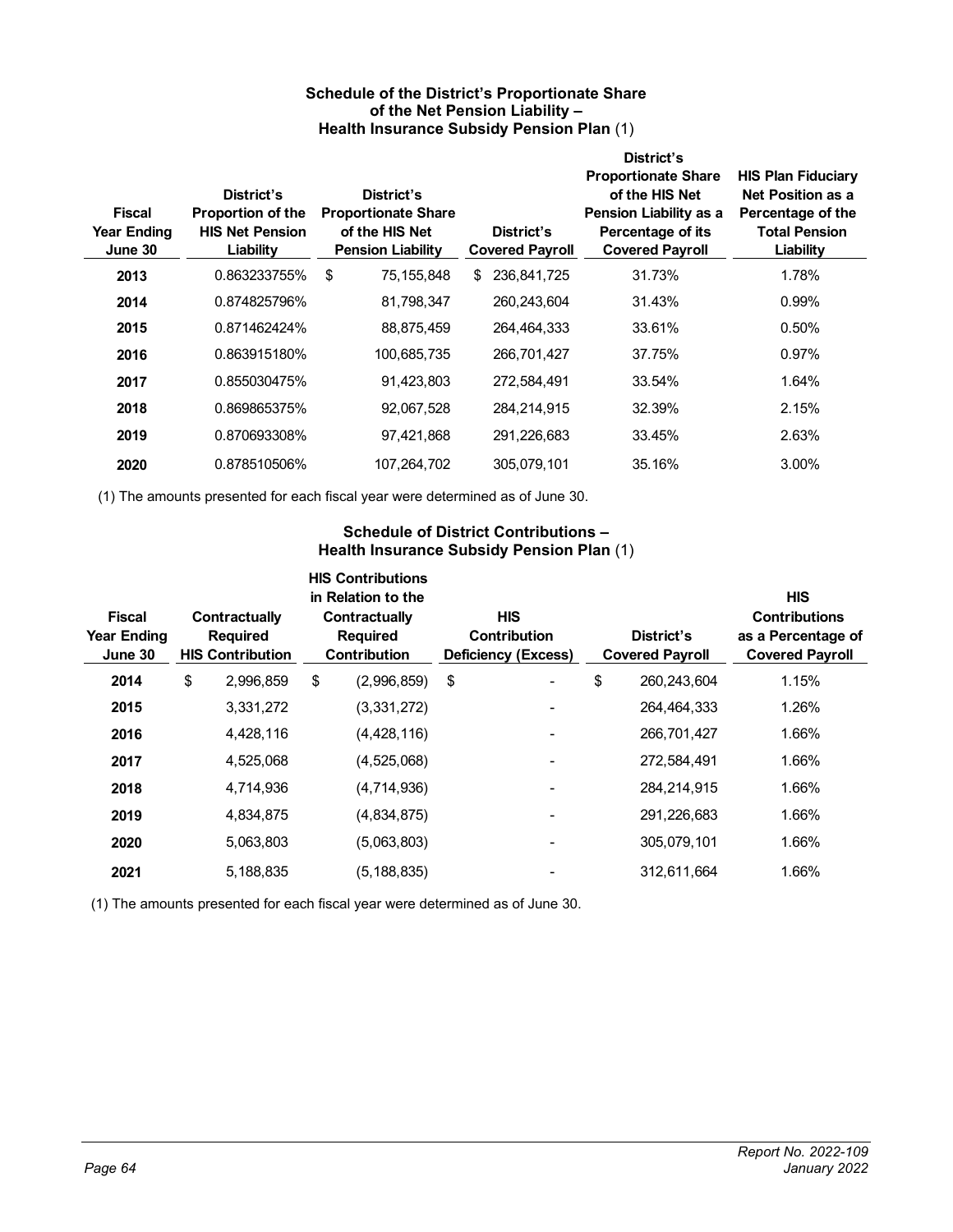#### NOTES TO REQUIRED SUPPLEMENTARY INFORMATION

## **1. Budgetary Basis of Accounting**

The Board follows procedures established by State law and State Board of Education (SBE) rules in establishing budget balances for governmental funds, as described below:

- Budgets are prepared, public hearings are held, and original budgets are adopted annually for all governmental fund types in accordance with procedures and time intervals prescribed by State law and SBE rules.
- Appropriations are controlled at the object level (e.g., salaries, purchased services, and capital outlay) within each activity (e.g., instruction, student transportation services, and school administration) and may be amended by resolution at any Board meeting prior to the due date for the annual financial report.
- Budgets are prepared using the same modified accrual basis as is used to account for governmental funds.
- Budgetary information is integrated into the accounting system and, to facilitate budget control, budget balances are encumbered when purchase orders are issued. Appropriations lapse at fiscal year end and encumbrances outstanding are honored from the subsequent year's appropriations.

### **2. Schedule of Changes in the District's Total Other Postemployment Benefits Liability and Related Ratios**

No assets are accumulated in a trust that meet the criteria in paragraph 4 of GASB Statement No. 75 to pay related benefits.

*Changes of Assumptions*. In 2021, the discount rate was changed from 1.65 percent as of June 30, 2020, to 1.6 percent as of June 30, 2021, and the mortality assumption was updated.

#### **3. Schedule of Net Pension Liability and Schedule of Contributions – Florida Retirement System Pension Plan**

*Changes of Assumptions.* In 2020, the long-term expected rate of return was decreased from 6.9 percent to 6.8 percent.

#### **4. Schedule of Net Pension Liability and Schedule of Contributions – Health Insurance Subsidy Pension Plan**

*Changes of Assumptions.* In 2020, the municipal bond rate used to determine total pension liability was decreased from 3.5 percent to 2.21 percent, and the mortality assumption was updated.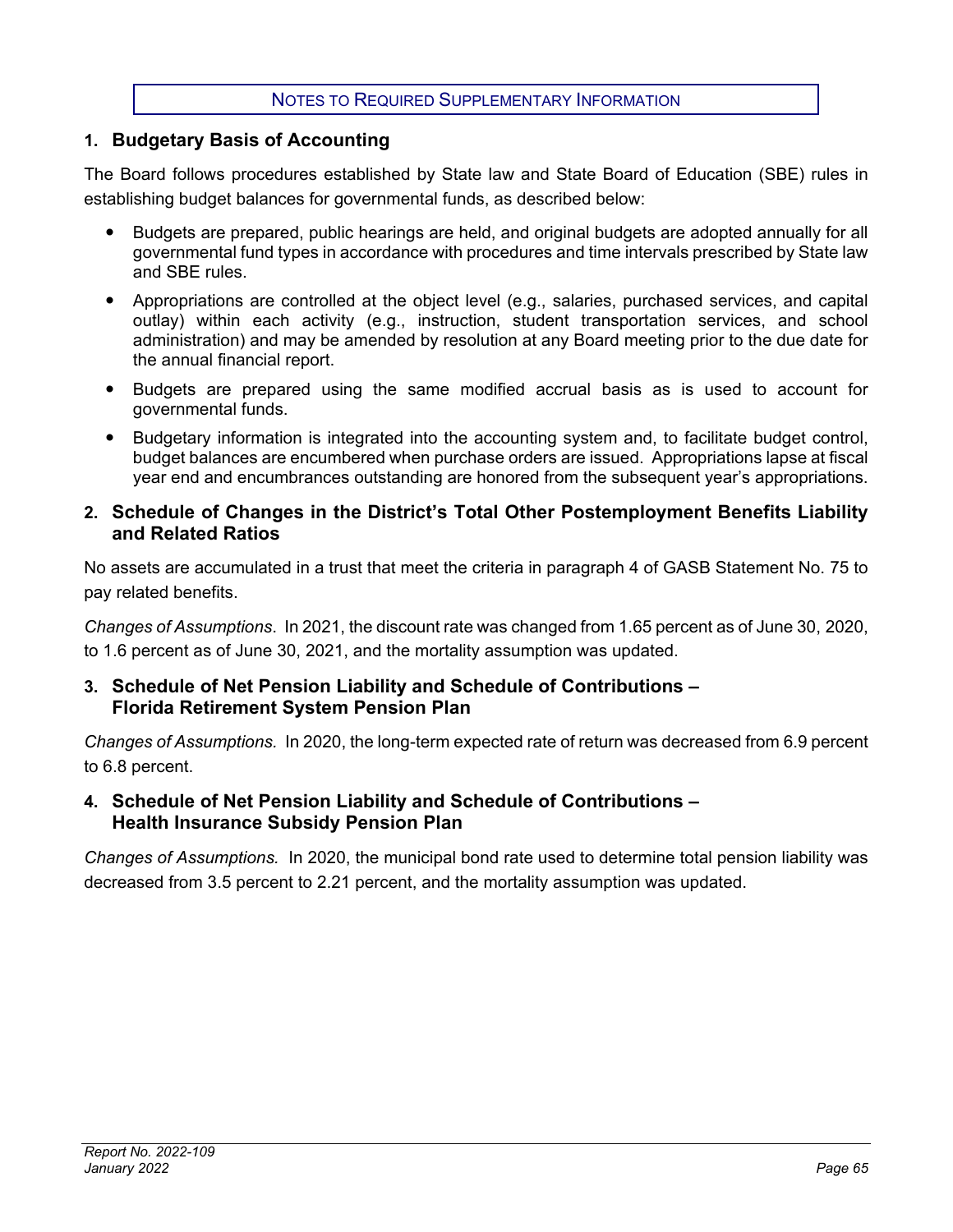# *SCHEDULE OF EXPENDITURES OF FEDERAL AWARDS*

#### **Collier County District School Board Schedule of Expenditures of Federal Awards For the Fiscal Year Ended June 30, 2021**

| Federal Grantor/Pass-Through Grantor/<br><b>Program or Cluster</b>                                                                                                                                                                                                                                                                                  | Federal<br><b>Assistance Listing</b><br><b>Number</b>                                      | Pass - Through<br><b>Entity Identifying</b><br><b>Number</b>        | Passed<br>Through to                        | Total<br>Subrecipients Expenditures                             |
|-----------------------------------------------------------------------------------------------------------------------------------------------------------------------------------------------------------------------------------------------------------------------------------------------------------------------------------------------------|--------------------------------------------------------------------------------------------|---------------------------------------------------------------------|---------------------------------------------|-----------------------------------------------------------------|
| Clustered                                                                                                                                                                                                                                                                                                                                           |                                                                                            |                                                                     |                                             |                                                                 |
| <b>Child Nutrition Cluster</b><br>United States Department of Agriculture:<br>Florida Department of Agriculture and Consumer Services:<br>School Breakfast Program<br>National School Lunch Program<br>COVID-19 National School Lunch Program<br>Total National School Lunch Program<br>Summer Food Service Program for Children                    | 10.553<br>10.555<br>COVID-19, 10.555<br>10.559                                             | 21002<br>21001, 21003<br>21001, 21003<br>20006, 20007, 21006, 21007 | \$<br>÷<br>$\blacksquare$<br>$\blacksquare$ | \$<br>78,507<br>1,042,552<br>620.739<br>1,663,291<br>19,386,611 |
| <b>Total Child Nutrition Cluster</b>                                                                                                                                                                                                                                                                                                                |                                                                                            |                                                                     | $\mathbf{r}$                                | 21,128,409                                                      |
| <b>Student Financial Assistance Cluster</b><br>United States Department of Education:<br><b>Federal Supplemental Educational Opportunity Grants</b><br>Federal Pell Grant Program                                                                                                                                                                   | 84.007<br>84.063                                                                           | N/A<br>N/A                                                          |                                             | 14,630<br>1,415,600                                             |
| <b>Total Student Financial Assistance Cluster</b>                                                                                                                                                                                                                                                                                                   |                                                                                            |                                                                     | $\overline{\phantom{a}}$                    | 1,430,230                                                       |
| <b>Special Education Cluster</b><br>United States Department of Education:<br>Special Education - Grants to States:<br>Florida Department of Education<br>University of South Florida<br>Total Special Education - Grants to States<br>Special Education - Preschool Grants:<br>Florida Department of Education                                     | 84.027<br>84.027<br>84.173                                                                 | 263<br>None<br>267                                                  |                                             | 10,419,403<br>80,965<br>10,500,368<br>280,519                   |
| <b>Total Special Education Cluster</b>                                                                                                                                                                                                                                                                                                              |                                                                                            |                                                                     | $\overline{\phantom{a}}$                    | 10,780,887                                                      |
| <b>Child Care and Development Fund Cluster</b><br>United States Department of Health and Human Services:<br>Early Learning Coalition of Southwest Florida:<br>Child Care and Development Block Grant                                                                                                                                                | COVID-19, 93.575                                                                           | None                                                                |                                             | 235,124                                                         |
| <b>Not Clustered</b>                                                                                                                                                                                                                                                                                                                                |                                                                                            |                                                                     |                                             |                                                                 |
| <b>United States Department of Agriculture</b><br>Florida Department of Health:                                                                                                                                                                                                                                                                     |                                                                                            |                                                                     |                                             |                                                                 |
| Child and Adult Care Food Program<br>Florida Department of Agriculture and Consumer Services:<br>State Administrative Expenses for Child Nutrition<br>Farm to School Grant Program                                                                                                                                                                  | 10.558<br>10.560<br>10.575                                                                 | 4750<br>None<br>None                                                |                                             | 1,122,236<br>12,875<br>2,500                                    |
| <b>Total United States Department of Agriculture</b>                                                                                                                                                                                                                                                                                                |                                                                                            |                                                                     | $\blacksquare$                              | 1,137,611                                                       |
| <b>United States Department of Defense</b><br>Army Junior Reserve Officers Training Corps                                                                                                                                                                                                                                                           | 12.UNK                                                                                     | N/A                                                                 |                                             | 557,244                                                         |
| United States Department of Labor<br>Florida Department of Education:<br>National Farmworker Jobs Program                                                                                                                                                                                                                                           | 17.264                                                                                     | 405                                                                 |                                             | 337,385                                                         |
| United States Department of Education<br><b>Education Stabilization Fund:</b><br>Higher Education Emergency Relief Fund - Student Aid Portion<br>Higher Education Emergency Relief Fund - Institutional Portion<br>Higher Education Emergency Relief Fund - FIPSE<br>Florida Department of Education:<br>Governor's Emergency Education Relief Fund | 84.425<br>COVID-19, 84.425E<br>COVID-19, 84.425F<br>COVID-19, 84.425N<br>COVID-19, 84.425C | N/A<br>N/A<br>N/A<br>123                                            |                                             | 177,236<br>324,076<br>120,155<br>1,263,832                      |
| Elementary and Secondary School Emergency Relief Fund<br><b>Total Education Stabilization Fund</b>                                                                                                                                                                                                                                                  | COVID-19, 84.425D<br>84.425                                                                | 124                                                                 |                                             | 5,011,596<br>6,896,895                                          |

(Continued)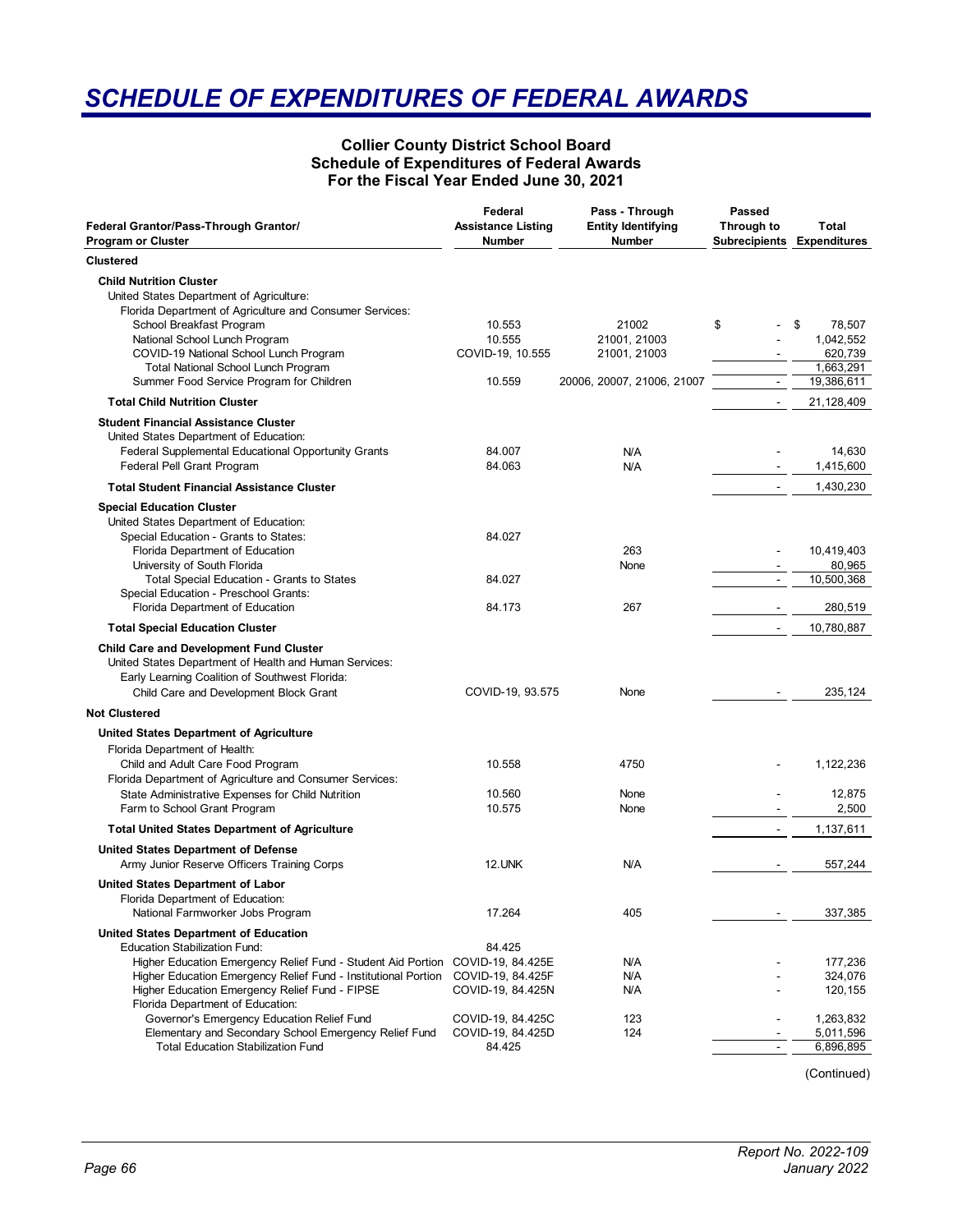#### **Collier County District School Board Schedule of Expenditures of Federal Awards (Continued) For the Fiscal Year Ended June 30, 2021**

| Federal Grantor/Pass-Through Grantor/<br><b>Program or Cluster</b>                                        | Federal<br><b>Assistance Listing</b><br><b>Number</b> | Pass - Through<br><b>Entity Identifying</b><br><b>Number</b> | Passed<br>Through to<br><b>Subrecipients</b> | Total<br><b>Expenditures</b> |
|-----------------------------------------------------------------------------------------------------------|-------------------------------------------------------|--------------------------------------------------------------|----------------------------------------------|------------------------------|
| <b>Not Clustered (Continued)</b>                                                                          |                                                       |                                                              |                                              |                              |
| United States Department of Education (Continued):                                                        |                                                       |                                                              |                                              |                              |
| Florida Department of Education:                                                                          |                                                       |                                                              |                                              |                              |
| Adult Education - Basic Grants to States                                                                  | 84.002                                                | 191, 193                                                     | \$<br>$\blacksquare$                         | \$<br>888.471                |
| Title I Grants to Local Educational Agencies                                                              | 84.010                                                | 212, 223, 226                                                |                                              | 11, 157, 597                 |
| Migrant Education - State Grant Program                                                                   | 84.011                                                | 217                                                          |                                              | 3,892,195                    |
| Career and Technical Education - Basic Grants to States                                                   | 84.048                                                | 161                                                          |                                              | 707,136                      |
| Education for Homeless Children and Youth                                                                 | 84.196                                                | 127                                                          |                                              | 116,206                      |
| <b>Charter Schools</b>                                                                                    | 84.282                                                | 298                                                          | 92,223                                       | 92.223                       |
| COVID-19 Charter Schools                                                                                  | COVID-19, 84.282                                      | 298                                                          | 39,160                                       | 39,160                       |
| <b>Total Charter Schools</b>                                                                              |                                                       |                                                              | 131,383                                      | 131,383                      |
| <b>English Language Acquisition State Grants</b>                                                          | 84.365                                                | 102                                                          |                                              | 1,122,851                    |
| <b>Supporting Effective Instruction State Grants</b>                                                      | 84.367                                                | 224                                                          |                                              | 1,744,459                    |
| Title I School Improvement Grants                                                                         | 84.377                                                | 126                                                          |                                              | 413,344                      |
| Student Support and Academic Enrichment Program                                                           | 84.424                                                | 241                                                          |                                              | 687,159                      |
| <b>Total United States Department of Education</b>                                                        |                                                       |                                                              | 131,383                                      | 27,757,696                   |
| United States Department of Health and Human Services                                                     |                                                       |                                                              |                                              |                              |
| <b>Head Start</b>                                                                                         | 93.600                                                | N/A                                                          |                                              | 3,308,636                    |
| COVID-19 Head Start                                                                                       | COVID-19, 93.600                                      | N/A                                                          |                                              | 359,908                      |
| <b>Total Head Start</b>                                                                                   |                                                       |                                                              | $\mathbf{r}$                                 | 3,668,544                    |
| United States Department of Homeland Security                                                             |                                                       |                                                              |                                              |                              |
| Florida Division of Emergency Management:<br>Disaster Grants - Public Assistance (Presidentially Declared |                                                       |                                                              |                                              |                              |
| Disasters)                                                                                                | 97.036                                                | Z0750                                                        |                                              | 61,040                       |
| <b>Total Expenditures of Federal Awards</b>                                                               |                                                       |                                                              | \$<br>131,383                                | \$ 67,094,170                |

The notes below are an integral part of this Schedule.

- Notes: (1) Basis of Presentation. The accompanying Schedule of Expenditures of Federal Awards (Schedule) includes the Federal award activity of the Collier County District School Board under programs of the Federal Government for the fiscal year ended June 30, 2021. The information in this Schedule is presented in accordance with the requirements of Title 2 U.S. *Code of Federal Regulations* Part 200, *Uniform Administrative Requirements, Cost Principles, and Audit Requirements for Federal Awards* (Uniform Guidance). Because the Schedule presents only a selected portion of the operations of the District, it is not intended to and does not present the financial position, changes in net position, or cash flows of the District.
	- (2) Summary of Significant Accounting Policies. Expenditures reported on the Schedule are reported on the modified accrual basis of accounting. Such expenditures are recognized following the cost principles contained in the Uniform Guidance, wherein certain types of expenditures are not allowable or are limited as to reimbursement.
	- (3) Indirect Cost Rate. The District has not elected to use the 10 percent de minimis cost rate allowed under the Uniform Guidance.
	- (4) Noncash Assistance National School Lunch Program. Includes \$1,330,751 of donated food used during the fiscal year. Donated foods are valued at fair value as determined at the time of donation.
	- (5) Head Start. Expenditures include \$3,668,544 for grant number/program year 04CH011014/02.
	- (6) COVID-19 National School Lunch Program. The District incurred \$620,739 in expenditures for the National School Lunch Program grant in the 2019-20 fiscal year.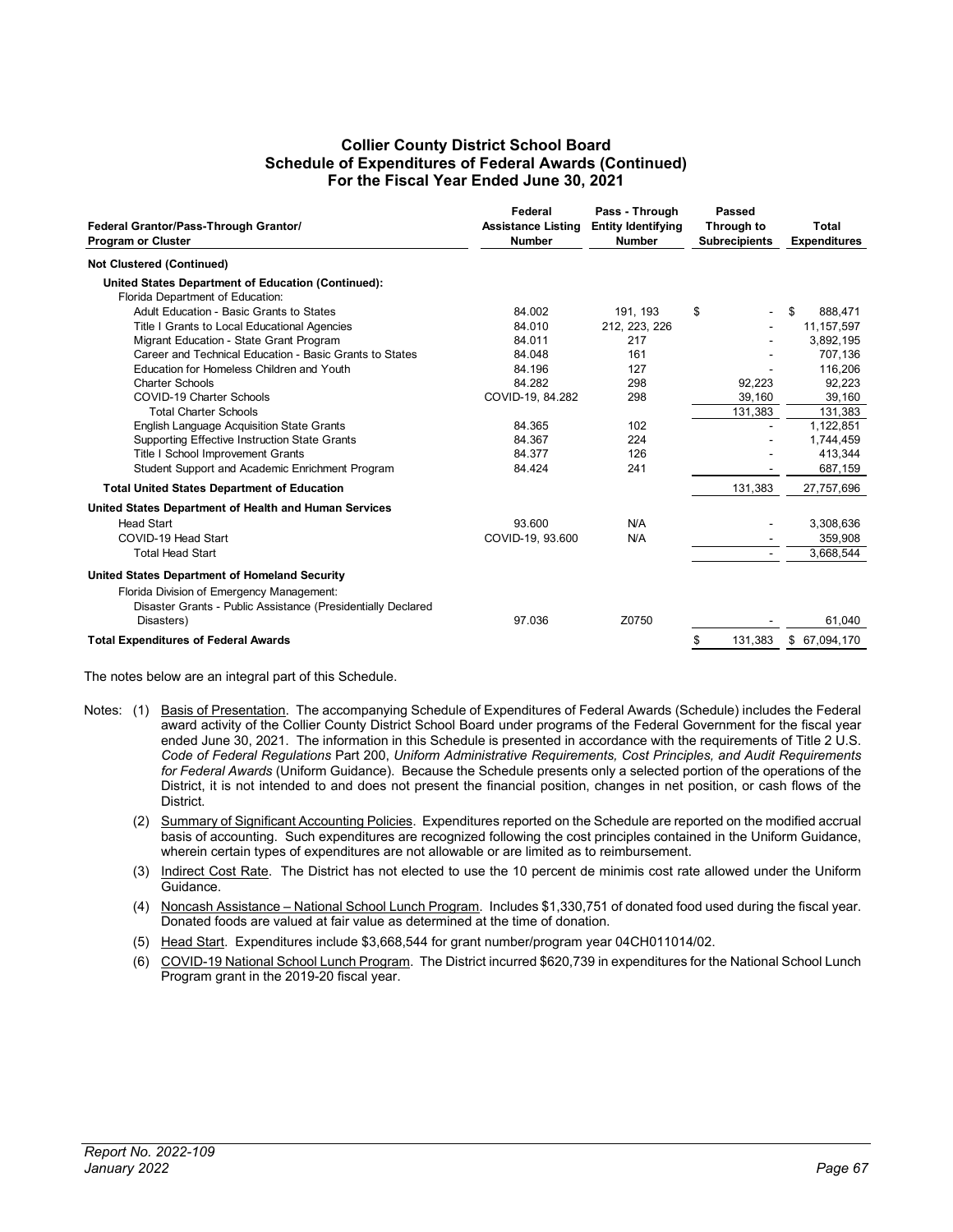

Sherrill F. Norman, CPA Auditor General

# **AUDITOR GENERAL STATE OF FLORIDA**

Claude Denson Pepper Building, Suite G74 111 West Madison Street Tallahassee, Florida 32399-1450



Phone: (850) 412-2722 Fax: (850) 488-6975

The President of the Senate, the Speaker of the House of Representatives, and the Legislative Auditing Committee

### **INDEPENDENT AUDITOR'S REPORT ON INTERNAL CONTROL OVER FINANCIAL REPORTING AND ON COMPLIANCE AND OTHER MATTERS BASED ON AN AUDIT OF FINANCIAL STATEMENTS PERFORMED IN ACCORDANCE WITH** *GOVERNMENT AUDITING STANDARDS*

We have audited, in accordance with the auditing standards generally accepted in the United States of America and the standards applicable to financial audits contained in *Government Auditing Standards* issued by the Comptroller General of the United States, the financial statements of the governmental activities, the aggregate discretely presented component units, each major fund, and the aggregate remaining fund information of the Collier County District School Board as of and for the fiscal year ended June 30, 2021, and the related notes to the financial statements, which collectively comprise the District's basic financial statements, and have issued our report thereon dated January 27, 2022, included under the heading **INDEPENDENT AUDITOR'S REPORT**. Our report includes a reference to other auditors who audited the financial statements of the school internal funds and the aggregate discretely presented component units, as described in our report on the District's financial statements. This report does not include the results of the other auditors' testing of internal control over financial reporting or compliance and other matters that are reported on separately by those auditors.

#### **Internal Control Over Financial Reporting**

In planning and performing our audit of the financial statements, we considered the District's internal control over financial reporting (internal control) as a basis for designing audit procedures that are appropriate in the circumstances for the purpose of expressing our opinions on the financial statements, but not for the purpose of expressing an opinion on the effectiveness of the District's internal control. Accordingly, we do not express an opinion on the effectiveness of the District's internal control.

A *deficiency in internal control* exists when the design or operation of a control does not allow management or employees, in the normal course of performing their assigned functions, to prevent, or detect and correct, misstatements on a timely basis. A *material weakness* is a deficiency, or a combination of deficiencies, in internal control such that there is a reasonable possibility that a material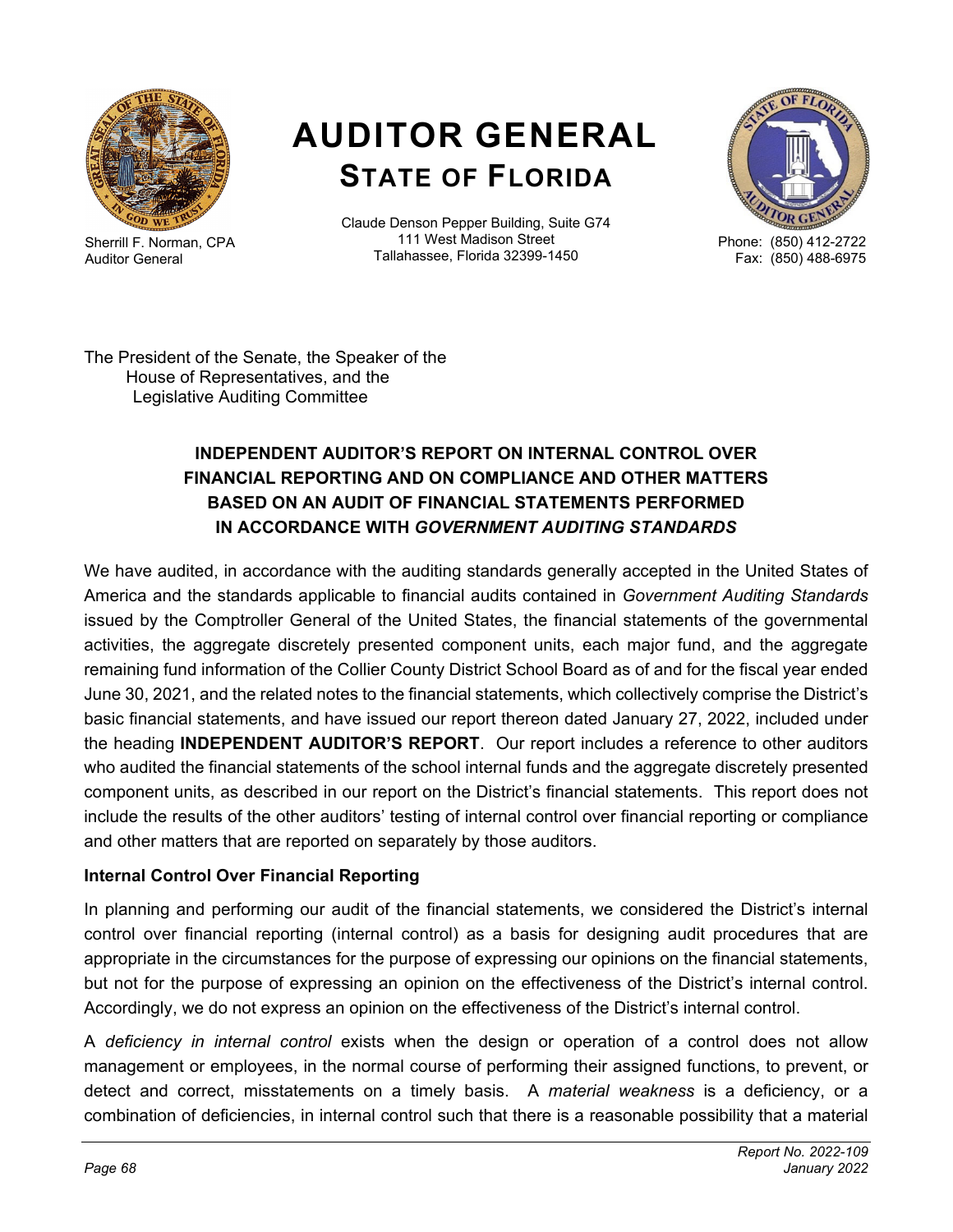misstatement of the District's financial statements will not be prevented, or detected and corrected on a timely basis. A *significant deficiency* is a deficiency, or a combination of deficiencies, in internal control that is less severe than a material weakness, yet important enough to merit attention by those charged with governance.

Our consideration of internal control was for the limited purpose described in the first paragraph of this section and was not designed to identify all deficiencies in internal control that might be material weaknesses or significant deficiencies. Given these limitations, during our audit we did not identify any deficiencies in internal control that we consider to be material weaknesses. However, material weaknesses may exist that have not been identified.

#### **Compliance and Other Matters**

As part of obtaining reasonable assurance about whether the District's financial statements are free from material misstatement, we performed tests of its compliance with certain provisions of laws, rules, regulations, contracts, and grant agreements, noncompliance with which could have a direct and material effect on the financial statements. However, providing an opinion on compliance with those provisions was not an objective of our audit and, accordingly, we do not express such an opinion. The results of our tests disclosed no instances of noncompliance or other matters that are required to be reported under *Government Auditing Standards*.

#### **Purpose of this Report**

The purpose of this report is solely to describe the scope of our testing of internal control and compliance and the results of that testing, and not to provide an opinion on the effectiveness of the District's internal control or on compliance. This report is an integral part of an audit performed in accordance with *Government Auditing Standards* in considering the District's internal control and compliance. Accordingly, this communication is not suitable for any other purpose.

Respectfully submitted,

Sherrill F. Norman, CPA Tallahassee, Florida January 27, 2022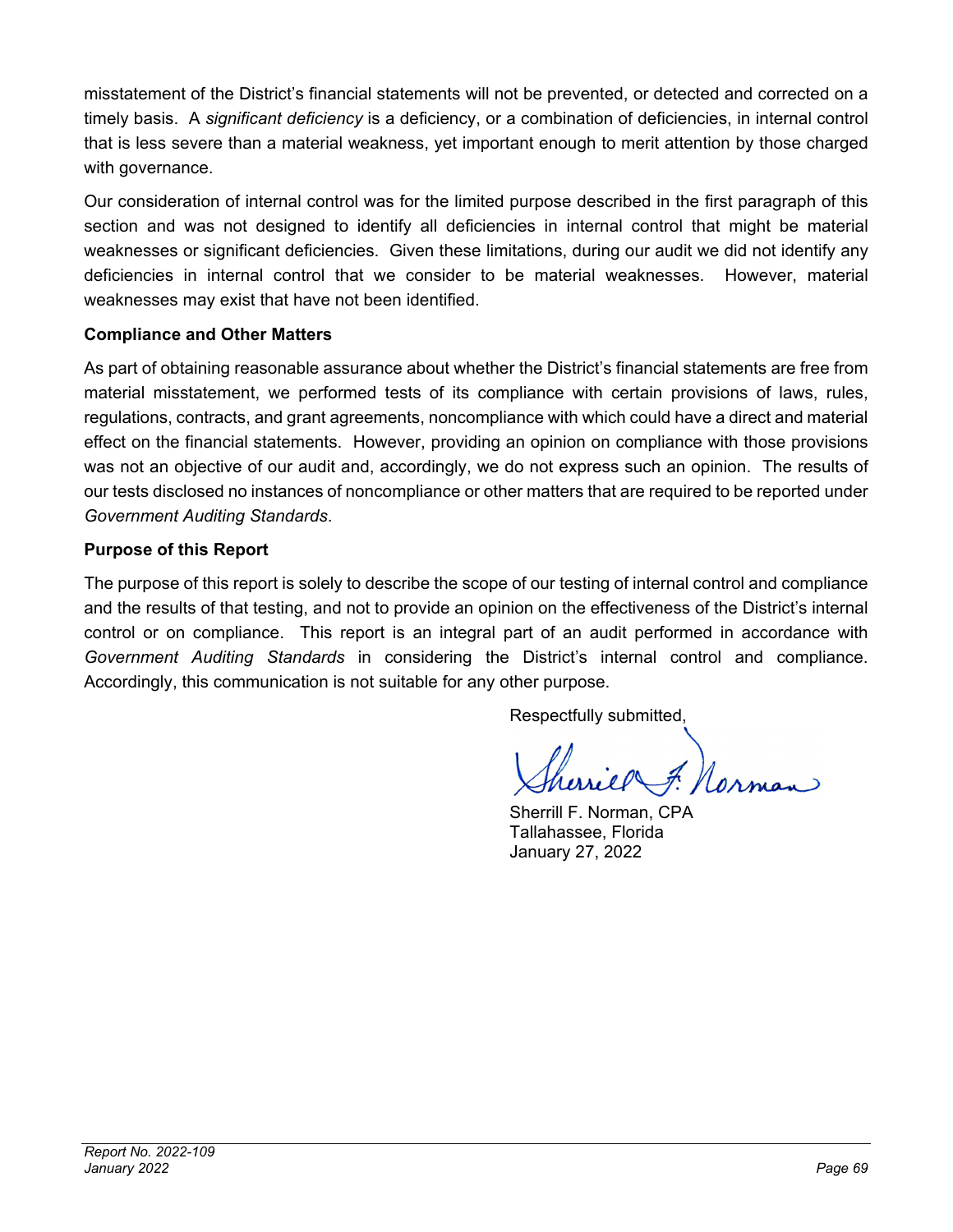

Sherrill F. Norman, CPA Auditor General

# **AUDITOR GENERAL STATE OF FLORIDA**

Claude Denson Pepper Building, Suite G74 111 West Madison Street Tallahassee, Florida 32399-1450



Phone: (850) 412-2722 Fax: (850) 488-6975

The President of the Senate, the Speaker of the House of Representatives, and the Legislative Auditing Committee

### **INDEPENDENT AUDITOR'S REPORT ON COMPLIANCE FOR EACH MAJOR FEDERAL PROGRAM AND REPORT ON INTERNAL CONTROL OVER COMPLIANCE REQUIRED BY THE UNIFORM GUIDANCE**

#### **Report on Compliance for Each Major Federal Program**

We have audited the Collier County District School Board's compliance with the types of compliance requirements described in the *OMB Compliance Supplement* that could have a direct and material effect on each of the District's major Federal programs for the fiscal year ended June 30, 2021. The District's major Federal programs are identified in **SECTION I – SUMMARY OF AUDITOR'S RESULTS** of the accompanying **SCHEDULE OF FINDINGS AND QUESTIONED COSTS**.

#### *Management's Responsibility*

Management is responsible for compliance with Federal statutes, regulations, and the terms and conditions of its Federal awards applicable to its Federal programs.

#### *Auditor's Responsibility*

Our responsibility is to express an opinion on compliance for each of the District's major Federal programs based on our audit of the types of compliance requirements referred to above. We conducted our audit of compliance in accordance with auditing standards generally accepted in the United States of America; the standards applicable to financial audits contained in *Government Auditing Standards*, issued by the Comptroller General of the United States; and the audit requirements of Title 2 U.S. *Code of Federal Regulations* Part 200, *Uniform Administrative Requirements, Cost Principles, and Audit Requirements for Federal Awards* (Uniform Guidance). Those standards and the Uniform Guidance require that we plan and perform the audit to obtain reasonable assurance about whether noncompliance with the types of compliance requirements referred to above that could have a direct and material effect on a major Federal program occurred. An audit includes examining, on a test basis, evidence about the District's compliance with those requirements and performing such other procedures as we considered necessary in the circumstances.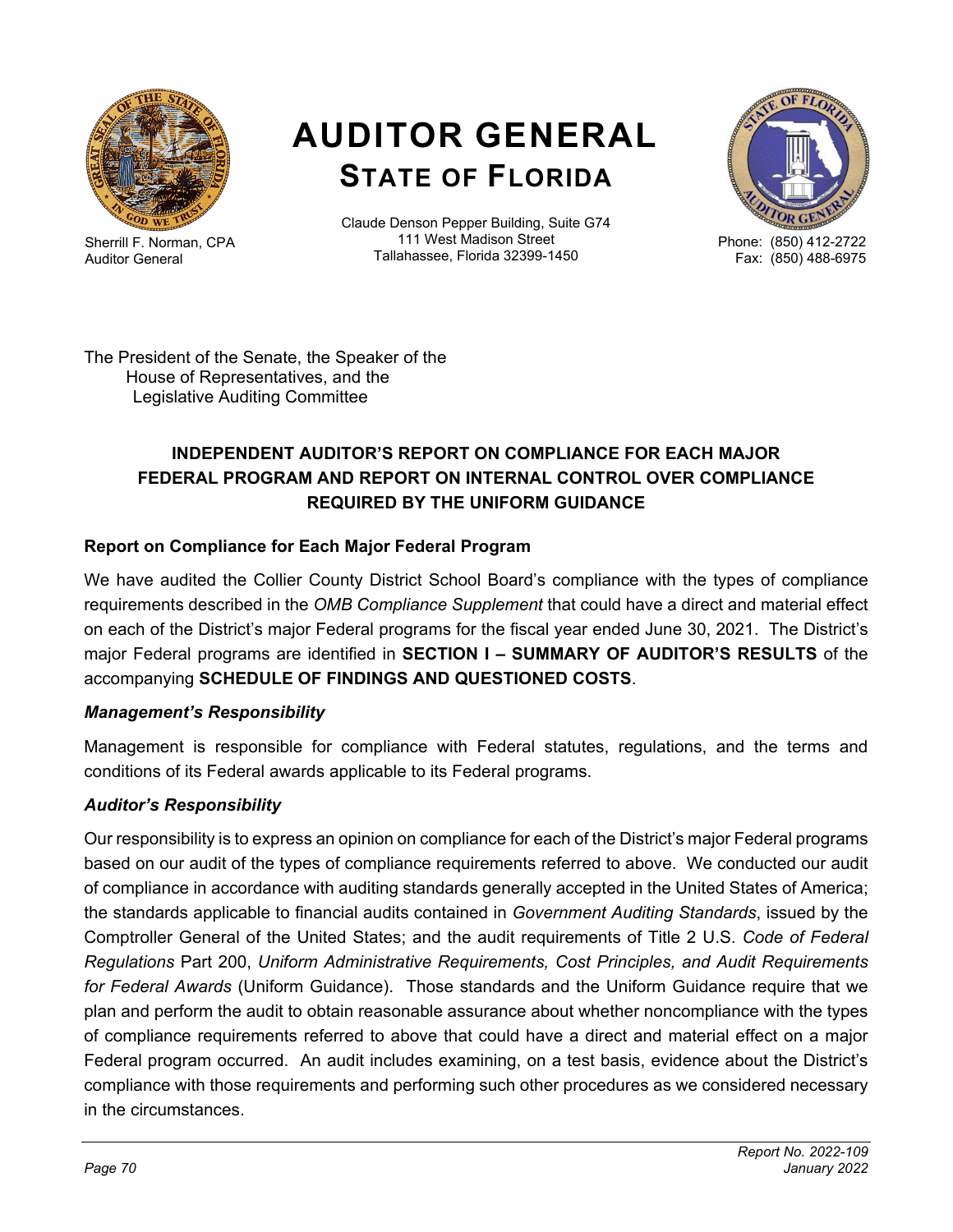We believe that our audit provides a reasonable basis for our opinion on compliance for each major Federal program. However, our audit does not provide a legal determination of the District's compliance.

#### *Opinion on Each Major Federal Program*

In our opinion, the District complied, in all material respects, with the types of compliance requirements referred to above that could have a direct and material effect on each of its major Federal programs for the fiscal year ended June 30, 2021.

#### **Report on Internal Control Over Compliance**

District management is responsible for establishing and maintaining effective internal control over compliance with the types of compliance requirements referred to above. In planning and performing our audit of compliance, we considered the District's internal control over compliance with the types of requirements that could have a direct and material effect on each major Federal program to determine the auditing procedures that are appropriate in the circumstances for the purpose of expressing an opinion on compliance for each major Federal program and to test and report on internal control over compliance in accordance with the Uniform Guidance, but not for the purpose of expressing an opinion on the effectiveness of internal control over compliance. Accordingly, we do not express an opinion on the effectiveness of the District's internal control over compliance.

A *deficiency in internal control over compliance* exists when the design or operation of a control over compliance does not allow management or employees, in the normal course of performing their assigned functions, to prevent, or detect and correct, noncompliance with a type of compliance requirement of a Federal program on a timely basis. A *material weakness in internal control over compliance* is a deficiency, or a combination of deficiencies, in internal control over compliance, such that there is a reasonable possibility that material noncompliance with a type of compliance requirement of a Federal program will not be prevented, or detected and corrected, on a timely basis. A *significant deficiency in internal control over compliance* is a deficiency, or a combination of deficiencies, in internal control over compliance with a type of compliance requirement of a Federal program that is less severe than a material weakness in internal control over compliance, yet important enough to merit attention by those charged with governance.

Our consideration of internal control over compliance was for the limited purpose described in the first paragraph of this section and was not designed to identify all deficiencies in internal control over compliance that might be material weaknesses or significant deficiencies. We did not identify any deficiencies in internal control over compliance that we consider to be material weaknesses. However, material weaknesses may exist that have not been identified.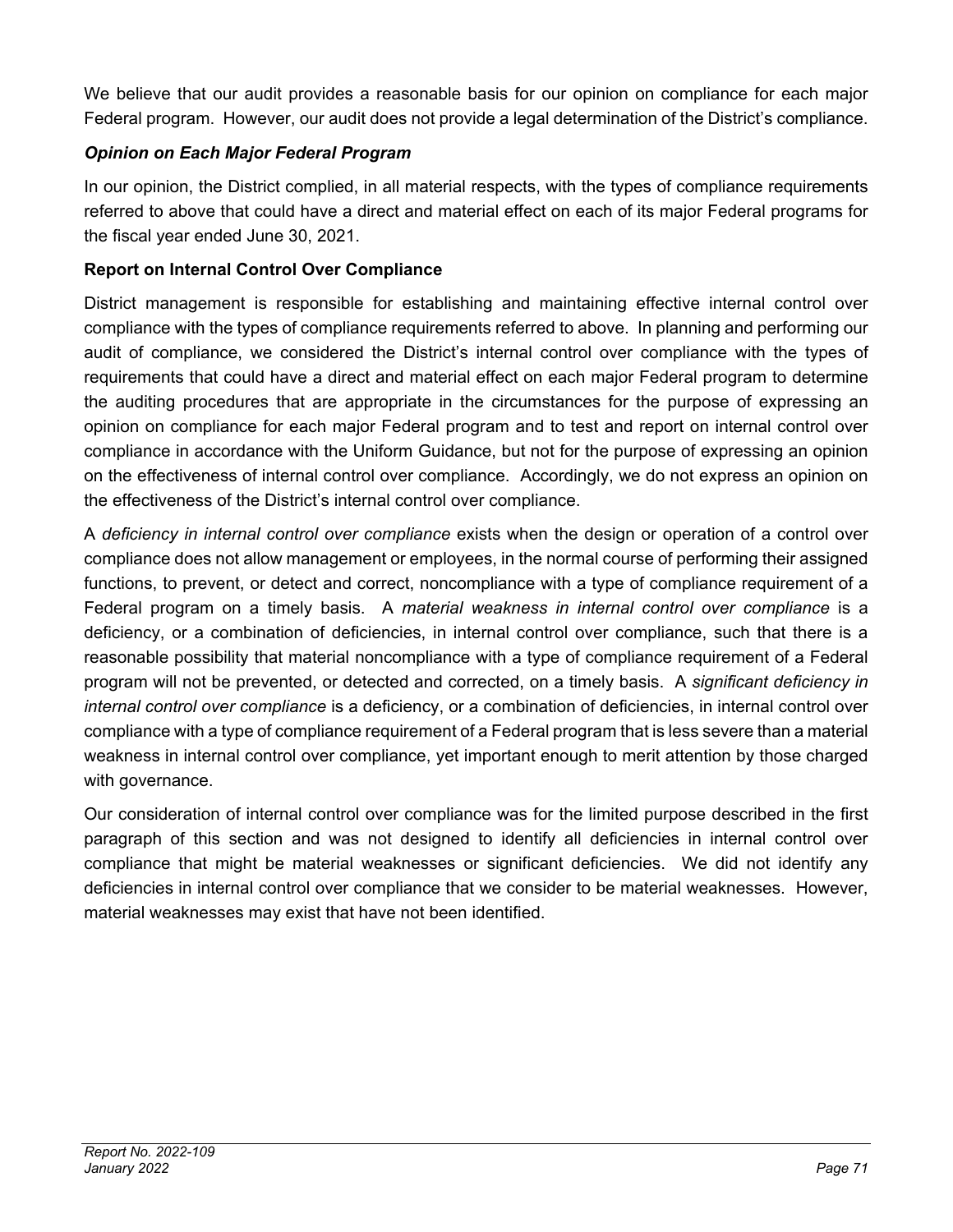The purpose of this report on internal control over compliance is solely to describe the scope of our testing of internal control over compliance and the results of that testing based on the requirements of the Uniform Guidance. Accordingly, this report is not suitable for any other purpose.

Respectfully submitted,

F. Norman

Sherrill F. Norman, CPA Tallahassee, Florida January 27, 2022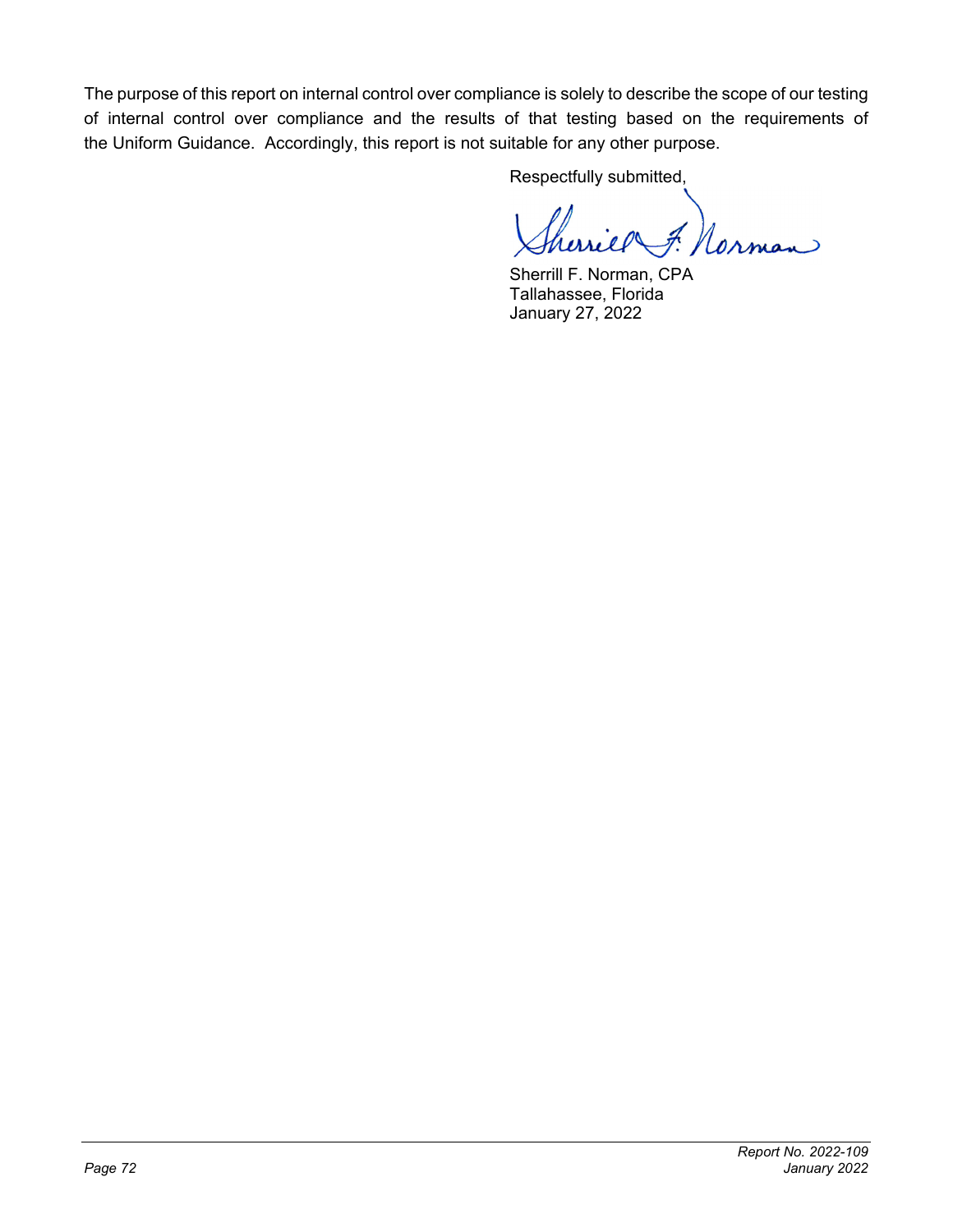# *SCHEDULE OF FINDINGS AND QUESTIONED COSTS*

## SECTION I – SUMMARY OF AUDITOR'S RESULTS

#### **Financial Statements**

| Type of auditor's report issued on whether the financial<br>statements audited were prepared in accordance with<br>GAAP: | Unmodified                              |
|--------------------------------------------------------------------------------------------------------------------------|-----------------------------------------|
| Internal control over financial reporting:                                                                               |                                         |
| Material weakness(es) identified?                                                                                        | No                                      |
| Significant deficiency(ies) identified?                                                                                  | None reported                           |
| Noncompliance material to financial statements noted?                                                                    | No                                      |
| <b>Federal Awards</b>                                                                                                    |                                         |
| Internal control over major Federal programs:                                                                            |                                         |
| Material weakness(es) identified?                                                                                        | No                                      |
| Significant deficiency(ies) identified?                                                                                  | None reported                           |
| Type of auditor's report issued on compliance for major<br>Federal programs:                                             | Unmodified                              |
| Any audit findings disclosed that are required to be<br>reported in accordance with 2 CFR 200.516(a)?                    | No                                      |
| Identification of major Federal programs:                                                                                |                                         |
| <b>Assistance Listing Numbers:</b>                                                                                       | Name of Federal Program or Cluster:     |
| 10.553, 10.555, and 10.559                                                                                               | <b>Child Nutrition Cluster</b>          |
| 84.011                                                                                                                   | Migrant Education - State Grant Program |
| 84.425                                                                                                                   | <b>Education Stabilization Fund</b>     |
| Dollar threshold used to distinguish between<br>type A and type B programs:                                              | \$2,012,825                             |
| Auditee qualified as low risk auditee?                                                                                   | No                                      |

## SECTION II – FINANCIAL STATEMENT FINDINGS

No matters are reported.

### SECTION III – FEDERAL AWARD FINDINGS AND QUESTIONED COSTS

No matters are reported.